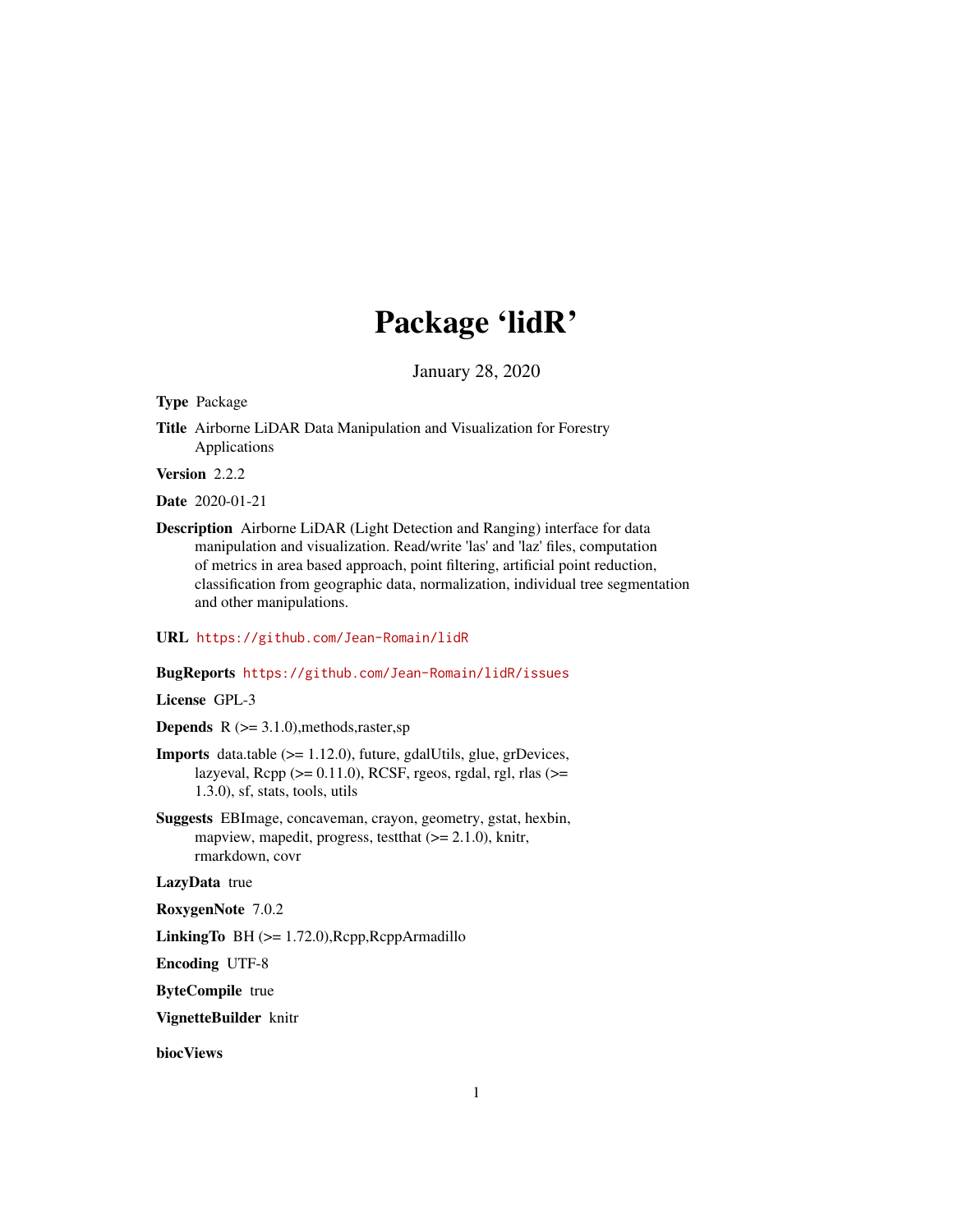Collate 'Class-LASheader.r' 'Class-LAS.r' 'Class-LAScatalog.r' 'Class-LAScluster.r' 'RcppExports.R' 'algorithm-dec.r' 'algorithm-dsm.r' 'algorithm-gnd.r' 'algorithm-itd.R' 'algorithm-its.r' 'algorithm-shp.r' 'algorithm-snag.r' 'algorithm-spi.r' 'catalog\_apply.r' 'catalog\_fakerun.r' 'catalog\_index.r' 'catalog\_intersect.r' 'catalog\_laxindex.r' 'catalog\_makecluster.r' 'catalog\_merge\_results.R' 'catalog\_retile.r' 'catalog\_select.r' 'cloud\_metrics.r' 'clusters\_apply.r' 'deprecated.R' 'doc-drivers.R' 'doc-lidR.R' 'doc-parallelism.R' 'grid\_canopy.r' 'grid\_density.r' 'grid\_metrics.r' 'grid\_terrain.r' 'hexbin\_metrics.r' 'io\_readLAS.r' 'io\_readLAScatalog.r' 'io\_writeANY.r' 'io\_writeLAS.r' 'lascheck.r' 'lasclip.r' 'lasdetectshape.r' 'lasfilter.r' 'lasfilterdecimate.r' 'lasfilterduplicates.r' 'lasfiltersurfacepoints.r' 'lasgenerator.R' 'lasground.r' 'lasindentify.r' 'lasmergelas.r' 'lasmergespatial.r' 'lasnormalize.r' 'lasrangecorrection.R' 'lasrescale.R' 'lasroi.r' 'lassmooth.r' 'lassnags.r' 'lastransform.r' 'lastrees.r' 'lasupdateheader.r' 'lasvoxelize.r' 'methods-LAS.r' 'methods-LAScatalog.r' 'methods-LAScluster.r' 'methods-LASheader.r' 'plot.r' 'plot.s3.r' 'point\_metrics.R' 'print.r' 'projection.r' 'sensor\_tracking.R' 'tree\_detection.r' 'tree\_hulls.r' 'tree\_metrics.r' 'utils\_assertive.r' 'utils\_catalog\_options.r' 'utils\_colors.r' 'utils\_define\_constant.R' 'utils\_delaunay.R' 'utils\_geometry.r' 'utils\_is.r' 'utils\_metrics.r' 'utils\_misc.r' 'utils\_raster.r' 'utils\_threads.r' 'utils\_typecast.r' 'voxel\_metrics.r' 'zzz.r'

# NeedsCompilation yes

Author Jean-Romain Roussel [aut, cre, cph], David Auty [aut, ctb] (Reviews the documentation), Florian De Boissieu [ctb] (Fixed bugs and improved catalog features), Andrew Sánchez Meador [ctb] (Implemented wing2015 for lassnags), Bourdon Jean-François [ctb] (Implemented sensor\_tracking)

Maintainer Jean-Romain Roussel <jean-romain.roussel.1@ulaval.ca>

#### Repository CRAN

Date/Publication 2020-01-28 09:40:06 UTC

# R topics documented: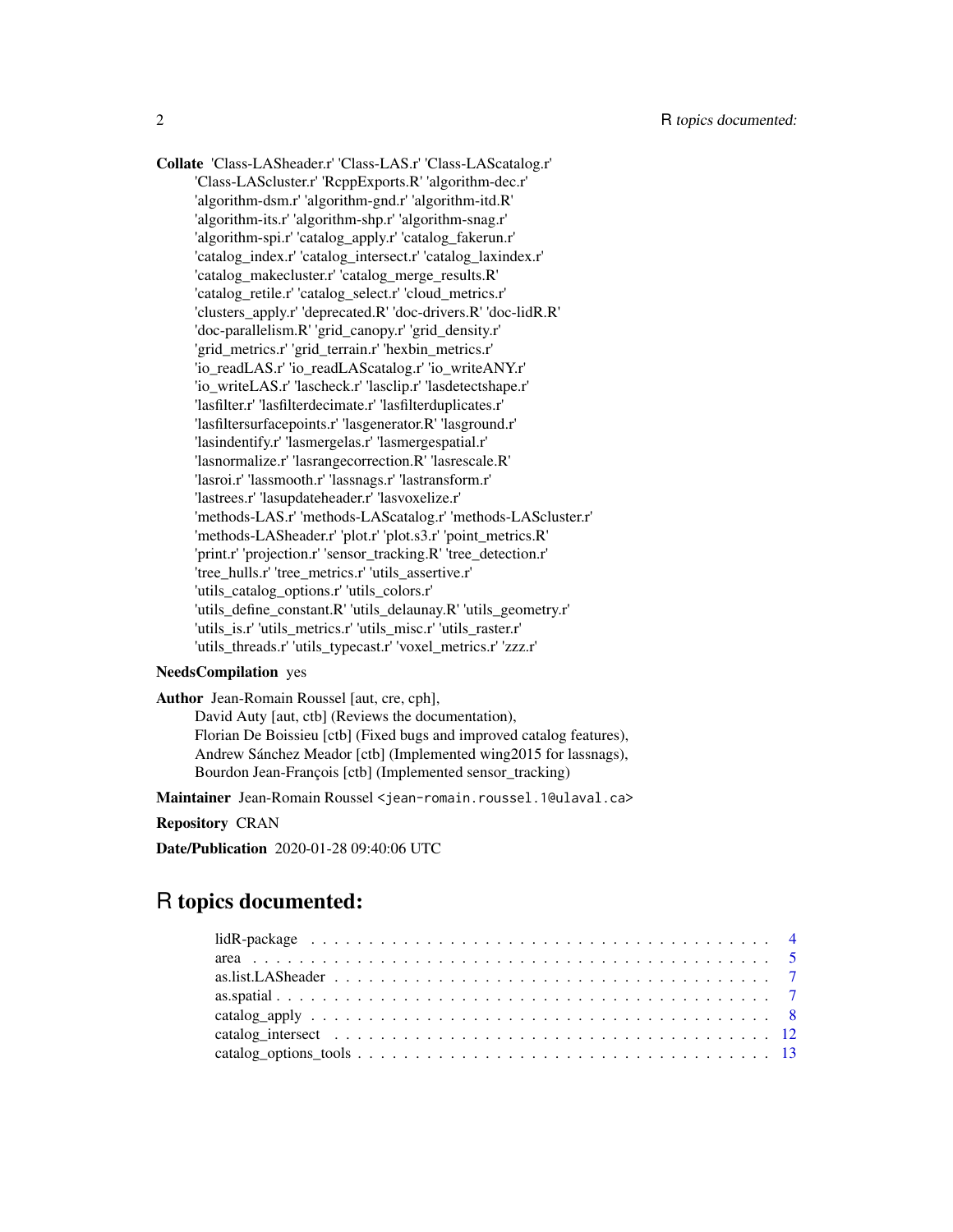|                                                                                                                |  |  |  |  |  |  |  |  |  |  |  | 14  |
|----------------------------------------------------------------------------------------------------------------|--|--|--|--|--|--|--|--|--|--|--|-----|
|                                                                                                                |  |  |  |  |  |  |  |  |  |  |  | 16  |
|                                                                                                                |  |  |  |  |  |  |  |  |  |  |  | 17  |
|                                                                                                                |  |  |  |  |  |  |  |  |  |  |  | 18  |
|                                                                                                                |  |  |  |  |  |  |  |  |  |  |  | 20  |
|                                                                                                                |  |  |  |  |  |  |  |  |  |  |  | 21  |
|                                                                                                                |  |  |  |  |  |  |  |  |  |  |  | 22  |
|                                                                                                                |  |  |  |  |  |  |  |  |  |  |  | 23  |
| $extent, LAS-method \dots \dots \dots \dots \dots \dots \dots \dots \dots \dots \dots \dots \dots \dots \dots$ |  |  |  |  |  |  |  |  |  |  |  | 24  |
|                                                                                                                |  |  |  |  |  |  |  |  |  |  |  | 25  |
|                                                                                                                |  |  |  |  |  |  |  |  |  |  |  | 26  |
|                                                                                                                |  |  |  |  |  |  |  |  |  |  |  | 27  |
|                                                                                                                |  |  |  |  |  |  |  |  |  |  |  | 29  |
|                                                                                                                |  |  |  |  |  |  |  |  |  |  |  | 32  |
|                                                                                                                |  |  |  |  |  |  |  |  |  |  |  | 34  |
|                                                                                                                |  |  |  |  |  |  |  |  |  |  |  | 35  |
|                                                                                                                |  |  |  |  |  |  |  |  |  |  |  | 36  |
|                                                                                                                |  |  |  |  |  |  |  |  |  |  |  | 37  |
|                                                                                                                |  |  |  |  |  |  |  |  |  |  |  | 38  |
|                                                                                                                |  |  |  |  |  |  |  |  |  |  |  | 39  |
|                                                                                                                |  |  |  |  |  |  |  |  |  |  |  | 39  |
|                                                                                                                |  |  |  |  |  |  |  |  |  |  |  | 40  |
|                                                                                                                |  |  |  |  |  |  |  |  |  |  |  | 42. |
|                                                                                                                |  |  |  |  |  |  |  |  |  |  |  | 44  |
|                                                                                                                |  |  |  |  |  |  |  |  |  |  |  | 47  |
|                                                                                                                |  |  |  |  |  |  |  |  |  |  |  | 48  |
|                                                                                                                |  |  |  |  |  |  |  |  |  |  |  | 51  |
|                                                                                                                |  |  |  |  |  |  |  |  |  |  |  | 52  |
|                                                                                                                |  |  |  |  |  |  |  |  |  |  |  | 53  |
|                                                                                                                |  |  |  |  |  |  |  |  |  |  |  | 54  |
|                                                                                                                |  |  |  |  |  |  |  |  |  |  |  | 56  |
|                                                                                                                |  |  |  |  |  |  |  |  |  |  |  | 57  |
|                                                                                                                |  |  |  |  |  |  |  |  |  |  |  | 58  |
|                                                                                                                |  |  |  |  |  |  |  |  |  |  |  | 60  |
|                                                                                                                |  |  |  |  |  |  |  |  |  |  |  | 61  |
|                                                                                                                |  |  |  |  |  |  |  |  |  |  |  | 61  |
|                                                                                                                |  |  |  |  |  |  |  |  |  |  |  | 62  |
| laspulse                                                                                                       |  |  |  |  |  |  |  |  |  |  |  | 65  |
|                                                                                                                |  |  |  |  |  |  |  |  |  |  |  | 66  |
|                                                                                                                |  |  |  |  |  |  |  |  |  |  |  | 67  |
|                                                                                                                |  |  |  |  |  |  |  |  |  |  |  | 68  |
|                                                                                                                |  |  |  |  |  |  |  |  |  |  |  | 69  |
|                                                                                                                |  |  |  |  |  |  |  |  |  |  |  | 71  |
| lastrees                                                                                                       |  |  |  |  |  |  |  |  |  |  |  | 72  |
| lasvoxelize                                                                                                    |  |  |  |  |  |  |  |  |  |  |  | 73  |
| 112012                                                                                                         |  |  |  |  |  |  |  |  |  |  |  | 74  |
|                                                                                                                |  |  |  |  |  |  |  |  |  |  |  | 75  |
|                                                                                                                |  |  |  |  |  |  |  |  |  |  |  | 77  |
|                                                                                                                |  |  |  |  |  |  |  |  |  |  |  |     |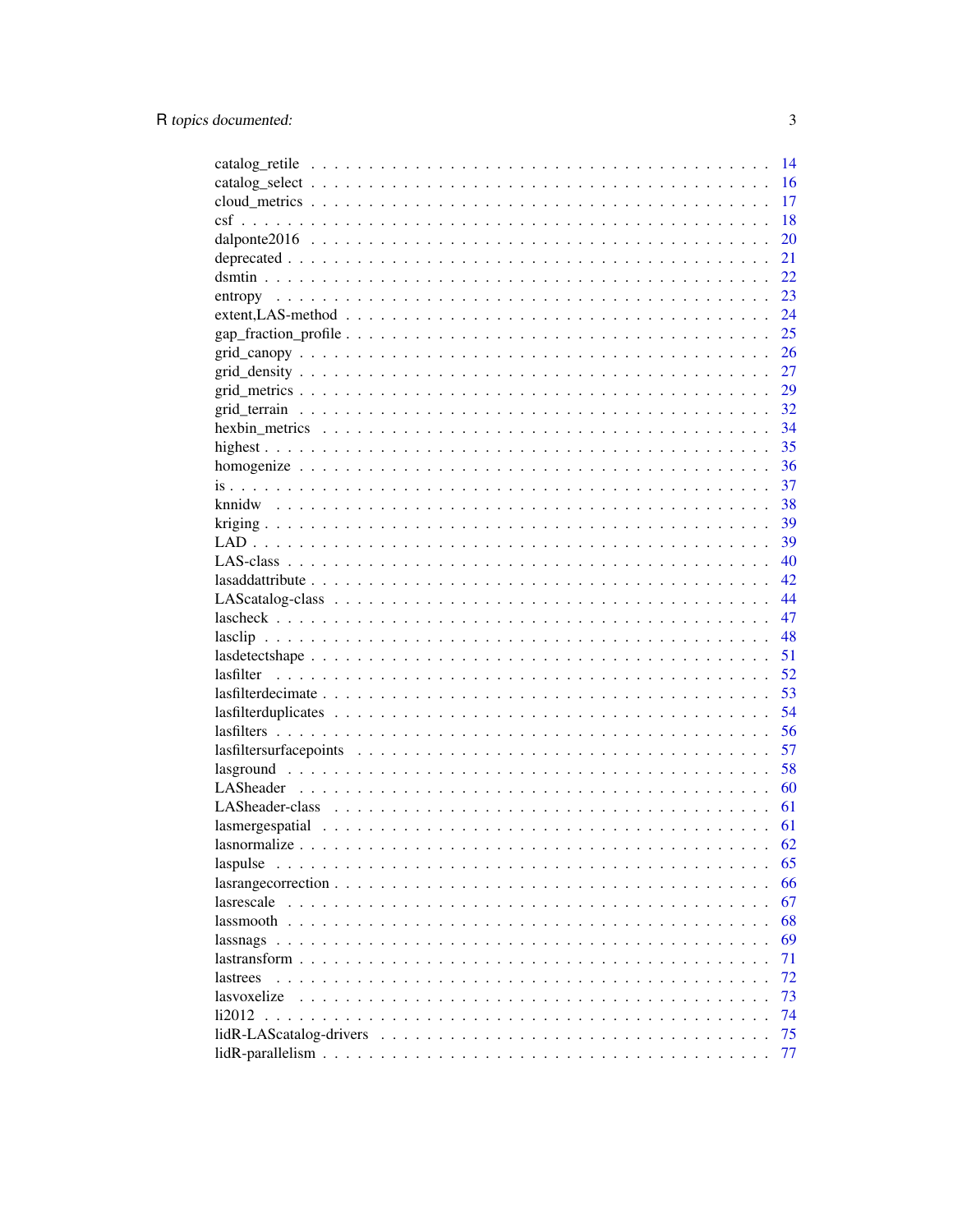<span id="page-3-0"></span>

|       | 80                      |
|-------|-------------------------|
|       | 81                      |
|       | 82<br>manual $\ldots$   |
|       | 83                      |
|       | 84                      |
|       | 86                      |
|       | 88<br>plot.lasmetrics3d |
|       | 89                      |
|       | 90                      |
|       | 91                      |
|       | 94                      |
|       | 95                      |
|       | 97                      |
|       | 97                      |
|       | 98                      |
|       | 99                      |
|       |                         |
|       |                         |
|       |                         |
|       |                         |
|       |                         |
|       |                         |
|       | stdmetrics              |
|       |                         |
|       |                         |
|       |                         |
|       |                         |
|       |                         |
|       |                         |
|       |                         |
|       |                         |
|       |                         |
|       |                         |
|       |                         |
|       |                         |
| Index | 127                     |
|       |                         |

lidR-package *lidR: airborne LiDAR for forestry applications*

# Description

lidR provides a set of tools to manipulate airborne LiDAR data in forestry contexts. The package works essentially with .las or .laz files. The toolbox includes algorithms for DSM, CHM, DTM, ABA, normalisation, tree detection, tree segmentation and other tools, as well as an engine to process wide LiDAR coverages split into many files.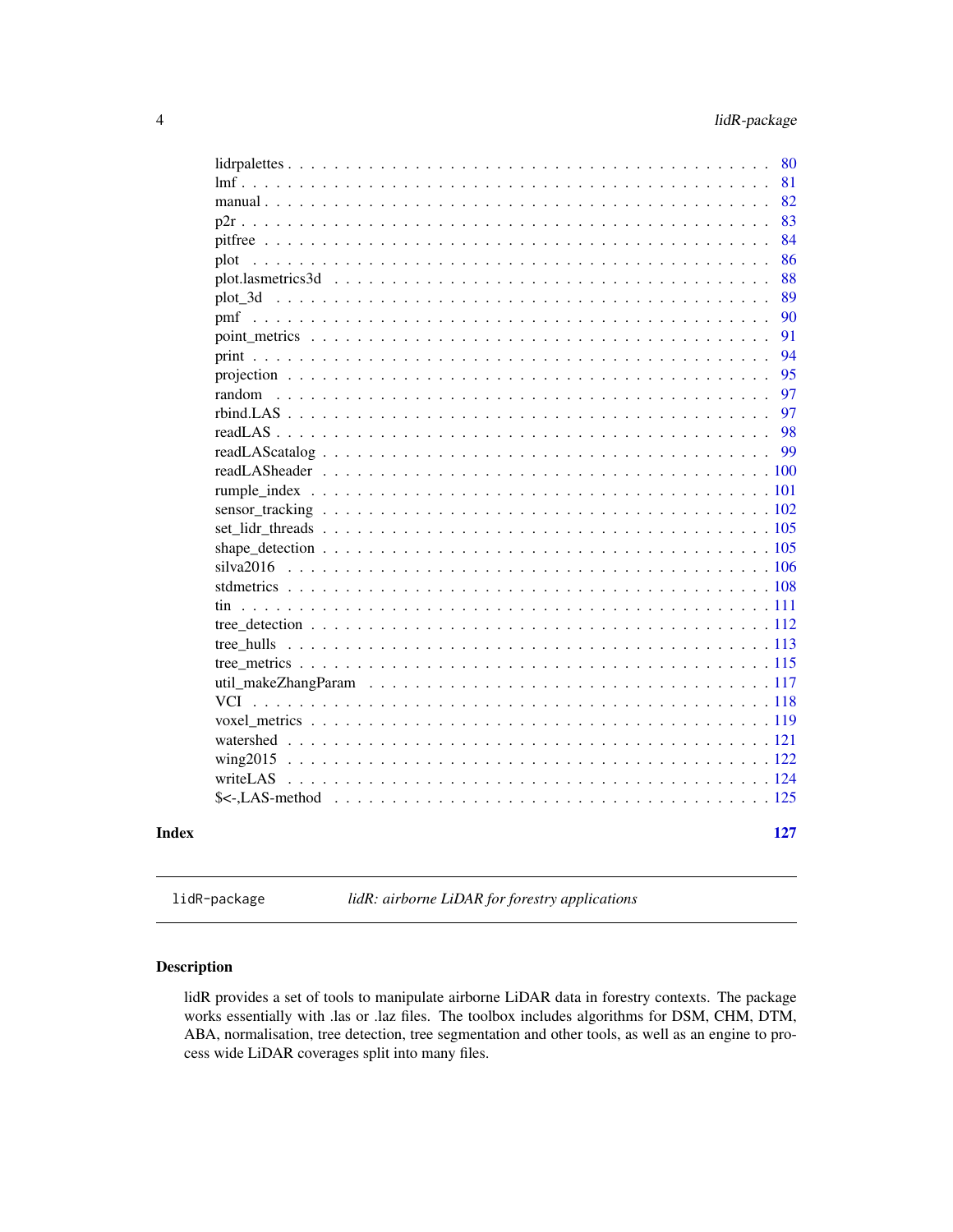# <span id="page-4-0"></span>Details

To learn more about lidR, start with the vignettes: browseVignettes(package = "lidR"). Users can also find unofficial supplementary documentation in the [github wiki pages.](https://github.com/Jean-Romain/lidR/wiki) To ask "how to" questions please ask on [gis.stackexchange.com](https://gis.stackexchange.com/) with the tag lidr.

#### Package options

- lidR.progress Several functions have a progress bar for long operations (but not all). Should lengthy operations show a progress bar? Default: TRUE
- lidR.progress.delay The progress bar appears only for long operations. After how many seconds of computation does the progress bar appear? Default: 2
- lidR.verbose Make the package verbose. Default: FALSE
- lidR.buildVRT The functions grid\_\* can write the rasters sequentially on the disk and load back a virtual raster mosaic (VRT) instead of the list of written files. Should a VRT be built? Default: TRUE

#### Author(s)

Maintainer: Jean-Romain Roussel <jean-romain.roussel.1@ulaval.ca> [copyright holder]

Authors:

• David Auty (Reviews the documentation) [contributor]

Other contributors:

- Florian De Boissieu (Fixed bugs and improved catalog features) [contributor]
- Andrew Sánchez Meador (Implemented wing2015 for lassnags) [contributor]
- Bourdon Jean-François (Implemented sensor tracking) [contributor]

# See Also

Useful links:

- <https://github.com/Jean-Romain/lidR>
- Report bugs at <https://github.com/Jean-Romain/lidR/issues>

area *Surface covered by a LAS\* object*

# Description

Surface covered by a LAS\* object. For LAS point clouds it is computed based on the convex hull of the points. For a LAScatalog it is computed as the sum of the bounding boxes of the files. For overlapping tiles the value may be larger than the total covered area because some regions are sampled twice. For a LASheader it is computed with the bounding box. The function npoints does what the user may expect it to do and the function density is equivalent to npoints(x)/area(x). As a consequence for the same file area applied on a LASheader or on a LAS can return slightly different values.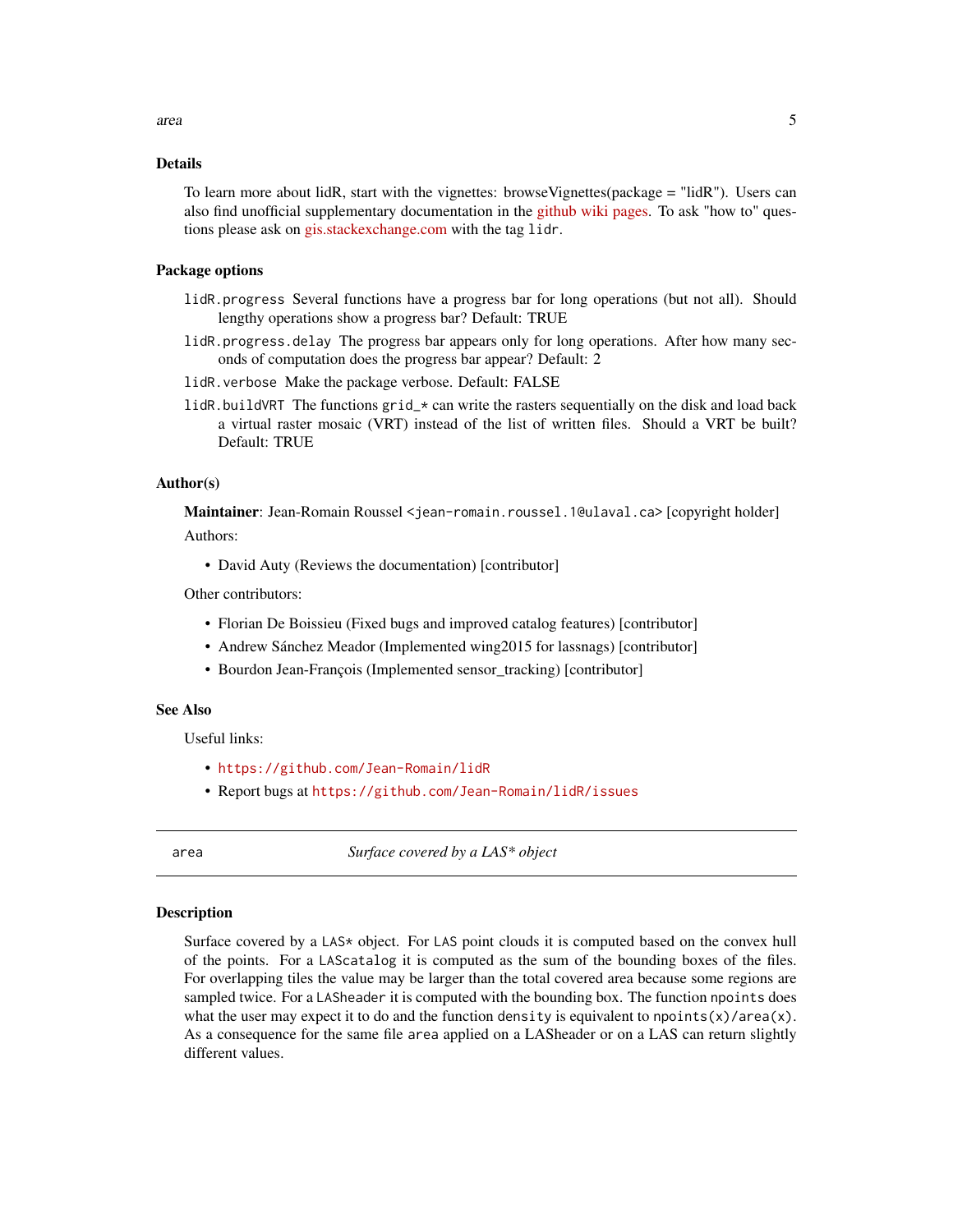# Usage

```
area(x, \ldots)## S4 method for signature 'LAS'
area(x, \ldots)## S4 method for signature 'LASheader'
area(x, \ldots)## S4 method for signature 'LAScatalog'
area(x, \ldots)npoints(x, ...)
## S4 method for signature 'LAS'
npoints(x, ...)
## S4 method for signature 'LASheader'
npoints(x, ...)
## S4 method for signature 'LAScatalog'
npoints(x, ...)
density(x, ...)
## S4 method for signature 'LAS'
density(x, ...)
## S4 method for signature 'LASheader'
density(x, ...)
## S4 method for signature 'LAScatalog'
density(x, \ldots)
```
#### Arguments

| x        | An object of the class LAS*. |
|----------|------------------------------|
| $\cdots$ | unused.                      |

# Value

numeric. A number. Notice that for area the measure is in the same units as the coordinate reference system.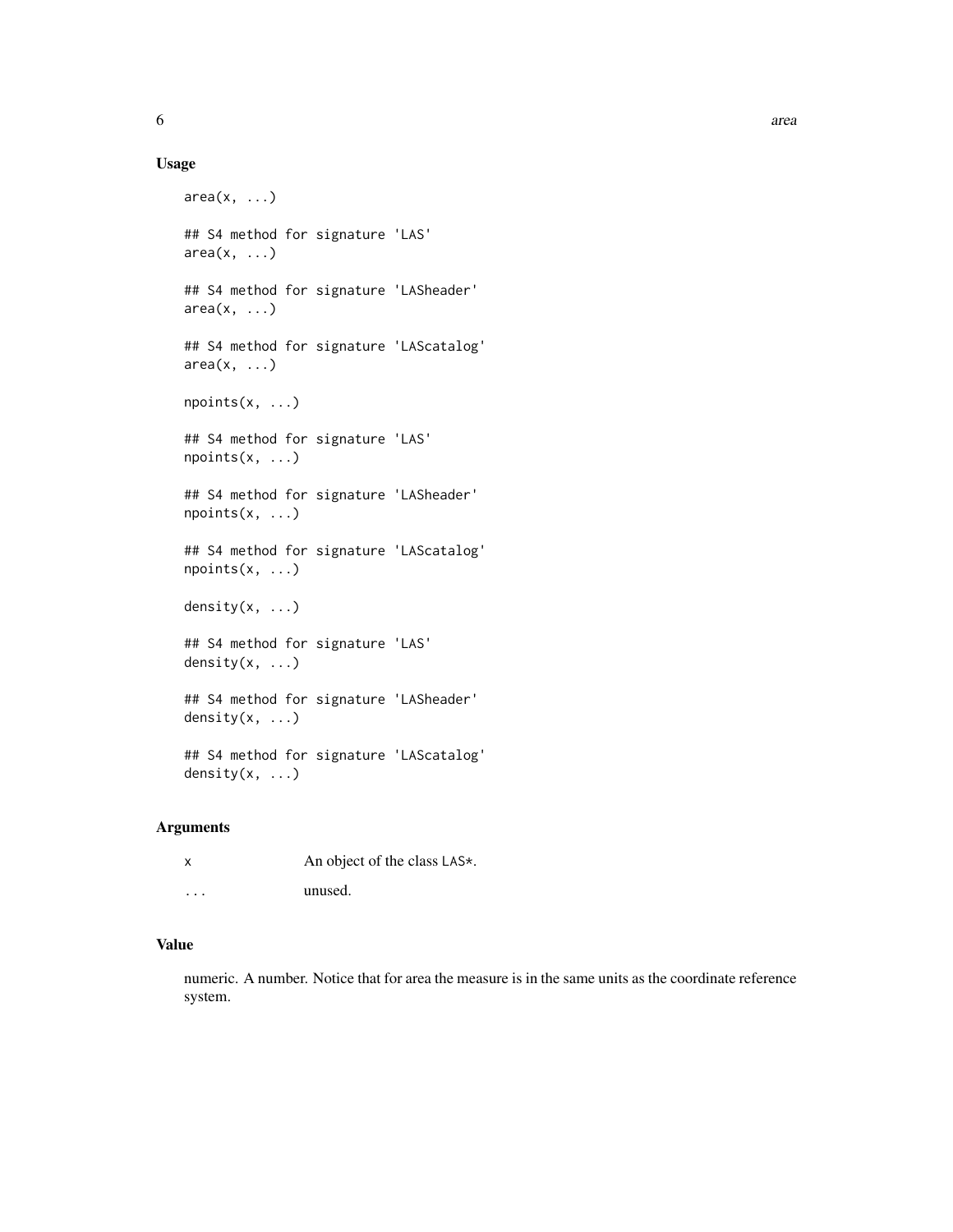# <span id="page-6-0"></span>Description

Functions to construct, coerce and check for both kinds of R lists.

# Usage

## S3 method for class 'LASheader' as.list $(x, \ldots)$ 

# Arguments

| x | A LASheader object |
|---|--------------------|
| . | unused             |

| as.spatial | Transform a LAS* object into an sp object |  |
|------------|-------------------------------------------|--|
|            |                                           |  |

# Description

LAS and LAScatalog objects are transformed into SpatialPointsDataFrame and SpatialPolygons-DataFrame objects, respectively.

# Usage

as.spatial(x)

# Arguments

x an object from the lidR package

# Value

An object from sp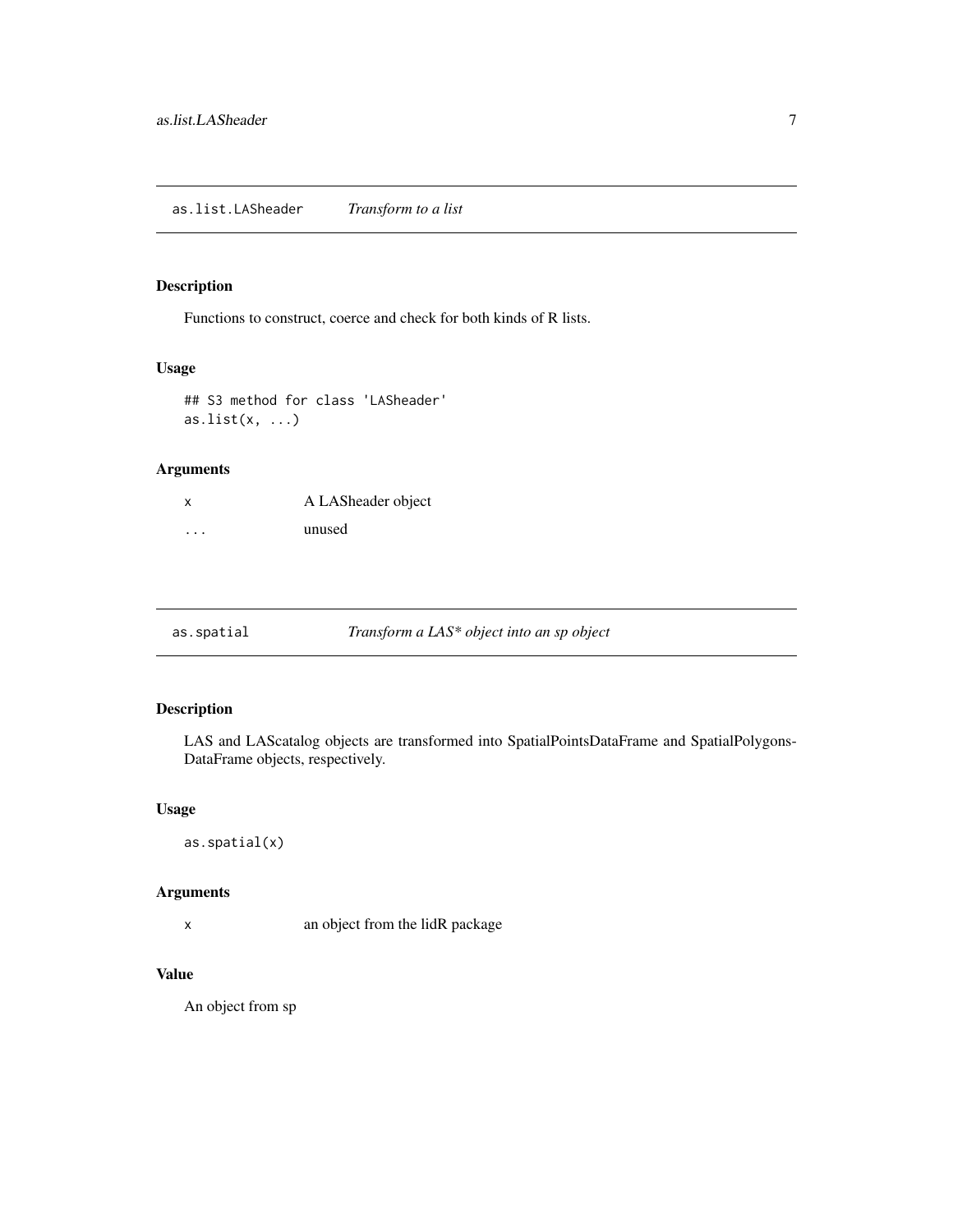<span id="page-7-0"></span>

# **Description**

This function gives users access to the [LAScatalog](#page-0-0) processing engine. It allows the application of a user-defined routine over an entire catalog. The LAScatalog processing engine tool is explained in the [LAScatalog class](#page-0-0)

catalog\_apply is the core of the lidR package. It drives every single function that can process a LAScatalog. It is flexible and powerful but also complex. catalog\_sapply is the same with the option automerge = TRUE enforced to simplify the output.

Warning: the LAScatalog processing engine has a mechanism to load buffered data 'on-the-fly' to avoid edge artifacts, but no mechanism to remove the buffer after applying user-defined functions, since this task is specific to each process. In other lidR functions this task is performed specifically for each function. In catalog\_apply the user's function can return any output, thus users must take care of this task themselves (See section "Edge artifacts")

# Usage

```
catalog_apply(ctg, FUN, ..., .options = NULL)
catalog_sapply(ctg, FUN, ..., .options = NULL)
```
#### Arguments

| ctg        | A LAScatalog object.                                                                        |
|------------|---------------------------------------------------------------------------------------------|
| <b>FUN</b> | A user-defined function that respects a given template (see section function tem-<br>plate) |
| $\ddots$   | Optional arguments to FUN.                                                                  |
| .options   | See dedicated section and examples.                                                         |

# Edge artifacts

It is important to take precautions to avoid 'edge artifacts' when processing wall-to-wall tiles. If the points from neighboring tiles are not included during certain processes, this could create 'edge artifacts' at the tile boundaries. For example, empty or incomplete pixels in a rasterization process, or dummy elevations in a ground interpolation. The LAScatalog processing engine provides internal tools to load buffered data 'on-the-fly'. However, there is no mechanism to remove the results computed in the buffered area since this task depends on the output of the user-defined function. The user must take care of this task (see examples) to prevent unexpected output with duplicated entries or conflict between values computed twice.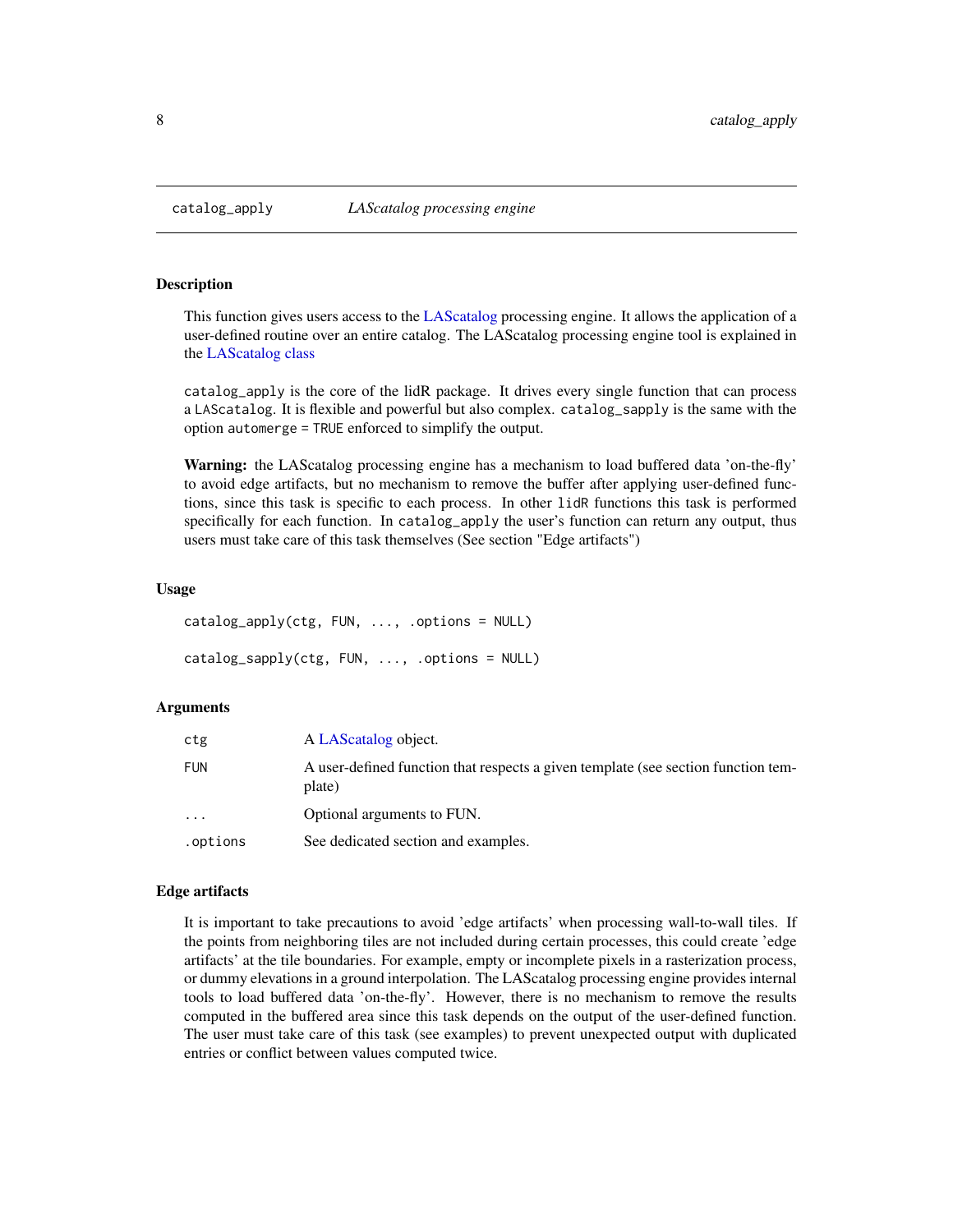# catalog\_apply 9

#### Buffered data

The LAS objects read by the user function have a special attribute called 'buffer' that indicates, for each point, if it comes from a buffered area or not. Points from non-buffered areas have a 'buffer' value of 0, while points from buffered areas have a 'buffer' value of 1, 2, 3 or 4, where 1 is the bottom buffer and 2, 3 and 4 are the left, top and right buffers, respectively. This allows for filtering of buffer points if required.

# Function template

The parameter FUN expects a function with a first argument that will be supplied automatically by the LAScatalog processing engine. This first argument is a LAScluster. A LAScluster is an internal undocumented class but the user needs to know only three things about this class:

- It represents a chunk of the catalog
- The function [readLAS](#page-97-1) can be used with a LAScluster
- The function [extent](#page-0-0) or [bbox](#page-0-0) can be used with a LAScluster and it returns the bounding box of the cluster without the buffer. It can be used to clip the output and remove the buffered region (see examples).

A user-defined function must be templated like this:

```
myfun = function(cluster, ...){
   las = readLAS(cluster)
   if (is.empty(las)) return(NULL)
   # do something
   # remove the buffer of the output
   return(something)
}
```
The line if(is.empty(las)) return(NULL) is important because some clusters (chunks) may contain 0 points (we can't know this before reading the file). In this case an empty point cloud with 0 points is returned by readLAS and this may fail in subsequent code. Thus, exiting early from the user-defined function by returning NULL indicates to the internal engine that the cluster was empty.

# .options

Users may have noticed that some lidR functions throw an error when the processing options are inappropriate. For example, some functions need a buffer and thus buffer = 0 is forbidden. Users can add the same constraints to protect against inappropriate options. The .options argument is a list that allows users to tune the behavior of the processing engine.

- drop\_null = FALSE Not intended to be used by regular users. The engine does not remove NULL outputs
- need\_buffer = TRUE the function complains if the buffer is 0.
- need\_output\_file = TRUE the function complains if no output file template is provided.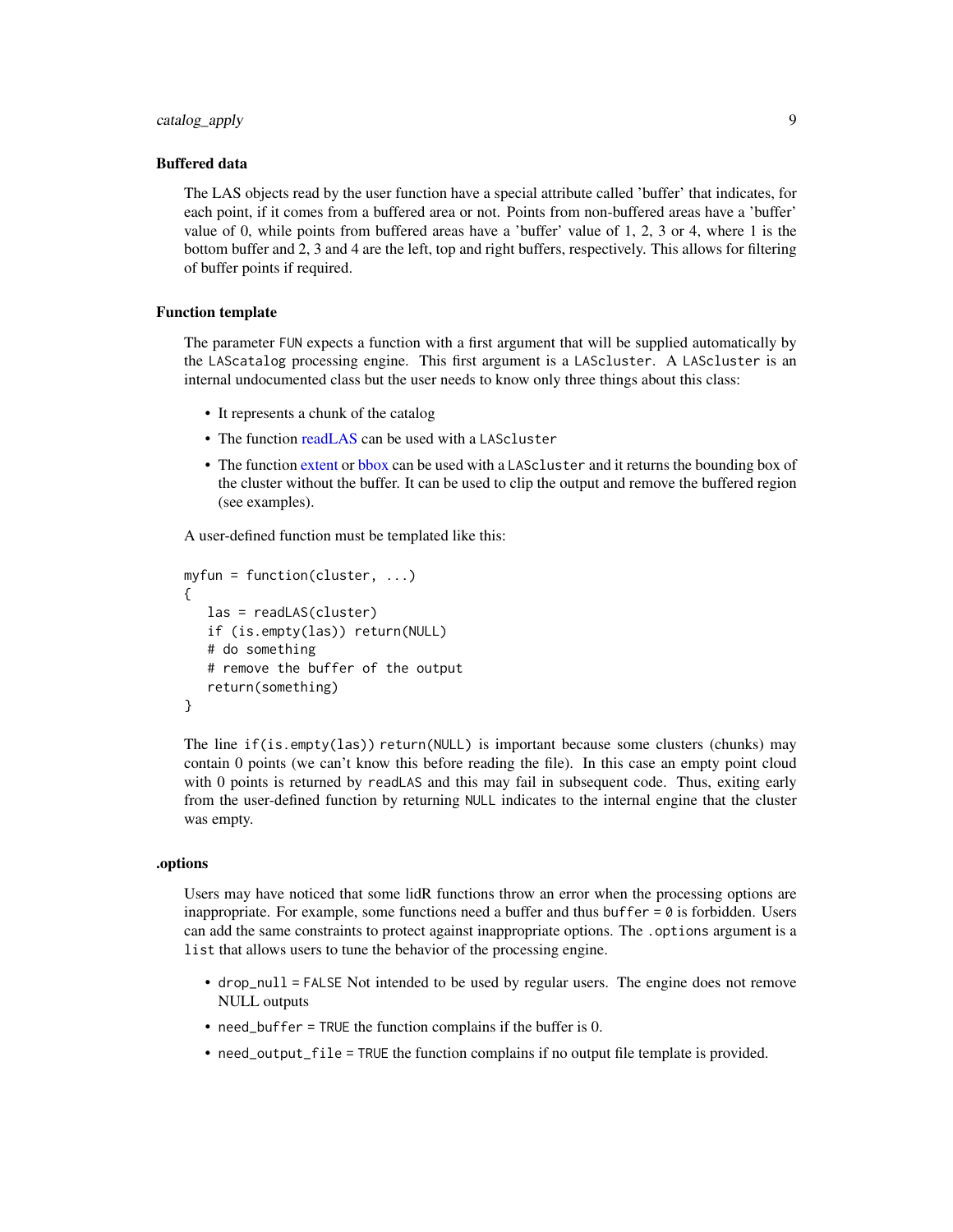- raster\_alignment = ... the function checks the alignment of the chunks. This option is important if the output is a raster. See below for more details.
- automerge = TRUE by defaut the engine returns a list with one item per chunk. If automerge  $=$  TRUE, it tries to merge the outputs into a single object: a Raster  $\star$ , a Spatial  $\star$ , a LAS $\star$  similar to other functions of the package. This is a fail-safe option so in the worst case, if the merge fails, the list is returned.

When the function FUN returns a raster it is important to ensure that the chunks are aligned with the raster to avoid edge artifacts. Indeed, if the edge of a chunk does not correspond to the edge of the pixels, the output will not be strictly continuous and will have edge artifacts (that might not be visible). Users can check this with the options raster\_alignment, that can take the resolution of the raster as input, as well as the starting point if needed. The following are accepted:

```
# check if chunks are aligned with a raster of resolution 20
raster_alignment = 20
raster_alignment = list(res = 20)
# check if chunks are aligned with a raster of resolution 20
# that starts at (0,10)
raster_alignment = list(res = 20, start = c(0,10))
```
See also [grid\\_metrics](#page-28-1) for more details.

#### Supported processing options

Supported processing options for a LAScatalog (in bold). For more details see the [LAScatalog](#page-0-0) [engine documentation:](#page-0-0)

- chunk\_size: How much data is loaded at once.
- chunk buffer: Load chunks with a buffer.
- chunk\_alignment: Align the chunks.
- progress: Displays a progress estimate.
- output files: The user-defined function outputs will be written to files instead of being returned into R.
- laz compression: write las or laz files only if the user-defined function returns a LAS object.
- select: Select only the data of interest to save processing memory.
- filter: Read only the points of interest.

#### Examples

# More examples might be avaible in the official lidR vignettes or # on the github wiki <http://jean-romain.github.io/lidR/wiki>

## =========================================================================

## Example 1: detect all the tree tops over an entire catalog

## (this is basically a reproduction of the existing lidR function 'tree\_detection')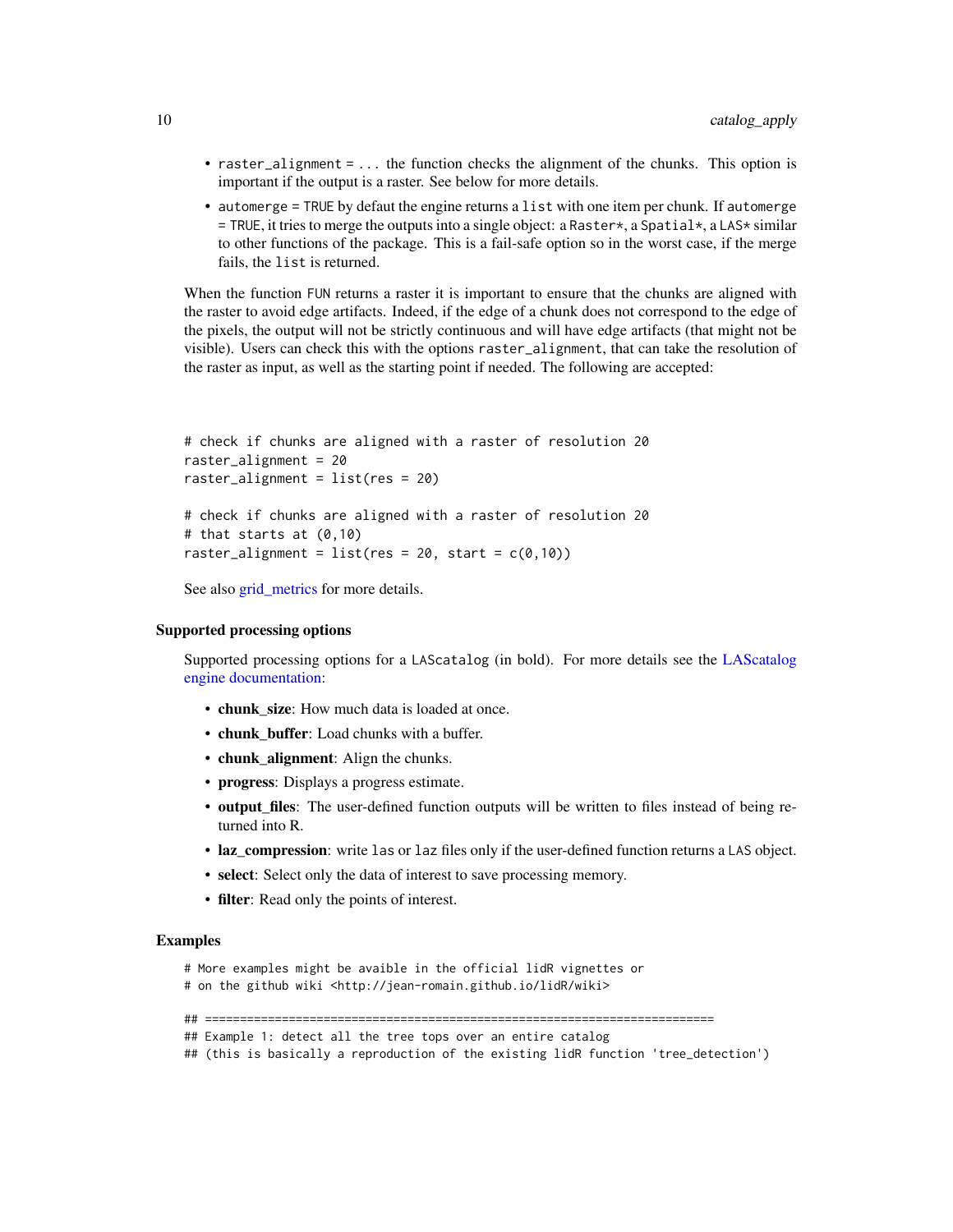# catalog\_apply 11

```
## =========================================================================
# 1. Build the user-defined function that analyzes each chunk of the catalog.
# The function's first argument is a LAScluster object. The other arguments can be freely
# choosen by the user.
my_tree_detection_method <- function(cluster, ws)
{
 # The cluster argument is a LAScluster object. The user does not need to know how it works.
 # readLAS will load the region of interest (chunk) with a buffer around it, taking advantage of
 # point cloud indexation if possible. The filter and select options are propagated automatically
 las <- readLAS(cluster)
 if (is.empty(las)) return(NULL)
 # Find the tree tops using a user-developed method (here simply a LMF).
 ttops <- tree_detection(las, lmf(ws))
 # ttops is a SpatialPointsDataFrame that contains the tree tops in our region of interest
 # plus the trees tops in the buffered area. We need to remove the buffer otherwise we will get
 # some trees more than once.
 bbox <- raster::extent(cluster)
 ttops <- raster::crop(ttops, bbox)
 return(ttops)
}
# 2. Build a project (here, a single file catalog for the purposes of this dummmy example).
LASfile <- system.file("extdata", "MixedConifer.laz", package="lidR")
project <- readLAScatalog(LASfile)
plot(project)
# 3. Set some catalog options.
# For this dummy example, the chunk size is 80 m and the buffer is 10 m
opt_chunk_buffer(project) <- 10
opt_chunk_size(project) <- 80 # small because this is a dummy example.
opt_select(project) <- "xyz" # read only the coordinates.
opt_filter(project) <- "-keep_first" # read only first returns.
# 4. Apply a user-defined function to take advantage of the internal engine
opt <- list(need_buffer = TRUE, # catalog_apply will throw an error if buffer = 0
           automerge = TRUE) # catalog_apply will merge the outputs into a single object
output <- catalog_apply(project, my_tree_detection_method, ws = 5, .options = opt)
spplot(output)
## ===================================================
## Example 2: compute a rumple index on surface points
## ===================================================
rumple_index_surface = function(cluster, res)
{
 las = readLAS(cluster)
 if (is.empty(las)) return(NULL)
```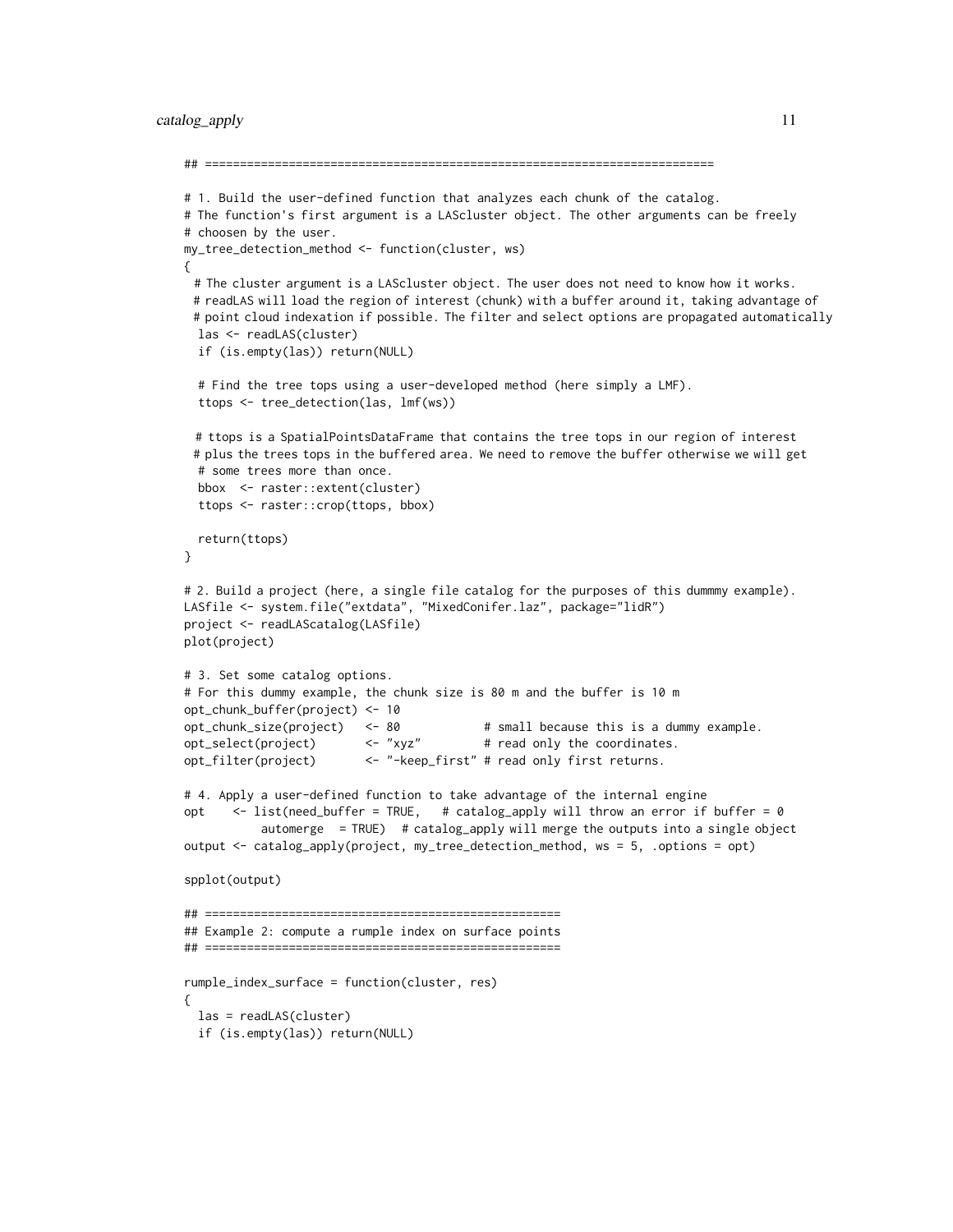```
las <- lasfiltersurfacepoints(las, 1)
 rumple <- grid_metrics(las, ~rumple_index(X,Y,Z), res)
 bbox <- raster::extent(cluster)
 rumple <- raster::crop(rumple, bbox)
 return(rumple)
}
LASfile <- system.file("extdata", "Megaplot.laz", package="lidR")
project <- readLAScatalog(LASfile)
opt_chunk_buffer(project) <- 1
opt_chunk_size(project) <- 120 # small because this is a dummy example.<br>opt_select(project) <- "xyz" # read only the coordinates.
opt_select(project) <- "xyz" # read only the coordinates.
opt <- list(raster_alignment = 20, # catalog_apply will adjust the chunks if required
           automerge = TRUE) # catalog_apply will merge the outputs into a single raster
output <- catalog_apply(project, rumple_index_surface, res = 20, .options = opt)
plot(output, col = height.colors(50))
```
catalog\_intersect *Subset a LAScatalog with a Spatial\* object*

# Description

Subset a LAScatalog with a Spatial\* object to keep only the tiles of interest. Internally, it uses the function [intersect](#page-0-0) from raster with a tweak to make it work with a LAScatalog. It can be used to select tiles of interest that encompass Spatial\* objects such as SpatialPoints, SpatialPolygons or SpatialLines.

# Usage

```
catalog_intersect(ctg, y)
```
# Arguments

| ctg | A LAScatalog object                                                       |
|-----|---------------------------------------------------------------------------|
|     | Extent, Raster*, SpatialPolygons*, SpatialLines* or SpatialPoints* object |

# Value

A LAScatalog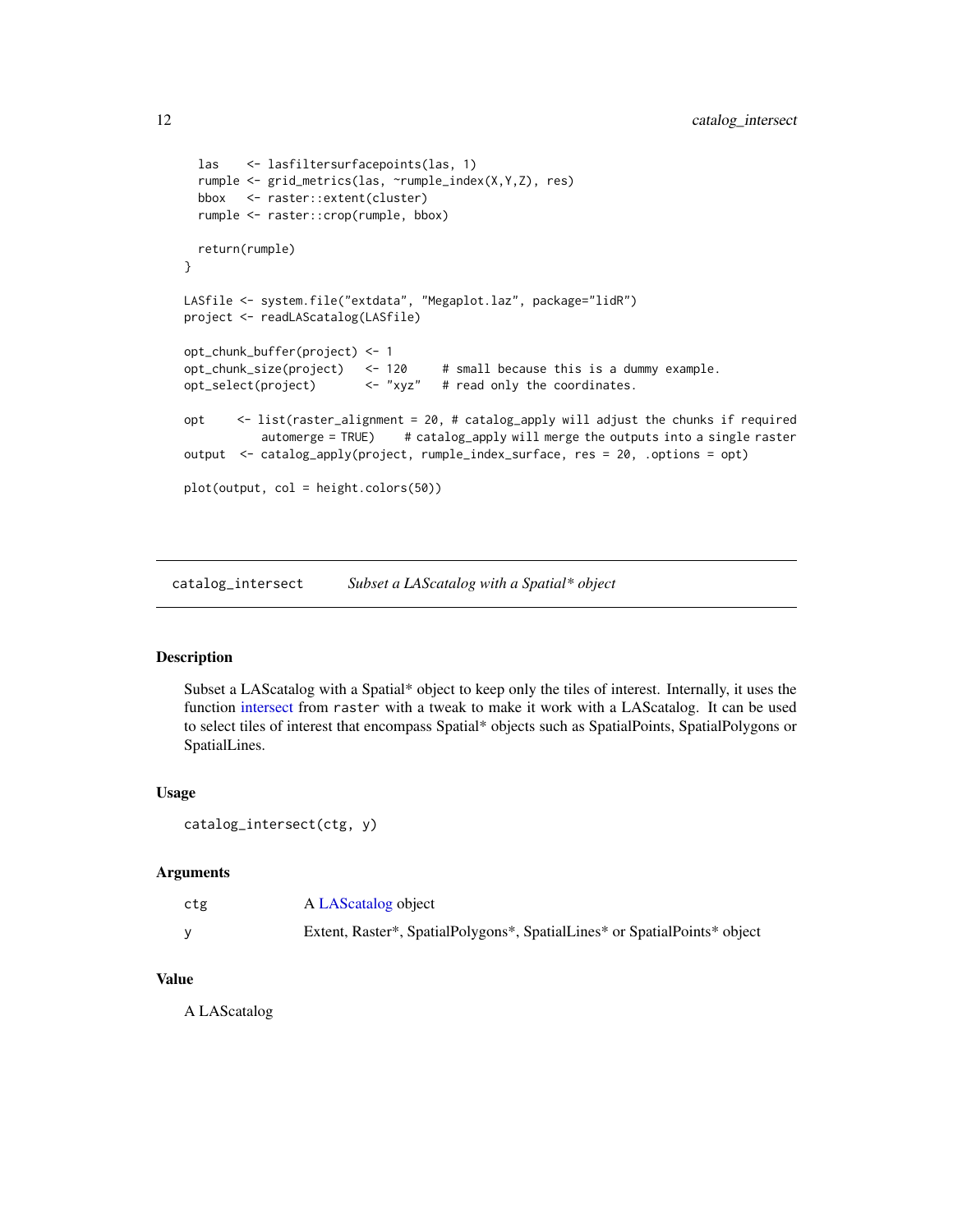<span id="page-12-0"></span>catalog\_options\_tools *Get or set LAScatalog processing engine options*

# Description

The names of the options and their roles are documented in [LAScatalog.](#page-0-0) The options are used by all the functions that support a LAScatalog as input.

# Usage

```
opt_chunk_buffer(ctg)
opt_chunk_buffer(ctg) <- value
opt_chunk_size(ctg)
opt_chunk_size(ctg) <- value
opt_chunk_alignment(ctg)
opt_chunk_alignment(ctg) <- value
opt_cores(ctg)
opt_cores(ctg) <- value
opt_progress(ctg)
opt_progress(ctg) <- value
opt_stop_early(ctg)
opt_stop_early(ctg) <- value
opt_wall_to_wall(ctg)
opt_wall_to_wall(ctg) <- value
opt_output_files(ctg)
opt_output_files(ctg) <- value
opt_laz_compression(ctg)
opt_laz_compression(ctg) <- value
opt_select(ctg)
```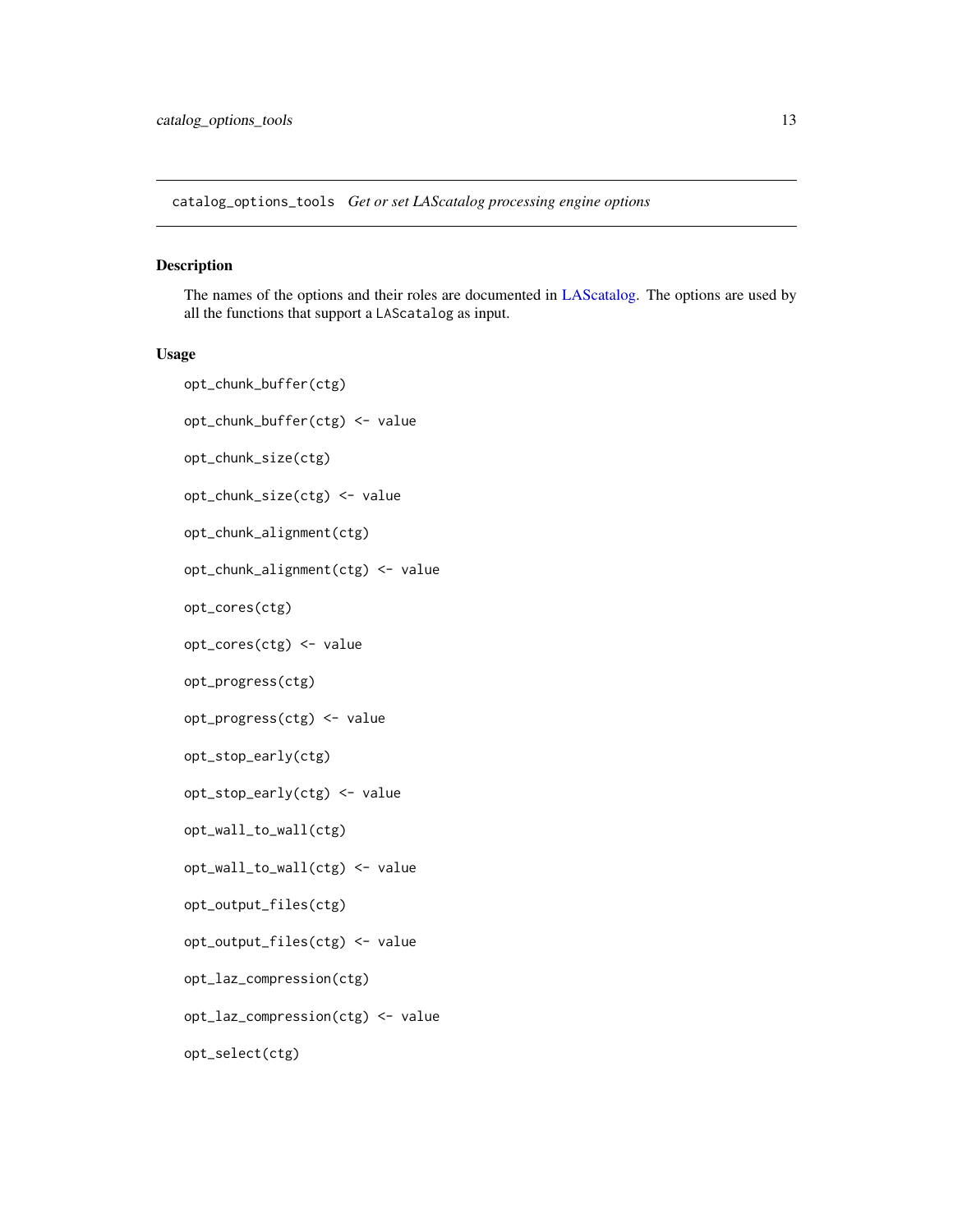```
opt_select(ctg) <- value
```
opt\_filter(ctg)

opt\_filter(ctg) <- value

# Arguments

| ctg   | An object of class LAS catalog                        |
|-------|-------------------------------------------------------|
| value | An appropriate value depending on the expected input. |

# Examples

```
LASfile <- system.file("extdata", "Megaplot.laz", package="lidR")
ctg = readLAScatalog(LASfile)
plot(ctg, chunk_pattern = TRUE)
opt_chunk_size(ctg) <- 150
plot(ctg, chunk_pattern = TRUE)
opt_chunk_buffer(ctg) <- 10
plot(ctg, chunk_pattern = TRUE)
opt_chunk_alignment(ctg) <- c(270,250)
plot(ctg, chunk_pattern = TRUE)
summary(ctg)
opt_output_files(ctg) <- "/path/to/folder/templated_filename_{XBOTTOM}_{ID}"
summary(ctg)
```
catalog\_retile *Retile a LAScatalog*

# **Description**

Splits or merges files to reshape the original catalog files (.las or .laz) into smaller or larger files. It also enables the addition or removal of a buffer around the tiles. The function first displays the layout of the new tiling pattern and then asks the user to validate the command.

Internally, the function reads and writes the clusters defined by the internal processing options of a [LAScatalog](#page-0-0) processing engine. Thus, the function is flexible and enables the user to retile the dataset, retile while adding or removing a buffer (negative buffers are allowed), or optionally to compress the data by retiling without changing the pattern but by changing the format (las/laz).

Note that this function is not actually very useful since lidR manages everything (clipping, processing, buffering, ...) internally using the proper options. Thus, retiling may be useful for working in other software, for example, but not in lidR.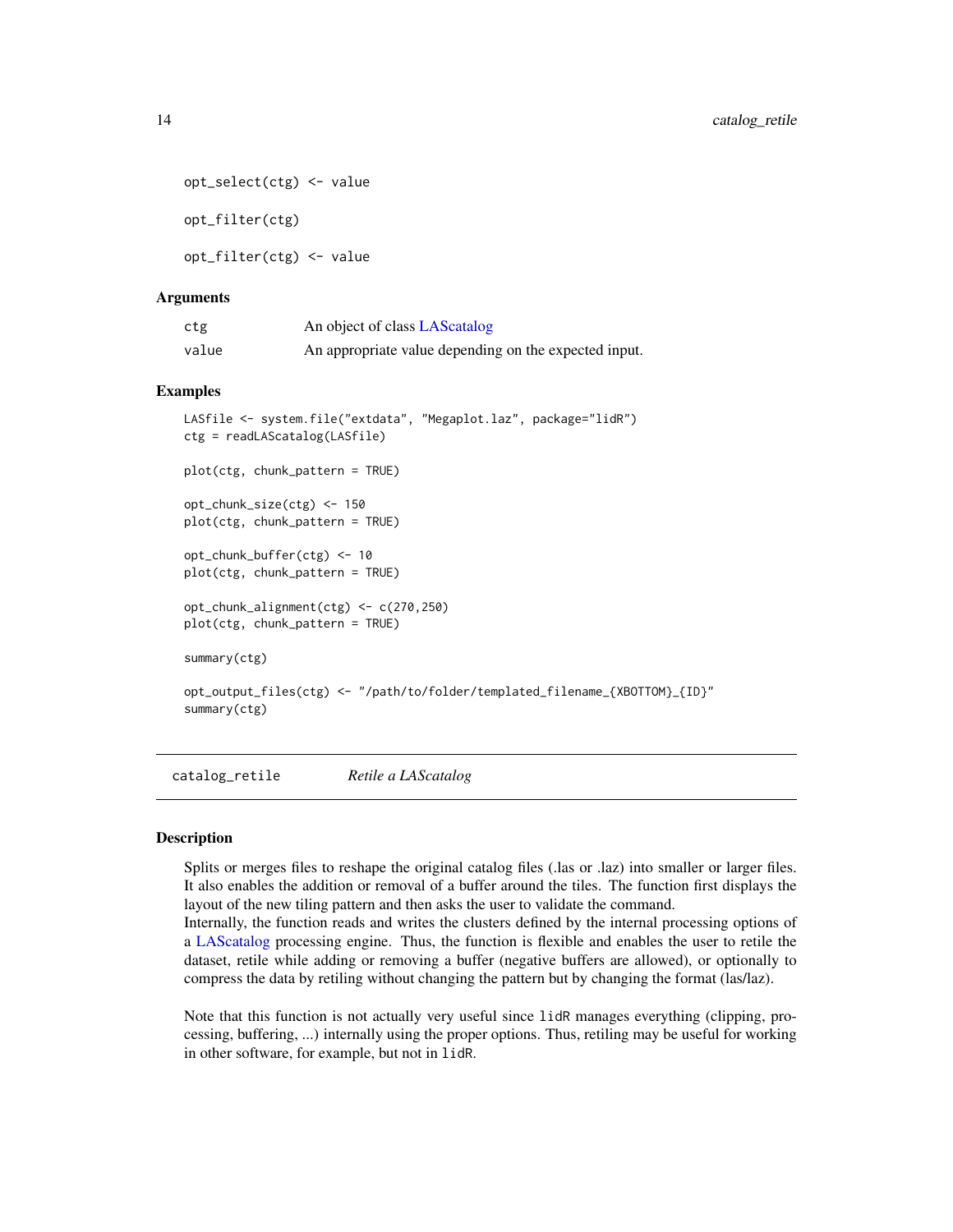# catalog\_retile 15

# Usage

catalog\_retile(ctg)

# Arguments

ctg A [LAScatalog](#page-0-0) object

# Value

A new LAScatalog object

# Working with a LAScatalog

This section appears in each function that supports a LAScatalog as input.

In lidR when the input of a function is a [LAScatalog](#page-0-0) the function uses the LAScatalog processing engine. The user can modify the engine options using the [available options.](#page-0-0) A careful reading of the [engine documentation](#page-0-0) is recommended before processing LAScatalogs. Each lidR function should come with a section that documents the supported engine options.

The LAScatalog engine supports .lax files that *significantly* improve the computation speed of spatial queries using a spatial index. Users should really take advantage a .lax files, but this is not mandatory.

#### Supported processing options

Supported processing options for a LAScatalog (in bold). For more details see the [LAScatalog](#page-0-0) [engine documentation:](#page-0-0)

- chunk\_size: Size of the new tiles.
- buffer: Load new tiles with a buffer. The expected value is usually 0.
- alignment: Alignment of the new tiles.
- cores: The number of cores used. catalog\_retile streams the data (nothing is loaded at th R level). The maximum number of cores can be safely used.
- progress: Displays a progress estimation.
- output\_files\*: Mandatory. The new tiles will be written in new files.
- laz\_compression: save las or laz files.
- select: catalog\_retile preserve the file format anyway.
- filter: Retile and save only the points of interest.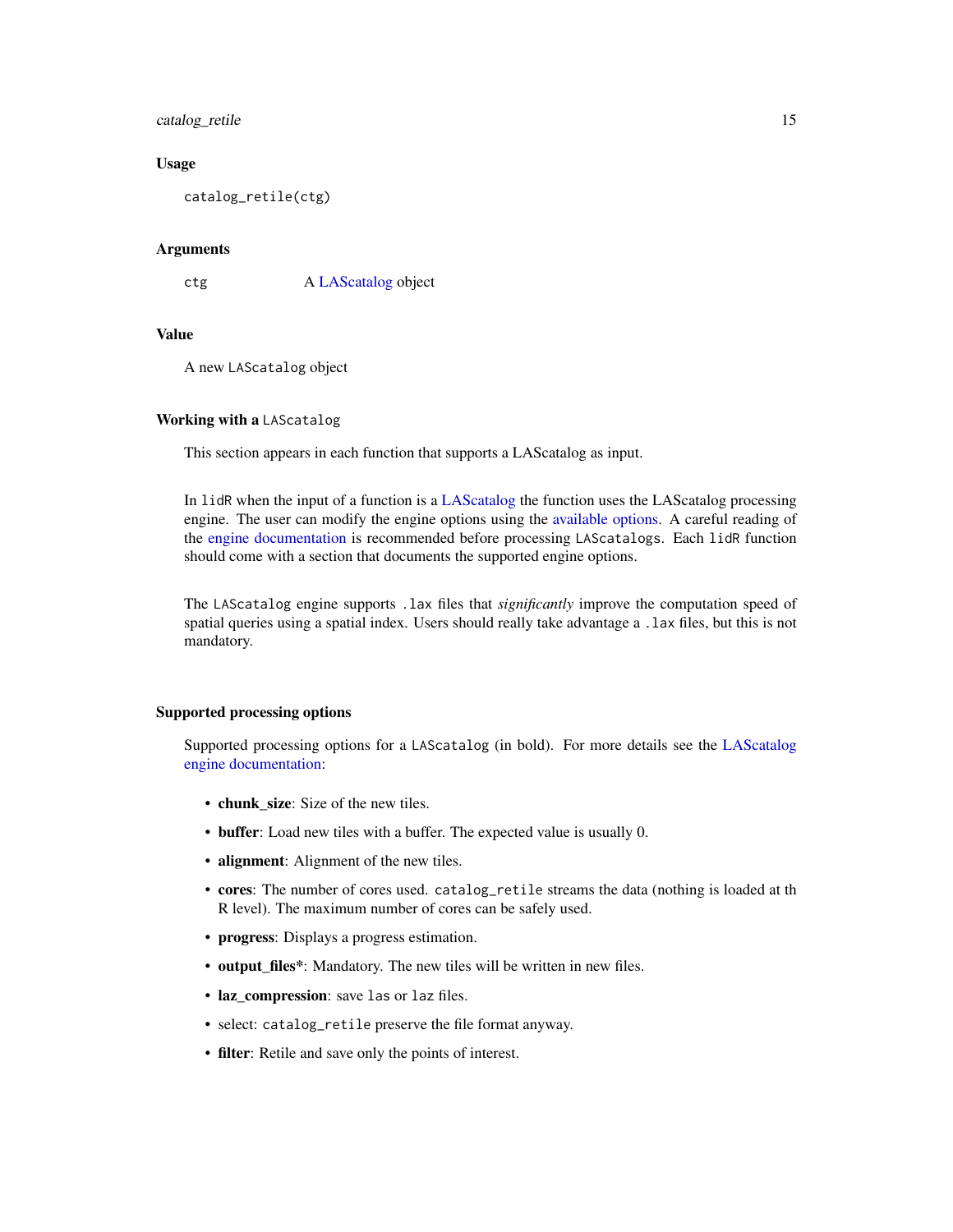# Examples

```
## Not run:
ctg = readLAScatalog("path/to/catalog")
# Create a new set of .las files 500 x 500 wide in the folder
# path/to/new/catalog/ and iteratively named Forest_1.las, Forest_2.las
# Forest_3.las, and so on.
opt_chunk_buffer(ctg) <- 0
opt_chunk_size(ctg) <- 500
opt_output_files(ctg) <- "path/to/new/catalog/Forest_{ID}
newctg = catalog_retile(ctg)
# Create a new set of .las files equivalent to the original,
# but extended with a 50 m buffer in the folder path/to/new/catalog/
# and iteratively named named after the original files.
opt_chunk_buffer(ctg) <- 50
opt_chunk_size(ctg) <- 0
opt_output_files(ctg) <- "path/to/new/catalog/{ORIGINALFILENAME}_buffered
newctg = catalog_retile(ctg)
# Create a new set of compressed .laz file equivalent to the original, keeping only
# first returns above 2 m
opt_chunk_buffer(ctg) <- 0
opt_chunk_size(ctg) <- 0
opt_laz_compression(ctg) <- TRUE
opt_filter(ctg) <- "-keep_first -drop_z_below 2"
newctg = catalog_retile(ctg)
## End(Not run)
```
catalog\_select *Select LAS files manually from a LAScatalog*

# **Description**

Select a set of LAS tiles from a LAScatalog interactively using the mouse. This function allows users to subset a LAScatalog by clicking on a map of the file.

# Usage

```
catalog_select(
 ctg,
 mapview = TRUE,method = c("subset", "flag_unprocessed", "flag_processed")
)
```
<span id="page-15-0"></span>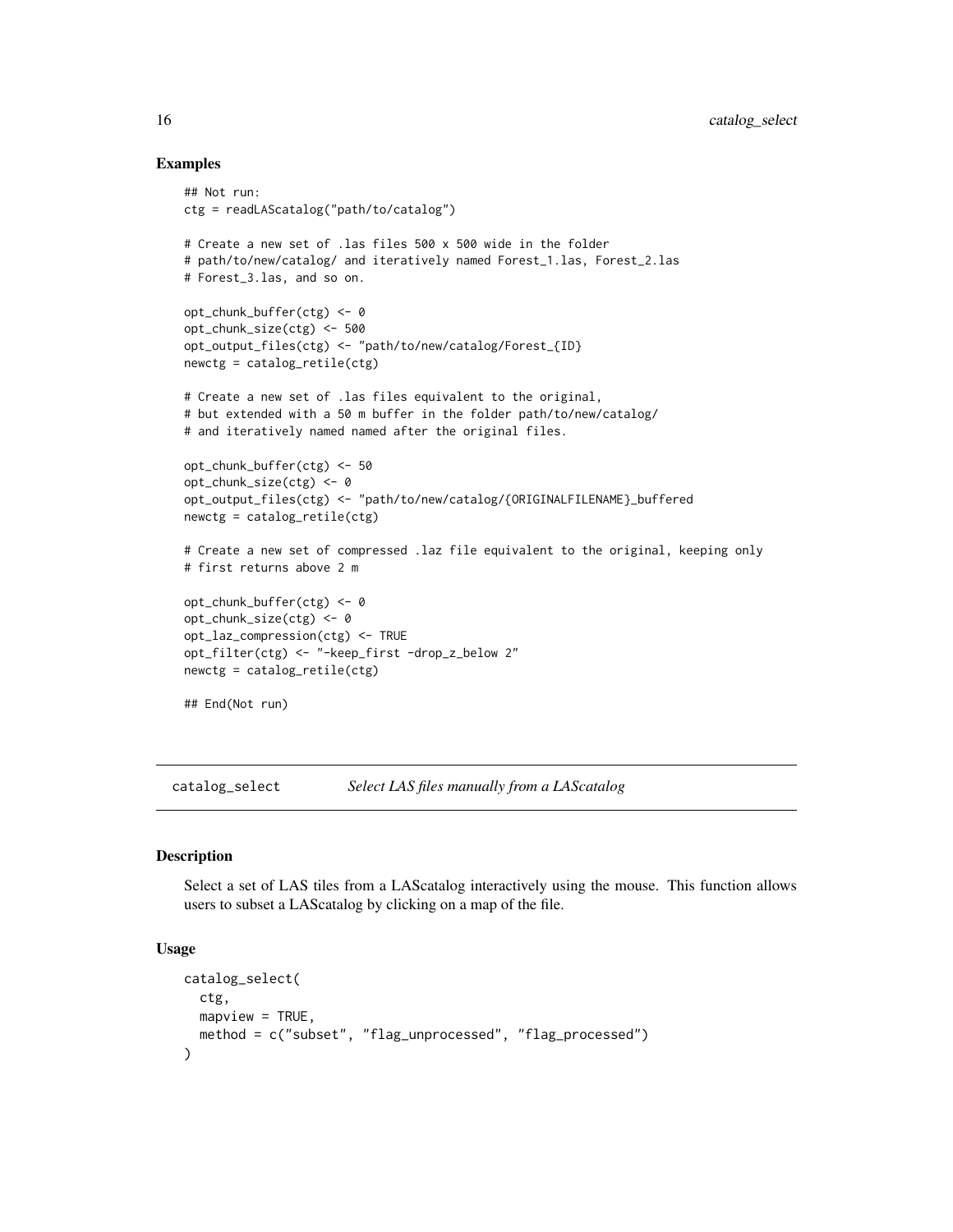# <span id="page-16-0"></span>cloud\_metrics 17

# Arguments

| ctg     | A LAScatalog object                                                                                                                                                                                                                                                                                                                                                            |
|---------|--------------------------------------------------------------------------------------------------------------------------------------------------------------------------------------------------------------------------------------------------------------------------------------------------------------------------------------------------------------------------------|
| mapview | logical. If FALSE, use R base plot instead of mapyiew (no pan, no zoom, see also<br>plot)                                                                                                                                                                                                                                                                                      |
| method  | character. By default selecting tiles that are a subset of the catalog. It is also<br>possible to flag the files to maintain the catalog as a whole but process only a<br>subset of its content. flag_unprocessed enables users to point and click on<br>files that will not be processed. flag_processed enables users to point and<br>click on files that will be processed. |

# Value

A LAScatalog object

#### Examples

```
## Not run:
ctg = readLAScatalog("<Path to a folder containing a set of .las files>")
new_ctg = catalog_select(ctg)
```
## End(Not run)

<span id="page-16-1"></span>cloud\_metrics *Compute metrics for a cloud of points*

# Description

cloud\_metrics computes a series of user-defined descriptive statistics for a LiDAR dataset. See [grid\\_metrics](#page-28-1) to compute metrics on a grid. Basically there are no predefined metrics. Users must write their own functions to create metrics (see example). The following existing functions can serve as a guide to help users compute their own metrics:

- [stdmetrics](#page-107-1)
- [entropy](#page-22-1)
- [VCI](#page-117-1)
- [LAD](#page-38-1)

# Usage

```
cloud_metrics(las, func)
```
### Arguments

| las  | An object of class LAS                                                |
|------|-----------------------------------------------------------------------|
| func | formula. An expression to be applied to the point cloud (see example) |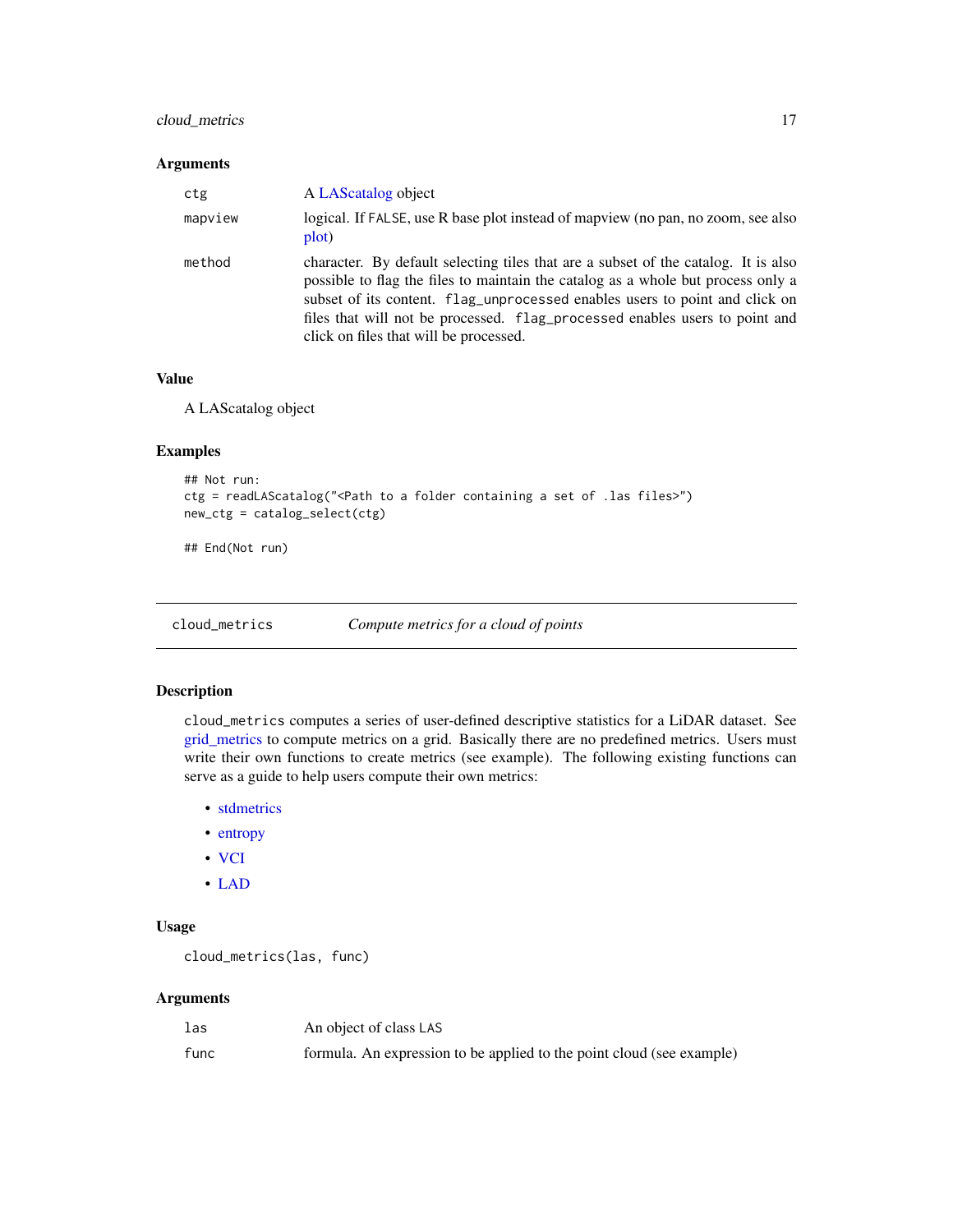# <span id="page-17-0"></span>Value

It returns a list containing the metrics

# See Also

[grid\\_metrics](#page-28-1) [stdmetrics](#page-107-1) [entropy](#page-22-1) [VCI](#page-117-1) [LAD](#page-38-1)

```
Other metrics: grid_metrics(), hexbin_metrics(), point_metrics(), tree_metrics(), voxel_metrics()
```
# Examples

```
LASfile <- system.file("extdata", "Megaplot.laz", package="lidR")
lidar = readLAS(LASfile)
cloud_metrics(lidar, ~max(Z))
cloud_metrics(lidar, ~mean(Intensity))
# Define your own new metrics
myMetrics = function(z, i){
  metrics = list(
     zwimean = sum(z * i)/sum(i), # Mean elevation weighted by intensities
     zimean = mean(z \star i), # Mean products of z by intensity
     zsqmean = sqrt(mean(z<sup>2</sup>)) # Quadratic mean
   \lambdareturn(metrics)
}
metrics = cloud_metrics(lidar, ~myMetrics(Z, Intensity))
# Predefined metrics
cloud_metrics(lidar, .stdmetrics)
```
csf *Ground Segmentation Algorithm*

# Description

This function is made to be used in [lasground.](#page-57-1) It implements an algorithm for segmentation of ground points base on a Cloth Simulation Filter. This method is a strict implementation of the CSF algorithm made by Zhang et al. (2016) (see references) that relies on the authors' original source code written and exposed to R via the the RCSF package.

# Usage

```
csf(
  sloop_smooth = FALSE,
  class_{threshold} = 0.5,
```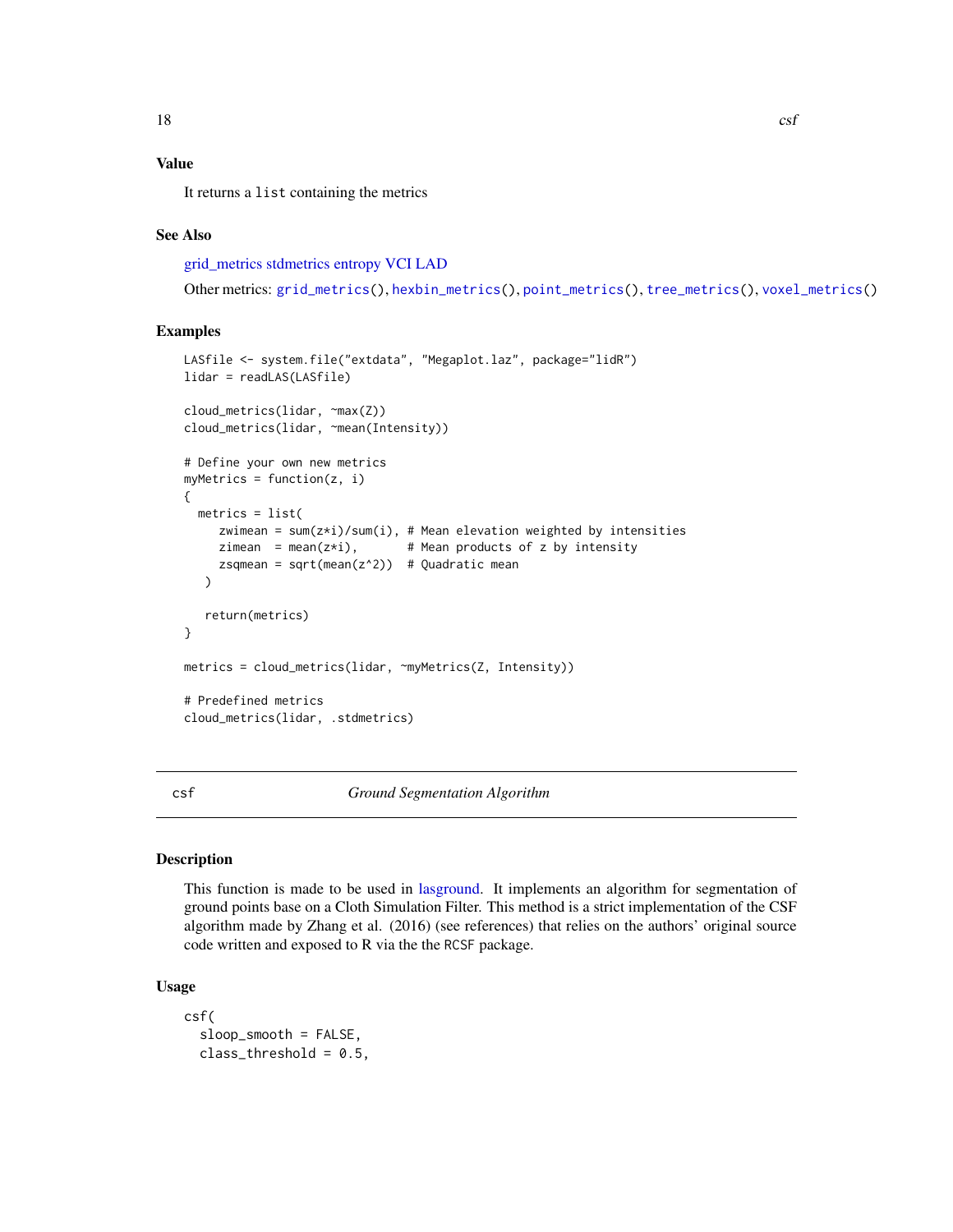$\csc f$  19

```
cloth\_resolution = 0.5,
 rigidness = 1L,
 iterations = 500L,
  time_step = 0.65)
```
# Arguments

| sloop_smooth     | logical. When steep slopes exist, set this parameter to TRUE to reduce errors<br>during post-processing.                                                                          |
|------------------|-----------------------------------------------------------------------------------------------------------------------------------------------------------------------------------|
| class_threshold  |                                                                                                                                                                                   |
|                  | scalar. The distance to the simulated cloth to classify a point cloud into ground<br>and non-ground. The default is 0.5.                                                          |
| cloth_resolution |                                                                                                                                                                                   |
|                  | scalar. The distance between particles in the cloth. This is usually set to the<br>average distance of the points in the point cloud. The default value is 0.5.                   |
| rigidness        | integer. The rigidness of the cloth. 1 stands for very soft (to fit rugged terrain),<br>2 stands for medium, and 3 stands for hard cloth (for flat terrain). The default is<br>1. |
| iterations       | integer. Maximum iterations for simulating cloth. The default value is 500.<br>Usually, there is no need to change this value.                                                    |
| time_step        | scalar. Time step when simulating the cloth under gravity. The default value is<br>0.65. Usually, there is no need to change this value. It is suitable for most cases.           |

# References

W. Zhang, J. Qi\*, P. Wan, H. Wang, D. Xie, X. Wang, and G. Yan, "An Easy-to-Use Airborne LiDAR Data Filtering Method Based on Cloth Simulation," Remote Sens., vol. 8, no. 6, p. 501, 2016. (http://www.mdpi.com/2072-4292/8/6/501/htm)

# See Also

Other ground segmentation algorithms: [pmf\(](#page-89-1))

# Examples

```
LASfile <- system.file("extdata", "Topography.laz", package="lidR")
las <- readLAS(LASfile, select = "xyzrn")
mycsf <- csf(TRUE, 1, 1, time_step = 1)
las <- lasground(las, mycsf)
plot(las, color = "Classification")
```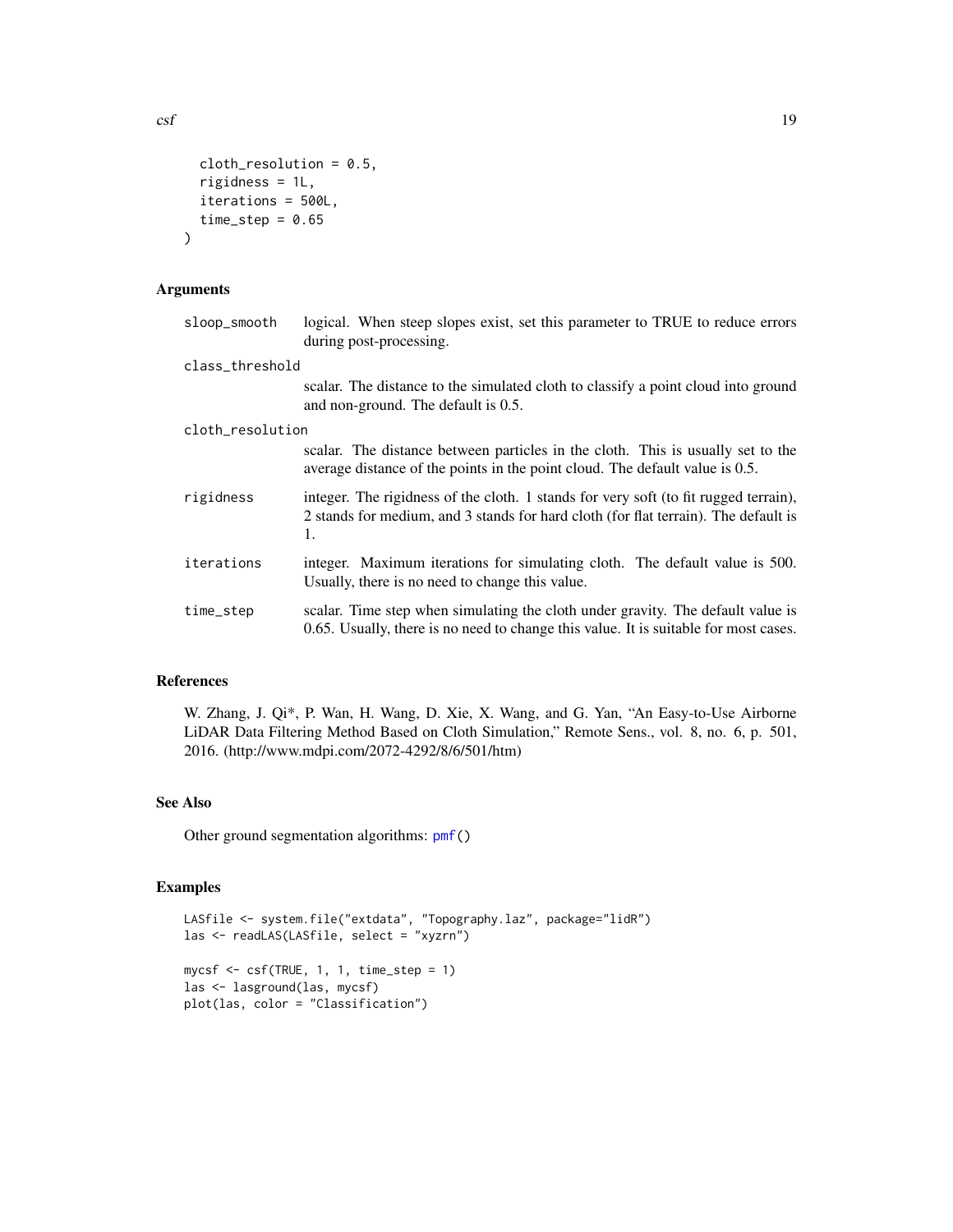# Description

This function is made to be used in [lastrees.](#page-71-1) It implements an algorithm for tree segmentation based on the Dalponte and Coomes (2016) algorithm (see reference). This is a seeds + growing region algorithm. This algorithm exists in the package itcSegment. This version has been written from the paper in C++. Consequently it is hundreds to millions times faster than the original version. Note that this algorithm strictly performs a segmentation, while the original method as implemented in itcSegment and described in the manuscript also performs pre- and post-processing tasks. Here these tasks are expected to be done by the user in separate functions.

# Usage

```
dalponte2016(
  chm,
  treetops,
  th\_tree = 2,
  th\_seed = 0.45,
  th\_cr = 0.55,
 max_c = 10,
  ID = "treeID"
)
```
# Arguments

| chm      | RasterLayer. Image of the canopy. Can be computed with grid_canopy or read<br>from an external file.                                                                                                                                                 |
|----------|------------------------------------------------------------------------------------------------------------------------------------------------------------------------------------------------------------------------------------------------------|
| treetops | SpatialPointsDataFrame. Can be computed with tree_detection or read from<br>an external shapefile.                                                                                                                                                   |
| th_tree  | numeric. Threshold below which a pixel cannot be a tree. Default is 2.                                                                                                                                                                               |
| th_seed  | numeric. Growing threshold 1. See reference in Dalponte et al. 2016. A pixel<br>is added to a region if its height is greater than the tree height multiplied by this<br>value. It should be between 0 and 1. Default is 0.45.                       |
| th_cr    | numeric. Growing threshold 2. See reference in Dalponte et al. 2016. A pixel<br>is added to a region if its height is greater than the current mean height of the<br>region multiplied by this value. It should be between 0 and 1. Default is 0.55. |
| max_cr   | numeric. Maximum value of the crown diameter of a detected tree (in pixels).<br>Default is 10.                                                                                                                                                       |
| ID       | character. If the SpatialPointsDataFrame contains an attribute with the ID for<br>each tree, the name of this attribute. This way, original IDs will be preserved. If<br>there is no such data trees will be numbered sequentially.                  |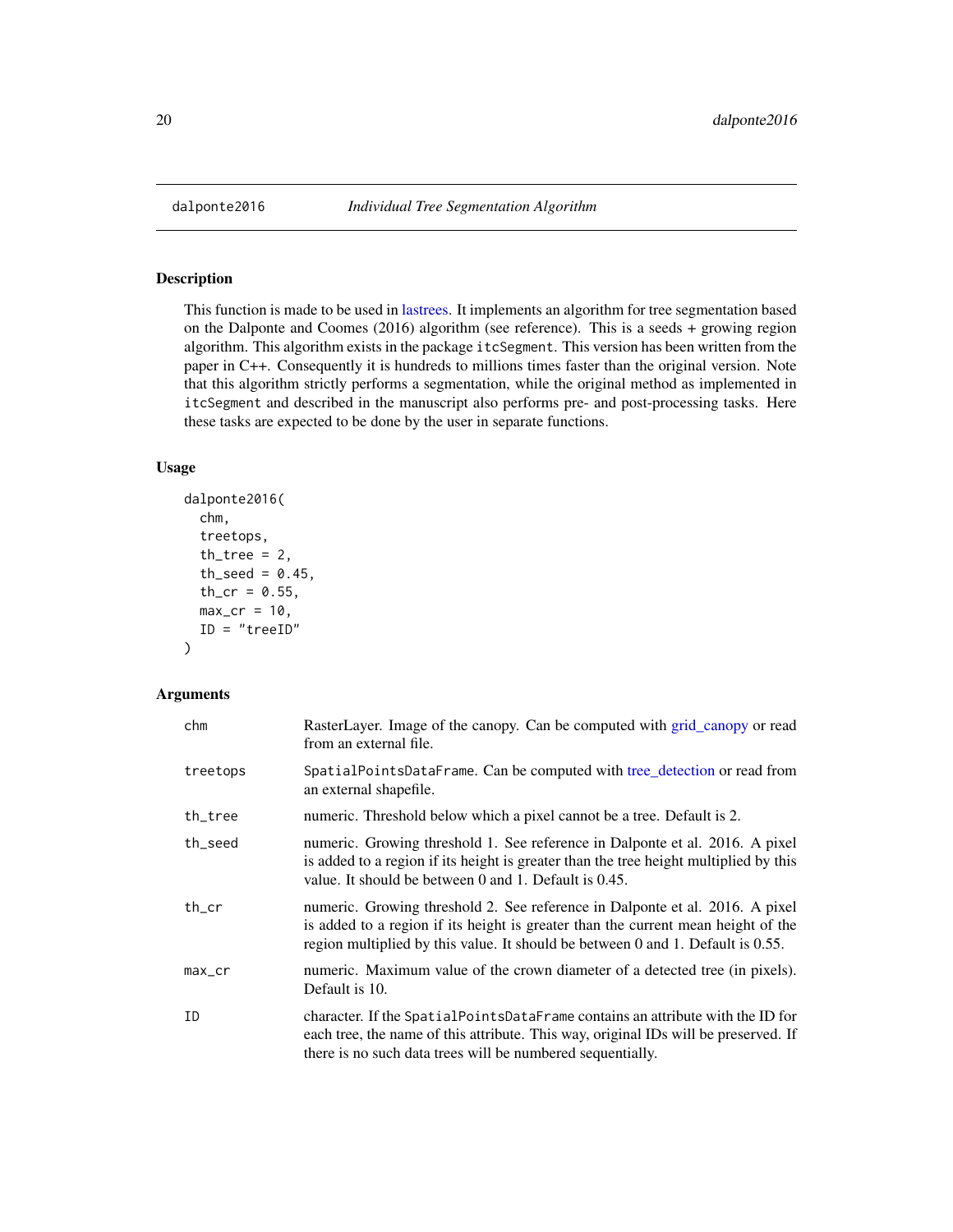#### <span id="page-20-0"></span>deprecated 21 and 22 and 22 and 22 and 22 and 22 and 22 and 23 and 23 and 23 and 23 and 24 and 25 and 26 and 26

# Details

Because this algorithm works on a CHM only there is no actual need for a point cloud. Sometimes the user does not even have the point cloud that generated the CHM. lidR is a point cloud-oriented library, which is why this algorithm must be used in [lastrees](#page-71-1) to merge the result with the point cloud. However the user can use this as a stand-alone function like this:

```
chm = raster("file/to/a/chm/")
ttops = tree_detection(chm, lmf(3))
crowns = dalponte2016(chm, ttops)()
```
# References

Dalponte, M. and Coomes, D. A. (2016), Tree-centric mapping of forest carbon density from airborne laser scanning and hyperspectral data. Methods Ecol Evol, 7: 1236–1245. doi:10.1111/2041- 210X.12575.

# See Also

Other individual tree segmentation algorithms: [li2012\(](#page-73-1)), [silva2016\(](#page-105-1)), [watershed\(](#page-120-1)) Other raster based tree segmentation algorithms: [silva2016\(](#page-105-1)), [watershed\(](#page-120-1))

#### Examples

```
LASfile <- system.file("extdata", "MixedConifer.laz", package="lidR")
las <- readLAS(LASfile, select = "xyz", filter = "-drop_z_below 0")
col <- pastel.colors(200)
chm <- grid_canopy(las, 0.5, p2r(0.3))
ker < - matrix(1,3,3)chm <- raster::focal(chm, w = ker, fun = mean, na.rm = TRUE)
ttops <- tree_detection(chm, lmf(4, 2))
las <- lastrees(las, dalponte2016(chm, ttops))
plot(las, color = "treeID", colorPalette = col)
```
deprecated *Deprecated functions in lidR*

#### Description

These functions are provided for compatibility with older versions of lidR only, and may be defunct as soon as the next release.

# Usage

```
lasmetrics(las, func)
grid_metrics3d(...)
grid_hexametrics(...)
```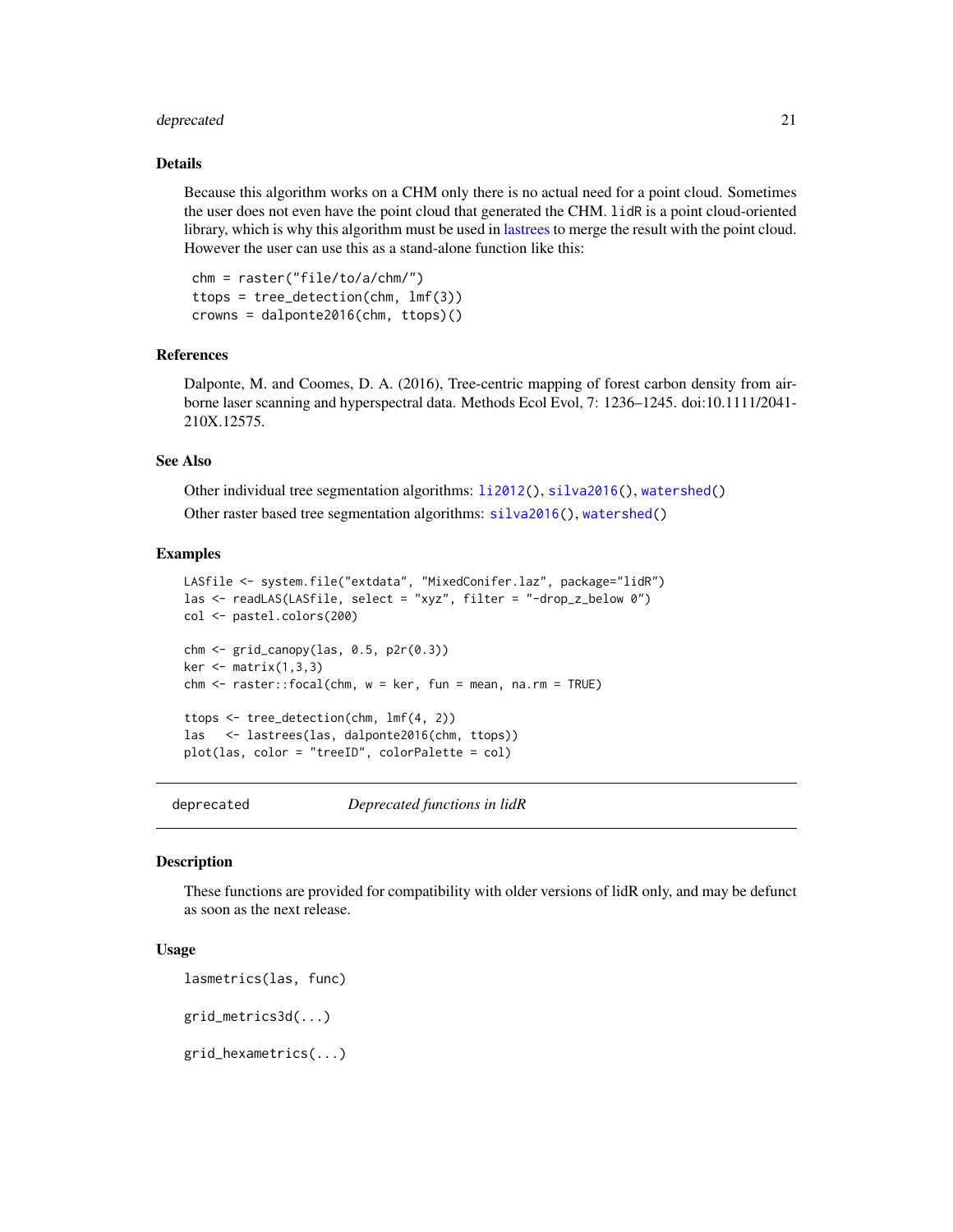22 dsmtin and the set of the set of the set of the set of the set of the set of the set of the set of the set of the set of the set of the set of the set of the set of the set of the set of the set of the set of the set of

#### Arguments

las, func, ... parameters

<span id="page-21-1"></span>

dsmtin *Digital Surface Model Algorithm*

#### Description

This function is made to be used in [grid\\_canopy.](#page-25-1) It implements an algorithm for digital surface model computation using a Delaunay triangulation of first returns with a linear interpolation within each triangle.

# Usage

 $d$ smtin(max\_edge = 0)

# Arguments

max\_edge numeric. Maximum edge length of a triangle in the Delaunay triangulation. If a triangle has an edge length greater than this value it will be removed to trim dummy interpolation on non-convex areas. If  $max$ -edge = 0 no trimming is done (see examples).

# See Also

Other digital surface model algorithms: [p2r\(](#page-82-1)), [pitfree\(](#page-83-1))

# Examples

```
LASfile <- system.file("extdata", "MixedConifer.laz", package="lidR")
las <- readLAS(LASfile)
col <- height.colors(50)
# Basic triangulation and rasterization of first returns
chm <- grid_canopy(las, res = 1, dsmtin())
plot(chm, col = col)
## Not run:
# Potentially complex concave subset of point cloud
x = c(481340, 481340, 481280, 481300, 481280, 481340)
y = c(3812940, 3813000, 3813000, 3812960, 3812940, 3812940)
las2 = lasclipPolygon(las,x,y)
plot(las2)
```

```
# Since the TIN interpolation is done within the convex hull of the point cloud
# dummy pixels are interpolated that are strictly correct according to the interpolation method
# used, but meaningless in our CHM
chm < - grid\_canopy(las2, res = 0.5, dsmin())plot(chm, col = col)
```
<span id="page-21-0"></span>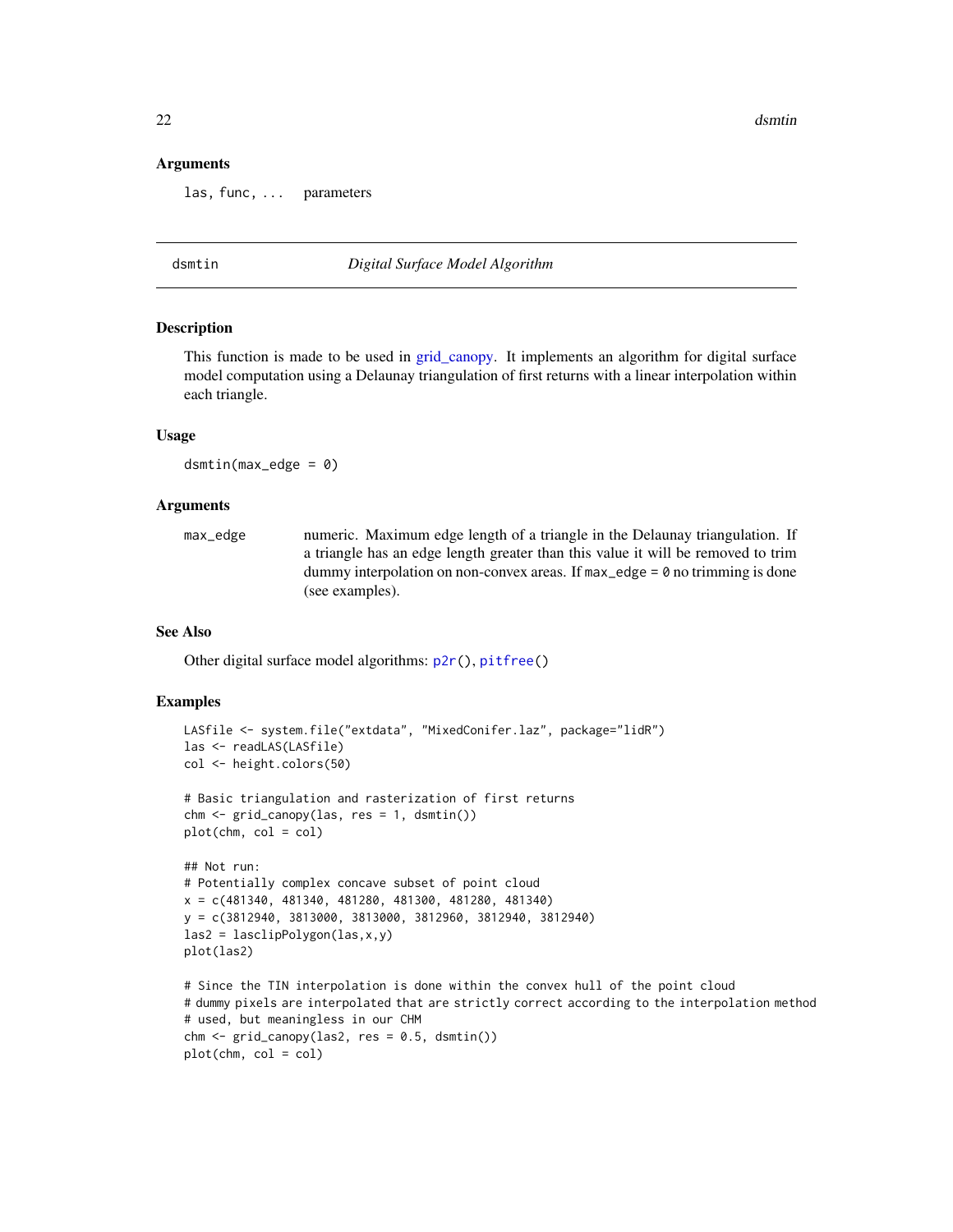#### <span id="page-22-0"></span>entropy 23

```
# Use 'max_edge' to trim dummy triangles
chm = grid\_canopy(las2, res = 0.5, dsmin(max\_edge = 3))plot(chm, col = col)
## End(Not run)
```
<span id="page-22-1"></span>entropy *Normalized Shannon diversity index*

# **Description**

A normalized Shannon vertical complexity index. The Shannon diversity index is a measure for quantifying diversity and is based on the number and frequency of species present. This index, developed by Shannon and Weaver for use in information theory, was successfully transferred to the description of species diversity in biological systems (Shannon 1948). Here it is applied to quantify the diversity and the evenness of an elevational distribution of las points. It makes bins between 0 and the maximum elevation. If there are negative values the function returns NA.

# Usage

entropy(z, by = 1, zmax = NULL)

# Arguments

|      | vector of positive z coordinates                                |
|------|-----------------------------------------------------------------|
| bv   | numeric. The thickness of the layers used (height bin)          |
| zmax | numeric. Used to turn the function entropy to the function VCI. |

#### Value

A number between 0 and 1

# References

Pretzsch, H. (2008). Description and Analysis of Stand Structures. Springer Berlin Heidelberg. http://doi.org/10.1007/978-3-540-88307-4 (pages 279-280) Shannon, Claude E. (1948), "A mathematical theory of communication," Bell System Tech. Journal 27, 379-423, 623-656.

#### See Also

**[VCI](#page-117-1)**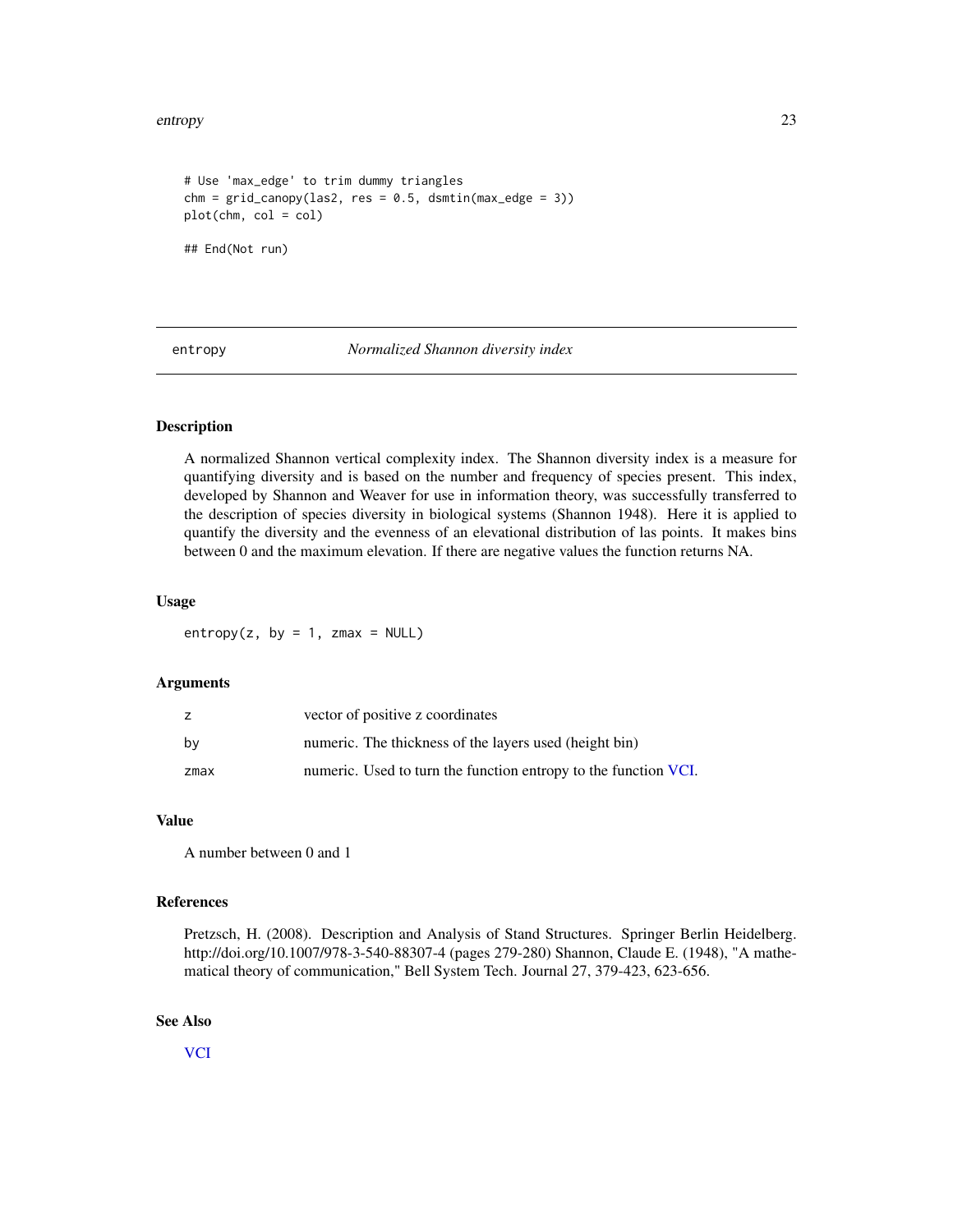# Examples

```
z = runif(10000, 0, 10)
# expected to be close to 1. The highest diversity is given for a uniform distribution
entropy(z, by = 1)z = runif(10000, 9, 10)
# Must be 0. The lowest diversity is given for a unique possibility
entropy(z, by = 1)z = abs(rnorm(10000, 10, 1))
# expected to be between 0 and 1.
entropy(z, by = 1)
```
extent,LAS-method *Extent*

# Description

Returns an Extent object of a LAS\*.

# Usage

## S4 method for signature 'LAS'  $extent(x, \ldots)$ 

## S4 method for signature 'LAScatalog'  $extent(x, \ldots)$ 

# Arguments

| x        | An object of the class LAS or LAS catalog |
|----------|-------------------------------------------|
| $\cdots$ | Unused                                    |

# Value

Extent object from raster

# See Also

[raster::extent](#page-0-0)

<span id="page-23-0"></span>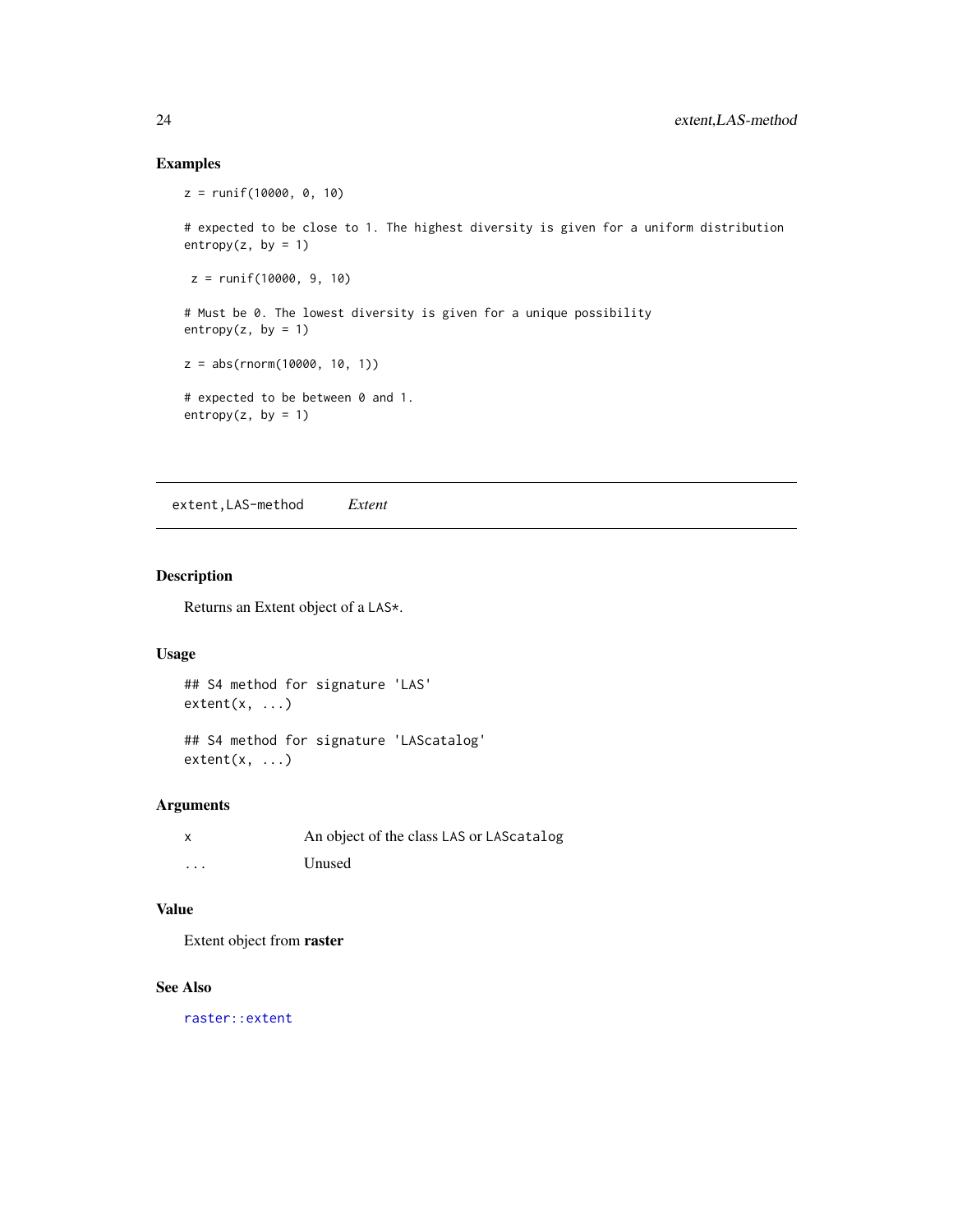<span id="page-24-0"></span>gap\_fraction\_profile *Gap fraction profile*

### **Description**

Computes the gap fraction profile using the method of Bouvier et al. (see reference)

# Usage

 $gap_fraction_profile(z, dz = 1, z0 = 2)$ 

# Arguments

| z  | vector of positive z coordinates                       |
|----|--------------------------------------------------------|
| dz | numeric. The thickness of the layers used (height bin) |
| z0 | numeric. The bottom limit of the profile               |

# Details

The function assesses the number of laser points that actually reached the layer z+dz and those that passed through the layer [z, z+dz]. By definition the layer 0 will always return 0 because no returns pass through the ground. Therefore, the layer 0 is removed from the returned results.

# Value

A data.frame containing the bin elevations (z) and the gap fraction for each bin (gf)

# References

Bouvier, M., Durrieu, S., Fournier, R. a, & Renaud, J. (2015). Generalizing predictive models of forest inventory attributes using an area-based approach with airborne las data. Remote Sensing of Environment, 156, 322-334. http://doi.org/10.1016/j.rse.2014.10.004

# See Also

[LAD](#page-38-1)

# Examples

 $z = c(rnorm(1e4, 25, 6), rgamma(1e3, 1, 8)*6, rgamma(5e2, 5,5)*10)$  $z = z[z<45 \& z>0]$ hist(z, n=50) gapFraction = gap\_fraction\_profile(z) plot(gapFraction, type="l", xlab="Elevation", ylab="Gap fraction")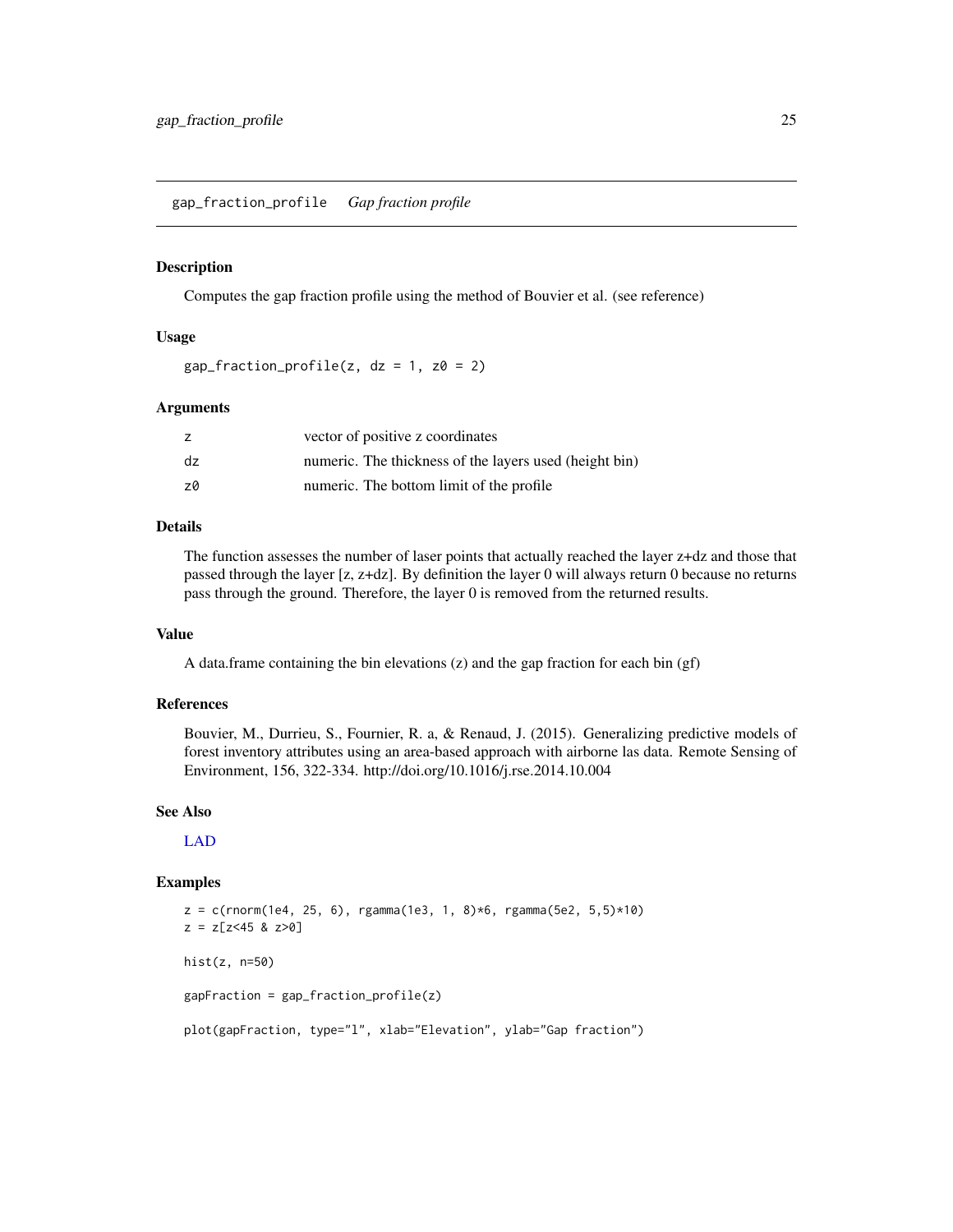<span id="page-25-1"></span><span id="page-25-0"></span>

# **Description**

Creates a digital surface model (DSM) using several possible algorithms. If the user provides a normalised point cloud, the output is indeed a canopy height model (CHM).

#### Usage

grid\_canopy(las, res, algorithm)

# Arguments

| las       | An object of class LAS or LAS catalog.                                                                                                                                           |
|-----------|----------------------------------------------------------------------------------------------------------------------------------------------------------------------------------|
| res       | numeric. The resolution of the output Raster. Can optionally be a RasterLayer.<br>In that case the RasterLayer is used as the layout.                                            |
| algorithm | function. A function that implements an algorithm to compute a digital surface<br>model. LidR implements $p2r$ , dsmtin, pitfree (see respective documentation and<br>examples). |

# Value

A RasterLayer containing a numeric value in each cell. If the RasterLayers are written on disk when running the function with a LAScatalog, a virtual raster mosaic is returned (see [gdalbuildvrt\)](#page-0-0)

# Working with a LAScatalog

This section appears in each function that supports a LAScatalog as input.

In lidR when the input of a function is a [LAScatalog](#page-0-0) the function uses the LAScatalog processing engine. The user can modify the engine options using the [available options.](#page-0-0) A careful reading of the [engine documentation](#page-0-0) is recommended before processing LAScatalogs. Each lidR function should come with a section that documents the supported engine options.

The LAScatalog engine supports .lax files that *significantly* improve the computation speed of spatial queries using a spatial index. Users should really take advantage a .lax files, but this is not mandatory.

# Supported processing options

Supported processing options for a LAScatalog in grid\_\* functions (in bold). For more details see the [LAScatalog engine documentation:](#page-0-0)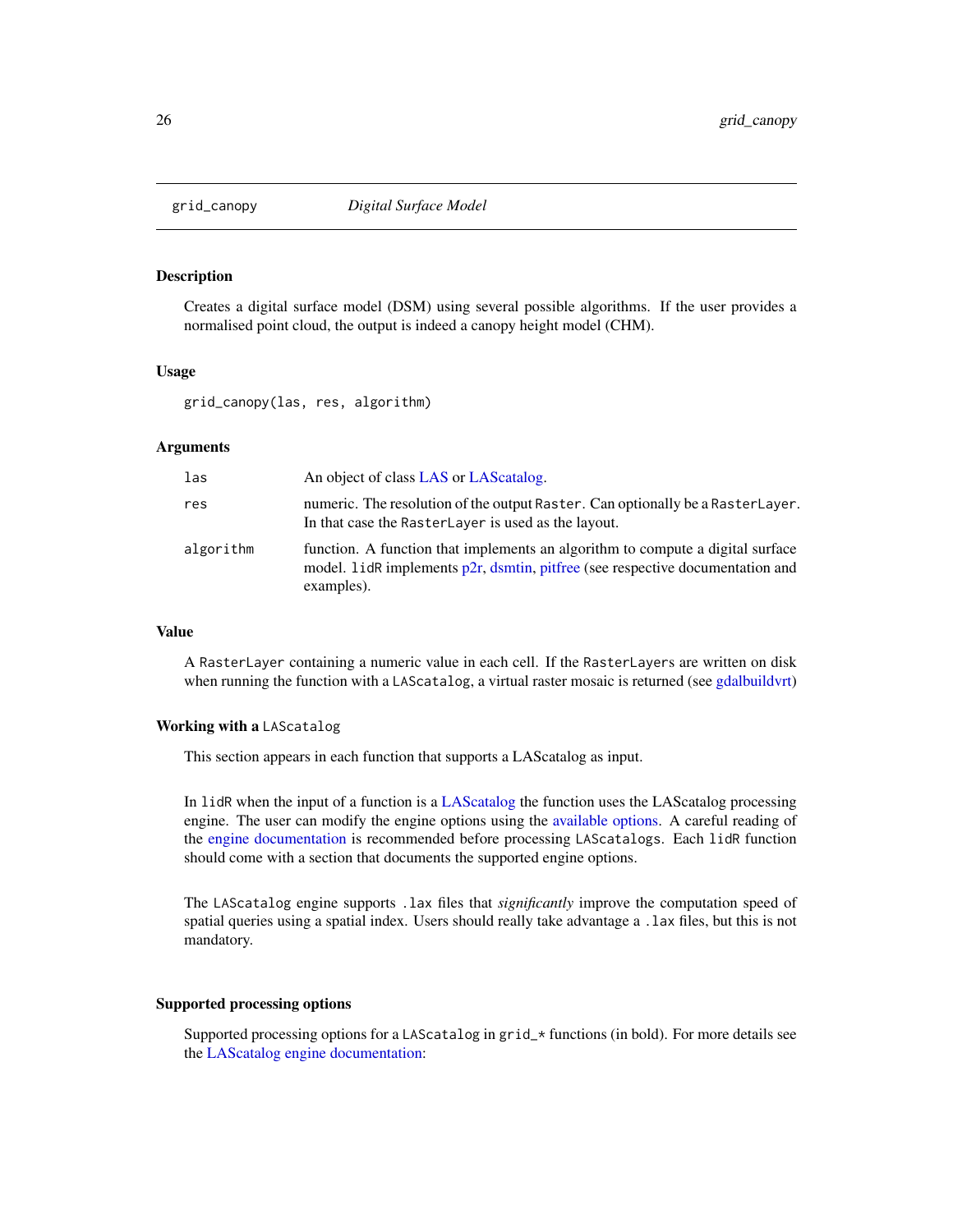- <span id="page-26-0"></span>• chunk size: How much data is loaded at once. The chunk size may be slightly modified internally to ensure a strict continuous wall-to-wall output even when chunk size is equal to 0 (processing by file).
- chunk buffer: This function guarantees a strict continuous wall-to-wall output. The buffer option is not considered.
- chunk alignment: Align the processed chunks. The alignment may be slightly modified internally to ensure a strict continuous wall-to-wall output.
- progress: Displays a progress estimate.
- output files: Return the output in R or write each cluster's output in a file. Supported templates are {XLEFT}, {XRIGHT}, {YBOTTOM}, {YTOP}, {XCENTER}, {YCENTER} {ID} and, if chunk size is equal to 0 (processing by file), {ORIGINALFILENAME}.
- **select**: The grid\_\* functions usually 'know' what should be loaded and this option is not considered. In [grid\\_metrics](#page-28-1) this option is respected.
- filter: Read only the points of interest.

# Examples

```
LASfile <- system.file("extdata", "MixedConifer.laz", package="lidR")
las <- readLAS(LASfile)
col <- height.colors(50)
# Points-to-raster algorithm with a resolution of 1 meter
\text{chm} \leq \text{grid\_canopy}(\text{las}, \text{res} = 1, \text{p2r})).plot(chm, col = col)
# Points-to-raster algorithm with a resolution of 0.5 meters replacing each
# point by a 20-cm radius circle of 8 points
chm < - grid\_canopy(las, res = 0.5, p2r(0.2))plot(chm, col = col)
# Basic triangulation and rasterization of first returns
chm < - grid_canopy(las, res = 0.5, dsmtin())
plot(chm, col = col)
# Khosravipour et al. pitfree algorithm
chm <- grid_canopy(las, res = 0.5, pitfree(c(0, 2, 5, 10, 15), c(0, 1.5)))
plot(chm, col = col)
```
grid\_density *Map the pulse or point density*

# **Description**

Creates a map of the point density. If a "pulseID" attribute is found, also returns a map of the pulse density.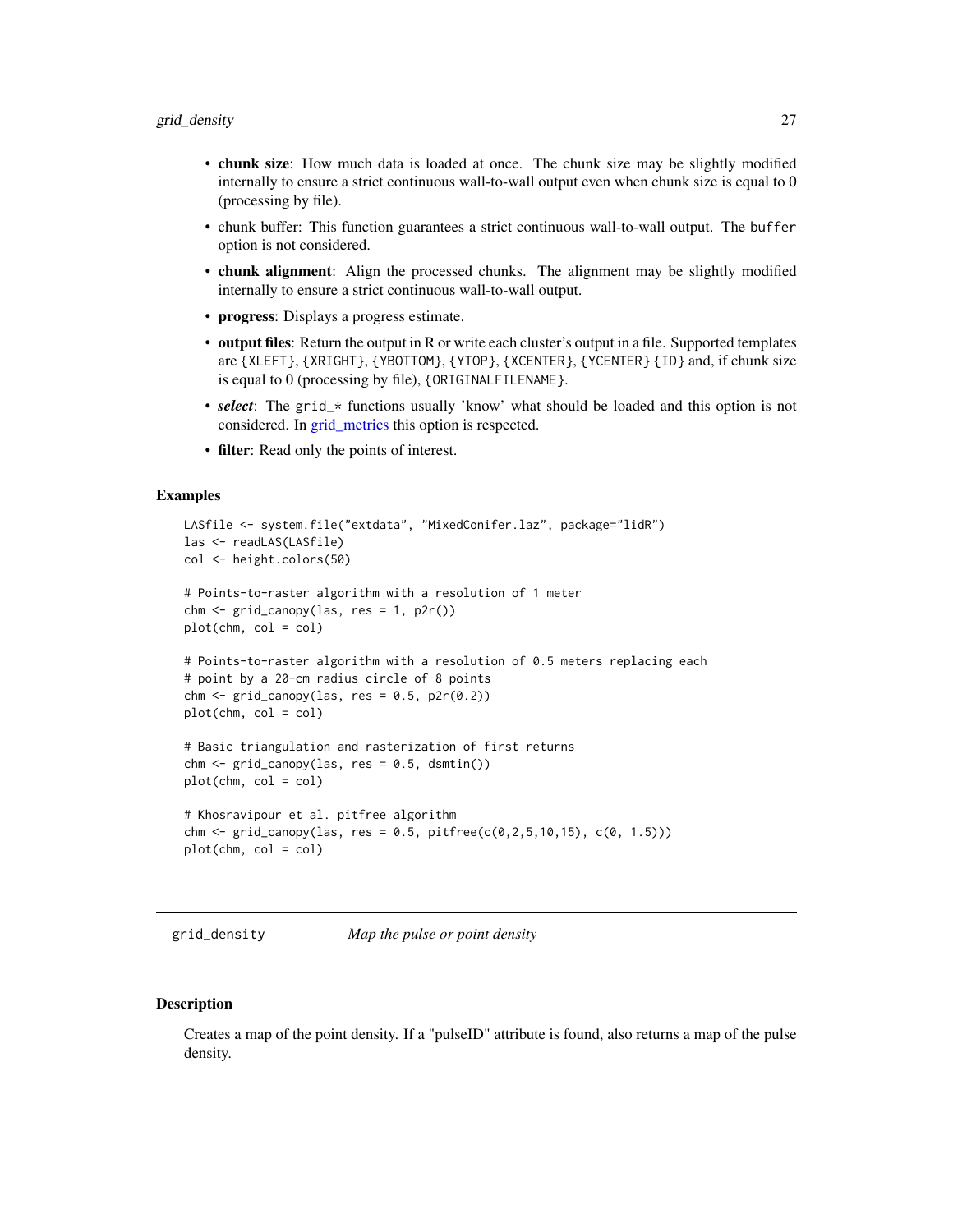#### Usage

 $grid\_density(las, res = 4)$ 

#### Arguments

| las | An object of class LAS or LAS catalog.                                             |
|-----|------------------------------------------------------------------------------------|
| res | numeric. The size of a grid cell in LiDAR data coordinates units. Default is $4 =$ |
|     | 16 square meters.                                                                  |

# Value

A RasterLayer or a RasterBrick containing a numeric value in each cell. If the RasterLayers are written on disk when running the function with a LAScatalog, a virtual raster mosaic is returned (see [gdalbuildvrt\)](#page-0-0)

# Working with a LAScatalog

This section appears in each function that supports a LAScatalog as input.

In lidR when the input of a function is a [LAScatalog](#page-0-0) the function uses the LAScatalog processing engine. The user can modify the engine options using the [available options.](#page-0-0) A careful reading of the [engine documentation](#page-0-0) is recommended before processing LAScatalogs. Each lidR function should come with a section that documents the supported engine options.

The LAScatalog engine supports .lax files that *significantly* improve the computation speed of spatial queries using a spatial index. Users should really take advantage a .lax files, but this is not mandatory.

# Supported processing options

Supported processing options for a LAScatalog in grid\_\* functions (in bold). For more details see the [LAScatalog engine documentation:](#page-0-0)

- chunk size: How much data is loaded at once. The chunk size may be slightly modified internally to ensure a strict continuous wall-to-wall output even when chunk size is equal to 0 (processing by file).
- chunk buffer: This function guarantees a strict continuous wall-to-wall output. The buffer option is not considered.
- chunk alignment: Align the processed chunks. The alignment may be slightly modified internally to ensure a strict continuous wall-to-wall output.
- progress: Displays a progress estimate.
- output files: Return the output in R or write each cluster's output in a file. Supported templates are {XLEFT}, {XRIGHT}, {YBOTTOM}, {YTOP}, {XCENTER}, {YCENTER} {ID} and, if chunk size is equal to 0 (processing by file), {ORIGINALFILENAME}.
- *select*: The grid<sub>\*</sub> functions usually 'know' what should be loaded and this option is not considered. In [grid\\_metrics](#page-28-1) this option is respected.
- filter: Read only the points of interest.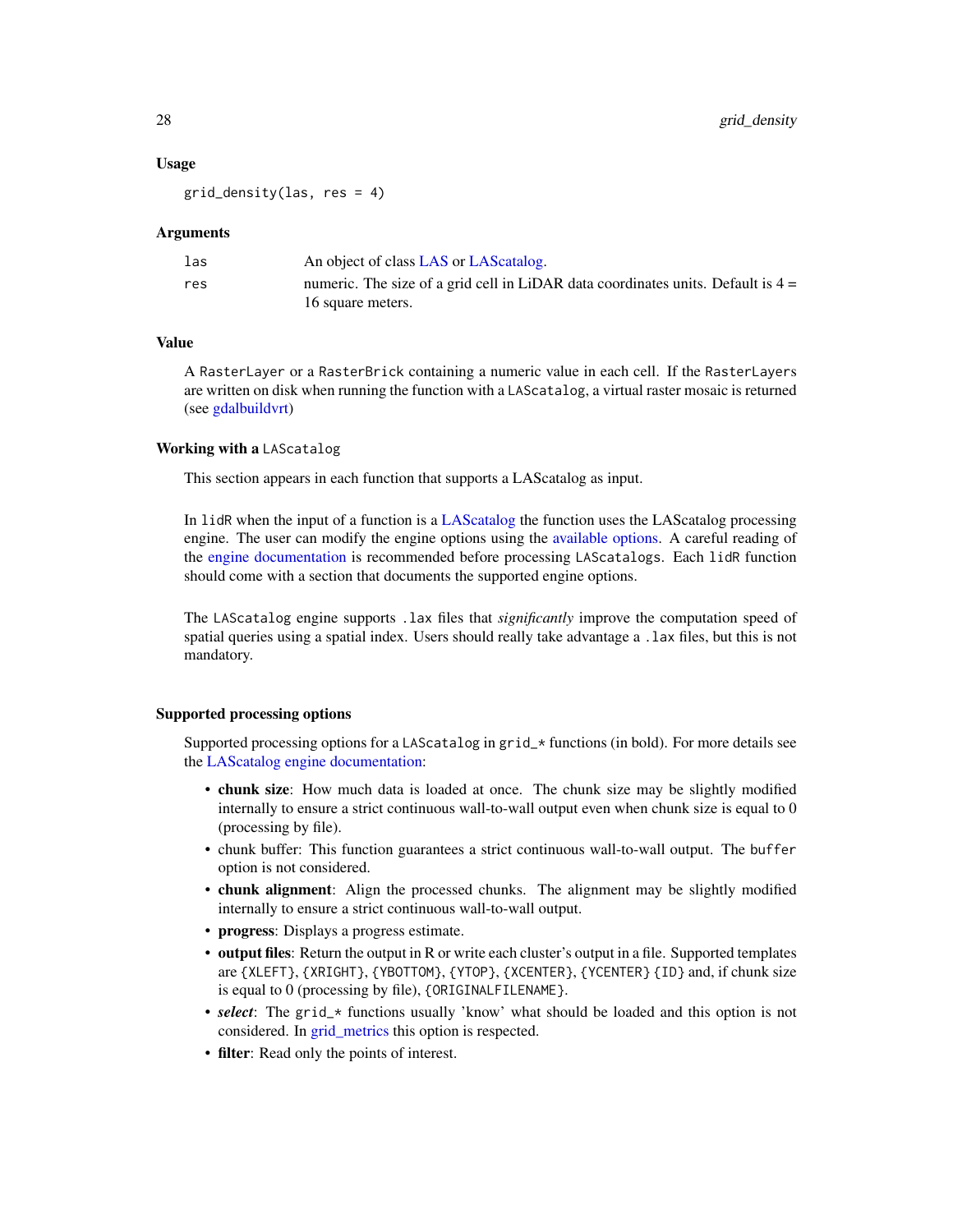# <span id="page-28-0"></span>grid\_metrics 29

# Examples

```
LASfile <- system.file("extdata", "Megaplot.laz", package="lidR")
las <- readLAS(LASfile)
d <- grid_density(las, 5)
plot(d)
d <- grid_density(las, 10)
plot(d)
las <- laspulse(las)
d <- grid_density(las)
plot(d)
```
<span id="page-28-1"></span>grid\_metrics *Area-Based Approach*

# Description

Computes a series of user-defined descriptive statistics for a LiDAR dataset within each pixel of a raster (area-based approach). The grid cell coordinates are pre-determined for a given resolution, so the algorithm will always provide the same coordinates independently of the dataset. When start  $= (0,0)$  and res = 20 grid\_metrics will produce the following cell centers:  $(10,10)$ ,  $(10,30)$ ,  $(30,10)$ etc. aligning the corner of a cell on  $(0,0)$ . When start  $= (-10, -10)$  and res  $= 20$  grid\_metrics will produce the following cell centers:  $(0,0)$ ,  $(0,20)$ ,  $(20,0)$  etc. aligning the corner of a cell on  $(-10, 0)$ -10).

# Usage

```
grid\_metrics(las, func, res = 20, start = c(0, 0), filter = NULL)
```
# Arguments

| las    | An object of class LAS or LAS catalog.                                                                                                |
|--------|---------------------------------------------------------------------------------------------------------------------------------------|
| func   | formula. An expression to be applied to each cell (see section "Parameter func").                                                     |
| res    | numeric. The resolution of the output Raster. Can optionally be a RasterLayer.<br>In that case the RasterLayer is used as the layout. |
| start  | vector of x and y coordinates for the reference raster. Default is $(0,0)$ meaning<br>that the grid aligns on $(0,0)$ .               |
| filter | formula of logical predicates. Enables the function to run only on points of<br>interest in an optimized way. See examples.           |

# Value

A RasterLayer or a RasterBrick containing a numeric value in each cell. If the RasterLayers are written on disk when running the function with a LAScatalog, a virtual raster mosaic is returned (see [gdalbuildvrt\)](#page-0-0)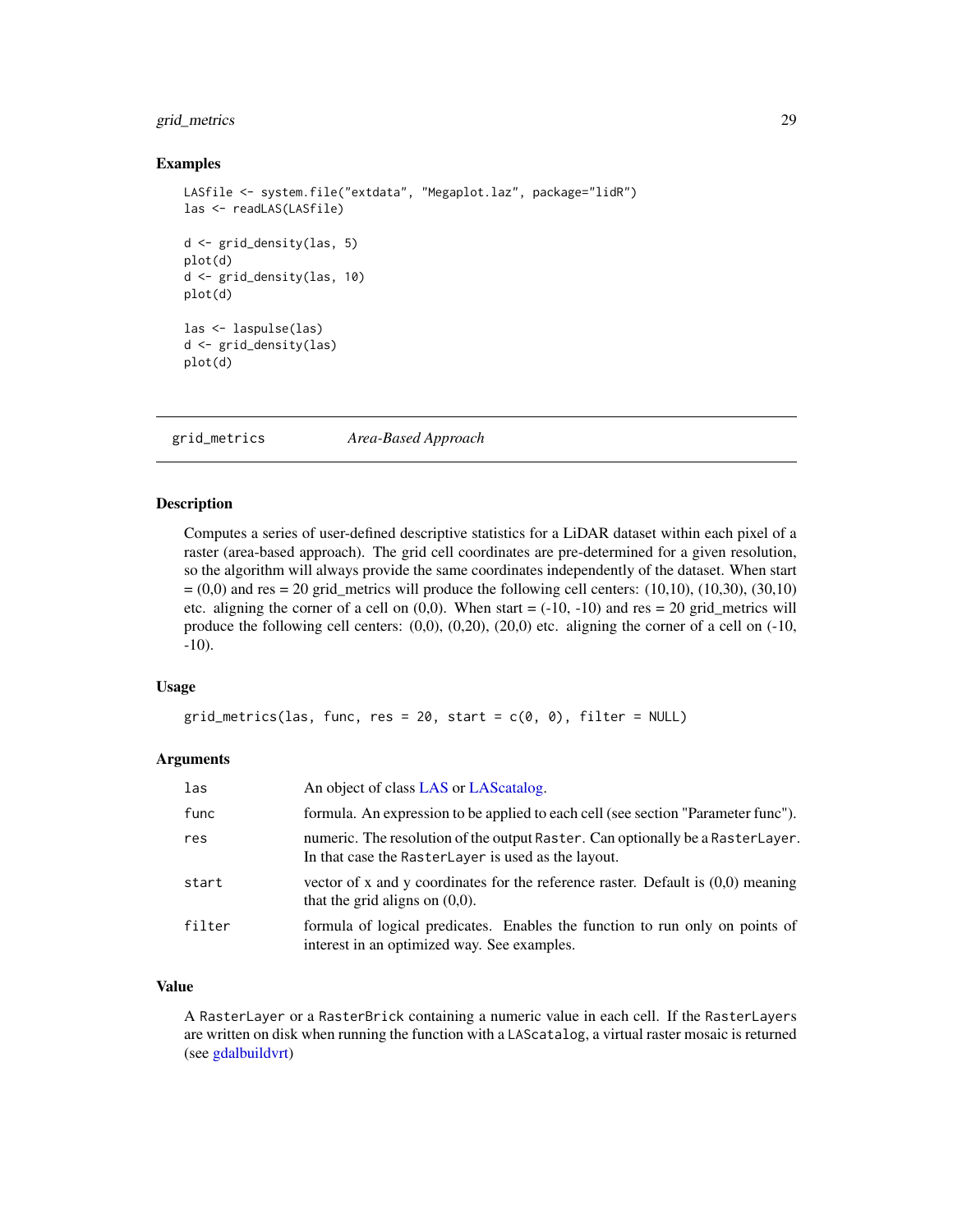#### Parameter func

The function to be applied to each cell is a classical function (see examples) that returns a labeled list of metrics. For example, the following function f is correctly formed.

```
f = function(x) {list(mean = mean(x), max = max(x))}
```
And could be applied either on the Z coordinates or on the intensities. These two statements are valid:

```
grid_metrics(las, ~f(Z), res = 20)
grid_metrics(las, ~f(Intensity), res = 20)
```
The following existing functions allow the user to compute some predefined metrics:

- [stdmetrics](#page-107-1)
- [entropy](#page-22-1)
- [VCI](#page-117-1)
- [LAD](#page-38-1)

But usually users must write their own functions to create metrics. grid\_metrics will dispatch the point cloud in the user's function.

### Working with a LAScatalog

This section appears in each function that supports a LAScatalog as input.

In lidR when the input of a function is a [LAScatalog](#page-0-0) the function uses the LAScatalog processing engine. The user can modify the engine options using the [available options.](#page-0-0) A careful reading of the [engine documentation](#page-0-0) is recommended before processing LAScatalogs. Each lidR function should come with a section that documents the supported engine options.

The LAScatalog engine supports .lax files that *significantly* improve the computation speed of spatial queries using a spatial index. Users should really take advantage a .lax files, but this is not mandatory.

#### Supported processing options

Supported processing options for a LAScatalog in grid\_\* functions (in bold). For more details see the [LAScatalog engine documentation:](#page-0-0)

- chunk size: How much data is loaded at once. The chunk size may be slightly modified internally to ensure a strict continuous wall-to-wall output even when chunk size is equal to 0 (processing by file).
- chunk buffer: This function guarantees a strict continuous wall-to-wall output. The buffer option is not considered.
- chunk alignment: Align the processed chunks. The alignment may be slightly modified internally to ensure a strict continuous wall-to-wall output.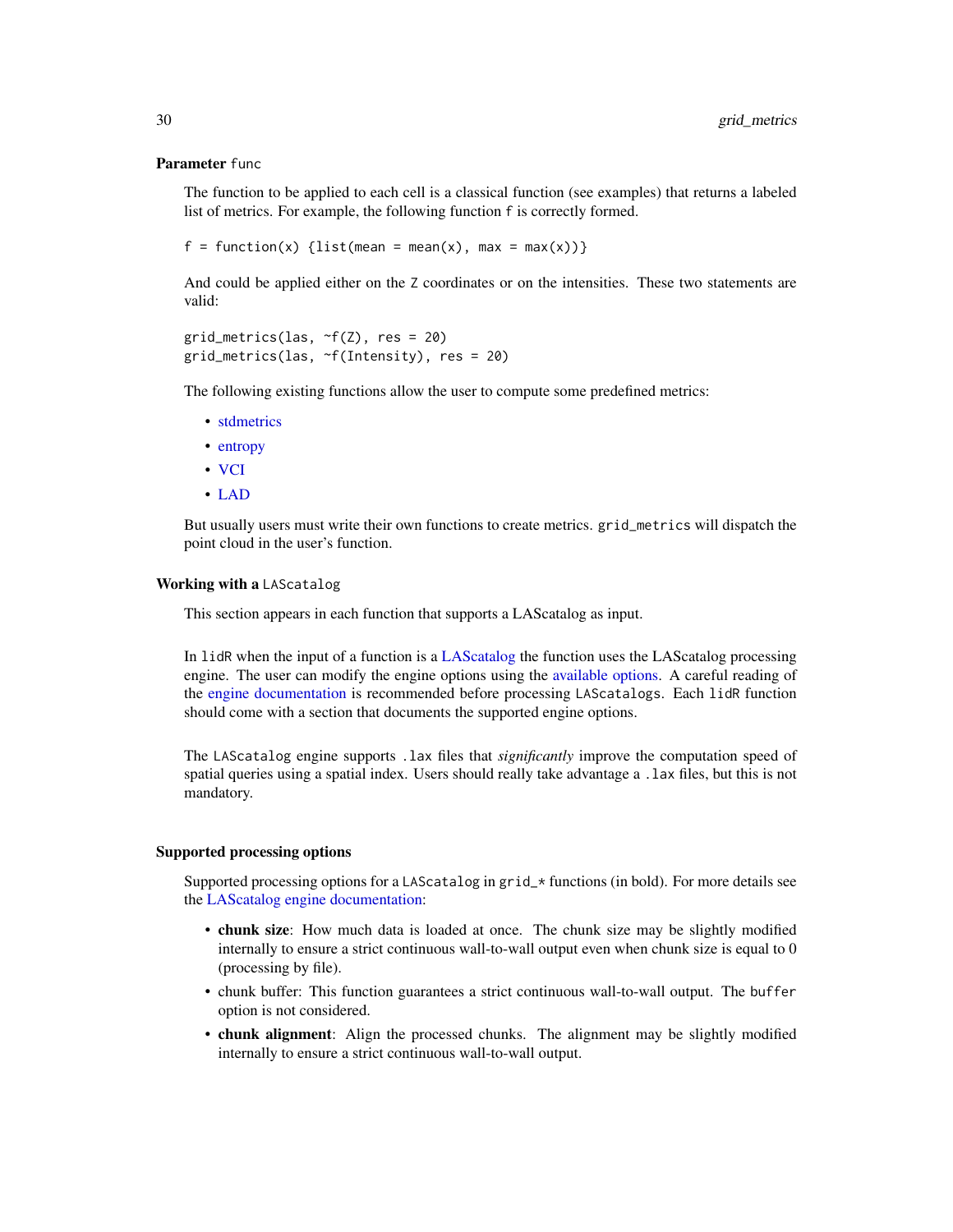# grid\_metrics 31

- progress: Displays a progress estimate.
- output files: Return the output in R or write each cluster's output in a file. Supported templates are {XLEFT}, {XRIGHT}, {YBOTTOM}, {YTOP}, {XCENTER}, {YCENTER} {ID} and, if chunk size is equal to 0 (processing by file), {ORIGINALFILENAME}.
- *select*: The grid\_\* functions usually 'know' what should be loaded and this option is not considered. In [grid\\_metrics](#page-28-1) this option is respected.
- filter: Read only the points of interest.

# See Also

```
Other metrics: cloud_metrics(), hexbin_metrics(), point_metrics(), tree_metrics(), voxel_metrics()
```
# Examples

```
LASfile <- system.file("extdata", "Megaplot.laz", package="lidR")
las = readLAS(LASfile)
col = height.colors(50)
# === Using all points ===
# Canopy surface model with 4 m^2 cells
metrics = grid\_metrics(las, \neg max(Z), 2)plot(metrics, col = col)
# Mean height with 400 m^2 cells
metrics = grid_metrics(las, ~mean(Z), 20)
plot(metrics, col = col)
# Define your own new metrics
myMetrics = function(z, i) {
  metrics = list(
     zwimean = sum(z+i)/sum(i), # Mean elevation weighted by intensities
     zimean = mean(z \star i), # Mean products of z by intensity
     zsqmean = sqrt(mean(z<sup>2</sup>))) # Quadratic mean
   return(metrics)
}
metrics = grid_metrics(las, ~myMetrics(Z, Intensity))
plot(metrics, col = col)
plot(metrics, "zwimean", col = col)
plot(metrics, "zimean", col = col)
# === With point filters ===
# Compute using only some points: basic
first = lasfilter(las, ReturnNumber == 1)
metrics = grid_metrics(first, ~mean(Z), 20)
# Compute using only some points: optimized
```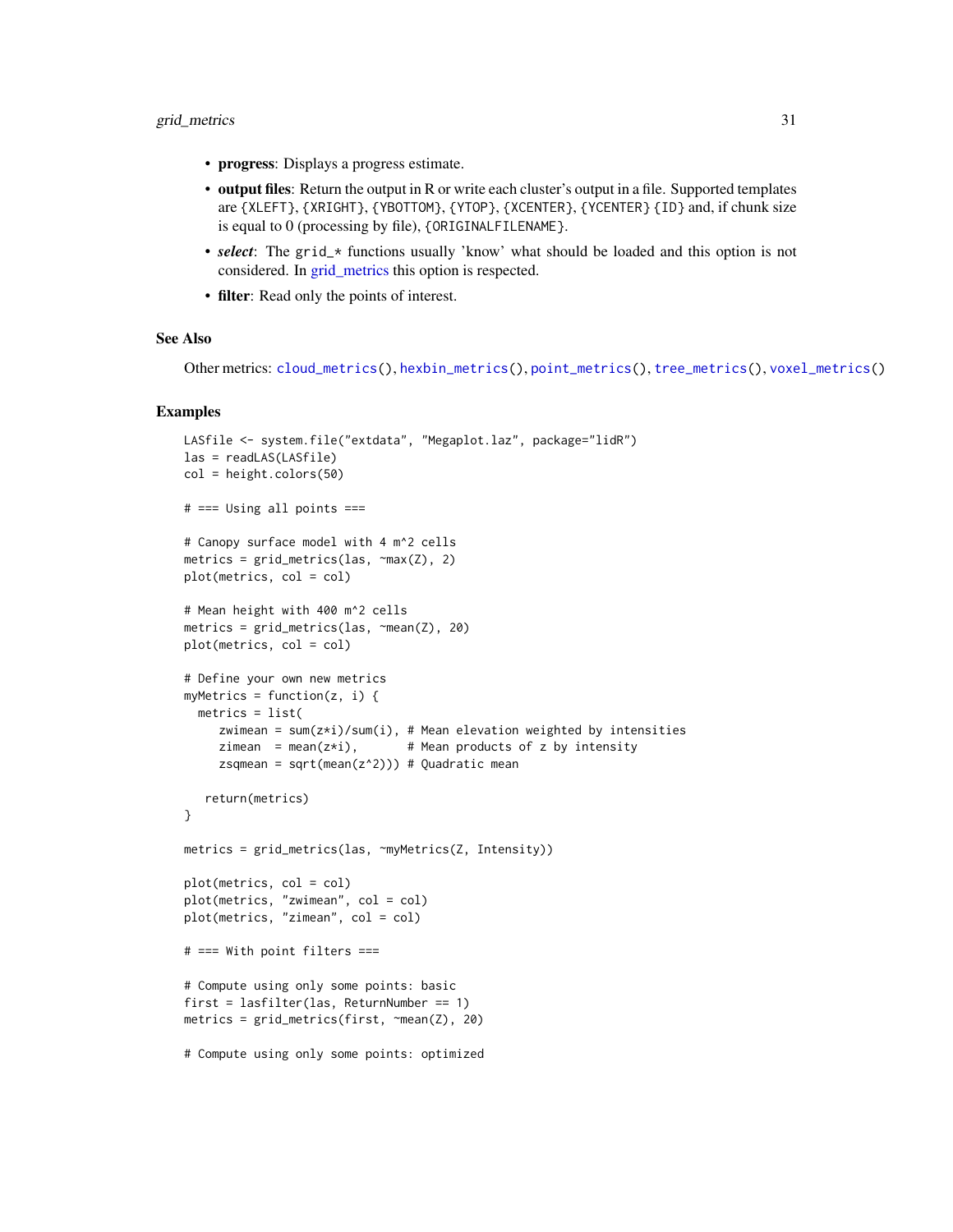```
# faster and uses less memory. No intermediate object
metrics = grid\_metrics(las, \n<math>\text{mean}(Z)</math>, 20, filter = <math>\text{returnNumber} == 1</math>)# Compute using only some points: best
# ~50% faster and uses ~10x less memory
las = readLAS(LASfile, filter = "-keep_first")
metrics = grid_metrics(las, ~mean(Z), 20)
```
grid\_terrain *Digital Terrain Model*

# Description

Interpolates the ground points and creates a rasterized digital terrain model. The algorithm uses the points classified as "ground" (Classification  $= 2$  according to [LAS file format specifications\)](http://www.asprs.org/a/society/committees/standards/LAS_1_4_r13.pdf) to compute the interpolation.

How well the edges of the dataset are interpolated depends on the interpolation method used. Thus, a buffer around the region of interest is always recommended to avoid edge effects.

#### Usage

```
grid_terrain(
  las,
  res = 1,
  algorithm,
  keep_lowest = FALSE,
  full_raster = FALSE,
  use_class = c(2L, 9L)\lambda
```
# Arguments

| las         | An object of class LAS or LAS catalog.                                                                                                                                                                                        |
|-------------|-------------------------------------------------------------------------------------------------------------------------------------------------------------------------------------------------------------------------------|
| res         | numeric. The resolution of the output Raster. Can optionally be a RasterLayer.<br>In that case the RasterLayer is used as the layout.                                                                                         |
| algorithm   | function. A function that implements an algorithm to compute spatial interpola-<br>tion. LidR implements knnidw, tin, and kriging (see respective documentation<br>and examples).                                             |
| keep_lowest | logical. This option forces the original lowest ground point of each cell (if it<br>exists) to be chosen instead of the interpolated values.                                                                                  |
| full_raster | logical. By default the interpolation is made only within the convex hull of the<br>point cloud. This prevent against meaningless interpolations where there is no<br>data. If TRUE each pixel of the raster is interpolated. |
| use_class   | integer vector. By default the terrain is computed by using ground points (class)<br>2) and water points (class 9).                                                                                                           |

<span id="page-31-0"></span>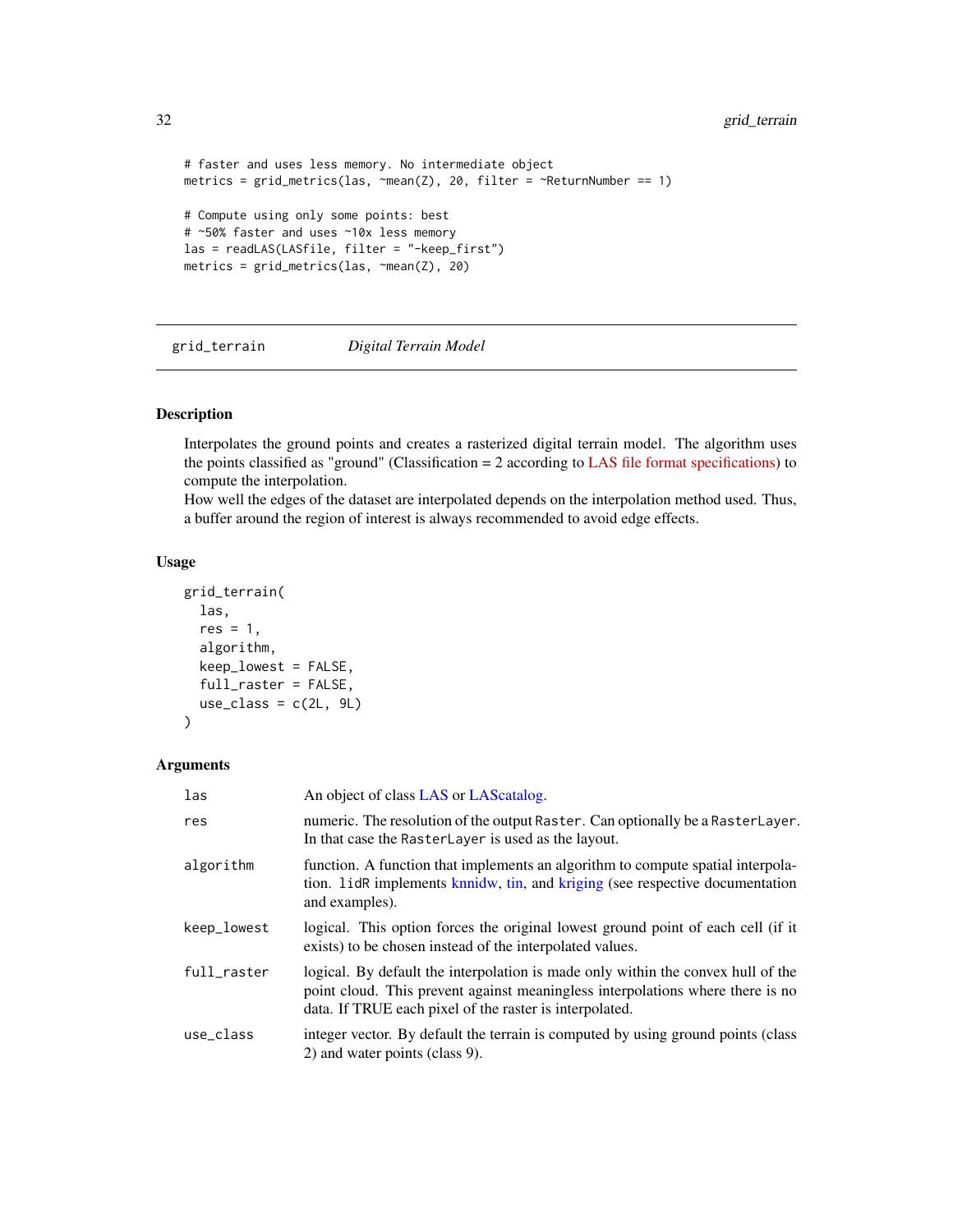#### grid\_terrain 33

# Value

A RasterLayer containing a numeric value in each cell. If the RasterLayers are written on disk when running the function with a LAScatalog, a virtual raster mosaic is returned (see [gdalbuildvrt\)](#page-0-0)

# Working with a LAScatalog

This section appears in each function that supports a LAScatalog as input.

In lidR when the input of a function is a [LAScatalog](#page-0-0) the function uses the LAScatalog processing engine. The user can modify the engine options using the [available options.](#page-0-0) A careful reading of the [engine documentation](#page-0-0) is recommended before processing LAScatalogs. Each lidR function should come with a section that documents the supported engine options.

The LAScatalog engine supports .lax files that *significantly* improve the computation speed of spatial queries using a spatial index. Users should really take advantage a .lax files, but this is not mandatory.

# Supported processing options

Supported processing options for a LAScatalog in grid\_ $\star$  functions (in bold). For more details see the [LAScatalog engine documentation:](#page-0-0)

- chunk size: How much data is loaded at once. The chunk size may be slightly modified internally to ensure a strict continuous wall-to-wall output even when chunk size is equal to 0 (processing by file).
- chunk buffer: This function guarantees a strict continuous wall-to-wall output. The buffer option is not considered.
- chunk alignment: Align the processed chunks. The alignment may be slightly modified internally to ensure a strict continuous wall-to-wall output.
- progress: Displays a progress estimate.
- output files: Return the output in R or write each cluster's output in a file. Supported templates are {XLEFT}, {XRIGHT}, {YBOTTOM}, {YTOP}, {XCENTER}, {YCENTER} {ID} and, if chunk size is equal to 0 (processing by file), {ORIGINALFILENAME}.
- *select*: The grid\_\* functions usually 'know' what should be loaded and this option is not considered. In [grid\\_metrics](#page-28-1) this option is respected.
- filter: Read only the points of interest.

# See Also

# [lasnormalize](#page-61-1)

# Examples

```
LASfile <- system.file("extdata", "Topography.laz", package="lidR")
las = readLAS(LASfile)
```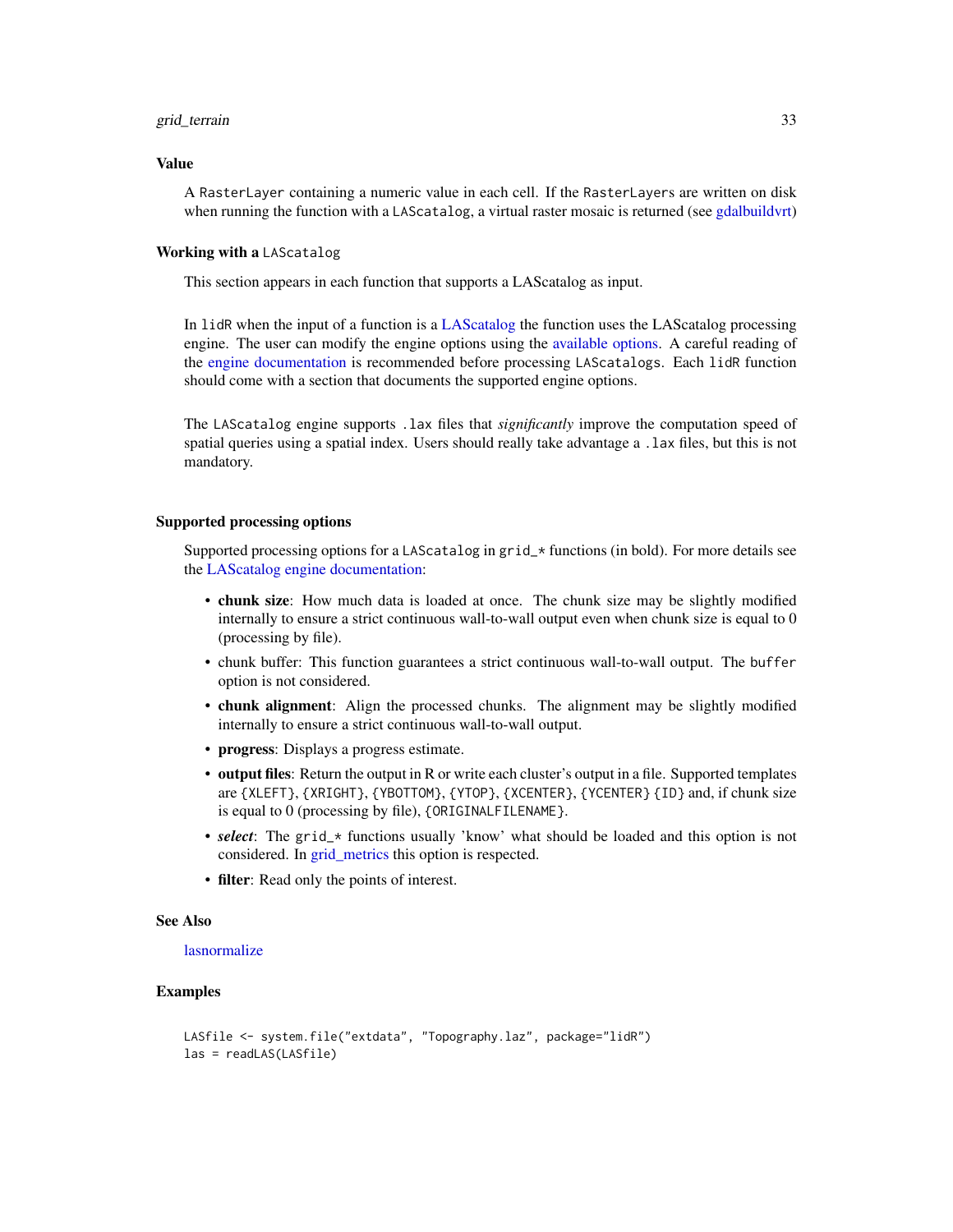```
plot(las)
dtm1 = grid_terrain(las, algorithm = knnidw(k = 6L, p = 2))
dtm2 = grid_terrain(las, algorithm = tin())
dtm3 = grid_terrain(las, algorithm = kriging(k = 10L))## Not run:
plot(dtm1)
plot(dtm2)
plot(dtm3)
plot_dtm3d(dtm1)
plot_dtm3d(dtm2)
plot_dtm3d(dtm3)
## End(Not run)
```
<span id="page-33-1"></span>hexbin\_metrics *Area-Based Approach in hexagonal cells.*

# Description

Computes a series of descriptive statistics for a LiDAR dataset within hexagonal cells. This function is identical to [grid\\_metrics](#page-28-1) but with hexagonal cells instead of square pixels. After all, we conduct circular plot inventories and we map models on pixel-based maps. hexbin\_metrics provides the opportunity to test something else. Refer to [grid\\_metrics](#page-28-1) for more information.

#### Usage

hexbin\_metrics(las, func, res = 20)

# Arguments

| las  | An object of class LAS.                                                                                                                                                                                                                                           |
|------|-------------------------------------------------------------------------------------------------------------------------------------------------------------------------------------------------------------------------------------------------------------------|
| func | formula. An expression to be applied to each hexagonal cell.                                                                                                                                                                                                      |
| res  | numeric. To be consistent with grid metrics, the square of res give the area of<br>the hexagonal cells, like in grid_metrics. The difference being the fact that for<br>square pixels this is obvious. Here $res = 20$ gives 400-square-meter hexagonal<br>cells. |

# Value

A [hexbin](#page-0-0) object from package hexbin or a list of hexbin objects if several metrics are returned.

# See Also

Other metrics: [cloud\\_metrics\(](#page-16-1)), [grid\\_metrics\(](#page-28-1)), [point\\_metrics\(](#page-90-1)), [tree\\_metrics\(](#page-114-1)), [voxel\\_metrics\(](#page-118-1))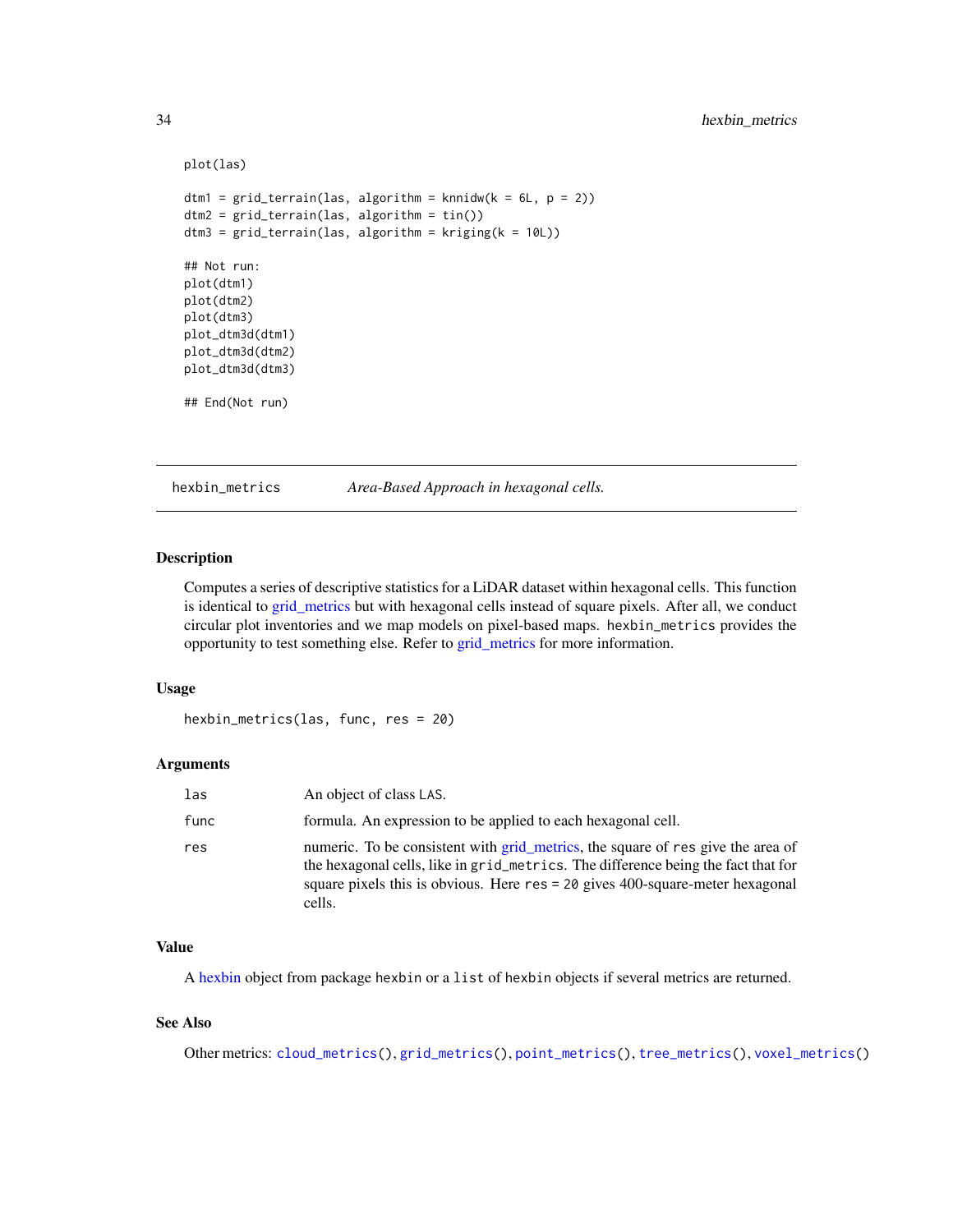#### <span id="page-34-0"></span>highest 35

# Examples

```
LASfile <- system.file("extdata", "Megaplot.laz", package="lidR")
lidar = readLAS(LASfile)
col = grDevices::colorRampPalette(c("blue", "cyan2", "yellow", "red"))
# Maximum elevation with a resolution of 8 m
hm = hexbin_metrics(lidar, ~max(Z), 8)
hexbin::plot(hm, colramp = col, main = "Max Z")
# Mean height with a resolution of 20 m
hm = hexbin_metrics(lidar, ~mean(Z), 20)
hexbin::plot(hm, colramp = col, main = "Mean Z")# Define your own new metrics
myMetrics = function(z, i){
  metrics = list(
   zwimean = sum(z+i)/sum(i), # Mean elevation weighted by intensities
   zimean = mean(z \star i), # Mean products of z by intensity
  zsqmean = sqrt(mean(z<sup>2</sup>)) # Quadratic mean
  )
  return(metrics)
}
metrics = hexbin_metrics(lidar, ~myMetrics(Z, Intensity), 10)
hexbin::plot(metrics$zwimean, colramp = col, main = "zwimean")
hexbin::plot(metrics$zimean, colramp = col, main = "zimean")
hexbin::plot(metrics$zsqmean, colramp = col, main = "zsqmean")
```
<span id="page-34-1"></span>highest *Point Cloud Decimation Algorithm*

# Description

This function is made to be used in [lasfilterdecimate.](#page-52-1) It implements an algorithm that creates a grid with a given resolution and filters the point cloud by selecting the highest point within each cell.

# Usage

highest( $res = 1$ )

#### Arguments

res numeric. The resolution of the grid used to filter the point cloud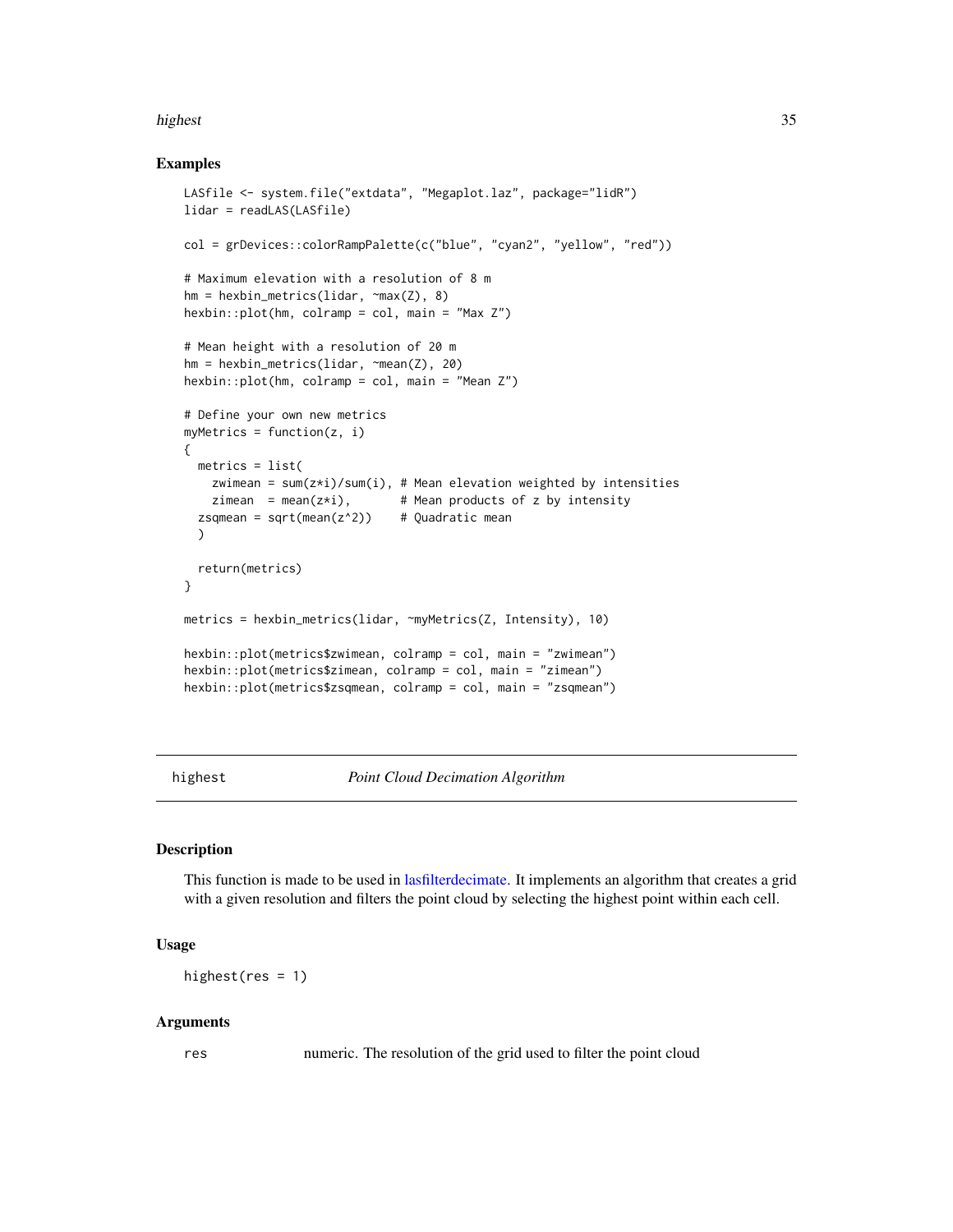# <span id="page-35-0"></span>See Also

Other point cloud decimation algorithms: [homogenize\(](#page-35-1)), [random\(](#page-96-1))

# Examples

```
LASfile <- system.file("extdata", "Megaplot.laz", package="lidR")
las = readLAS(LASfile, select = "xyz")
```
# Select the highest point within each cell of an overlayed grid thinned = lasfilterdecimate(las, highest(4)) plot(thinned)

<span id="page-35-1"></span>homogenize *Point Cloud Decimation Algorithm*

# Description

This function is made to be used in [lasfilterdecimate.](#page-52-1) It implements an algorithm that creates a grid with a given resolution and filters the point cloud by randomly selecting some points in each cell. It is designed to produce point clouds that have uniform densities throughout the coverage area. For each cell, the proportion of points or pulses that will be retained is computed using the actual local density and the desired density. If the desired density is greater than the actual density it returns an unchanged set of points (it cannot increase the density). The cell size must be large enough to compute a coherent local density. For example in a 2 points/ $m^2$  point cloud, 25 square meters would be feasible; however 1 square meter cells would not be feasible because density does not have meaning at this scale.

#### Usage

homogenize(density, res = 5, use\_pulse = FALSE)

#### Arguments

| density   | numeric. The desired output density.                                                                        |
|-----------|-------------------------------------------------------------------------------------------------------------|
| res       | numeric. The resolution of the grid used to filter the point cloud                                          |
| use_pulse | logical. Decimate by removing random pulses instead of random points (re-<br>quires running laspulse first) |

# See Also

Other point cloud decimation algorithms: [highest\(](#page-34-1)), [random\(](#page-96-1))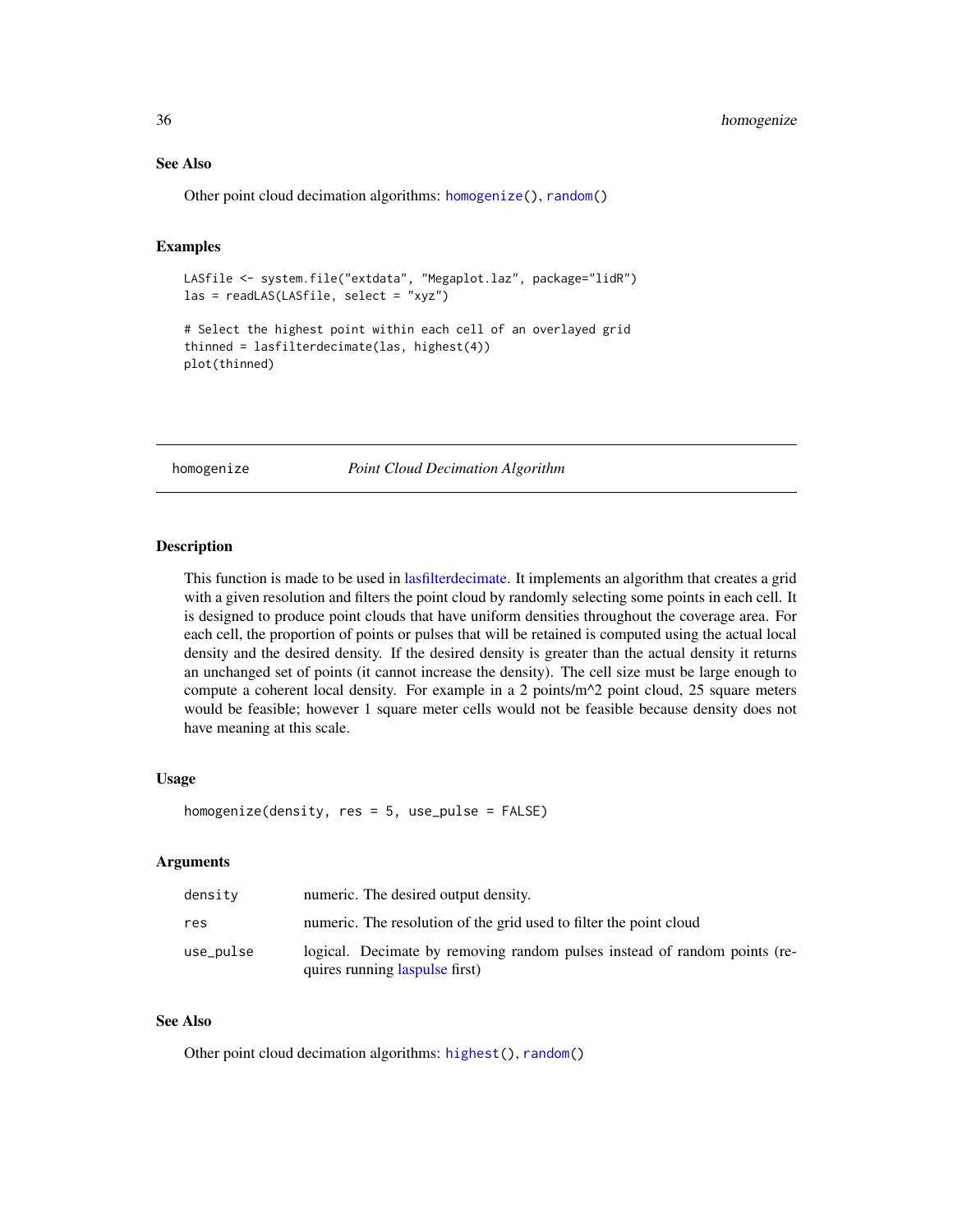### Examples

```
LASfile <- system.file("extdata", "Megaplot.laz", package="lidR")
las = readLAS(LASfile, select = "xyz")
# Select points randomly to reach an homogeneous density of 1
thinned = lasfilterdecimate(las, homogenize(1,5))
plot(grid_density(thinned))
```
#### is *A set of boolean tests on objects*

# Description

is.empty tests if a LAS object is a point cloud with 0 points.

is.overlapping tests if a LAScatalog has overlapping tiles.

is.indexed tests if the points of a LAScatalog are indexed with .lax files.

is.algorithm tests if an object is an algorithm of the lidR package.

is.parallelised tests if an algorithm of the lidR package is natively parallelised with OpenMP. Returns TRUE if the algorithm is at least partially parallelised i.e. if some portion of the code is computed in parallel.

### Usage

is.empty(las)

is.overlapping(catalog)

is.indexed(catalog)

is.algorithm(x)

is.parallelised(algorithm)

# Arguments

| las       | A LAS object.        |
|-----------|----------------------|
| catalog   | A LAScatalog object. |
| x         | Any R object.        |
| algorithm | An algorithm object. |

### Value

TRUE or FALSE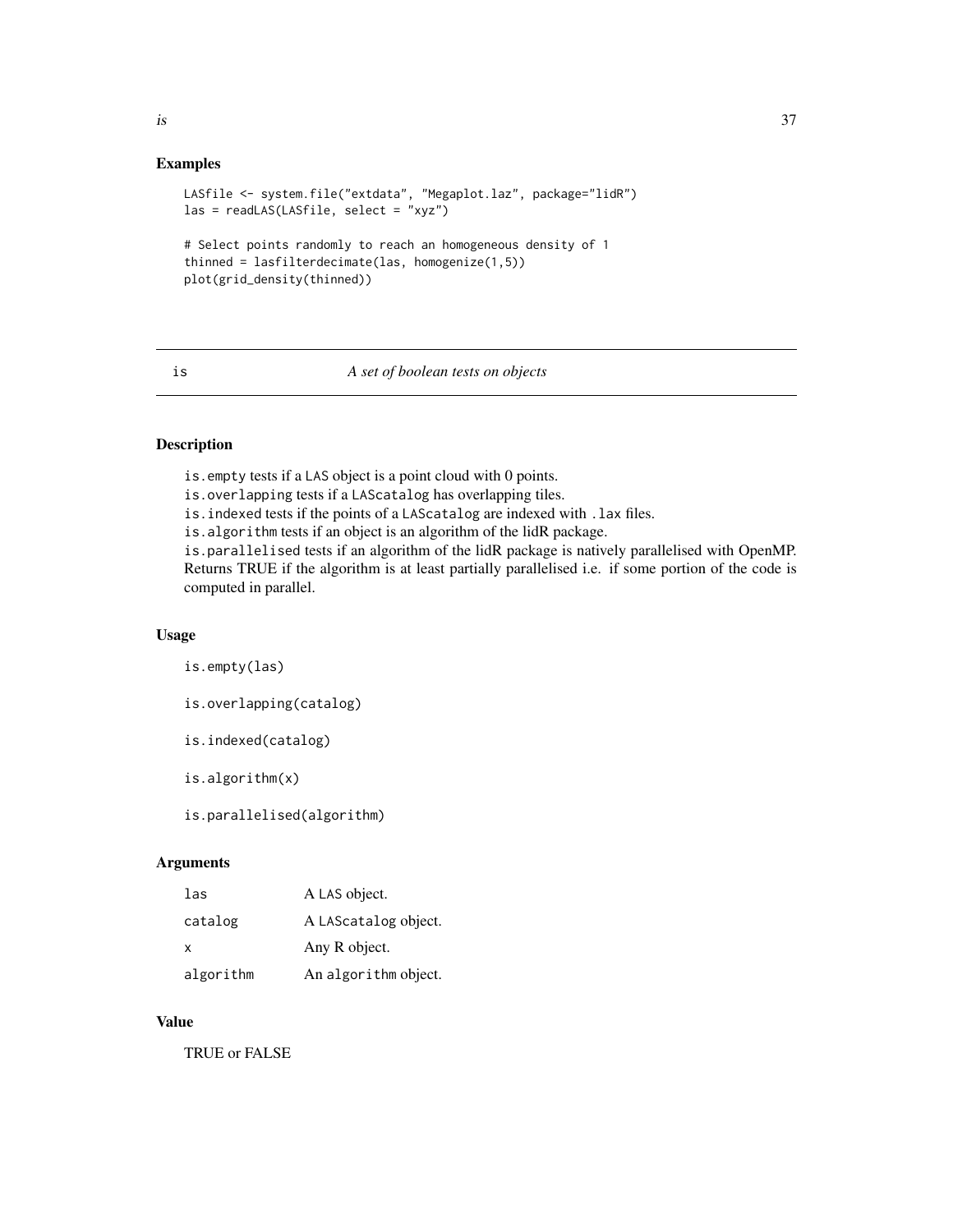#### 38 knnidw

### Examples

```
LASfile <- system.file("extdata", "example.laz", package="rlas")
las = readLAS(LASfile)
is.empty(las)
\text{las} = \text{new("LAS")}is.empty(las)
f \leftarrow \text{lmf}(2)is.parallelised(f)
g <- pitfree()
is.parallelised(g)
ctg <- readLAScatalog(LASfile)
is.indexed(ctg)
```
<span id="page-37-0"></span>

knnidw *Spatial Interpolation Algorithm*

#### Description

This function is made to be used in [grid\\_terrain](#page-31-0) or [lasnormalize.](#page-61-0) It implements an algorithm for spatial interpolation. Interpolation is done using a k-nearest neighbour (KNN) approach with an inverse-distance weighting (IDW).

### Usage

knnidw( $k = 10$ ,  $p = 2$ )

### Arguments

| numeric. Number of k-nearest neighbours. Default 10.      |
|-----------------------------------------------------------|
| numeric. Power for inverse-distance weighting. Default 2. |

### See Also

Other spatial interpolation algorithms: [kriging\(](#page-38-0)), [tin\(](#page-110-0))

### Examples

```
LASfile <- system.file("extdata", "Topography.laz", package="lidR")
las = readLAS(LASfile)
# plot(las)
dtm = grid_{\text{t}}(las, algorithm = knmidw(k = 6L, p = 2))plot(dtm, col = terrain.colors(50))
plot_dtm3d(dtm)
```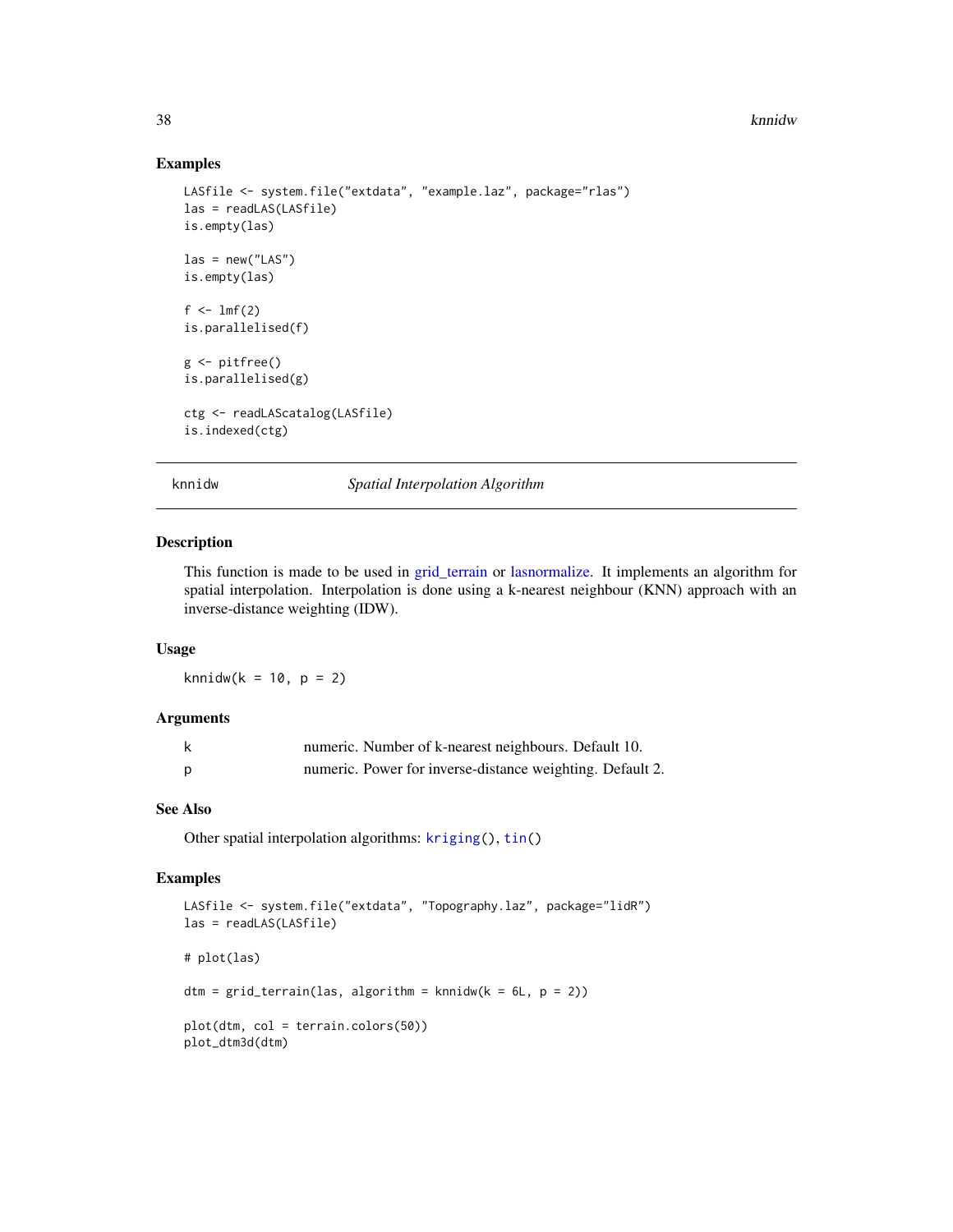<span id="page-38-0"></span>

#### Description

This function is made to be used in [grid\\_terrain](#page-31-0) or [lasground.](#page-57-0) It implements an algorithm for spatial interpolation. Spatial interpolation is based on universal kriging using the [krige](#page-0-0) function from gstat. This method combines the KNN approach with the kriging approach. For each point of interest it kriges the terrain using the k-nearest neighbour ground points. This method is more difficult to manipulate but it is also the most advanced method for interpolating spatial data.

# Usage

```
kriging(model = gstat::vgm(0.59, "Sph", 874), k = 10L)
```
# Arguments

| model | A variogram model computed with vgm. If NULL it performs an ordinary or |
|-------|-------------------------------------------------------------------------|
|       | weighted least squares prediction.                                      |
| k     | numeric. Number of k-nearest neighbours. Default 10.                    |

# See Also

Other spatial interpolation algorithms: [knnidw\(](#page-37-0)), [tin\(](#page-110-0))

### Examples

```
LASfile <- system.file("extdata", "Topography.laz", package="lidR")
las = readLAS(LASfile)
# plot(las)
dtm = grid_terrain(las, algorithm = kriging())
plot(dtm, col = terrain.colors(50))
plot_dtm3d(dtm)
```
LAD *Leaf area density*

### Description

Computes a leaf area density profile based on the method of Bouvier et al. (see reference)

### Usage

LAD(z,  $dz = 1$ ,  $k = 0.5$ ,  $z0 = 2$ )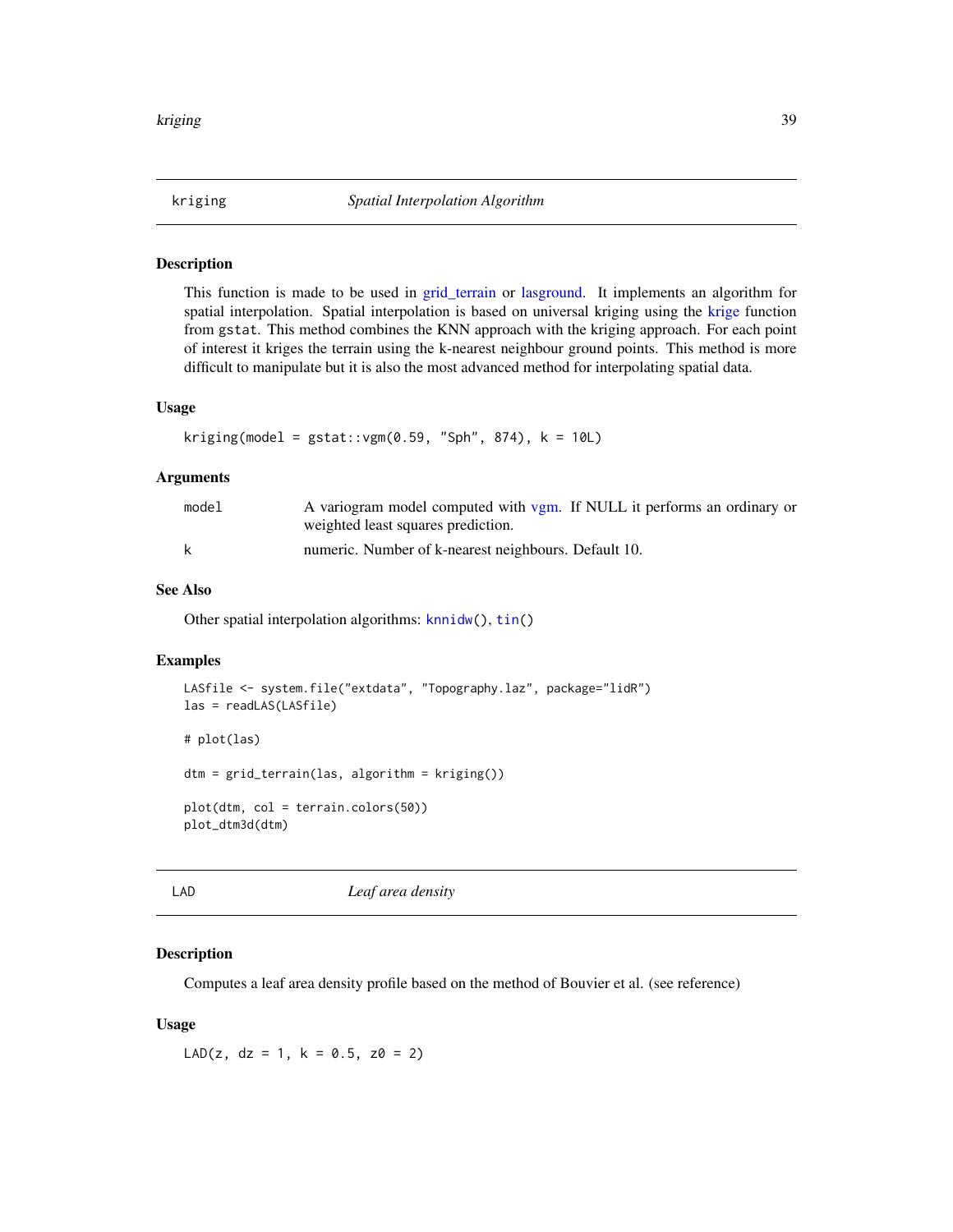### Arguments

|     | vector of positive z coordinates                       |
|-----|--------------------------------------------------------|
| dz  | numeric. The thickness of the layers used (height bin) |
| -k  | numeric, is the extinction coefficient                 |
| -70 | numeric. The bottom limit of the profile               |

# Details

The function assesses the number of laser points that actually reached the layer z+dz and those that passed through the layer [z, z+dz] (see [gap\\_fraction\\_profile\)](#page-24-0). Then it computes the log of this quantity and divides it by the extinction coefficient k as described in Bouvier et al. By definition the layer 0 will always return infinity because no returns pass through the ground. Therefore, the layer 0 is removed from the returned results.

# Value

A data.frame containing the bin elevations (z) and leaf area density for each bin (lad)

# References

Bouvier, M., Durrieu, S., Fournier, R. a, & Renaud, J. (2015). Generalizing predictive models of forest inventory attributes using an area-based approach with airborne las data. Remote Sensing of Environment, 156, 322-334. http://doi.org/10.1016/j.rse.2014.10.004

### See Also

[gap\\_fraction\\_profile](#page-24-0)

### Examples

```
z = c(rnorm(1e4, 25, 6), rgamma(1e3, 1, 8)*6, rgamma(5e2, 5,5)*10)
z = z[z<45 \& z>0]lad = LAD(z)
```
plot(lad, type="l", xlab="Elevation", ylab="Leaf area density")

LAS-class *An S4 class to represent a .las or .laz file*

### <span id="page-39-0"></span>Description

Class LAS is the representation of a las/laz file according to the [LAS file format specifications.](http://www.asprs.org/a/society/committees/standards/LAS_1_4_r13.pdf)

### Usage

```
LAS(data, header = list(), proj4string = sp::CRS(), check = TRUE)
```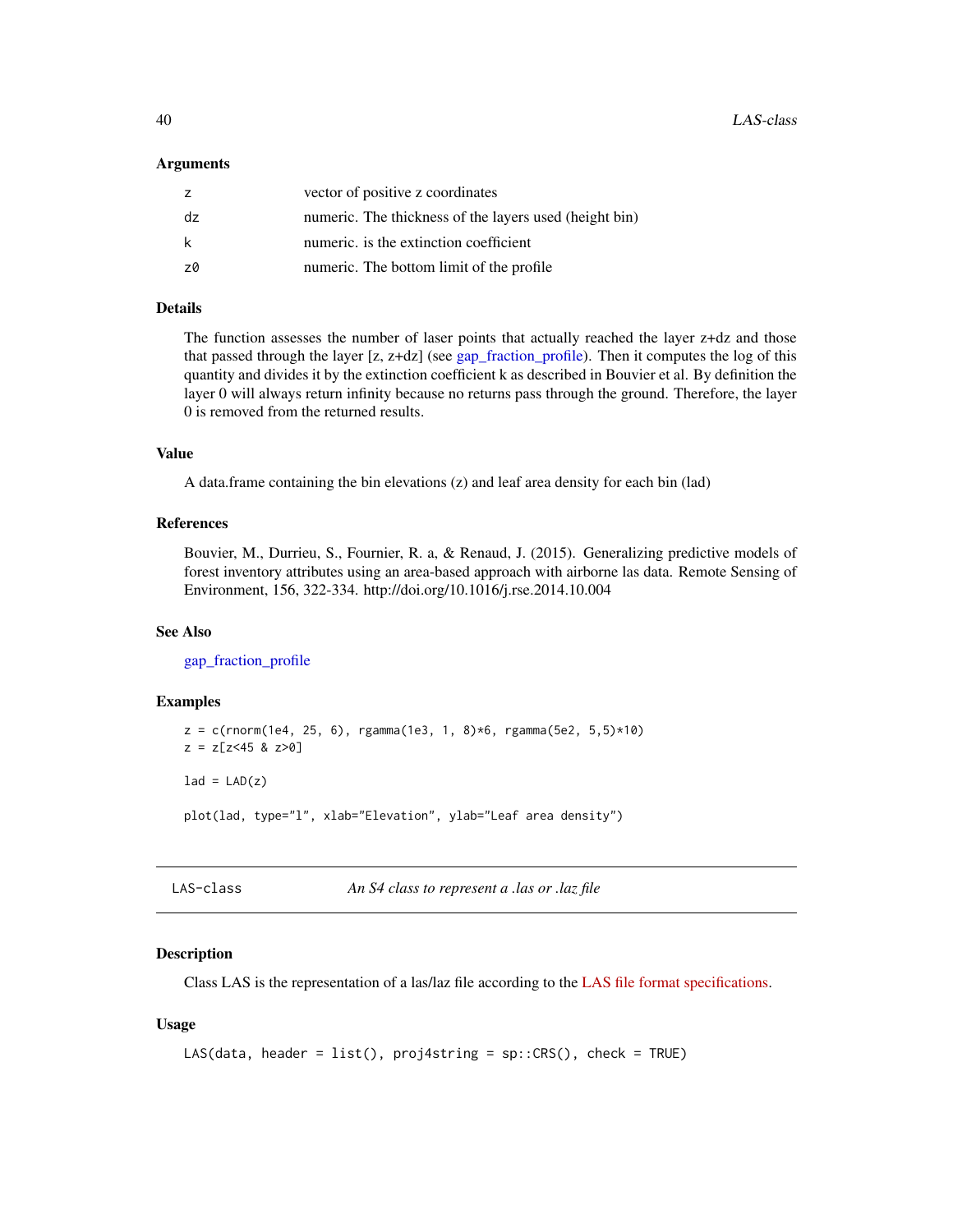### $LAS\text{-}class$  41

### Arguments

| data        | a data table containing the data of a las or laz file.            |
|-------------|-------------------------------------------------------------------|
| header      | a list or a LASheader containing the header of a las or laz file. |
| proj4string | projection string of class CRS-class.                             |
| check       | logical. Conformity tests while building the object.              |

# Details

A LAS object inherits a [Spatial](#page-0-0) object from sp. Thus it is a Spatial object plus a data.table with the data read from a las/laz file and a [LASheader](#page-59-0) (see the ASPRS documentation for the [LAS file](http://www.asprs.org/a/society/committees/standards/LAS_1_4_r13.pdf) [format](http://www.asprs.org/a/society/committees/standards/LAS_1_4_r13.pdf) for more information). Because las files are standardized the table of attributes read from the las/laz file is also standardized. Columns are named:

- X (numeric)
- Y (numeric)
- Z (numeric)
- Intensity (integer)
- ReturnNumber (integer)
- NumberOfReturns (integer)
- ScanDirectionFlag (integer)
- EdgeOfFlightline (integer)
- Classification (integer)
- Synthetic\_flag (logical)
- Keypoint\_flag (logical)
- Withheld\_flag (logical)
- ScanAngle (integer)
- UserData (integer)
- PointSourceID (integer)

# Value

An object of class LAS

### Functions

• LAS: creates objects of class LAS. The original data is updated by reference to clamp the coordinates with respect to the scale factor of the header. If header is not provided scale factor is set to 0.001

## Slots

bbox Object of class matrix, with bounding box

proj4string Object of class [CRS,](#page-0-0) projection string

data Object of class [data.table.](#page-0-0) Point cloud data according to the [LAS file format](http://www.asprs.org/a/society/committees/standards/LAS_1_4_r13.pdf)

header Object of class [LASheader.](#page-59-0) las file header according to the [LAS file format](http://www.asprs.org/a/society/committees/standards/LAS_1_4_r13.pdf)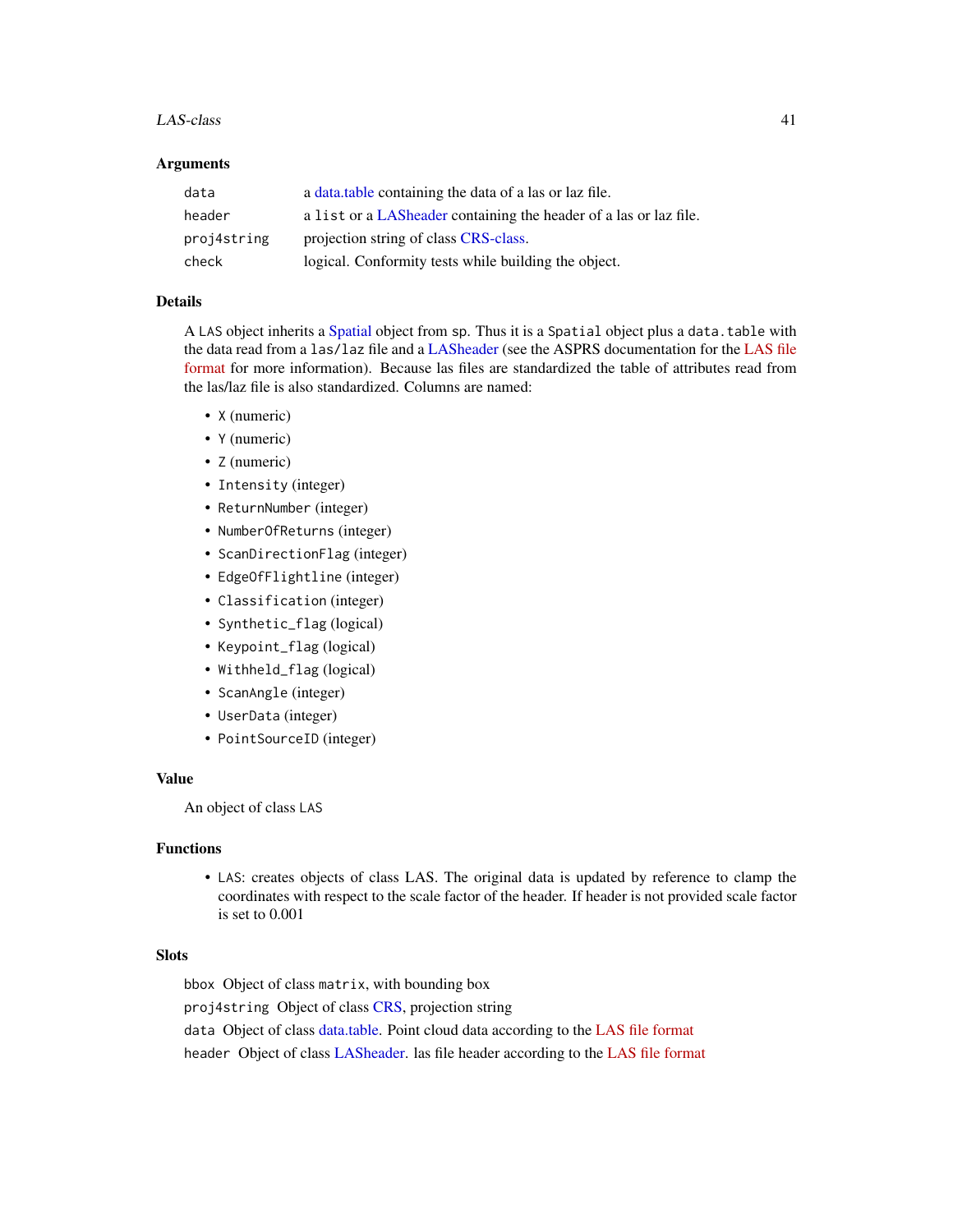# Extends

Class [Spatial,](#page-0-0) directly.

### See Also

[readLAS](#page-97-0)

# Examples

```
# Read a las/laz file
LASfile <- system.file("extdata", "Megaplot.laz", package="lidR")
las <- readLAS(LASfile)
las
# Creation of a LAS object out of external data
data <- data.frame(X = runif(100, 0, 100),
                   Y = runif(100, 0, 100),
                   Z = runif(100, 0, 20))
data
las \leq LAS(data) # /!\ data is updated by reference
data
las
```
lasaddattribute *Add attributes into a LAS object*

# Description

A [LAS](#page-39-0) object represents a .las file in R. According to the [LAS specifications](https://www.asprs.org/a/society/committees/standards/LAS_1_4_r13.pdf) a las file contains a core of defined attributes, such as XYZ coordinates, intensity, return number, and so on for each point. It is possible to add supplementary attributes. The functions lasadd\* enable the user to add new attributes (see details).

## Usage

```
lasadddata(las, x, name)
lasaddextrabytes(las, x, name, desc)
lasaddextrabytes_manual(
  las,
  x,
  name,
  desc,
  type,
  offset = NULL,
```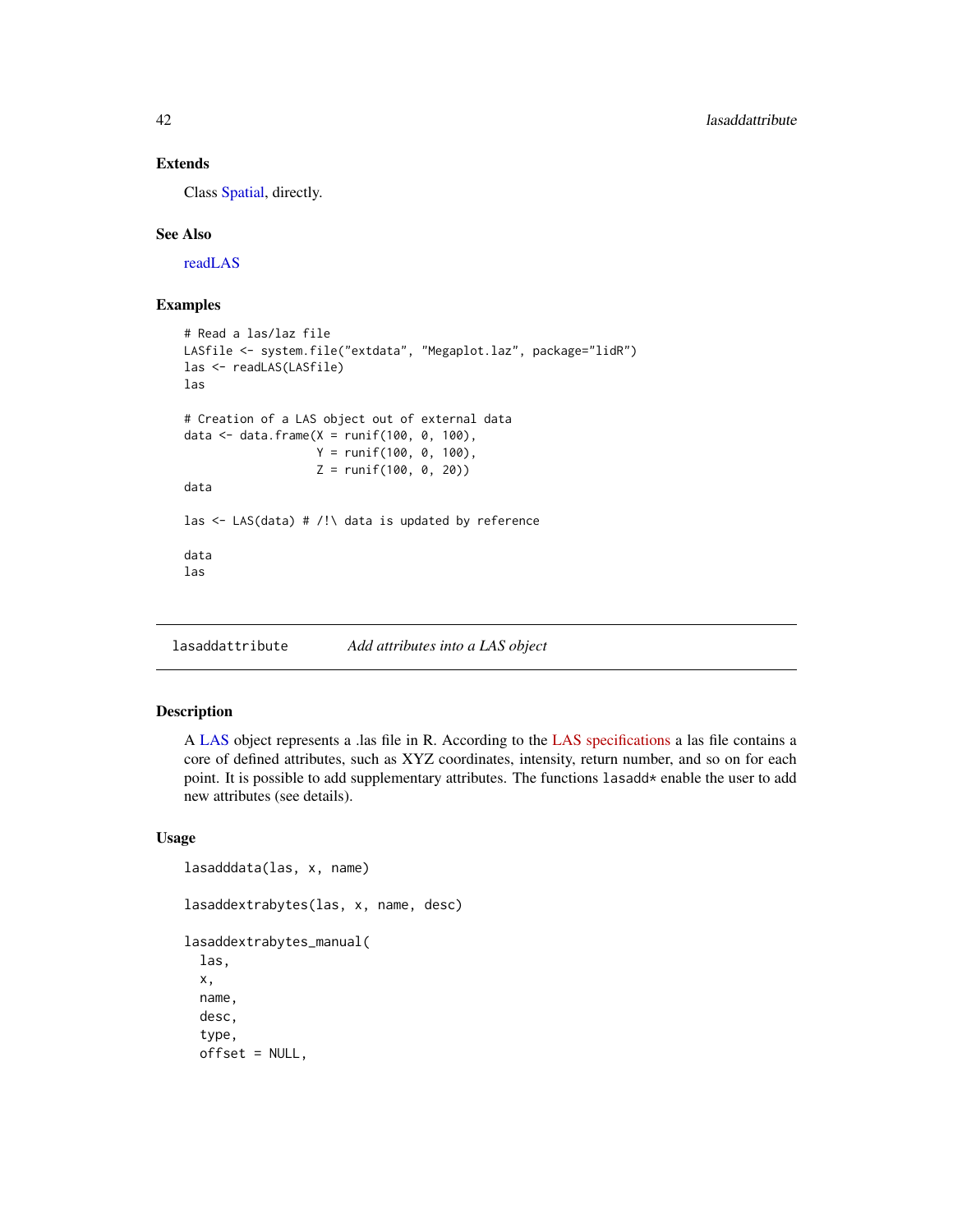## lasaddattribute 43

```
scale = NULL,
 NA_value = NULL
)
```
lasremoveextrabytes(las, name)

### Arguments

| las           | An object of class LAS                                                                                                                                                  |
|---------------|-------------------------------------------------------------------------------------------------------------------------------------------------------------------------|
| $\times$      | a vector that needs to be added in the LAS object. For lasaddextrabytes* it<br>can be missing (see details).                                                            |
| name          | character. The name of the extra bytes attribute to add in the file.                                                                                                    |
| desc          | character. A short description of the extra bytes attribute to add in the file (32<br>characters).                                                                      |
| type          | character. The data type of the extra bytes attribute. Can be "uchar", "char", "ushort", "short", "uint                                                                 |
| scale, offset | numeric. The scale and offset of the data. NULL if not relevant.                                                                                                        |
| NA_value      | numeric or integer. NA is not a valid value in a las file. At time of writing it will<br>be replaced by this value that will be considered as NA. NULL if not relevant. |

### Details

Users cannot assign names that are the same as the names of the core attributes. These functions are dedicated to adding data not part of the LAS specification. For example, lasaddextrabytes(las,x,"R") will fail because R is a name reserved for the red channel of las file that contains RGB attributes.

lasadddata simply adds a new column in the data but does not update the header. Thus the LAS object is not strictly valid. These data will be temporarily usable at the R level but will not be written in a las file with [writeLAS.](#page-123-0)

lasaddextrabytes does the same as lasadddata but automatically updates the header of the LAS object. Thus, the LAS object is valid and the new data is considered as "extra bytes". This new data will be written in a las file with [writeLAS.](#page-123-0)

lasaddextrabytes\_manual allows the user to manually write all the extra bytes metadata. This function is reserved for experienced users with a good knowledge of the LAS specifications. The function does not perform tests to check the validity of the information.

When using lasaddextrabytes and lasaddextrabytes\_manual, x can only be of type numeric (integer or double). It cannot be of types character or logical as these are not supported by the las specifications. The types that are supported in lidR are types 0 to 10 (table 24 page 25 of the specification). Types greater than 10 are not supported.

#### Value

An object of class [LAS](#page-39-0)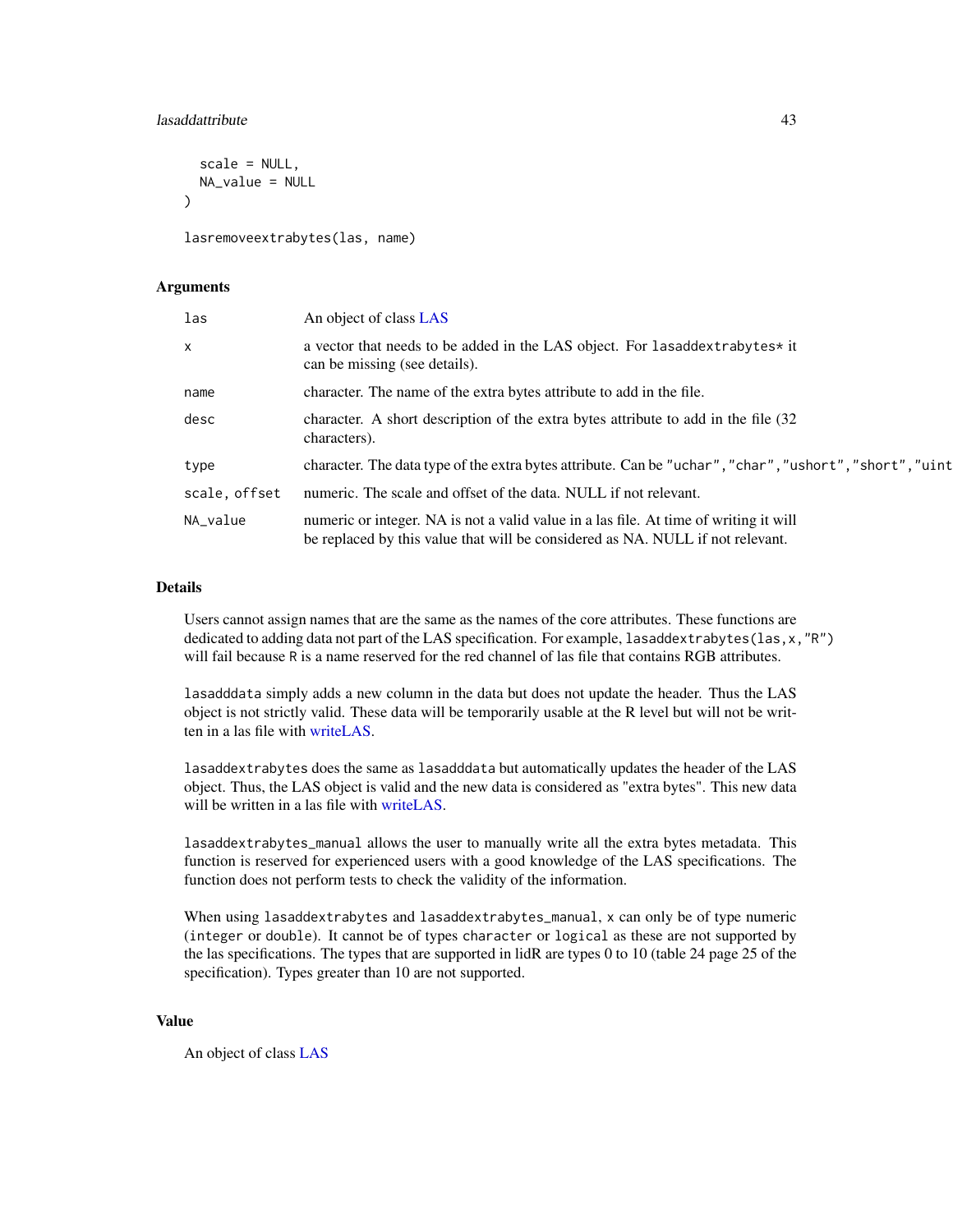### Examples

```
LASfile <- system.file("extdata", "example.laz", package="rlas")
las <- readLAS(LASfile, select = "xyz")
print(las)
print(las@header)
x < -1:30las <- lasadddata(las, x, "mydata")
print(las) # The las object has a new attribute called "mydata"
print(las@header) # But the header has not been updated. This new data will not be written
las <- lasaddextrabytes(las, x, "mydata2", "A new data")
print(las) # The las object has a new attribute called "mydata2"
print(las@header) # The header has been updated. This new data will be written
# Optionally if the data is already in the LAS object you can update the header skipping the
# parameter x
las <- lasaddextrabytes(las, name = "mydata", desc = "Amplitude")
print(las@header)
# Remove an extra bytes attribute
las <- lasremoveextrabytes(las, "mydata2")
print(las)
print(las@header)
las <- lasremoveextrabytes(las, "mydata")
print(las)
print(las@header)
```
<span id="page-43-0"></span>LAScatalog-class *An S4 class to represent a catalog of .las or .laz files*

### Description

A LAScatalog object is a representation of a set of las/laz files. A LAScatalog is a way to manage and process an entire dataset. It allows the user to process a large area, or to selectively clip data from a large area without loading all the data into computer memory. A LAScatalog can be built with the function [readLAScatalog](#page-98-0) and is formally an extension of a SpatialPolygonsDataFrame containing extra data to allow users greater control over how the dataset is processed (see details).

# Details

A LAScatalog is formally a SpatialPolygonsDataFrame extended with new slots that contain processing options. In lidR, each function that supports a LAScatalog as input will respect these processing options. Internally, processing a catalog is almost always the same and relies on just a few steps: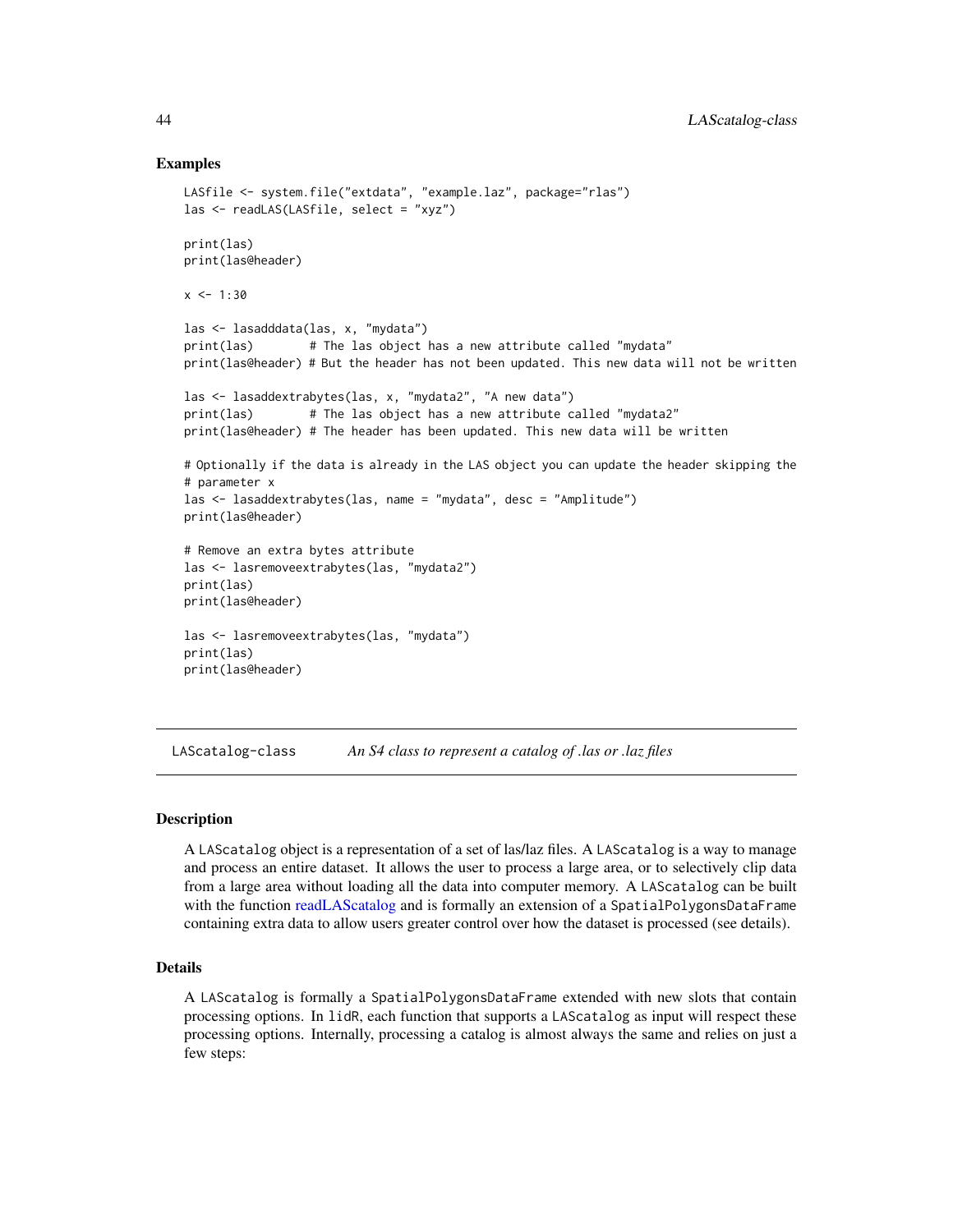### LAScatalog-class 45

- 1. Define chunks. A chunk is an arbitrarily-defined region of interest (ROI) of the catalog. Altogether, the chunks are a wall-to-wall set of ROIs that encompass the whole dataset.
- 2. Loop over each chunk (in parallel or not).
- 3. For each chunk, load the points inside the ROI into R, run some R functions, return the expected output.
- 4. Merge the outputs of the different chunks once they are all processed to build a continuous (wall-to-wall) output.

So basically, a LAScatalog is an object that allows for batch processing but with the specificity that lidR does not loop through las files, but loops seamlessly through chunks that do not necessarily match with the file pattern. This way lidR can sequentially process tiny ROIs even if each file may be individually too big to fit in memory. This is also why point cloud indexation with lax files may significantly speed-up the processing.

It is important to note that catalogs with files that overlap each other are not natively supported by lidR. When encountering such datasets the user should always filter any overlaps if possible. This is possible if the overlapping points are flagged, for example in the 'withheld' attribute. Otherwise lidR will not be able to process the dataset correctly.

### **Slots**

- processing\_options list. A list that contains some settings describing how the catalog will be processed (see dedicated section).
- chunk\_options list. A list that contains some settings describing how the catalog will be subdivided into chunks to be processed (see dedicated section).
- output\_options list. A list that contains some settings describing how the catalog will return the outputs (see dedicated section).

input\_options list. A list of parameters to pass to [readLAS](#page-97-0) (see dedicated section).

## Processing options

The slot @processing\_options contains a list of options that determine how chunks (the subareas that are sequentially processed) are processed.

- progress: boolean. Display a progress bar and a chart of progress. Default is TRUE. Progress estimation can be enhanced by installing the package progress. See [opt\\_progress.](#page-12-0)
- stop\_early: boolean. Stop the processing if an error occurs in a chunk. If FALSE the process can run until the end removing chunks that failed. Default is TRUE and the user should have no reason to change this. See [opt\\_stop\\_early.](#page-12-0)
- wall.to.wall logical. The catalog processing engine always guarantees to return a continuous output without edge effects, assuming that the catalog is a wall-to-wall catalog. To do so, some options are checked internally to guard against bad settings, such as buffer  $= 0$  for an algorithm that requires a buffer. In rare cases it might be useful to disable these controls. If wall.to.wall = FALSE controls are disabled and wall-to-wall outputs cannot be guaranteed. See [opt\\_wall\\_to\\_wall](#page-12-0)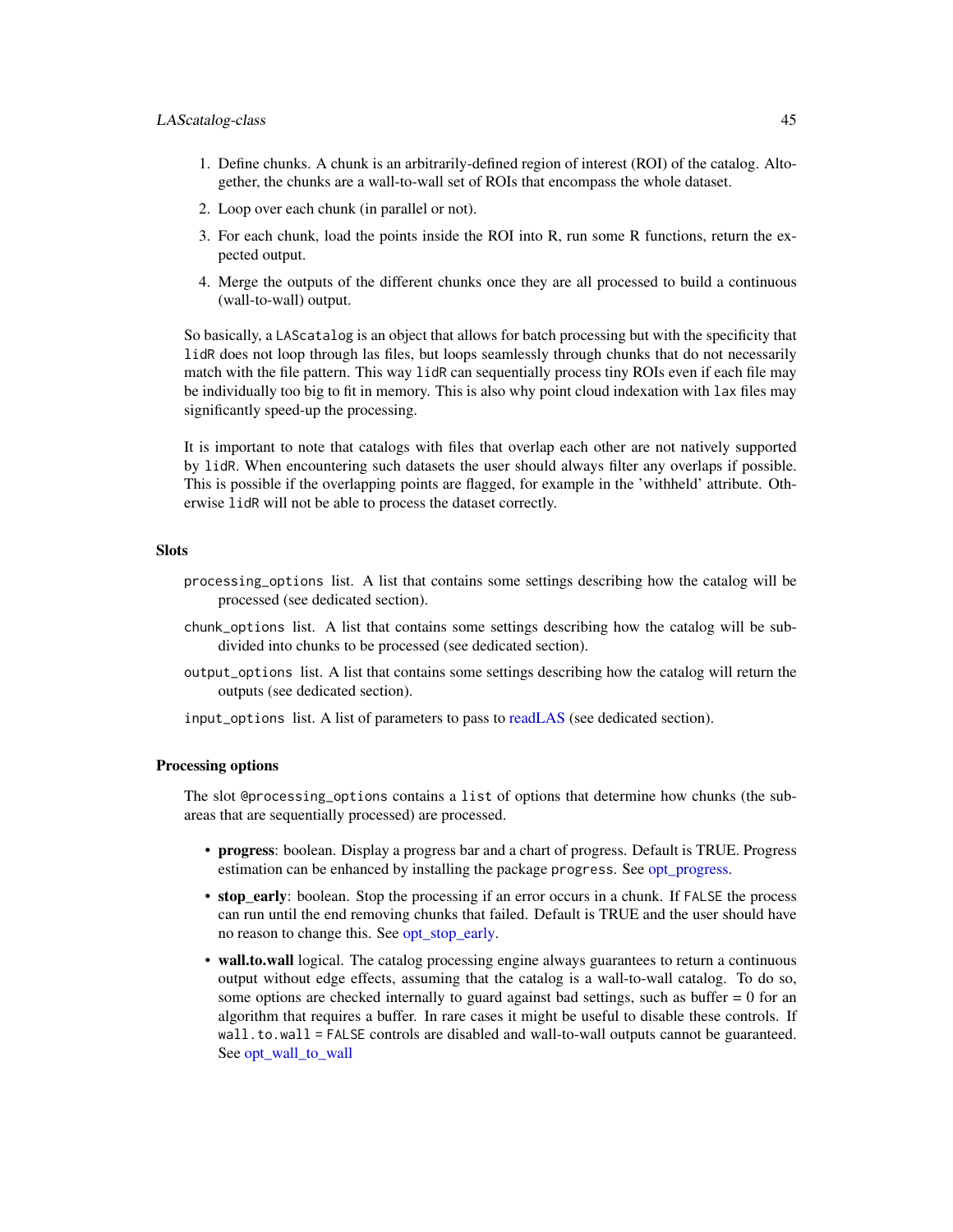#### Chunk options

The slot @clustering\_options contains a list of options that determine how chunks (the subareas that are sequentially processed) are made.

- chunk\_size: numeric. The size of the chunks that will be sequentially processed. A small size allows small amounts of data to be loaded at once, saving computer memory, and vice versa. The computation is usually faster but uses much more memory. If chunk\_size =  $\theta$  the catalog is processed sequentially *by file* i.e. a chunk is a file. Default is 0 i.e. by default the processing engine respects the existing tiling pattern. See [opt\\_chunk\\_size.](#page-12-0)
- buffer: numeric. Each chunk can be read with an extra buffer around it to ensure there is no edge effect between two independent chunks and that the output is continuous. This is mandatory for some algorithms. Default is 30. See [opt\\_chunk\\_buffer.](#page-12-0)
- alignment: numeric. A vector of size 2 (x and y coordinates, respectively) to align the chunk pattern. By default the alignment is made along (0,0), meaning that the edge of the first chunk will belong on  $x = 0$  and  $y = 0$  and all the the other chunks will be multiples of the chunk size. Not relevant if chunk\_size =  $0$ . See [opt\\_chunk\\_alignment.](#page-12-0)

# Output options

The slot @output\_options contains a list of options that determine how clusters (the sub-areas that are sequentially processed) are written. By "written" we mean written to files or written in R memory.

• output\_files: string. If output\_files = "" outputs are returned in R. Otherwise, if output\_files is a string the outputs will be written to files. This is useful if the output is too big to be returned in R. A path to a templated filename without extension (the engine guesses it for you) is expected. When several files are going to be written a single string is provided with a template that is automatically filled. For example, the following file names are possible:

"/home/user/als/normalized/file\_{ID}\_segmented" "C:/user/document/als/zone52\_{XLEFT}\_{YBOTTOM}\_confidential" "C:/user/document/als/{ORIGINALFILNAME}\_normalized"

This option will generate as many filenames as needed with custom names for each file. The list of allowed templates is described in the documentation for each function. See opt output files.

• drivers: list. This contains all the drivers required to seamlessly write Raster\*, Spatial\*, LAS objects. It is recommended that only advanced users change this option. A dedicated page describes the drivers in [lidR-LAScatalog-drivers.](#page-74-0)

# Input options

The slot @input\_options contains a list of options that are passed to the function [readLAS.](#page-97-0) Indeed, the readLAS function is not called directly by the user but by the internal processing engine. Users can propagate these options through the LAScatalog settings.

- select: string. The select option. Usually this option is not respected because each function knows which data must be loaded or not. This is documented in each function. See opt select.
- filter: string. The filter option. See [opt\\_filter.](#page-12-0)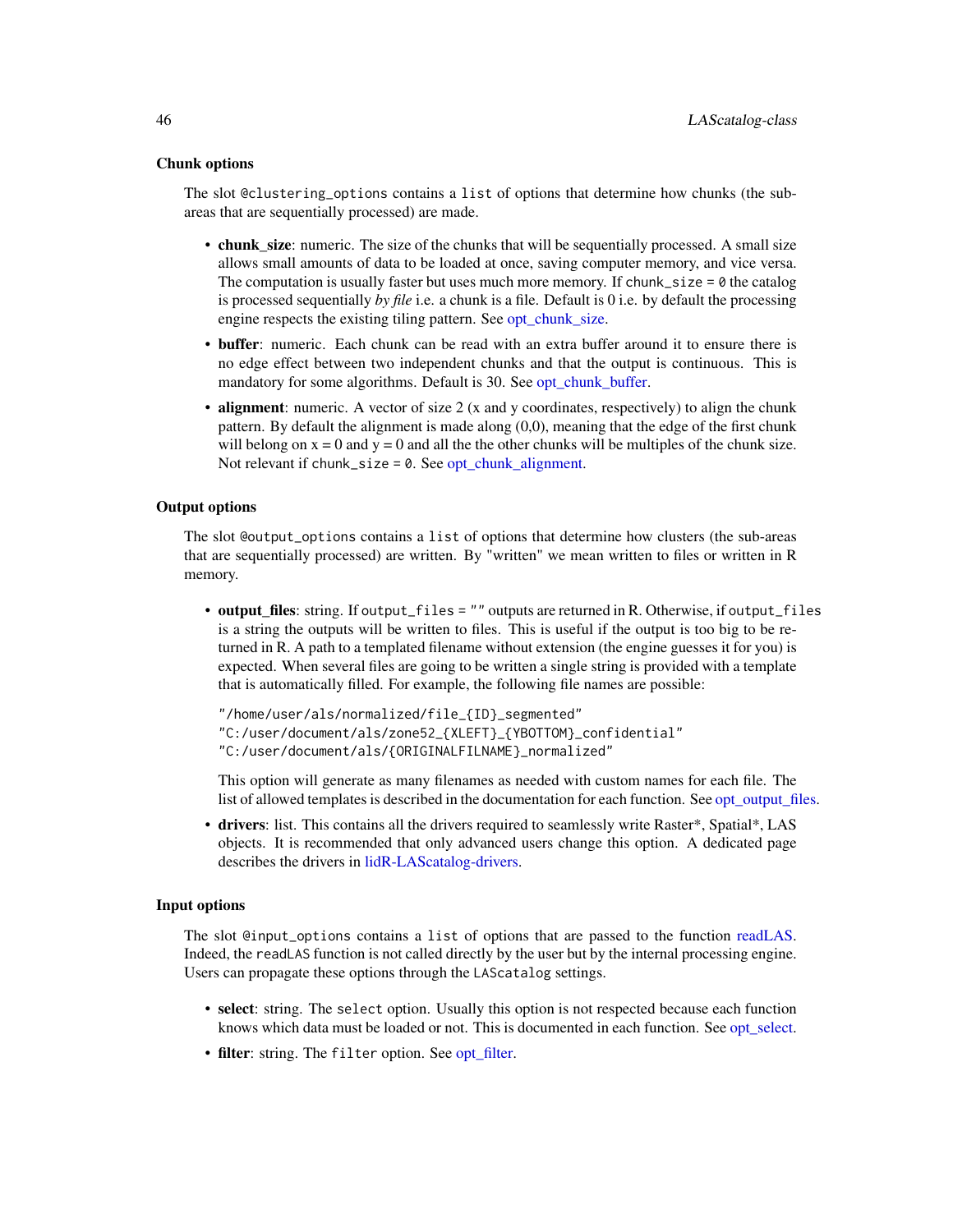### lascheck 47

### Examples

```
## Not run:
# Build a catalog
ctg <- readLAScatalog("filder/to/las/files/")
# Set some options
opt_filter(ctg) <- "-keep_first"
# Summary gives a summary of how the catalog will be processed
summary(ctg)
# We can seamlessly use lidR functions
hmean <- grid_metrics(ctg, mean(Z), 20)
ttops <- tree_detection(ctg, lmf(5))
# For low memory config it is probably advisable not to load entire files
# and process chunks instead
opt_chunk_size(ctg) <- 500
# Sometimes the output is likely to be very large
# e.g. large coverage and small resolution
dtm <- grid_terrain(ctg, 1, tin())
# In that case it is advisable to write the output(s) to files
opt_output_files(ctg) <- "path/to/folder/DTM_chunk_{XLEFT}_{YBOTTOM}"
# Raster will be written to disk. The list of written files is returned
# or, in this specific case, a virtual raster mosaic.
dtm <- grid_terrain(ctg, 1, tin())
# When chunks are files the original names of the las files can be preserved
opt_chunk_size(ctg) <- 0
opt_output_files(ctg) <- "path/to/folder/DTM_{ORIGINALFILENAME}"
dtm <- grid_terrain(ctg, 1, tin())
# For some functions, files MUST be written to disk. Indeed, it is certain that R cannot
# handle the entire output.
opt_chunk_size(ctg) <- 0
opt_output_files(ctg) <- "path/to/folder/{ORIGINALFILENAME}_norm"
opt_laz_compression(ctg) <- TRUE
new_ctg <- lasnormalize(ctg, tin())
# The user has access to the catalog engine through the function catalog_apply
output <- catalog_apply(ctg, FUN, ...)
## End(Not run)
```
lascheck *Inspect a LAS object*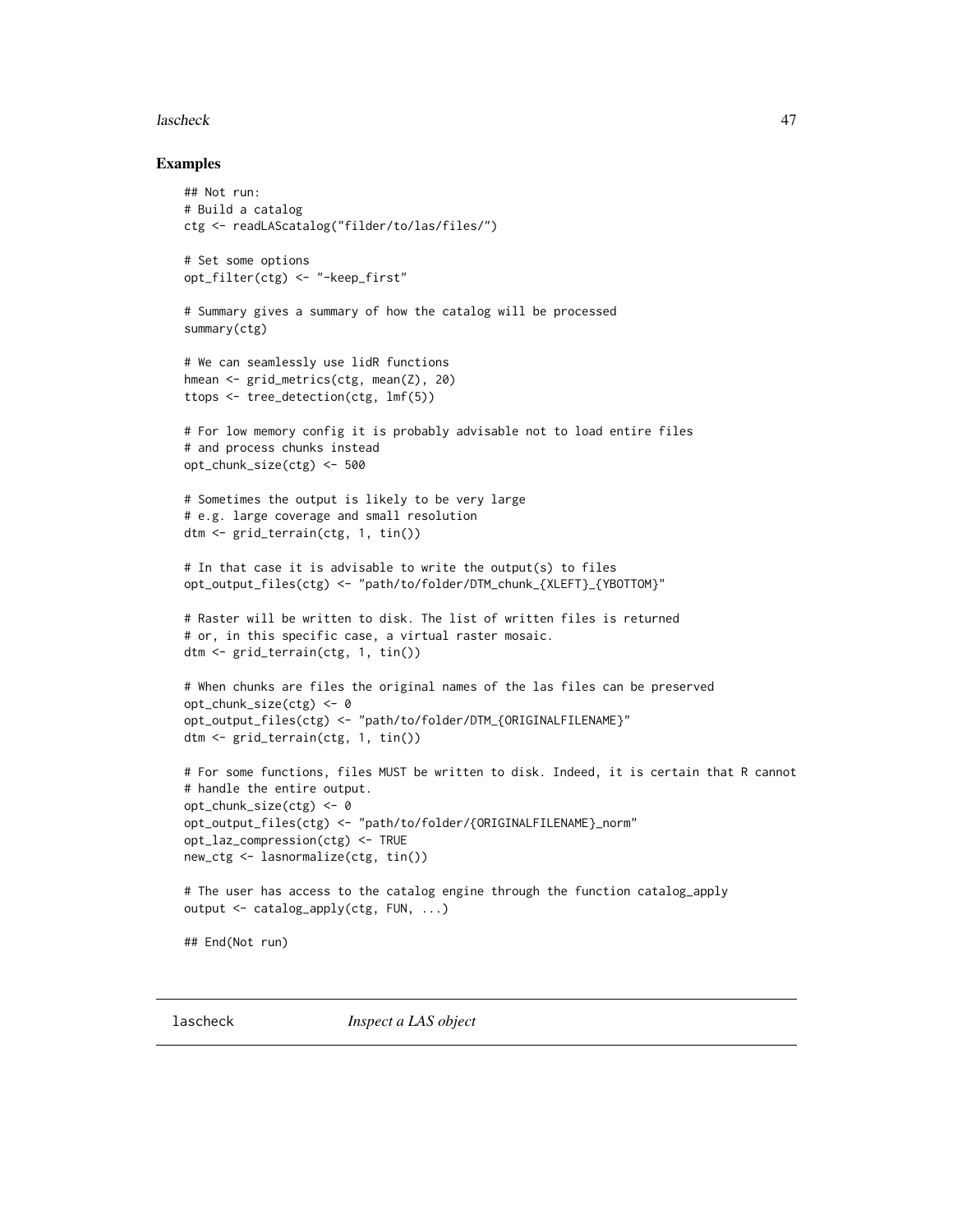### Description

Performs a deep inspection of a LAS or LAScatalog object and prints a report.

For a LAS object it checks:

- if the point cloud is valid according to las specification
- if the header is valid according to las specification
- if the point cloud is in accordance with the header
- if the point cloud has duplicated points and degenerated ground points
- it the coordinate reference sytem is correctly recorded
- if some pre-processing, such as normalization or ground filtering, is already done.

For a LAScatalog object it checks:

- if the headers are consistent across files
- if the files are overlapping
- if some pre-processing, such as normalization, is already done.

For the pre-processing tests the function only makes an estimation and may not be correct.

### Usage

lascheck(las)

#### **Arguments**

las An object of class [LAS](#page-39-0) or [LAScatalog.](#page-0-0)

# Examples

```
LASfile <- system.file("extdata", "Megaplot.laz", package="lidR")
las = readLAS(LASfile)
lascheck(las)
```
lasclip *Clip LiDAR points*

### Description

Clip LiDAR points within a given geometry from a point cloud (LAS object) or a catalog (LAScatalog object). With a LAS object, the user first reads and loads a point-cloud into memory and then can clip it to get a subset within a region of interest (ROI). With a LAScatalog object, the user can extract any arbitrary ROI for a set of las/laz files, loading only the points of interest. This is faster, easier and much more memory-efficient for extracting ROIs.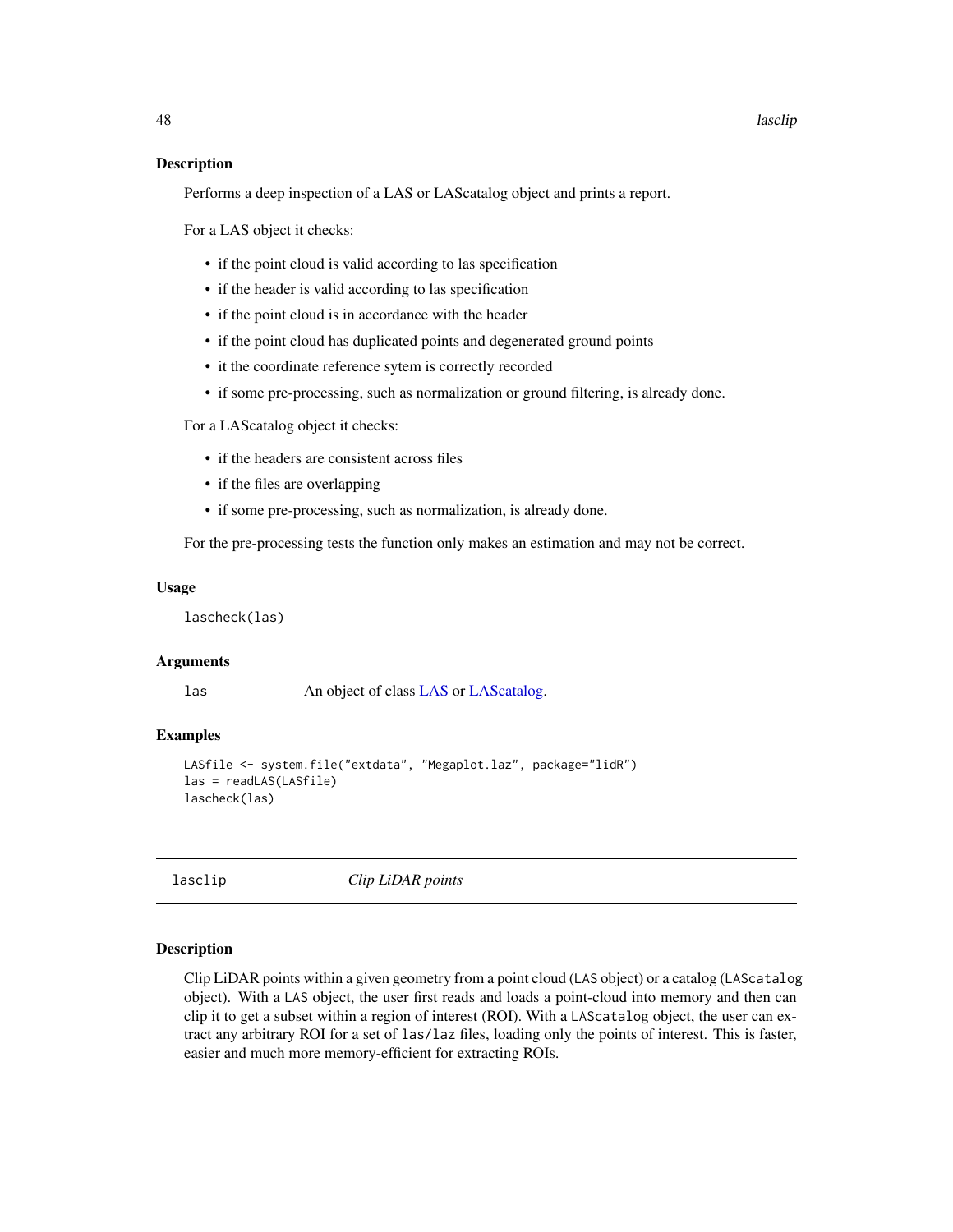lasclip **1996** and 2008 and 2008 and 2008 and 2008 and 2008 and 2008 and 2008 and 2008 and 2008 and 2008 and 20

# Usage

```
lasclip(las, geometry, ...)
lasclipRectangle(las, xleft, ybottom, xright, ytop, ...)
lasclipPolygon(las, xpoly, ypoly, ...)
lasclipCircle(las, xcenter, ycenter, radius, ...)
```
### Arguments

| las      | An object of class LAS or LAS catalog.                                                                |
|----------|-------------------------------------------------------------------------------------------------------|
| geometry | a geometric object. Many types are supported, see section 'supported geome-<br>tries'.                |
|          | in lasclip: optional supplementary options (see supported geometries). Un-<br>used in other functions |
| xleft    | numeric. left x coordinates of rectangles.                                                            |
| ybottom  | numeric. bottom y coordinates of rectangles.                                                          |
| xright   | numeric. right x coordinates of rectangles.                                                           |
| ytop     | numeric. top y coordinates of rectangles.                                                             |
| xpoly    | numeric. x coordinates of a polygon.                                                                  |
| ypoly    | numeric. y coordinates of a polygon.                                                                  |
| xcenter  | numeric. x coordinates of discs centers.                                                              |
| ycenter  | numeric. y coordinates of discs centers.                                                              |
| radius   | numeric, disc radius or radii.                                                                        |

### Value

If the input is a LAS object: an object of class LAS, or a list of LAS objects if the query implies several regions of interest will be returned.

If the input is a LAScatalog object: an object of class LAS, or a list of LAS objects if the query implies several regions of interest will be returned, or a LAScatalog if the queries are immediately written into files without loading anything in R.

# Supported geometries

- [WKT string:](https://en.wikipedia.org/wiki/Well-known_text) describing a POINT, a POLYGON or a MULTIPOLYGON. If points a parameter 'radius' must be passed in ...
- [Polygon](#page-0-0) or [Polygons](#page-0-0)
- [SpatialPolygons](#page-0-0) or [SpatialPolygonsDataFrame](#page-0-0)
- [SpatialPoints](#page-0-0) or [SpatialPointsDataFrame](#page-0-0) in that case a parameter 'radius' must be passed in ...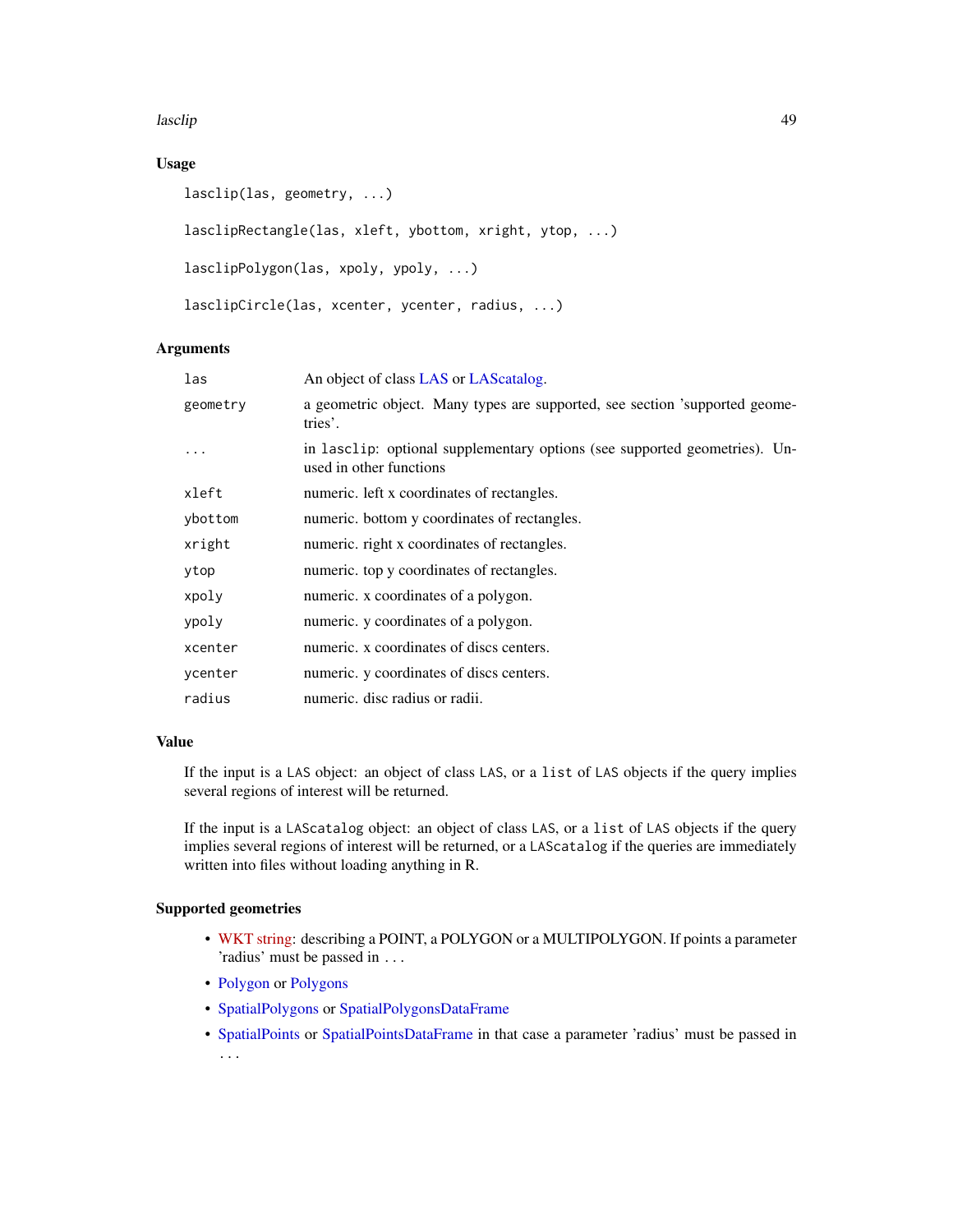- [SimpleFeature](#page-0-0) that consistently contains POINT or POLYGON/MULTIPOLYGON. In case of POINT a parameter 'radius' must be passed in ...
- [Extent](#page-0-0)
- [matrix](#page-0-0) 2 x 2 describing a bounding box following this order:

min max x 684816 684943 y 5017823 5017957

### Working with a LAScatalog

This section appears in each function that supports a LAScatalog as input.

In lidR when the input of a function is a [LAScatalog](#page-0-0) the function uses the LAScatalog processing engine. The user can modify the engine options using the [available options.](#page-0-0) A careful reading of the [engine documentation](#page-0-0) is recommended before processing LAScatalogs. Each lidR function should come with a section that documents the supported engine options.

The LAScatalog engine supports .lax files that *significantly* improve the computation speed of spatial queries using a spatial index. Users should really take advantage a .lax files, but this is not mandatory.

#### Supported processing options

Supported processing options for a LAScatalog (in bold). For more details see the [LAScatalog](#page-0-0) [engine documentation:](#page-0-0)

- chunk size: Does not make sense here.
- buffer: Not supported yet.
- alignment: Does not makes sense here.
- progress: Displays a progress estimation.
- stop\_early: Leave this 'as-is' unless you are an advanced user.
- output\_files: If 'output\_files' is set in the catalog, the ROIs will not be returned in R. They will be written immediately in files. See [LAScatalog-class](#page-43-0) and examples. The allowed templates in lasclip are {XLEFT},{XRIGHT},{YBOTTOM},{YTOP},{ID},{XCENTER},{YCENTER} or any names from the table of attributes of a spatial object given as input such as {PLOT\_ID} or {YEAR}, for example, if these attributes exist. If empty everything is returned into R.
- laz compression: write las or laz files
- drivers: Leave this 'as-is' unless you are an advanced user.
- select: The function will write files equivalent to the originals. This option is not respected.
- filter: Read only the points of interest.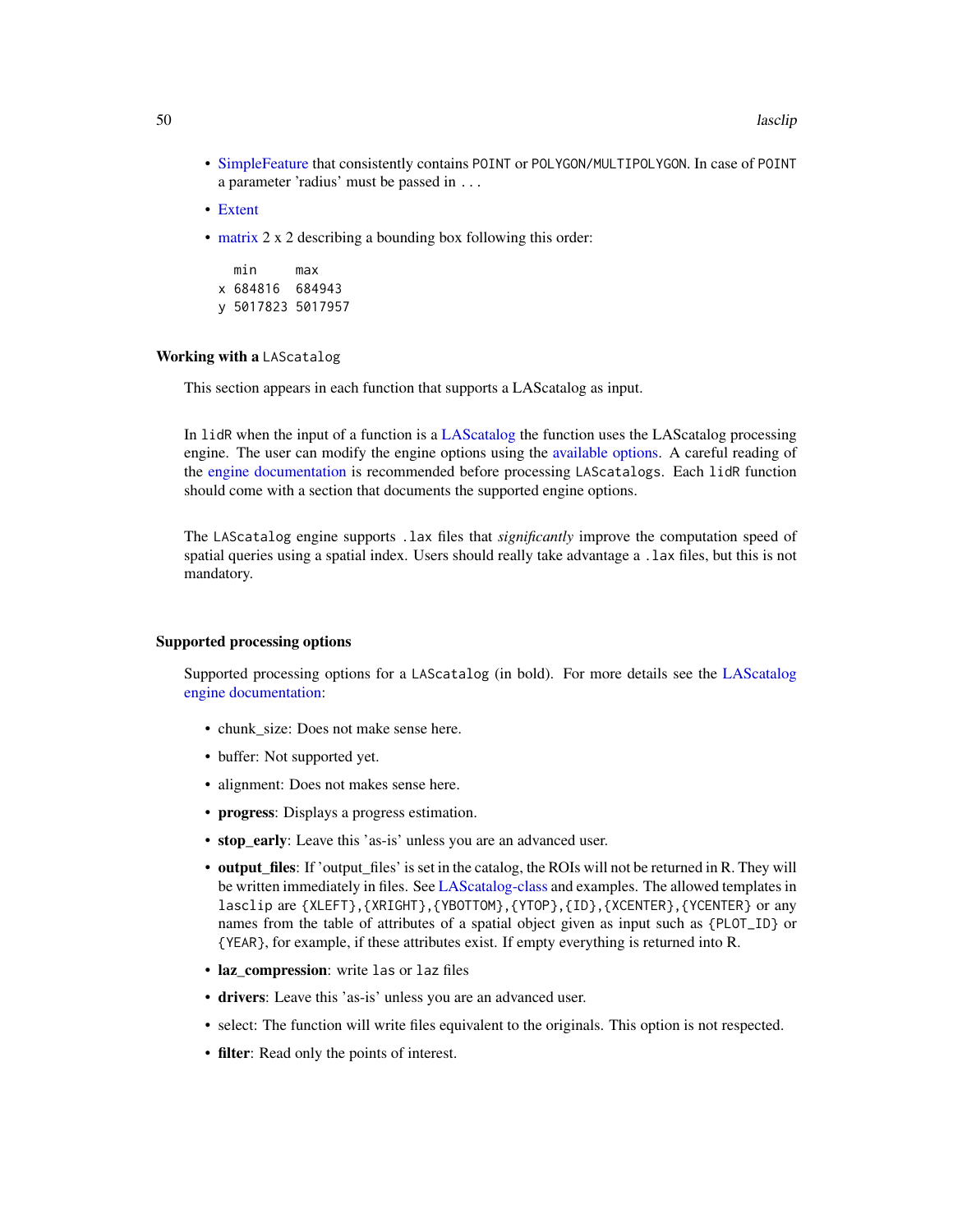# lasdetectshape 51

### Examples

```
LASfile <- system.file("extdata", "Megaplot.laz", package="lidR")
# Load the file and clip the region of interest
las = readLAS(LASfile)
subset1 = lasclipRectangle(las, 684850, 5017850, 684900, 5017900)
# Do not load the file(s), extract only the region of interest
# from a bigger dataset
ctg = readLAScatalog(LASfile)
subset2 = lasclipRectangle(ctg, 684850, 5017850, 684900, 5017900)
# Extract all the polygons from a shapefile
shapefile_dir <- system.file("extdata", package = "lidR")
lakes = shapefile(paste0(shapefile_dir, "/lake_polygons_UTM17.shp"))
subset3 = lasclip(ctg, lakes)
# Extract the polygons, write them in files named after the lake names,
# do not load anything in R
opt_output_files(ctg) <- paste0(tempfile(), "_{LAKENAME_1}")
new_ctg = lasclip(ctg, lakes)
## Not run:
plot(subset1)
plot(subset2)
plot(subset3)
## End(Not run)
```
lasdetectshape *Estimation of the shape of the points neighborhood*

### **Description**

Computes the eigenvalues of the covariance matrix of the neighbouring points using several possible algorithms. The points that meet a given criterion based on the eigenvalue are labeled as approximately coplanar/colinear or any other shape supported.

### Usage

```
lasdetectshape(las, algorithm, attribute = "Shape", filter = NULL)
```
#### Arguments

| las       | an object of class LAS                                                                                                           |
|-----------|----------------------------------------------------------------------------------------------------------------------------------|
| algorithm | An algorithm for shape detection. lidR has: shp_plane, shp_hplane and shp_line.                                                  |
| attribute | character. The name of the new column to add into the LAS object.                                                                |
| filter    | formula of logical predicates. Enables the function to run only on points of<br>interest in an optimized way. See also examples. |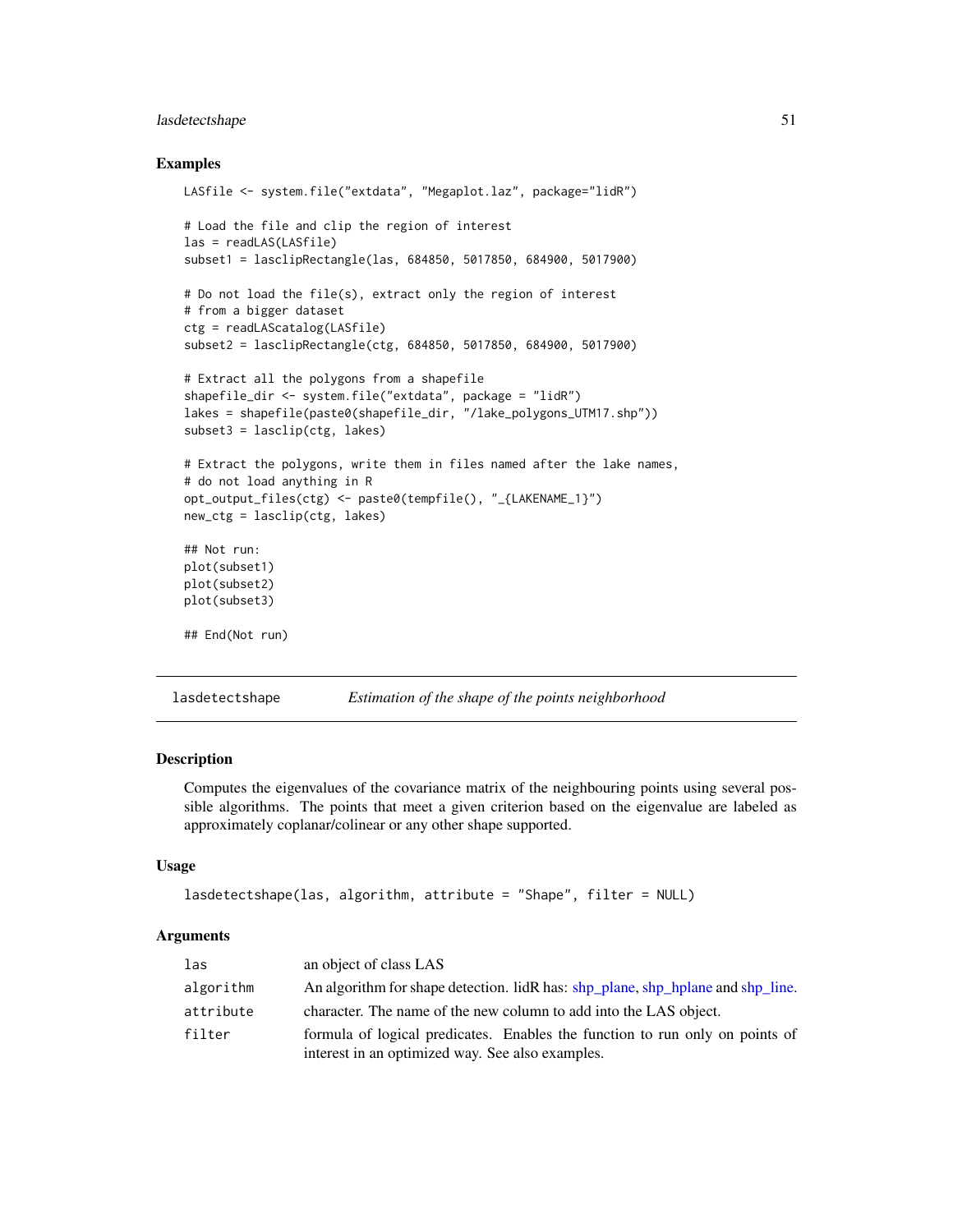### Value

A LAS object with a new column named after the argument attribute that indicates those points that are part of a neighborhood that is approximately of the shape searched (TRUE) or not (FALSE).

### Examples

```
## Not run:
LASfile <- system.file("extdata", "Megaplot.laz", package="lidR")
las <- readLAS(LASfile)
las <- lasdetectshape(las, shp_plane(k = 15), "Coplanar")
plot(las, color = "Coplanar")
# Drop ground point at runtime
las <- lasdetectshape(las, shp_plane(k = 15), "Coplanar", filter = ~Classification != 2L)
plot(las, color = "Coplanar")
## End(Not run)
```
<span id="page-51-0"></span>lasfilter *Return points with matching conditions*

### Description

Return points with matching conditions

# Usage

lasfilter(las, ...)

#### Arguments

| las      | An object of class LAS                                                      |
|----------|-----------------------------------------------------------------------------|
| $\cdots$ | Logical predicates. Multiple conditions are combined with $\&$ or $\cdot$ . |

# Value

An object of class [LAS](#page-39-0)

### See Also

Other lasfilters: [lasfilterduplicates\(](#page-53-0)), [lasfiltersurfacepoints\(](#page-56-0)), [lasfilters](#page-55-0)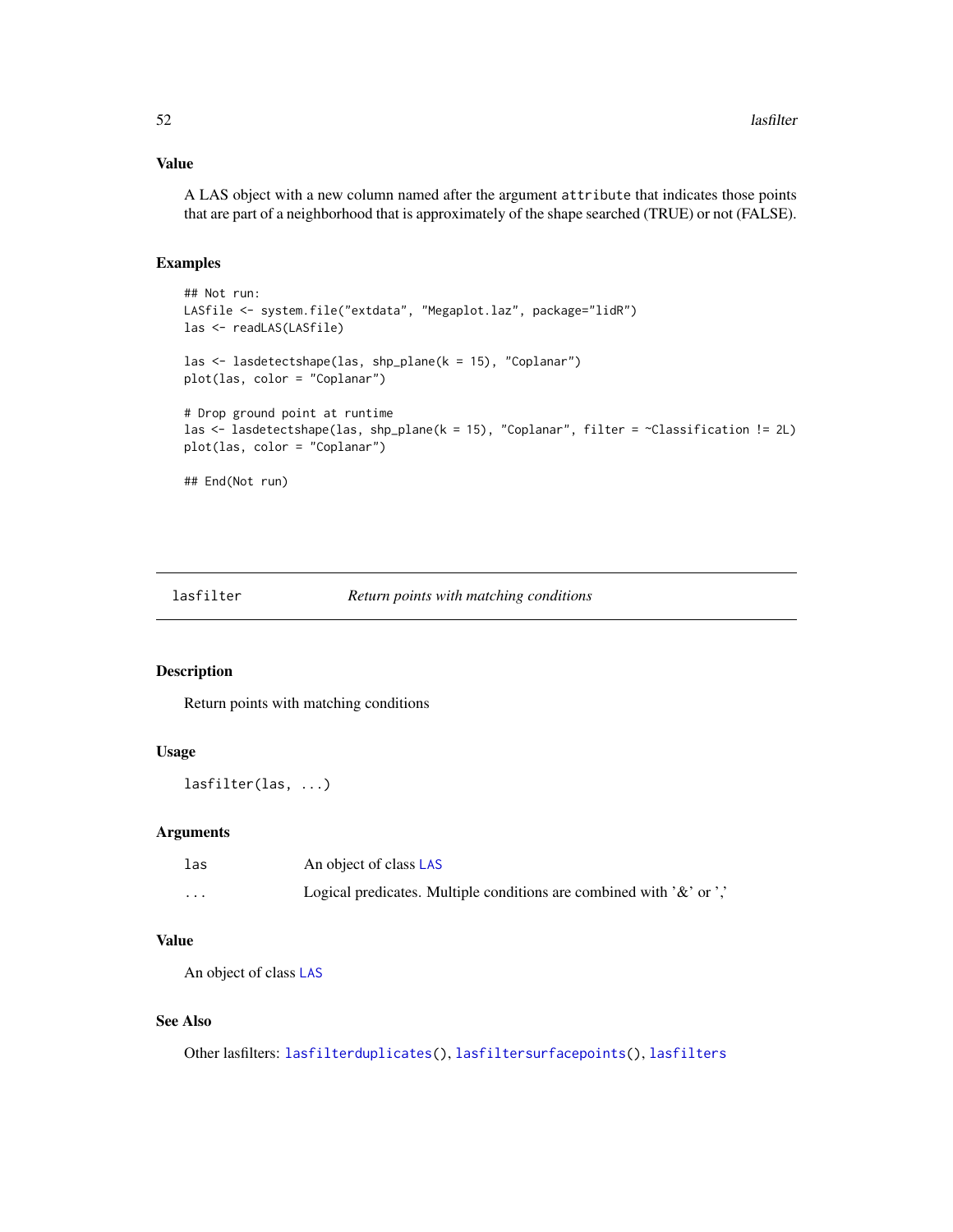# lasfilterdecimate 53

### Examples

```
LASfile <- system.file("extdata", "Megaplot.laz", package="lidR")
lidar = readLAS(LASfile)
# Select the first returns classified as ground
firstground = lasfilter(lidar, Classification == 2L & ReturnNumber == 1L)
# Multiple arguments are equivalent to &
firstground = lasfilter(lidar, Classification == 2L, ReturnNumber == 1L)
# Multiple criteria
first_or_ground = lasfilter(lidar, Classification == 2L | ReturnNumber == 1L)
```
lasfilterdecimate *Decimate a LAS object*

### Description

Reduce the number of points using several possible algorithms.

### Usage

lasfilterdecimate(las, algorithm)

# Arguments

| las       | An object of class LAS or LAS catalog.                                                      |
|-----------|---------------------------------------------------------------------------------------------|
| algorithm | function. An algorithm of point decimation. 1 id R have: random, homogenize<br>and highest. |

### Value

If the input is a LAS object, returns a LAS object. If the input is a LAScatalog, returns a LAScatalog.

### Working with a LAScatalog

This section appears in each function that supports a LAScatalog as input.

In lidR when the input of a function is a [LAScatalog](#page-0-0) the function uses the LAScatalog processing engine. The user can modify the engine options using the [available options.](#page-0-0) A careful reading of the [engine documentation](#page-0-0) is recommended before processing LAScatalogs. Each lidR function should come with a section that documents the supported engine options.

The LAScatalog engine supports .lax files that *significantly* improve the computation speed of spatial queries using a spatial index. Users should really take advantage a .lax files, but this is not mandatory.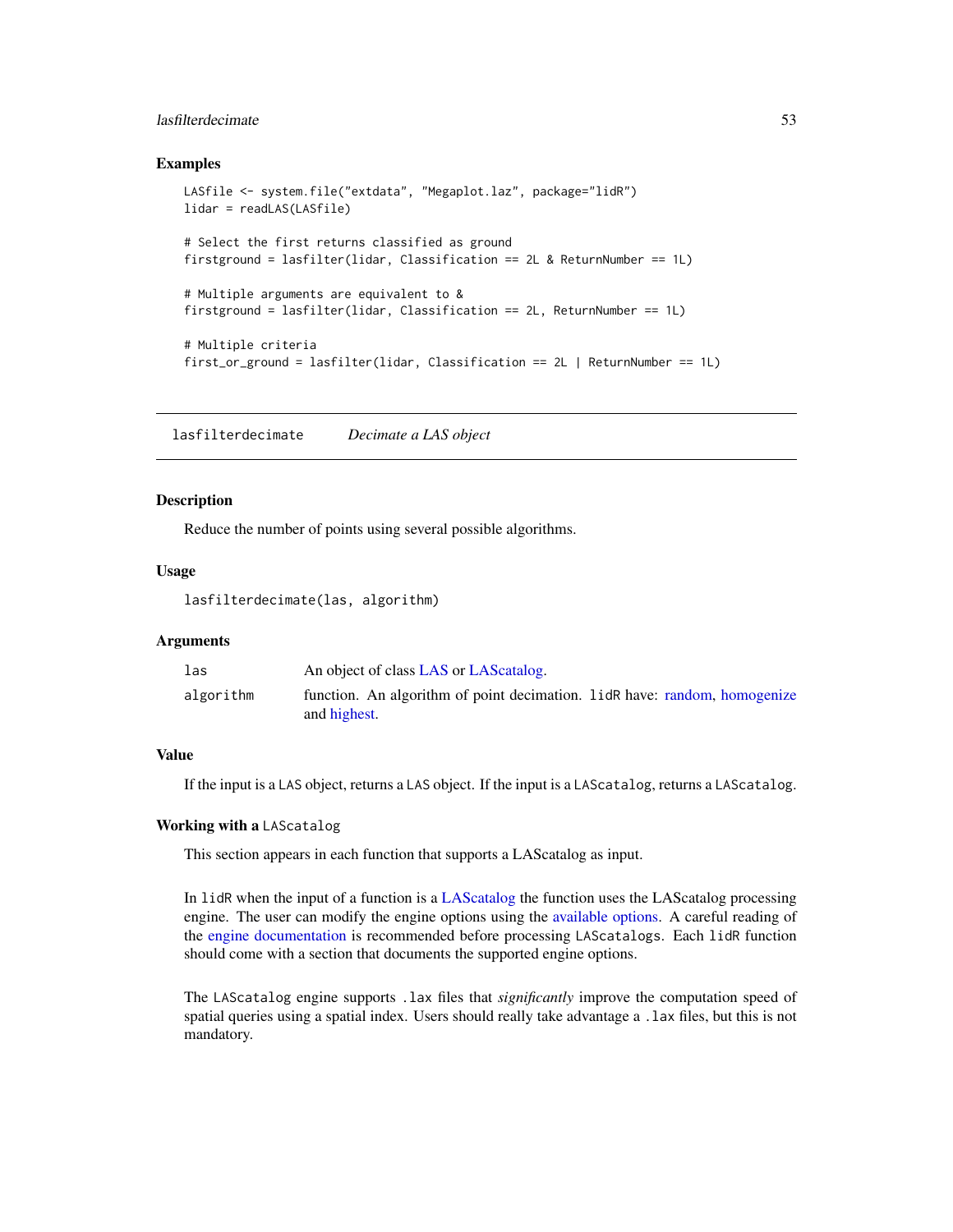### Supported processing options

Supported processing options for a LAScatalog (in bold). For more details see the [LAScatalog](#page-0-0) [engine documentation:](#page-0-0)

- chunk size: How much data is loaded at once.
- chunk buffer: This function guarantee a strict wall-to-wall continuous output. The buffer option is not considered.
- chunk alignment: Align the processed chunks.
- progress: Displays a progression estimation.
- output files\*: Mandatory because the output is likely to be too big to be returned in R and needs to be written in las/laz files. Supported templates are {XLEFT}, {XRIGHT}, {YBOTTOM}, {YTOP}, {XCENTER}, {YCENTER} {ID} and, if chunk size is equal to 0 (processing by file), {ORIGINALFILENAME}.
- select: The function will write files equivalent to the original ones. Thus select  $=$  " $\star$ " and cannot be changed.
- filter: Read only points of interest.

### Examples

```
LASfile <- system.file("extdata", "Megaplot.laz", package="lidR")
las = readLAS(LASfile, select = "xyz")
# Select points randomly to reach an overall density of 1
thinned1 = lasfilterdecimate(las, random(1))
plot(grid_density(las))
plot(grid_density(thinned1))
# Select points randomly to reach an homogeneous density of 1
thinned2 = lasfilterdecimate(las, homogenize(1,5))
plot(grid_density(thinned2))
# Select the highest point within each pixel of an overlayed grid
thinned3 = lasfilterdecimate(las, highest(5))
plot(thinned3)
```
<span id="page-53-0"></span>lasfilterduplicates *Filter duplicated points*

#### Description

Filter points that appear more than once in the point cloud according to their X Y Z coordinates

### Usage

lasfilterduplicates(las)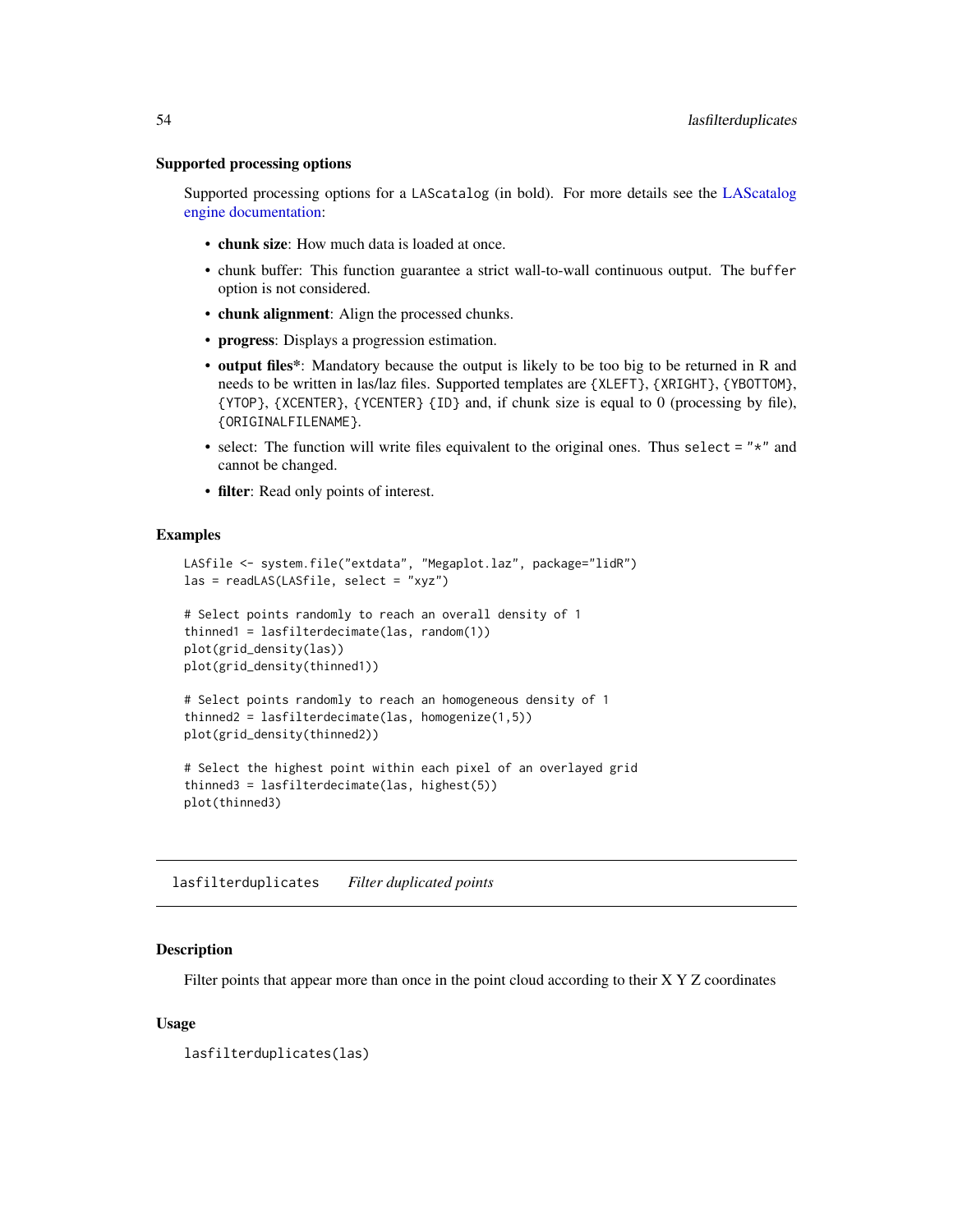### lasfilterduplicates 55

### Arguments

las An object of class [LAS](#page-39-0) or [LAScatalog.](#page-0-0)

# Value

If the input is a LAS object, returns a LAS object. If the input is a LAScatalog, returns a LAScatalog.

### Working with a LAScatalog

This section appears in each function that supports a LAScatalog as input.

In lidR when the input of a function is a [LAScatalog](#page-0-0) the function uses the LAScatalog processing engine. The user can modify the engine options using the [available options.](#page-0-0) A careful reading of the [engine documentation](#page-0-0) is recommended before processing LAScatalogs. Each lidR function should come with a section that documents the supported engine options.

The LAScatalog engine supports .lax files that *significantly* improve the computation speed of spatial queries using a spatial index. Users should really take advantage a .lax files, but this is not mandatory.

### Supported processing options

Supported processing options for a LAScatalog (in bold). For more details see the [LAScatalog](#page-0-0) [engine documentation:](#page-0-0)

- chunk size: How much data is loaded at once.
- chunk buffer: This function guarantee a strict wall-to-wall continuous output. The buffer option is not considered.
- chunk alignment: Align the processed chunks.
- progress: Displays a progression estimation.
- output files\*: Mandatory because the output is likely to be too big to be returned in R and needs to be written in las/laz files. Supported templates are {XLEFT}, {XRIGHT}, {YBOTTOM}, {YTOP}, {XCENTER}, {YCENTER} {ID} and, if chunk size is equal to 0 (processing by file), {ORIGINALFILENAME}.
- select: The function will write files equivalent to the original ones. Thus select  $=$  " $\star$ " and cannot be changed.
- filter: Read only points of interest.

# See Also

Other lasfilters: [lasfiltersurfacepoints\(](#page-56-0)), [lasfilters](#page-55-0), [lasfilter\(](#page-51-0))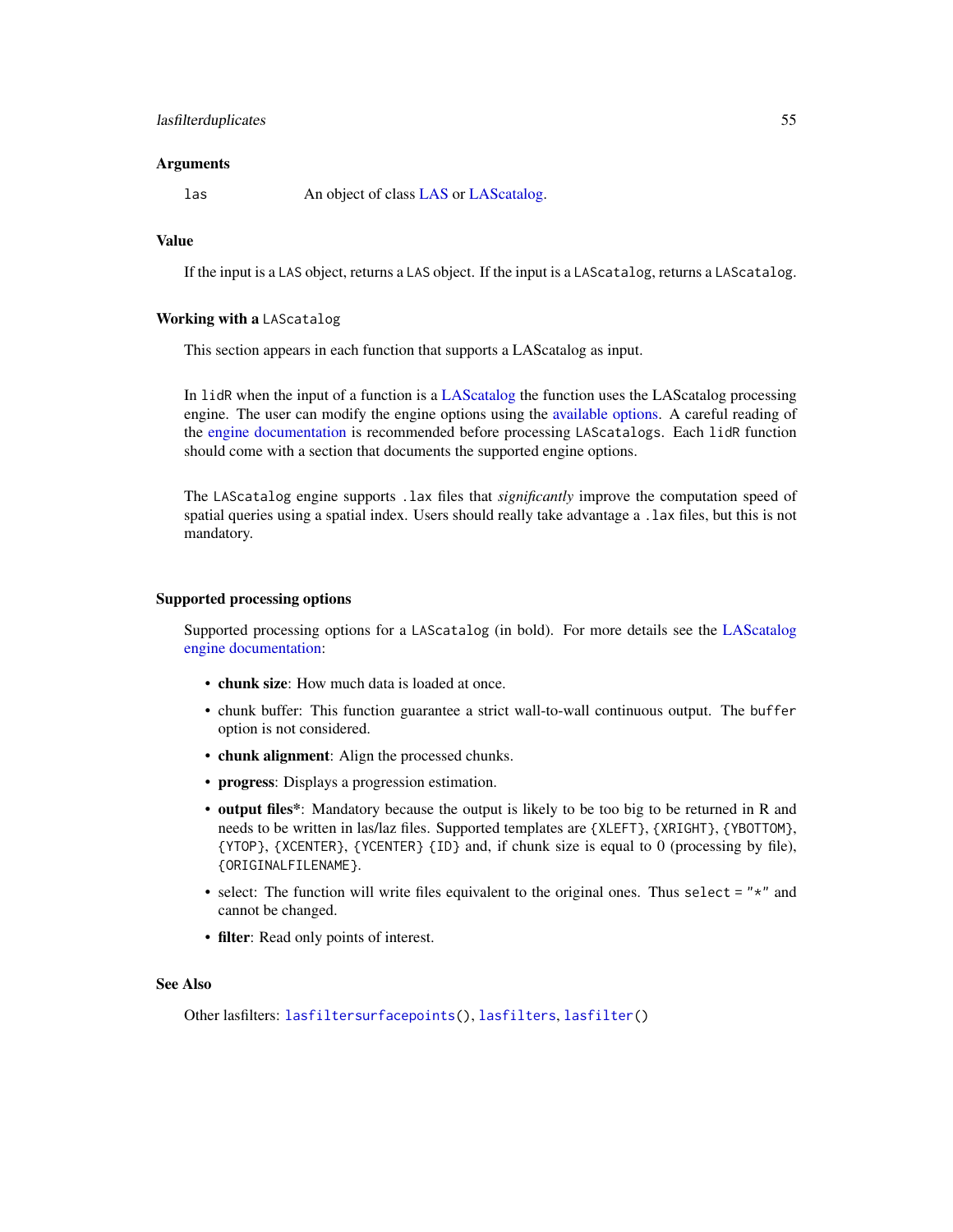<span id="page-55-0"></span>

# Description

Select only some returns

#### Usage

lasfilterfirst(las)

lasfilterfirstlast(las)

lasfilterfirstofmany(las)

lasfilterground(las)

lasfilterlast(las)

lasfilternth(las, n)

lasfiltersingle(las)

lasfilterfirstofmany(las)

### Arguments

| las | An object of class LAS              |
|-----|-------------------------------------|
| - n | the position in the return sequence |

# Details

- lasfilterfirst Select only the first returns.
- lasfilterfirstlast Select only the first and last returns.
- lasfilterground Select only the returns classified as ground according to LAS specification.
- lasfilterlast Select only the last returns i.e. the last returns and the single returns.
- lasfilternth Select the returns from their position in the return sequence.
- lasfilterfirstofmany Select only the first returns from pulses which returned multiple points.
- lasfiltersingle Select only the returns that return only one point.

### Value

An object of class [LAS](#page-39-0)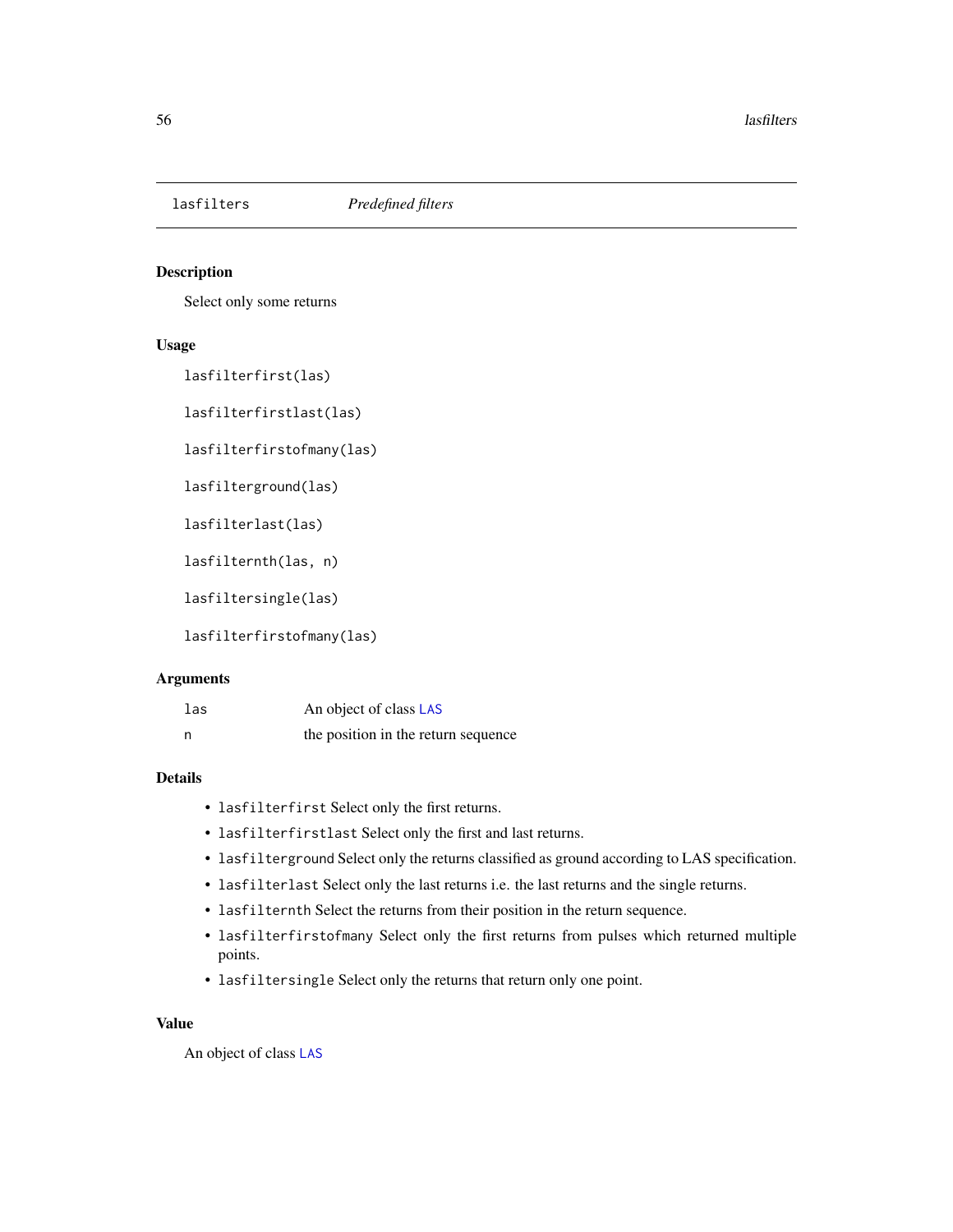### See Also

```
Other lasfilters: lasfilterduplicates(), lasfiltersurfacepoints(), lasfilter()
Other lasfilters: lasfilterduplicates(), lasfiltersurfacepoints(), lasfilter()
Other lasfilters: lasfilterduplicates(), lasfiltersurfacepoints(), lasfilter()
Other lasfilters: lasfilterduplicates(), lasfiltersurfacepoints(), lasfilter()
Other lasfilters: lasfilterduplicates(), lasfiltersurfacepoints(), lasfilter()
Other lasfilters: lasfilterduplicates(), lasfiltersurfacepoints(), lasfilter()
Other lasfilters: lasfilterduplicates(), lasfiltersurfacepoints(), lasfilter()
Other lasfilters: lasfilterduplicates(), lasfiltersurfacepoints(), lasfilter()
Other lasfilters: lasfilterduplicates(), lasfiltersurfacepoints(), lasfilter()
```
### Examples

```
LASfile <- system.file("extdata", "Megaplot.laz", package="lidR")
lidar = readLAS(LASfile)
firstReturns = lasfilterfirst(lidar)
groundReturns = lasfilterground(lidar)
```
<span id="page-56-0"></span>lasfiltersurfacepoints

*Filter the surface points*

# Description

This function is superseded by the algorithm [highest](#page-34-0) usable in lasfilterdecimate

### Usage

```
lasfiltersurfacepoints(las, res)
```
### Arguments

| las | An object of class LAS or LAS catalog.                             |
|-----|--------------------------------------------------------------------|
| res | numeric. The resolution of the grid used to filter the point cloud |

### Value

If the input is a LAS object, returns a LAS object. If the input is a LAScatalog, returns a LAScatalog.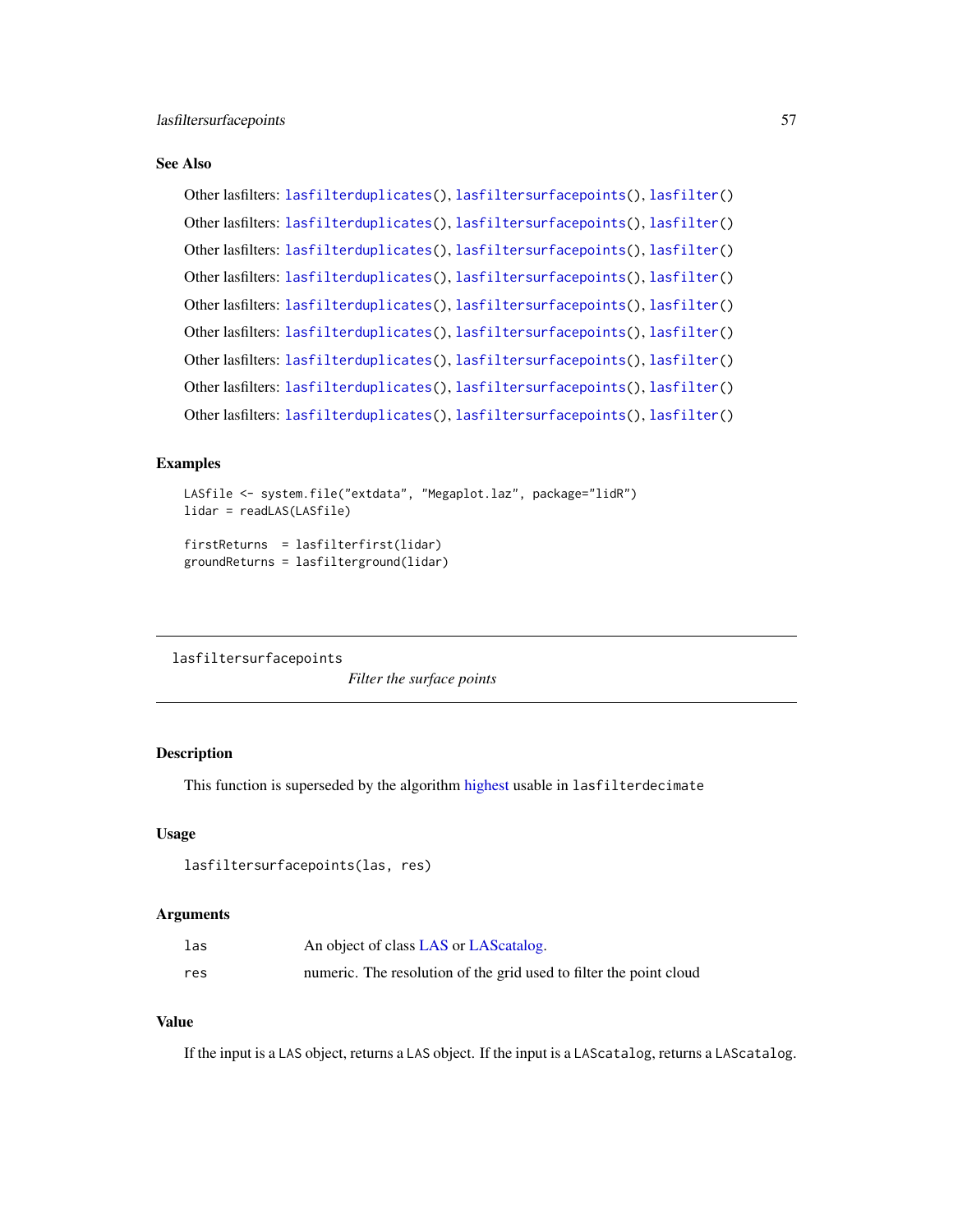### Supported processing options

Supported processing options for a LAScatalog (in bold). For more details see the [LAScatalog](#page-0-0) [engine documentation:](#page-0-0)

- chunk size: How much data is loaded at once.
- chunk buffer: This function guarantee a strict wall-to-wall continuous output. The buffer option is not considered.
- chunk alignment: Align the processed chunks.
- progress: Displays a progression estimation.
- output files\*: Mandatory because the output is likely to be too big to be returned in R and needs to be written in las/laz files. Supported templates are {XLEFT}, {XRIGHT}, {YBOTTOM}, {YTOP}, {XCENTER}, {YCENTER} {ID} and, if chunk size is equal to 0 (processing by file), {ORIGINALFILENAME}.
- select: The function will write files equivalent to the original ones. Thus select  $=$  " $\star$ " and cannot be changed.
- filter: Read only points of interest.

### See Also

Other lasfilters: [lasfilterduplicates\(](#page-53-0)), [lasfilters](#page-55-0), [lasfilter\(](#page-51-0))

#### Examples

```
LASfile <- system.file("extdata", "Megaplot.laz", package="lidR")
las = readLAS(LASfile)
subset = lasfiltersurfacepoints(las, 2)
plot(subset)
```
<span id="page-57-0"></span>lasground *Classify points as 'ground' or 'not ground'*

### Description

Classify points as 'ground' or 'not ground' with several possible algorithms. The function updates the attribute Classification of the LAS object. The points classified as 'ground' are assigned a value of 2 according to [las specifications.](http://www.asprs.org/a/society/committees/standards/LAS_1_4_r13.pdf)

### Usage

```
lasground(las, algorithm, last_returns = TRUE)
```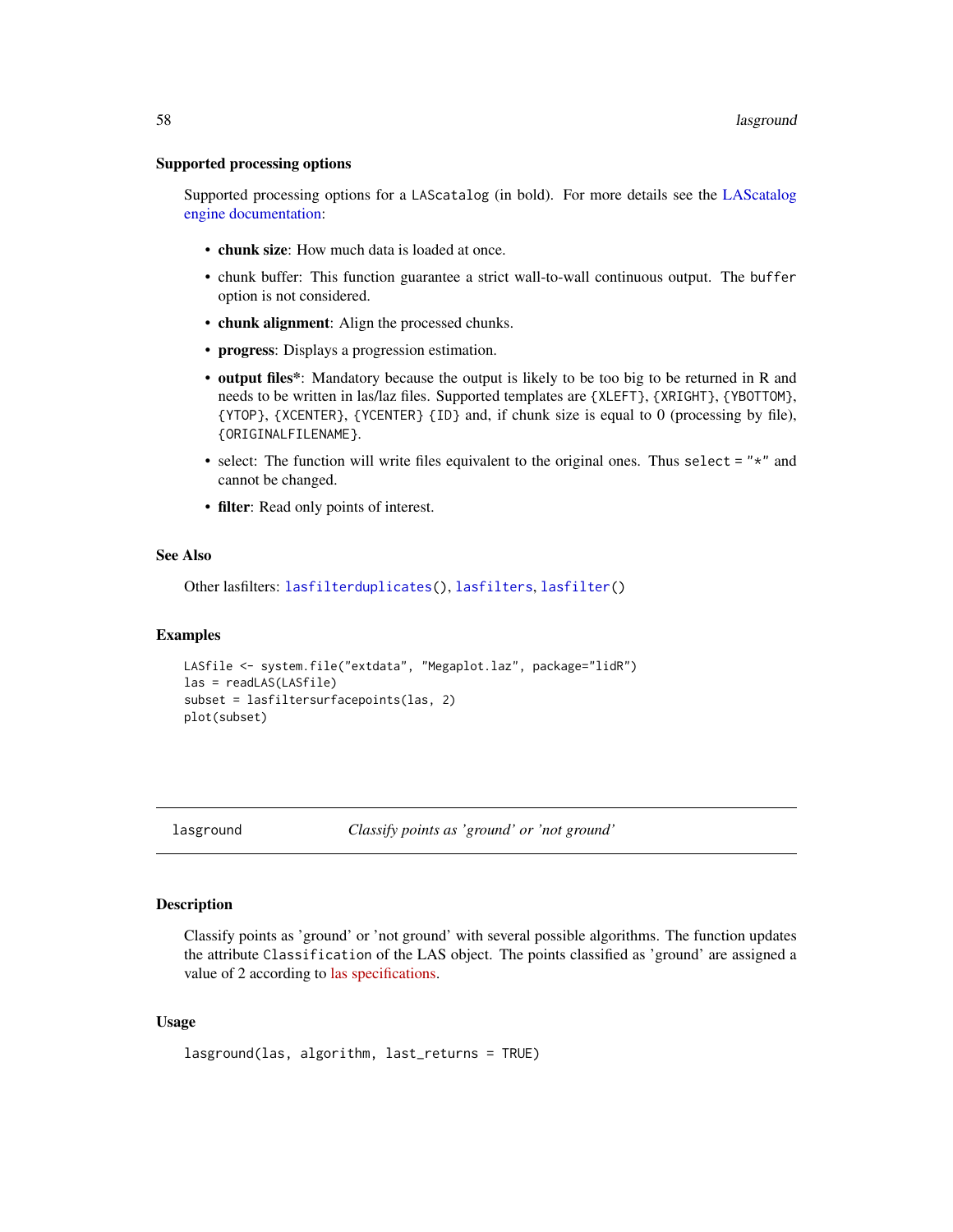### lasground 59 and 59 and 59 and 59 and 59 and 59 and 59 and 59 and 59 and 59 and 59 and 59 and 59 and 59 and 59

### Arguments

| las          | An object of class LAS or LAS catalog.                                                                                                                                                                                                                                                                |
|--------------|-------------------------------------------------------------------------------------------------------------------------------------------------------------------------------------------------------------------------------------------------------------------------------------------------------|
| algorithm    | a ground-segmentation function. LidR has: pmf and csf.                                                                                                                                                                                                                                                |
| last_returns | logical. The algorithm will use only the last returns (including the first re-<br>turns in cases of a single return) to run the algorithm. If FALSE all the returns<br>are used. If the attribute 'ReturnNumber' or 'NumberOfReturns' are absent,<br>'last_returns' is turned to FALSE automatically. |

#### Value

If the input is a LAS object, return a LAS object. If the input is a LAScatalog, returns a LAScatalog.

#### Working with a LAScatalog

This section appears in each function that supports a LAScatalog as input.

In lidR when the input of a function is a [LAScatalog](#page-0-0) the function uses the LAScatalog processing engine. The user can modify the engine options using the [available options.](#page-0-0) A careful reading of the [engine documentation](#page-0-0) is recommended before processing LAScatalogs. Each lidR function should come with a section that documents the supported engine options.

The LAScatalog engine supports .lax files that *significantly* improve the computation speed of spatial queries using a spatial index. Users should really take advantage a .lax files, but this is not mandatory.

### Supported processing options

Supported processing options for a LAScatalog (in bold). For more details see the [LAScatalog](#page-0-0) [engine documentation:](#page-0-0)

- chunk size: How much data is loaded at once.
- chunk buffer\*: Mandatory to get a continuous output without edge effects. The buffer is always removed once processed and will never be returned either in R or in files.
- chunk alignment: Align the processed chunks.
- progress: Displays a progression estimation.
- output files\*: Mandatory because the output is likely to be too big to be returned in R and needs to be written in las/laz files. Supported templates are {XLEFT}, {XRIGHT}, {YBOTTOM}, {YTOP}, {XCENTER}, {YCENTER} {ID} and, if chunk size is equal to 0 (processing by file), {ORIGINALFILENAME}.
- select: The function will write files equivalent to the original ones. Thus select  $=$  " $\star$ " and cannot be changed.
- filter: Read only points of interest.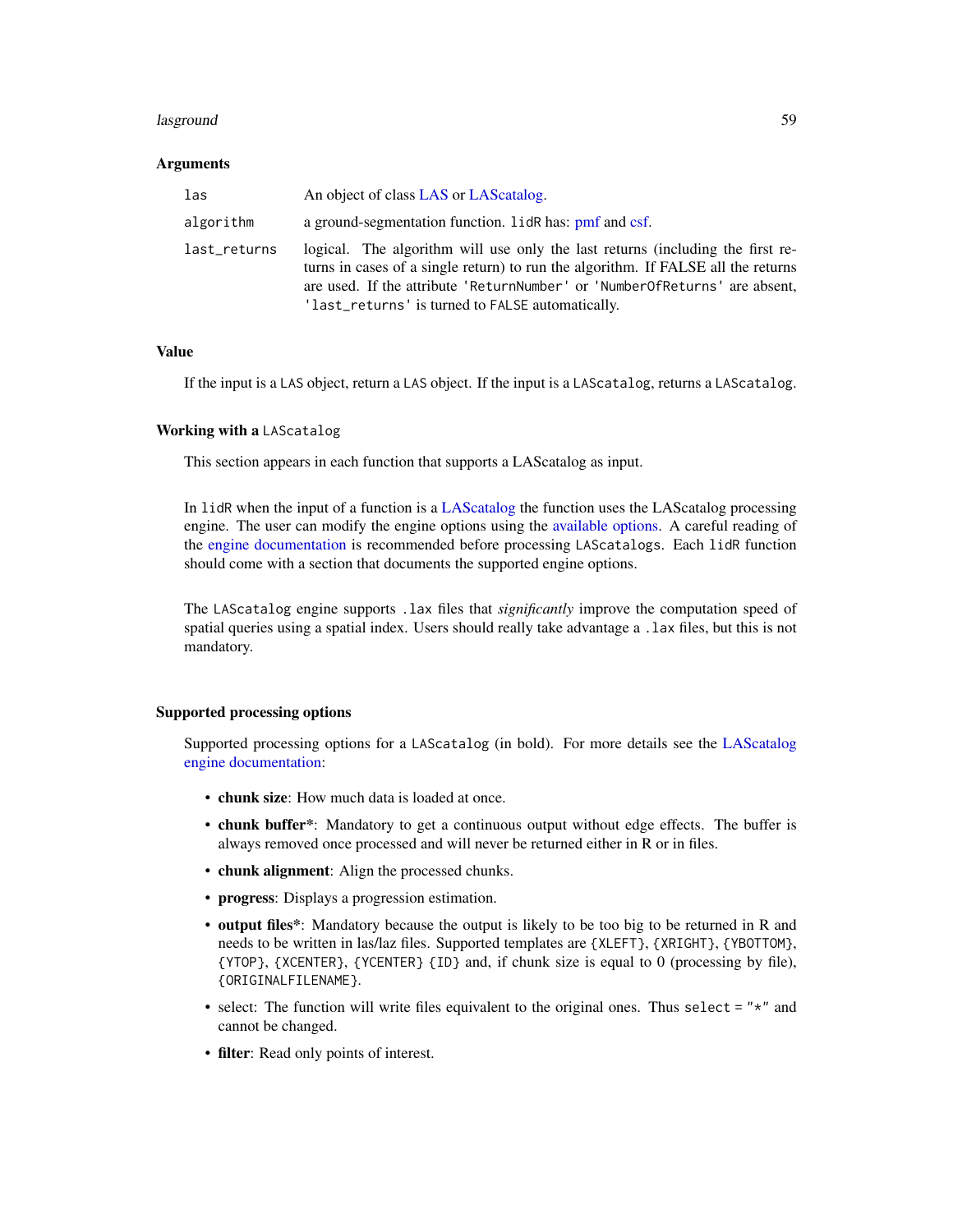# Examples

```
LASfile <- system.file("extdata", "Topography.laz", package="lidR")
las <- readLAS(LASfile, select = "xyzrn")
# Using the Progressive Morphological Filter
# --------------------------------------
ws <- seq(3,12, 3)
th \leq seq(0.1, 1.5, length.out = length(ws))
las <- lasground(las, pmf(ws, th))
plot(las, color = "Classification")
#' # Using the Cloth Simulation Filter
# --------------------------------------
# (Parameters chosen mainly for speed)
mycsf <- csf(TRUE, 1, 1, time_step = 1)
las <- lasground(las, mycsf)
plot(las, color = "Classification")
```
#### <span id="page-59-0"></span>LASheader *Create a* LASheader *object*

# Description

Create a LASheader object

### Usage

```
LASheader(data = list())
```
### Arguments

data a list containing the data from the header of a las file.

# Value

An object of class LASheader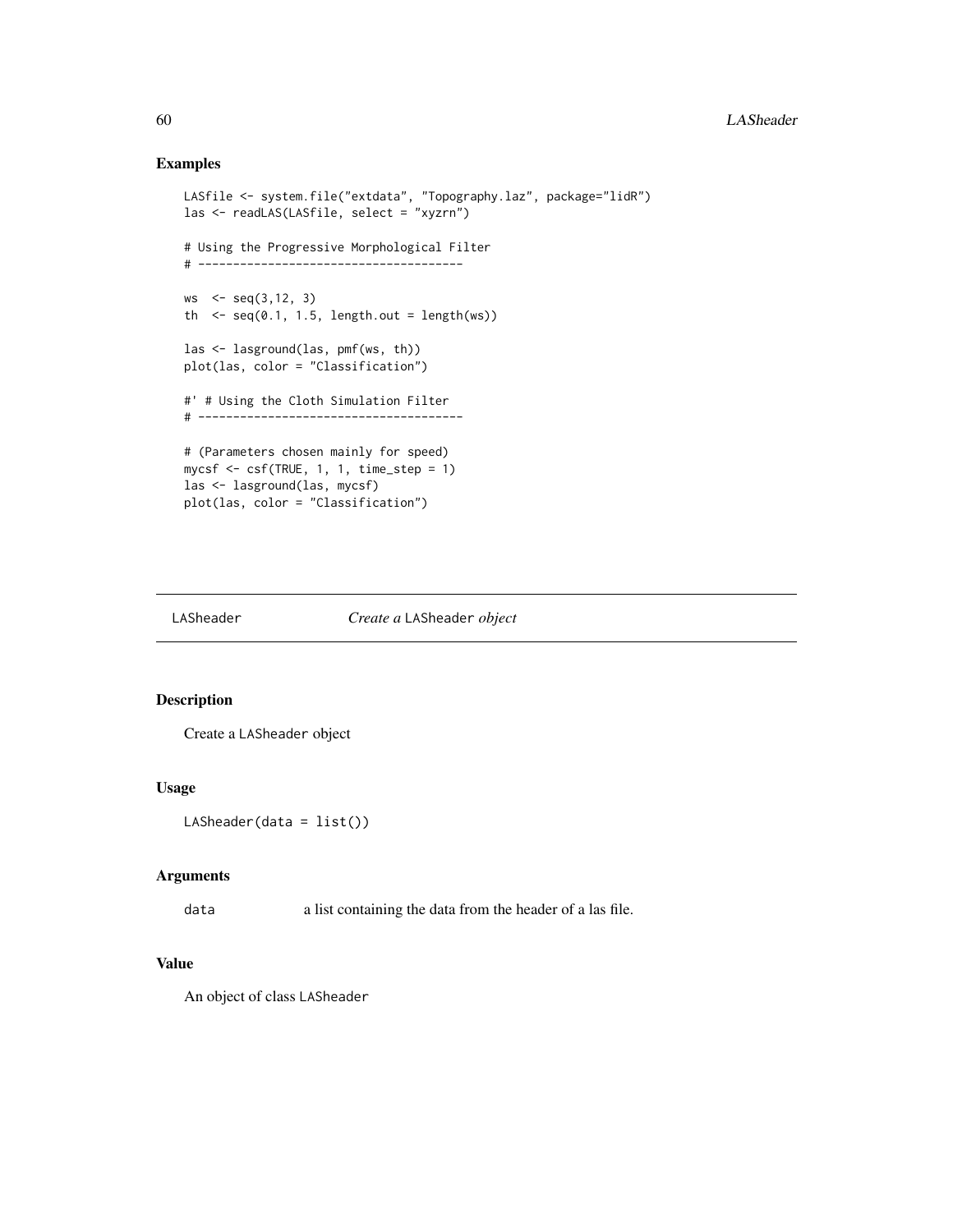### Description

An S4 class to represent the header of .las or .laz files according to the [LAS file format specifi](http://www.asprs.org/a/society/committees/standards/LAS_1_4_r13.pdf)[cations.](http://www.asprs.org/a/society/committees/standards/LAS_1_4_r13.pdf) A LASheader object contains a list in the slot @PHB with the data read from the Public Header Block and list in the slot @VLR with the data read from the Variable Length Records

## **Slots**

PHB list. Represents the Public Header Block

VLR list. Represents the Variable Length Records

lasmergespatial *Merge a point cloud with a source of spatial data*

### Description

Merge a point cloud with a source of spatial data. It adds an attribute along each point based on a value found in the spatial data. Sources of spatial data can be a SpatialPolygonsDataFrame) or a RasterLayer.

- SpatialPolygonsDataFrame: it checks if the points belongs within each polygon. If the parameter attribute is the name of an attribute in the table of attributes of the shapefile, it assigns to the points the values of that attribute. Otherwise it classifies the points as boolean. TRUE if the points are in a polygon, FALSE otherwise.
- RasterLayer: it attributes to each point the value found in each pixel of the RasterLayer.
- RasterStack or RasterBrick must have 3 channels for RGB colors. It colorizes the point cloud with RGB values.

#### Usage

```
lasmergespatial(las, source, attribute = NULL)
```
### Arguments

| las       | An object of class LAS                                                                                                                                               |
|-----------|----------------------------------------------------------------------------------------------------------------------------------------------------------------------|
| source    | An object of class SpatialPolygonsDataFrame or RasterLayer or a RasterStack<br>or RasterBrick with RGB colors.                                                       |
| attribute | character. The name of an attribute in the table of attributes of the shapefile or<br>the name of a new column in the LAS object. Not relevant for RGB colorization. |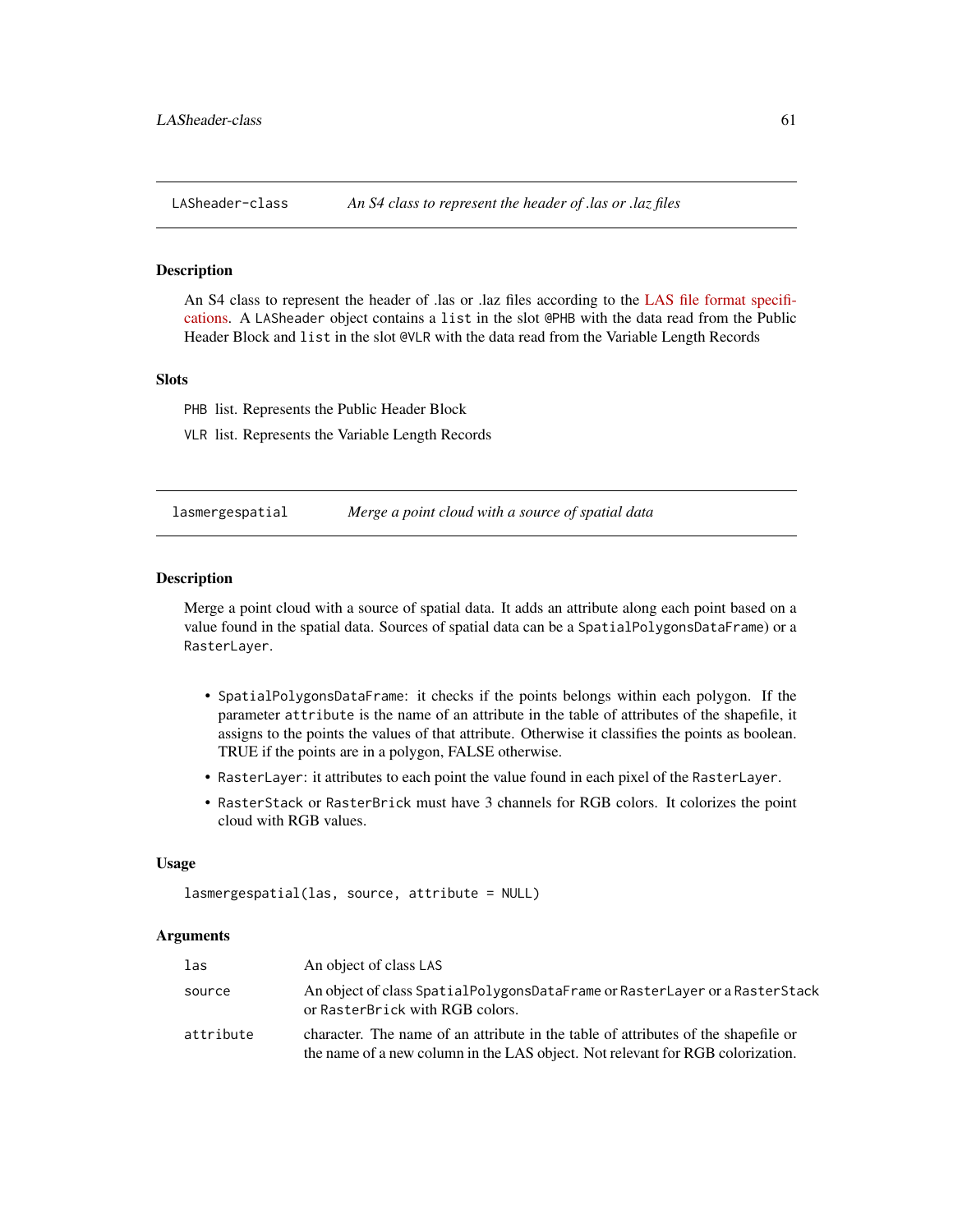### Value

An object of the class LAS.

### Examples

```
LASfile <- system.file("extdata", "Megaplot.laz", package="lidR")
shp <- system.file("extdata", "lake_polygons_UTM17.shp", package = "lidR")
las <- readLAS(LASfile)
lakes <- shapefile(shp)
# The attribute "inlake" does not exist in the shapefile.
# Points are classified as TRUE if in a polygon
las <- lasmergespatial(las, lakes, "inlakes") # New attribute 'inlakes' is added.
forest <- lasfilter(las, inlakes == FALSE)
plot(las)
plot(forest)
# The attribute "LAKENAME_1" exists in the shapefile.
# Points are classified with the values of the polygons
las <- lasmergespatial(las, lakes, "LAKENAME_1") # New column 'LAKENAME_1' is added.
```
<span id="page-61-0"></span>

lasnormalize *Remove the topography from a point cloud*

### Description

Subtract digital terrain model (DTM) from LiDAR point cloud to create a dataset normalized with the ground at 0. The DTM can originate from an external file or can be computed by the user. It can also be computed on-the-fly. In this case the algorithm does not use rasterized data and each point is interpolated. There is no inaccuracy due to the discretization of the terrain and the resolution of the terrain is virtually infinite.

How well the edges of the dataset are interpolated depends on the interpolation method used. Thus, a buffer around the region of interest is always recommended to avoid edge effects.

The attribute Z of the returned LAS object is the normalized elevation. A new attribute 'Zref' records the former elevation values, which enables the use of lasunormalize to restore original point elevations.

#### Usage

```
lasnormalize(las, algorithm, na.rm = FALSE, use_class = c(2L, 9L), ...)
```
lasunnormalize(las)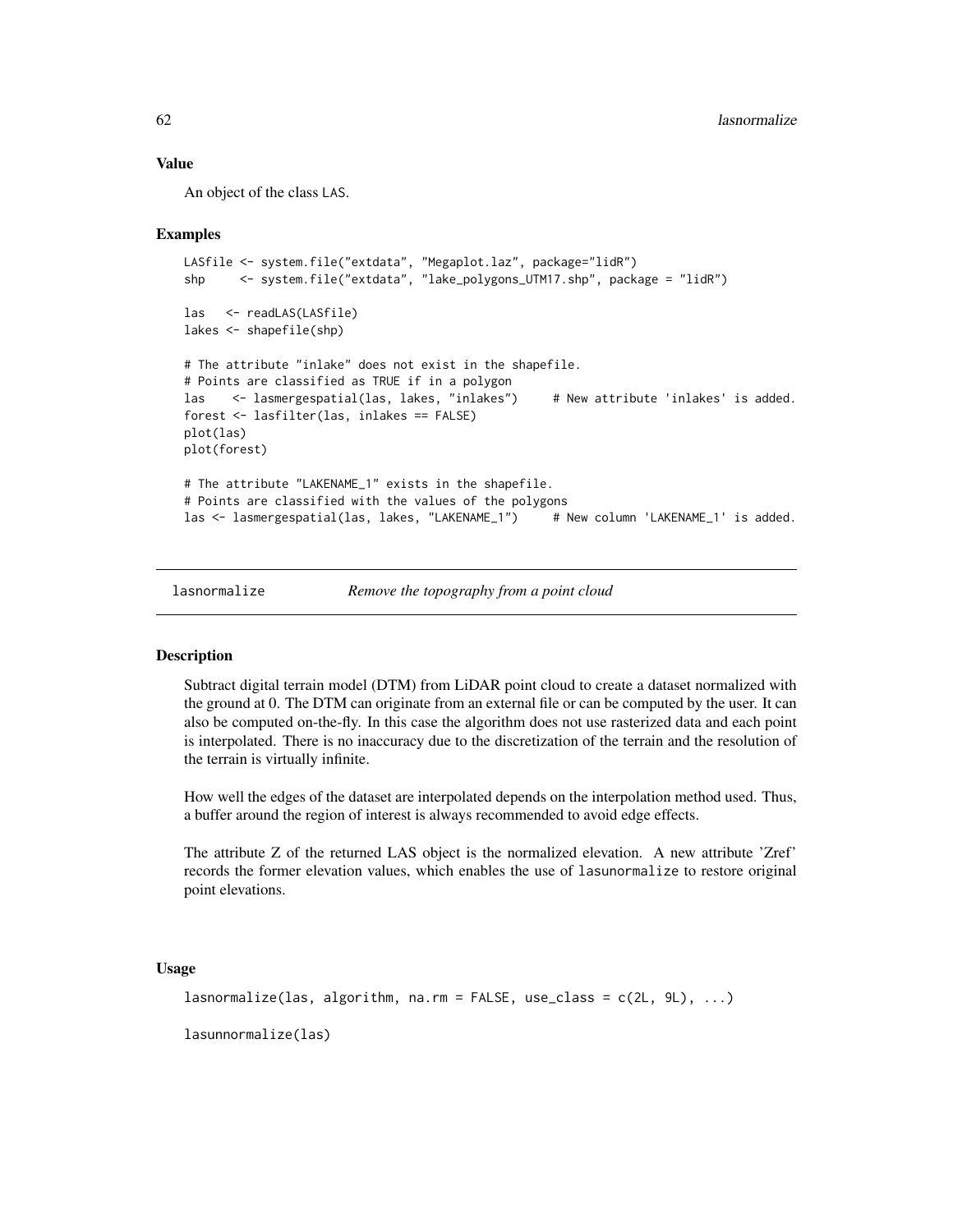### lasnormalize 63

```
## S4 method for signature 'LAS,RasterLayer'
e1 - e2
## S4 method for signature 'LAS,`function`'
e1 - e2
```
# Arguments

| las            | An object of class LAS or LAS catalog.                                                                                                                                                                                                                                    |
|----------------|---------------------------------------------------------------------------------------------------------------------------------------------------------------------------------------------------------------------------------------------------------------------------|
| algorithm      | a spatial interpolation function. 1idR have tin, kriging, knnidw or a RasterLayer<br>representing a digital terrain model (can be computed with grid_terrain)                                                                                                             |
| $na$ . $rm$    | logical. When using a RasterLayer as DTM, by default the function fails if<br>a point fall in an empty pixel because a Z elevation cannot be NA. If na. $rm =$<br>TRUE points with an elevation of NA are filtered. Be careful this creates a copy<br>of the point cloud. |
| use class      | integer vector. By default the terrain is computed by using ground points (class)<br>2) and water points (class 9). Relevant only for a normalisation without a raster<br>DTM.                                                                                            |
| $\ddots$       | If algorithm is a RasterLayer,  is propagated to extract. Typically one<br>may use method = $"bilinear".$                                                                                                                                                                 |
| e1             | a LAS object                                                                                                                                                                                                                                                              |
| e <sub>2</sub> | RasterLayer representing a digital terrain model (can be computed with grid_terrain)<br>or a spatial interpolation function. 1idR has tin, kriging, and knnidw.                                                                                                           |

# Value

If the input is a LAS object, return a LAS object. If the input is a LAScatalog, returns a LAScatalog.

#### Working with a LAScatalog

This section appears in each function that supports a LAScatalog as input.

In lidR when the input of a function is a [LAScatalog](#page-0-0) the function uses the LAScatalog processing engine. The user can modify the engine options using the [available options.](#page-0-0) A careful reading of the [engine documentation](#page-0-0) is recommended before processing LAScatalogs. Each lidR function should come with a section that documents the supported engine options.

The LAScatalog engine supports .lax files that *significantly* improve the computation speed of spatial queries using a spatial index. Users should really take advantage a .lax files, but this is not mandatory.

### Supported processing options

Supported processing options for a LAScatalog (in bold). For more details see the [LAScatalog](#page-0-0) [engine documentation:](#page-0-0)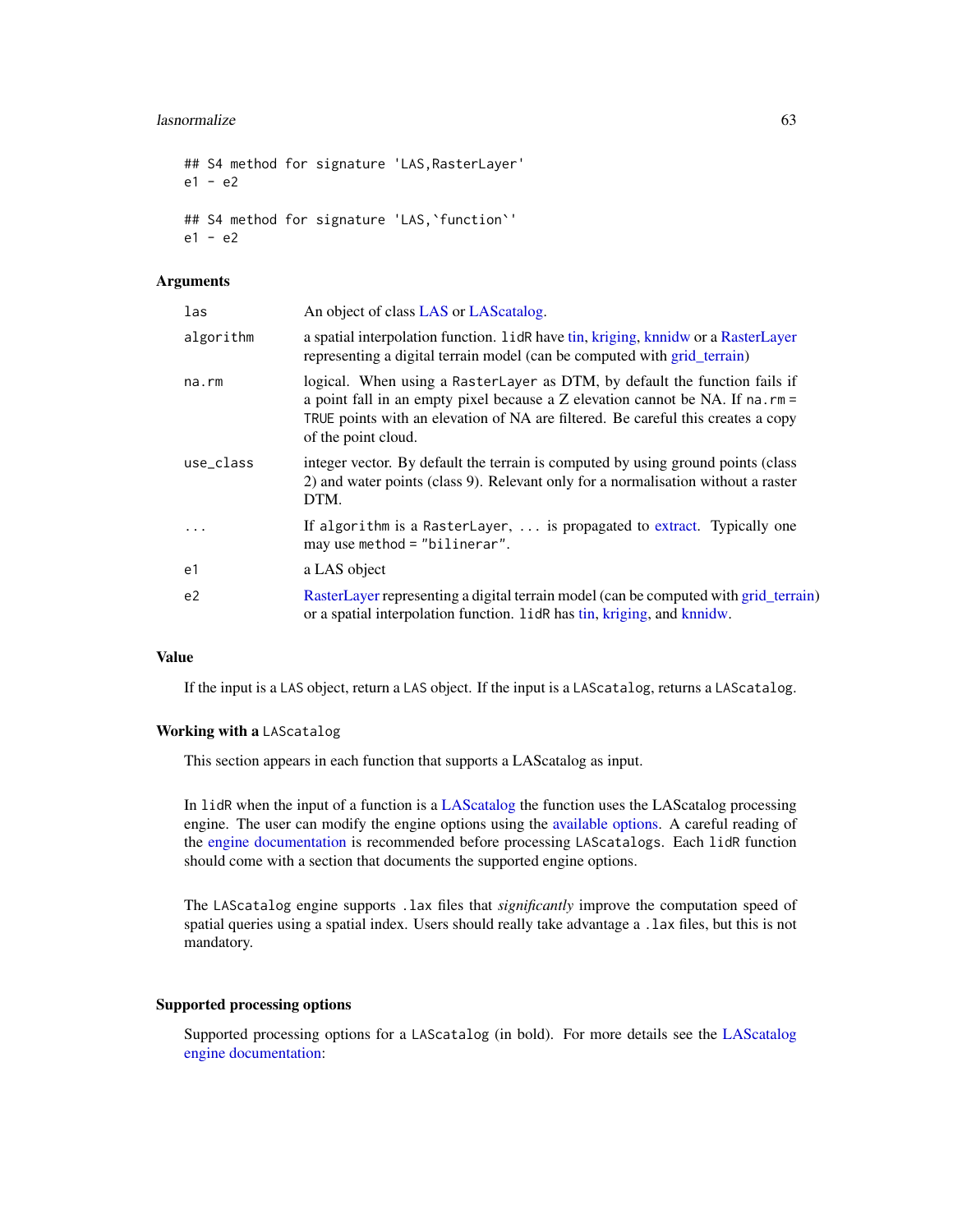- chunk size: How much data is loaded at once.
- chunk buffer\*: Mandatory to get a continuous output without edge effects. The buffer is always removed once processed and will never be returned either in R or in files.
- chunk alignment: Align the processed chunks.
- progress: Displays a progression estimation.
- output files\*: Mandatory because the output is likely to be too big to be returned in R and needs to be written in las/laz files. Supported templates are {XLEFT}, {XRIGHT}, {YBOTTOM}, {YTOP}, {XCENTER}, {YCENTER} {ID} and, if chunk size is equal to 0 (processing by file), {ORIGINALFILENAME}.
- select: The function will write files equivalent to the original ones. Thus select  $=$  " $\star$ " and cannot be changed.
- filter: Read only points of interest.

# See Also

[raster](#page-0-0) [grid\\_terrain](#page-31-0)

#### Examples

```
LASfile <- system.file("extdata", "Topography.laz", package="lidR")
las <- readLAS(LASfile)
plot(las)
# First option: use a RasterLayer as DTM
# =======================================================
dtm \le grid_terrain(las, 1, knnidw(k = 6L, p = 2))
las <- lasnormalize(las, dtm)
plot(dtm)
plot(las)
# restore original elevations
las <- lasunnormalize(las)
plot(las)
# operator - can be used. This is equivalent to the previous
las <- las - dtm
plot(las)
# restore original elevations
las <- lasunnormalize(las)
# Second option: interpolate each point (no discretization)
# =========================================================
las <- lasnormalize(las, tin())
plot(las)
```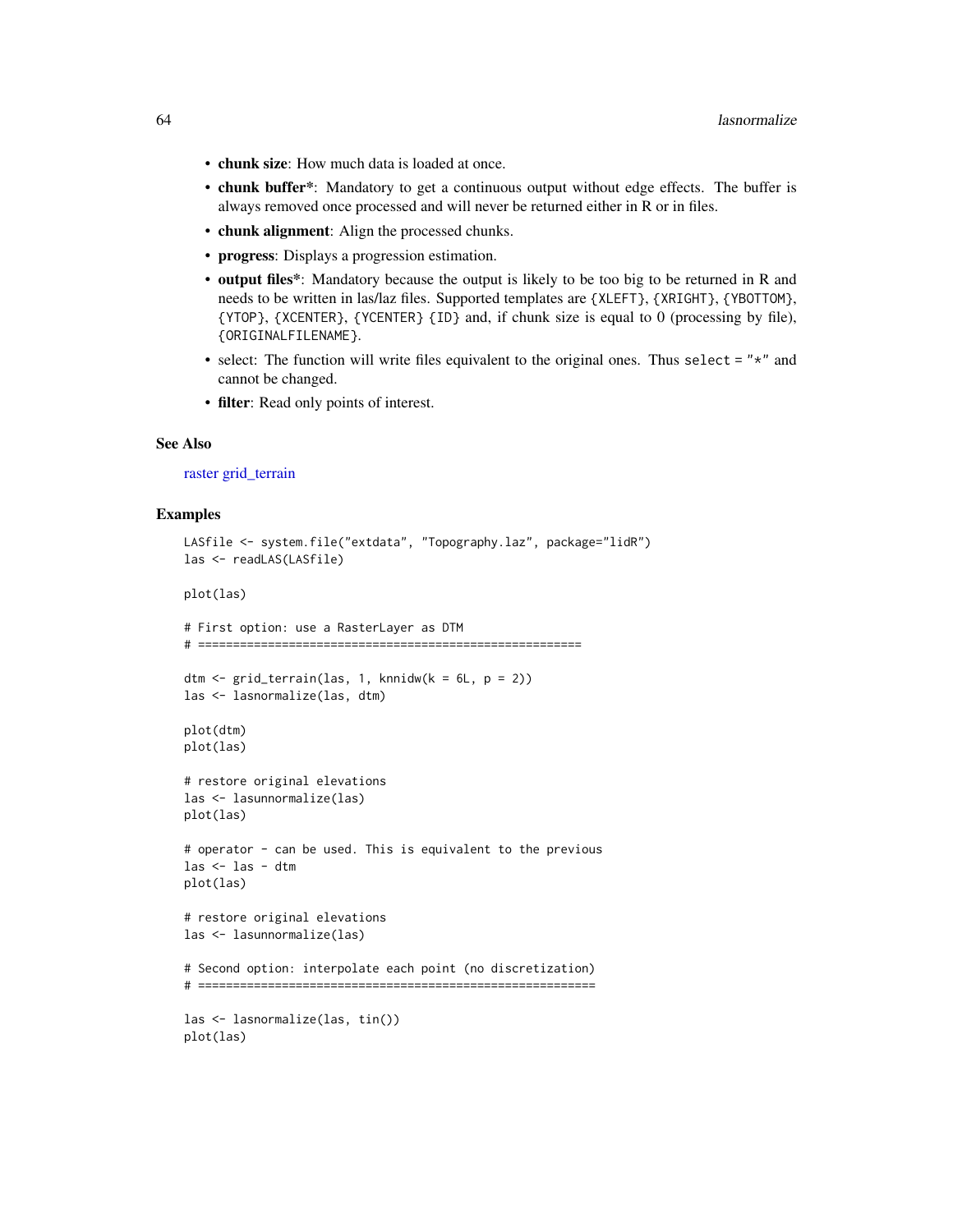#### laspulse 65

```
# operator - can be used. This is equivalent to the previous
las <- lasunnormalize(las)
las \leftarrow las - tin()
## Not run:
# All the following syntaxes are correct
las <- lasnormalize(las, knnidw())
las <- lasnormalize(las, knnidw(k = 8, p = 2))
las <- las - knnidw()
las \le las - knnidw(k = 8)
las <- lasnormalize(las, kriging())
las \le las - kriging(k = 8)
```
## End(Not run)

laspulse *Retrieve individual pulses, flightlines or scanlines*

### Description

Retrieve each individual pulse, individual flightline or individual scanline and assigns a number to each point. The LAS object must be properly populated according to LAS specifications otherwise users could find unexpected outputs.

#### Usage

laspulse(las)

lasflightline(las, dt = 30)

lasscanline(las)

### Arguments

| las | A LAS object                                                 |
|-----|--------------------------------------------------------------|
| dt  | numeric. The threshold time-lag used to retrieve flightlines |

# Details

- laspulse Retrieves each individual pulse. It uses GPS time. An attribute pulseID is added in the LAS object
- lasscanline Retrieves each individual scanline. When data are sampled according to a saw-tooth pattern (oscillating mirror), a scanline is one line, or row of data. The function relies on the GPS field time to order the data. Then, the ScanDirectionFlag attribute is used to retrieve each scanline. An attribute scanlineID is added in the LAS object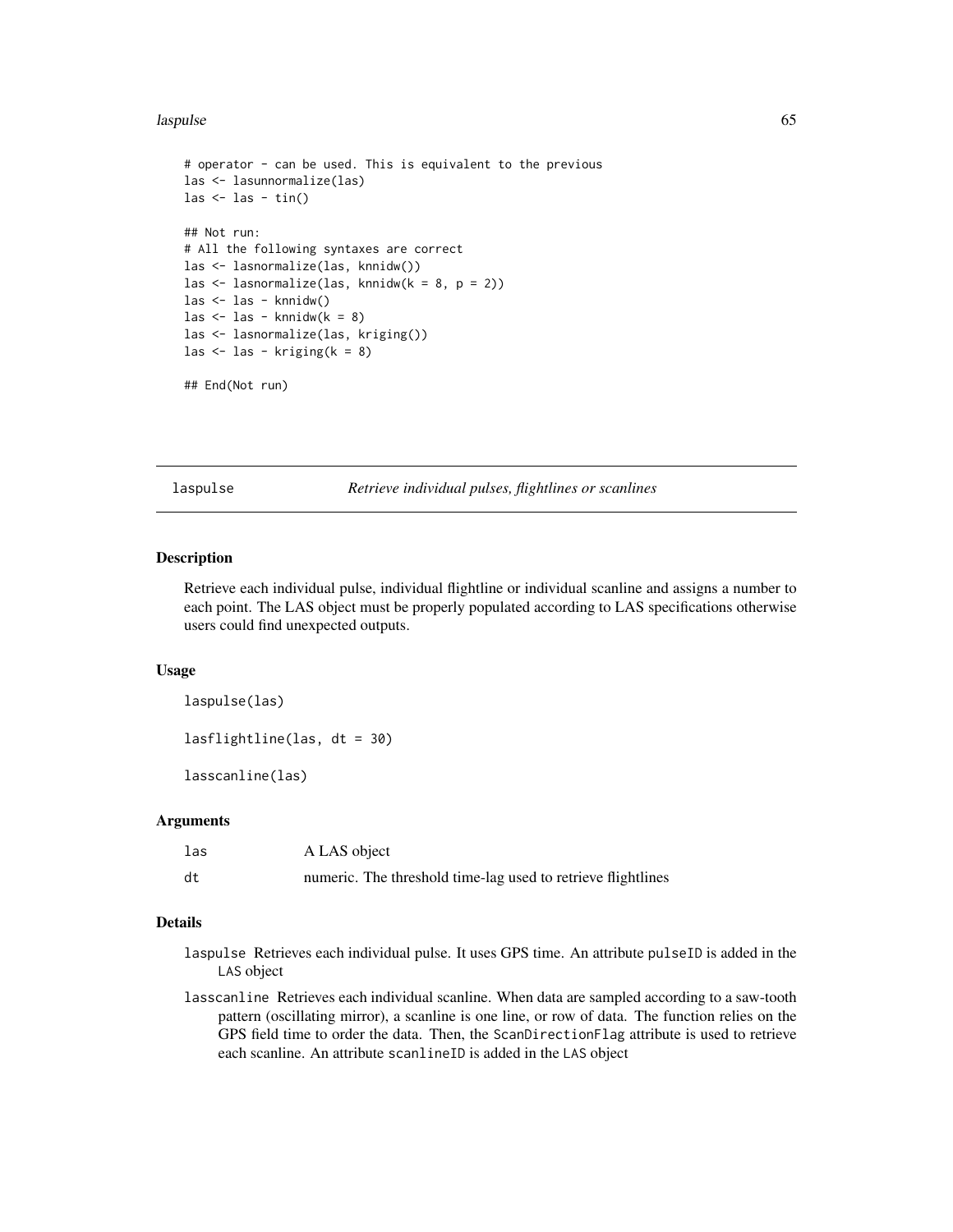lasflightline Retrieves each individual flightline. It uses GPS time. In a continuous dataset, once points are ordered by GPS time, the time between two consecutive points does not exceed a few milliseconds. If the time between two consecutive points is too long it means that the second point is from a different flightline. The default threshold is 30 seconds. An attribute flightlineID is added in the LAS object.

### Value

An object of class LAS

## Examples

```
LASfile <- system.file("extdata", "Megaplot.laz", package="lidR")
las <- readLAS(LASfile)
las <- laspulse(las)
las
las <- lasflightline(las)
plot(las, color = "flightlineID")
```
lasrangecorrection *Normalize intensity with a range correction*

### Description

Normalize intensity with a range correction according to the formula (see references):

$$
I_{norm} = I_{obs}(\frac{R}{Rs})^f)
$$

To achieve the range correction the position of the sensor must be known at different discrete times. Using the 'gpstime' of each point, the position of the sensor is interpolated from the reference and a range correction is applied.

#### Usage

```
lasrangecorrection(
  las,
  sensor,
 Rs,
  f = 2.3,
  gpstime = "gpstime",
  elevation = "Z"
)
```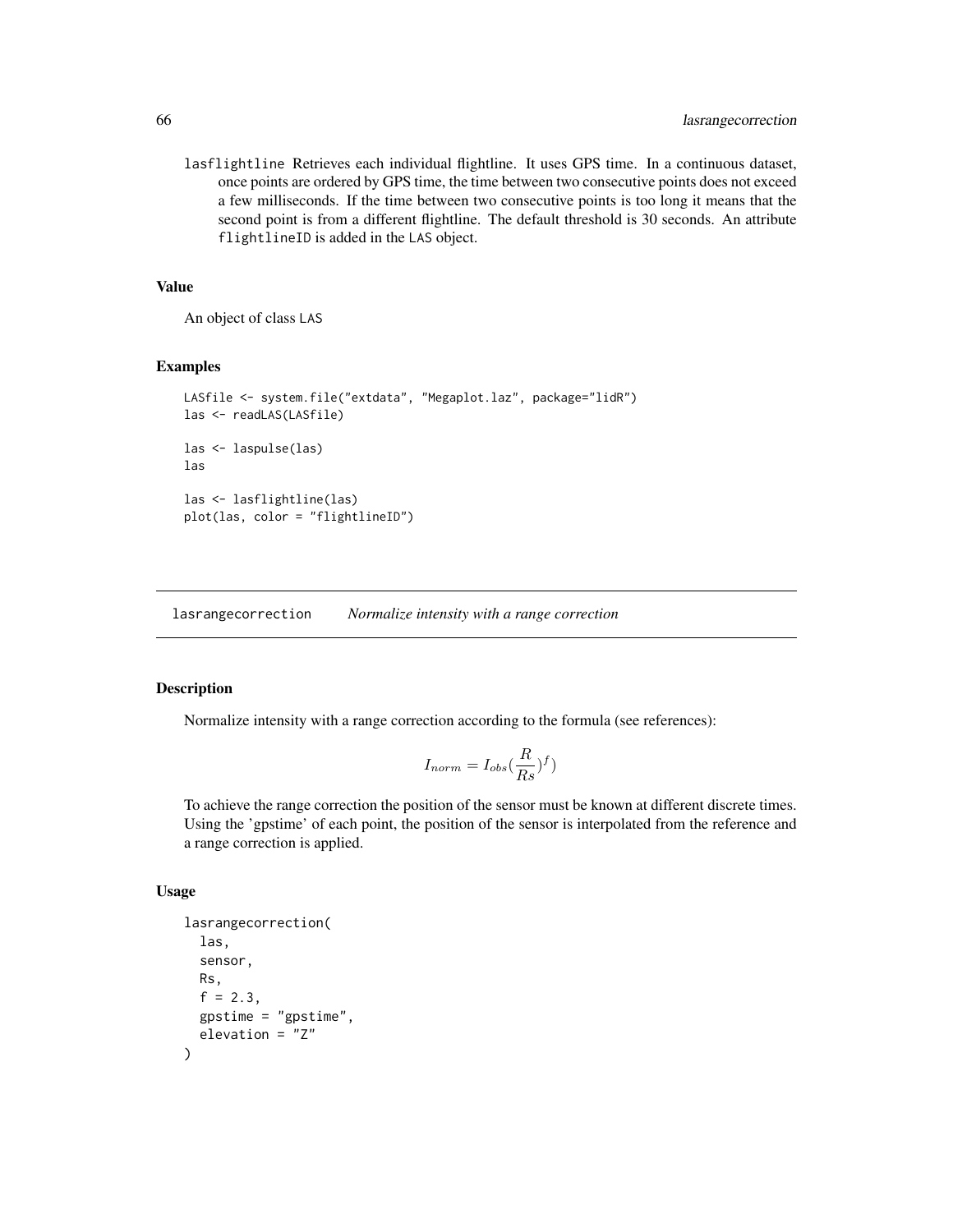#### lasrescale 67

### Arguments

| las                | An object of class LAS or LAS catalog.                                                                                                                                                                                                                                                                                                            |
|--------------------|---------------------------------------------------------------------------------------------------------------------------------------------------------------------------------------------------------------------------------------------------------------------------------------------------------------------------------------------------|
| sensor             | SpatialPointsDataDrame object containing the coordinates of the sensor at dif-<br>ferent time points t. The time and elevation are stored as attributes (default names<br>are 'gpstime' and 'Z'). It can be computed with sensor_tracking.                                                                                                        |
| <b>Rs</b>          | numeric. Range of reference.                                                                                                                                                                                                                                                                                                                      |
| f                  | numeric. Exponent. Usually between 2 and 3 in vegetation contexts.                                                                                                                                                                                                                                                                                |
| gpstime, elevation |                                                                                                                                                                                                                                                                                                                                                   |
|                    | character. The name of the attributes that store the gpstime of the position and<br>the elevation of the sensor respectively. If elevation = NULL the Z coordinates<br>are searched in the third column of the coordinates matrix of the SpatialPoints-<br>DataFrame. This is useful if read from a format that supports 3 coordinates<br>points. |

# Value

An object of class LAS. The attribute 'Intensity' records the normalised intensity. An extra attribute named 'RawIntensity' records the original intensities.

### References

Gatziolis, D. (2013). Dynamic Range-based Intensity Normalization for Airborne, Discrete Return Lidar Data of Forest Canopies. Photogrammetric Engineering & Remote Sensing, 77(3), 251–259. https://doi.org/10.14358/pers.77.3.251

### Examples

```
# A valid file properly populated
LASfile <- system.file("extdata", "Topography.laz", package="lidR")
las <- readLAS(LASfile)
# pmin = 15 because it is an extremely tiny file
# strongly decimated to reduce its size. There are
# actually few multiple returns
sensor <- sensor_tracking(las, pmin = 15)
# Here the effect is virtually null because the size of
# the sample is too tiny to notice any effect of range
las <- lasrangecorrection(las, sensor, Rs = 2000)
```
lasrescale *Rescale and reoffset a LAS object*

### Description

Modify the scale factor and the offset of a LAS object. This function modify the header and recompute the coordinates. Coordinates might be moved by few tenth of millimeters or few millimeters depending of the accuracy imposed by the user.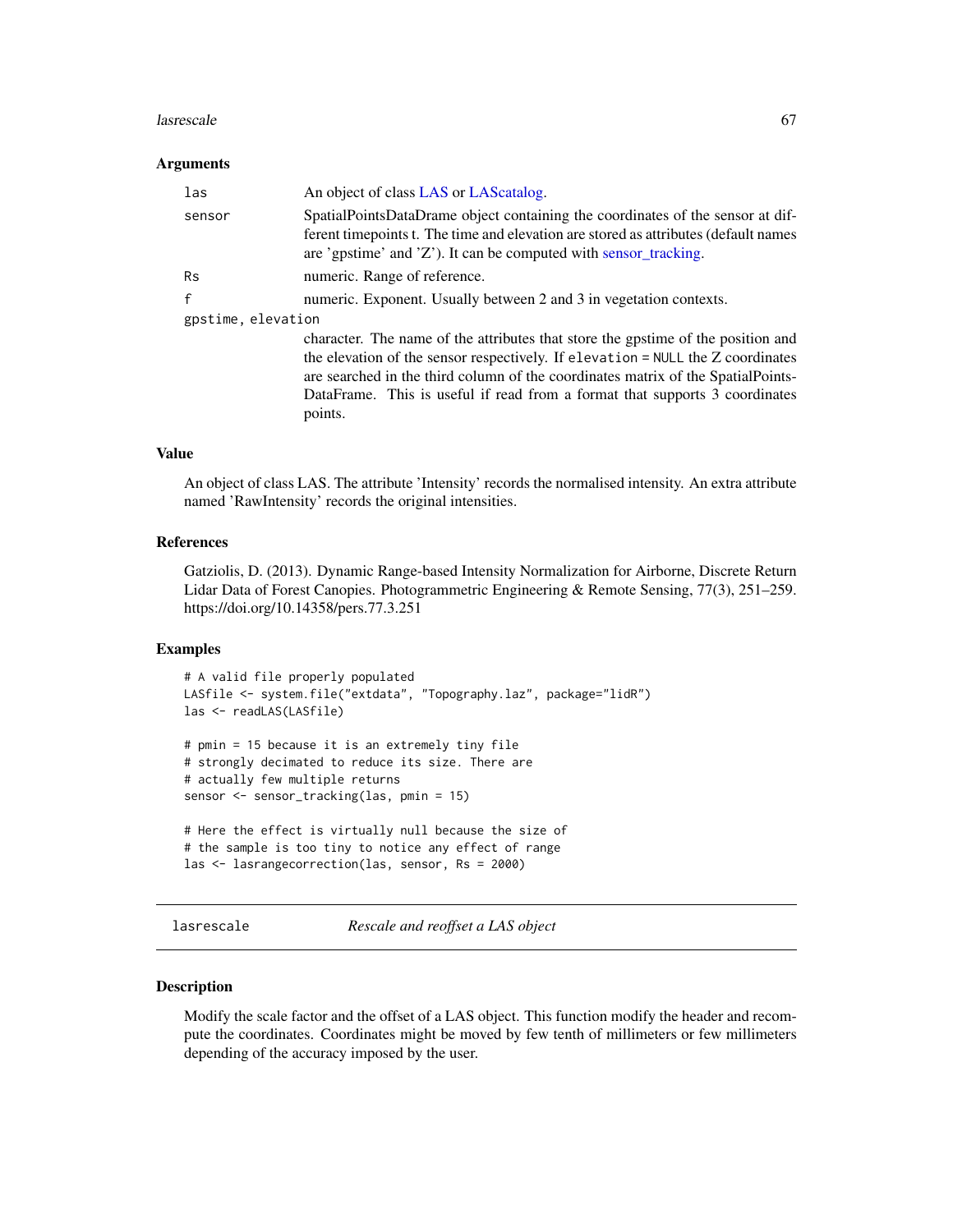#### 68 lassmooth and the contract of the contract of the contract of the contract of the contract of the contract of the contract of the contract of the contract of the contract of the contract of the contract of the contract

### Usage

lasrescale(las, xscale, yscale, zscale)

lasreoffset(las, xoffset, yoffset, zoffset)

### Arguments

las An object of class LAS xscale, yscale, zscale scalar. Can be missing if not relevant. xoffset, yoffset, zoffset

scalar. Can be missing if not relevant.

### Examples

```
LASfile <- system.file("extdata", "example.laz", package = "rlas")
las <- readLAS(LASfile)
las \le lasrescale(las, xscale = 0.01, yscale = 0.01)
las <- lasreoffset(las, xoffset = 300000, yoffset = 5248000)
```
lassmooth *Smooth a point cloud*

# Description

Point cloud-based smoothing algorithm. Two methods are available: average within a window and Gaussian smooth within a window. The attribute Z of the returned LAS object is the smoothed Z. A new attribute Zraw is added to store the original values and can be used to restore the point cloud with lasunsmooth.

# Usage

```
lassmooth(
  las,
  size,
  method = c("average", "gaussian"),
  shape = c("circle", "square"),
  sigma = size/6
)
lasunsmooth(las)
```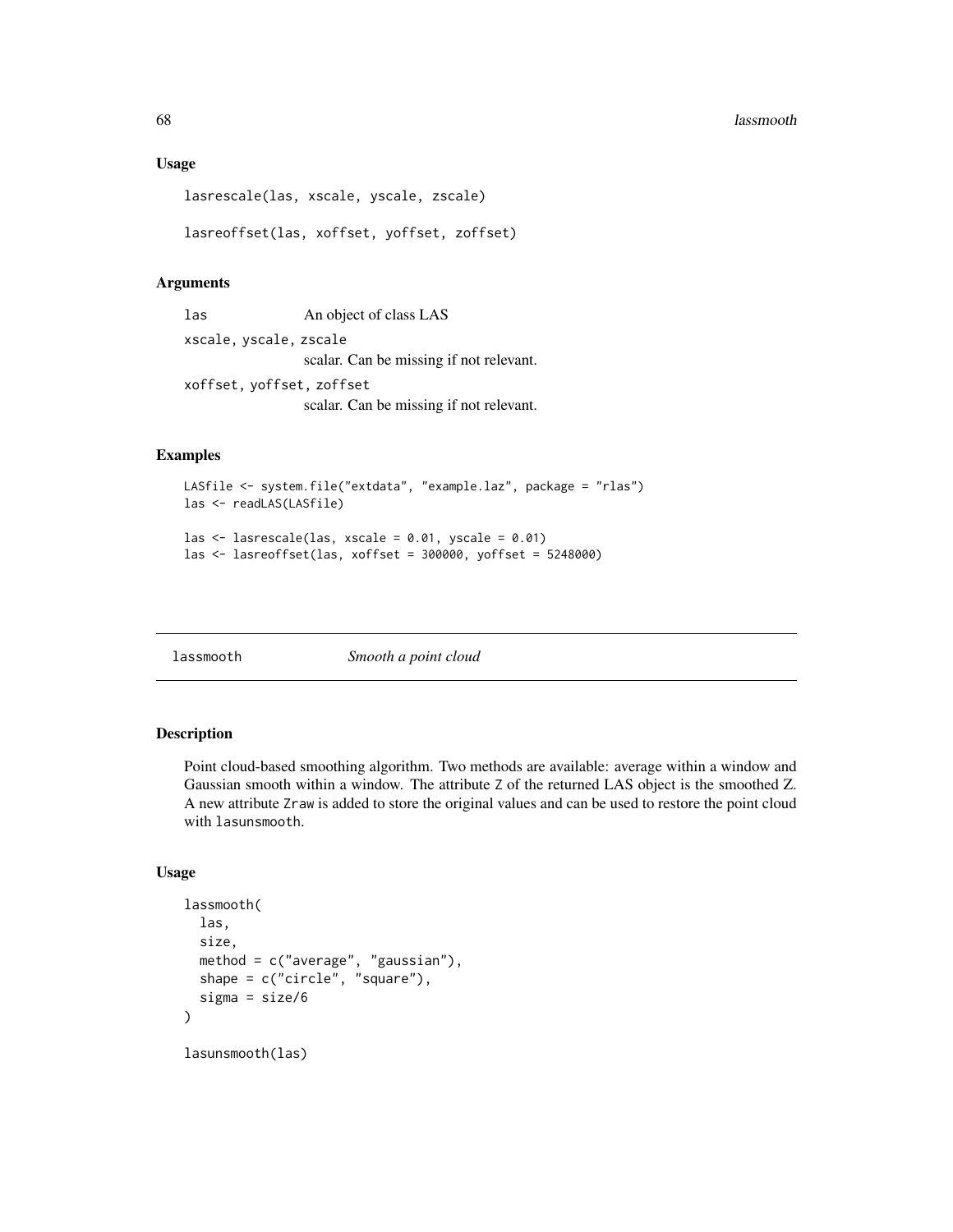#### lassnags 69

#### Arguments

| las    | An object of class LAS                                                     |
|--------|----------------------------------------------------------------------------|
| size   | numeric. The size of the windows used to smooth.                           |
| method | character. Smoothing method. Can be 'average' or 'gaussian'.               |
| shape  | character. The shape of the windows. Can be circle or square.              |
| sigma  | numeric. The standard deviation of the gaussian if the method is gaussian. |

## Details

This method does not use raster-based methods to smooth the point cloud. This is a true point cloud smoothing. It is not really useful by itself but may be interesting in combination with filters such as [lasfiltersurfacepoints,](#page-56-0) for example to develop new algorithms.

### Value

An object of the class LAS.

### See Also

[lasfiltersurfacepoints](#page-56-0)

### Examples

```
LASfile <- system.file("extdata", "Megaplot.laz", package="lidR")
las <- readLAS(LASfile, select = "xyz")
las <- lasfiltersurfacepoints(las, 1)
plot(las)
las <- lassmooth(las, 5, "gaussian", "circle", sigma = 2)
plot(las)
las <- lasunsmooth(las)
plot(las)
```
lassnags *Snag classification*

### Description

Snag classification/segmentation using several possible algorithms (see details). The function attributes a number identifying a snag class (snagCls attribute) to each point of the point cloud. The classification/segmentation is done at the point cloud level and currently only one algorithm implemented, which uses LiDAR intensity thresholds and specified neighborhoods to differentiate bole and branch from foliage points (see details).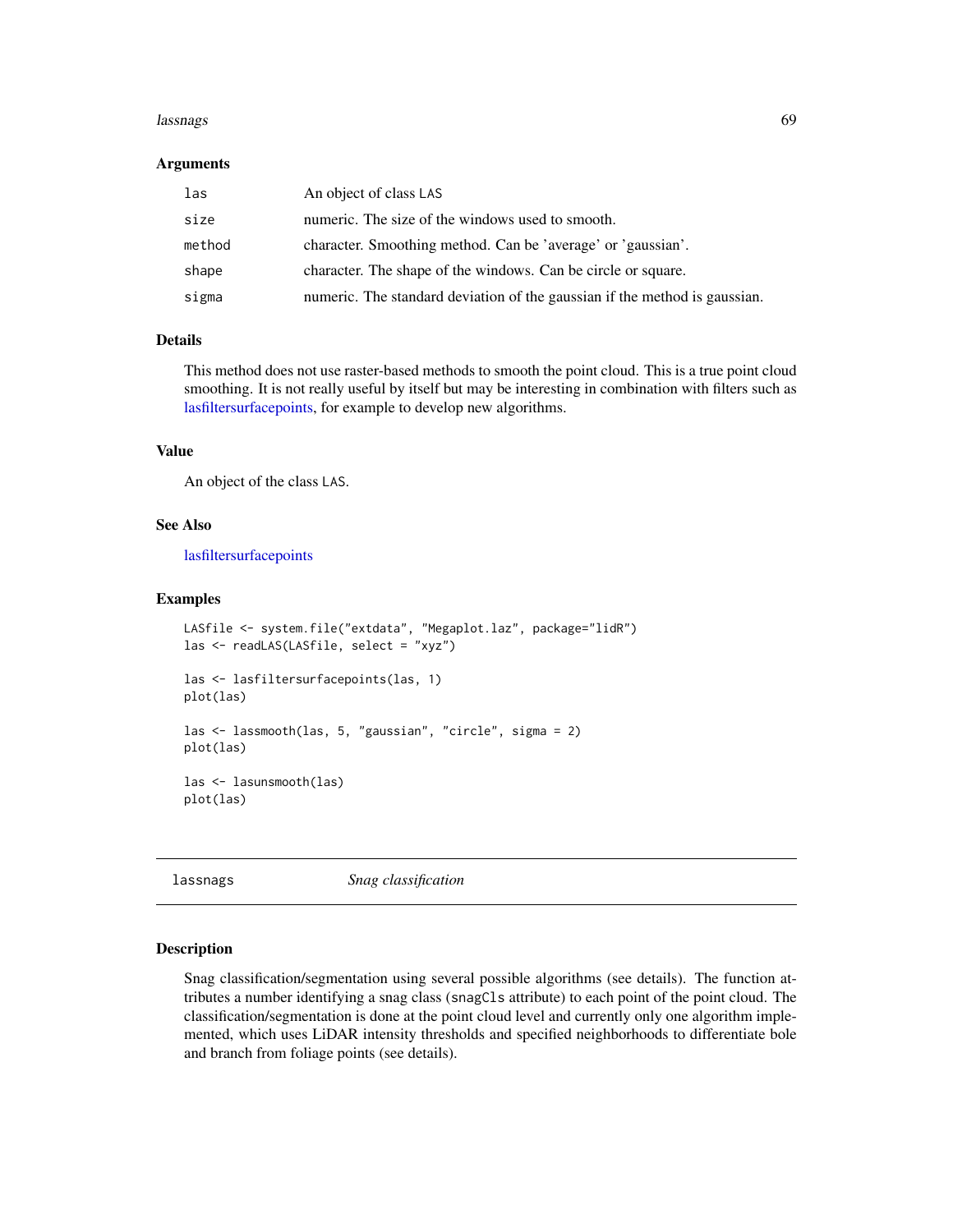### Usage

```
lassnags(las, algorithm, attribute = "snagCls")
```
#### Arguments

| las       | An object of class LAS or LAS catalog.                                                                                                    |
|-----------|-------------------------------------------------------------------------------------------------------------------------------------------|
| algorithm | function. An algorithm for snag segmentation. 1idR has wing2015.                                                                          |
| attribute | character. The returned LAS object automatically has a new attribute (a new<br>column). This parameter is the name of this new attribute. |

## Value

If the input is a LAS object, return a LAS object. If the input is a LAScatalog, returns a LAScatalog.

# Working with a LAScatalog

This section appears in each function that supports a LAScatalog as input.

In lidR when the input of a function is a [LAScatalog](#page-0-0) the function uses the LAScatalog processing engine. The user can modify the engine options using the [available options.](#page-0-0) A careful reading of the [engine documentation](#page-0-0) is recommended before processing LAScatalogs. Each lidR function should come with a section that documents the supported engine options.

The LAScatalog engine supports .lax files that *significantly* improve the computation speed of spatial queries using a spatial index. Users should really take advantage a .lax files, but this is not mandatory.

### Supported processing options

Supported processing options for a LAScatalog (in bold). For more details see the [LAScatalog](#page-0-0) [engine documentation:](#page-0-0)

- chunk size: How much data is loaded at once.
- chunk buffer\*: Mandatory to get a continuous output without edge effects. The buffer is always removed once processed and will never be returned either in R or in files.
- chunk alignment: Align the processed chunks.
- progress: Displays a progression estimation.
- output files\*: Mandatory because the output is likely to be too big to be returned in R and needs to be written in las/laz files. Supported templates are {XLEFT}, {XRIGHT}, {YBOTTOM}, {YTOP}, {XCENTER}, {YCENTER} {ID} and, if chunk size is equal to 0 (processing by file), {ORIGINALFILENAME}.
- select: The function will write files equivalent to the original ones. Thus select  $=$  " $\star$ " and cannot be changed.
- filter: Read only points of interest.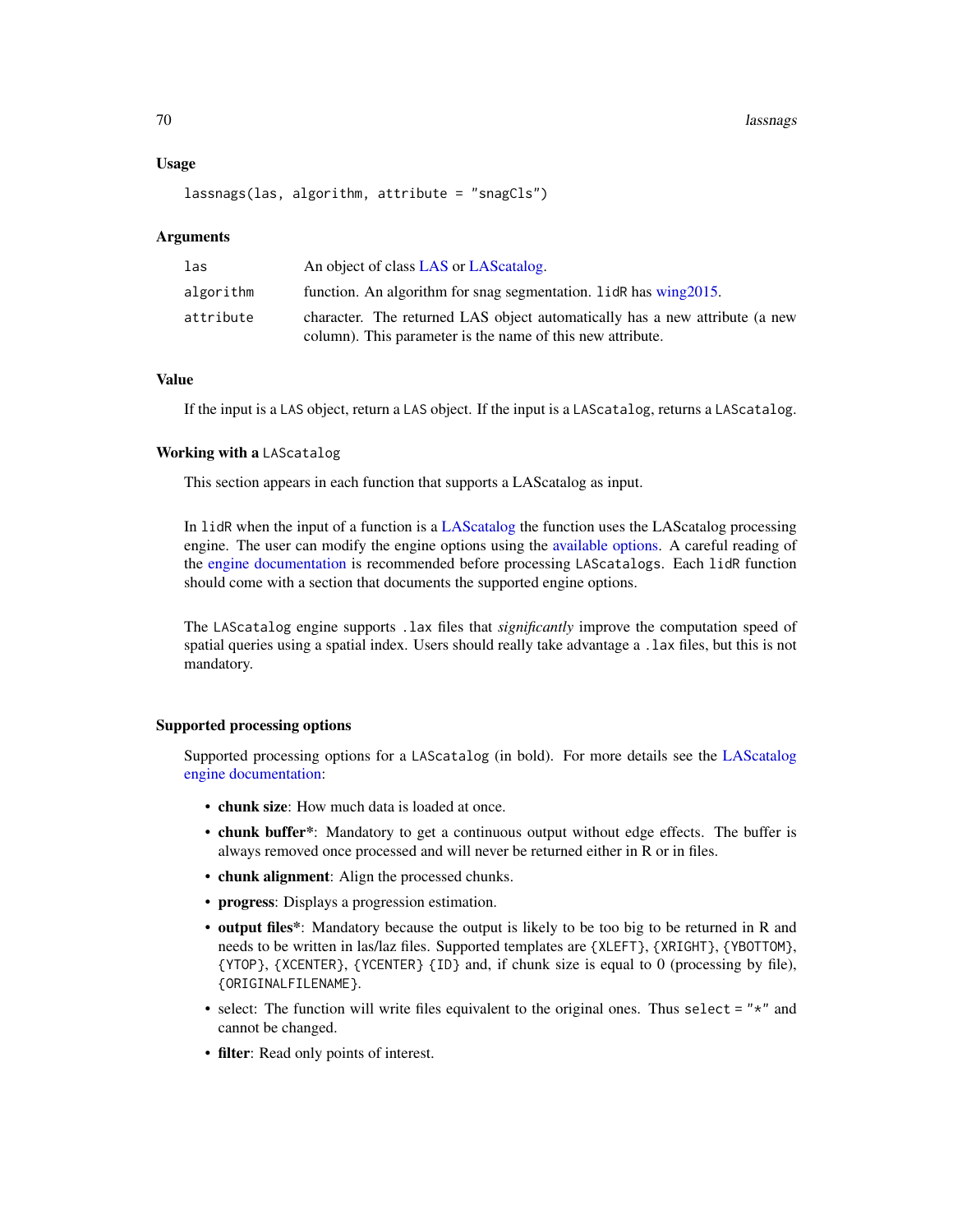#### lastransform 71

### Examples

```
## Not run:
LASfile <- system.file("extdata", "MixedConifer.laz", package="lidR")
las <- readLAS(LASfile, select = "xyzi", filter="-keep_first") # Wing also included -keep_single
# For the Wing2015 method, supply a matrix of snag BranchBolePtRatio conditional
# assessment thresholds (see Wing et al. 2015, Table 2, pg. 172)
bbpr_thresholds <- matrix(c(0.80, 0.80, 0.70,
                          0.85, 0.85, 0.60,
                          0.80, 0.80, 0.60,
                          0.90, 0.90, 0.55),
                          nrow = 3, ncol = 4# Run snag classification and assign classes to each point
las <- lassnags(las, wing2015(neigh_radii = c(1.5, 1, 2), BBPRthrsh_mat = bbpr_thresholds))
# Plot it all, tree and snag points...
plot(las, color="snagCls", colorPalette = rainbow(5))
# Filter and plot snag points only
snags <- lasfilter(las, snagCls > 0)
plot(snags, color="snagCls", colorPalette = rainbow(5)[-1])
# Wing et al's (2015) methods ended with performing tree segmentation on the
# classified and filtered point cloud using the watershed method
## End(Not run)
```
lastransform *Datum transformation for LAS objects*

# Description

A version of [spTrasform](#page-0-0) for [LAS](#page-39-0) objects. Returns transformed coordinates of a LAS object from the projection of the object to the the projection given by arguments.

### Usage

```
lastransform(las, CRSobj)
```
# Arguments

| las    | An object of class LAS                                                                       |
|--------|----------------------------------------------------------------------------------------------|
| CRSobi | logical. Object of class CRS or of class character, in which case it is converted<br>to CRS. |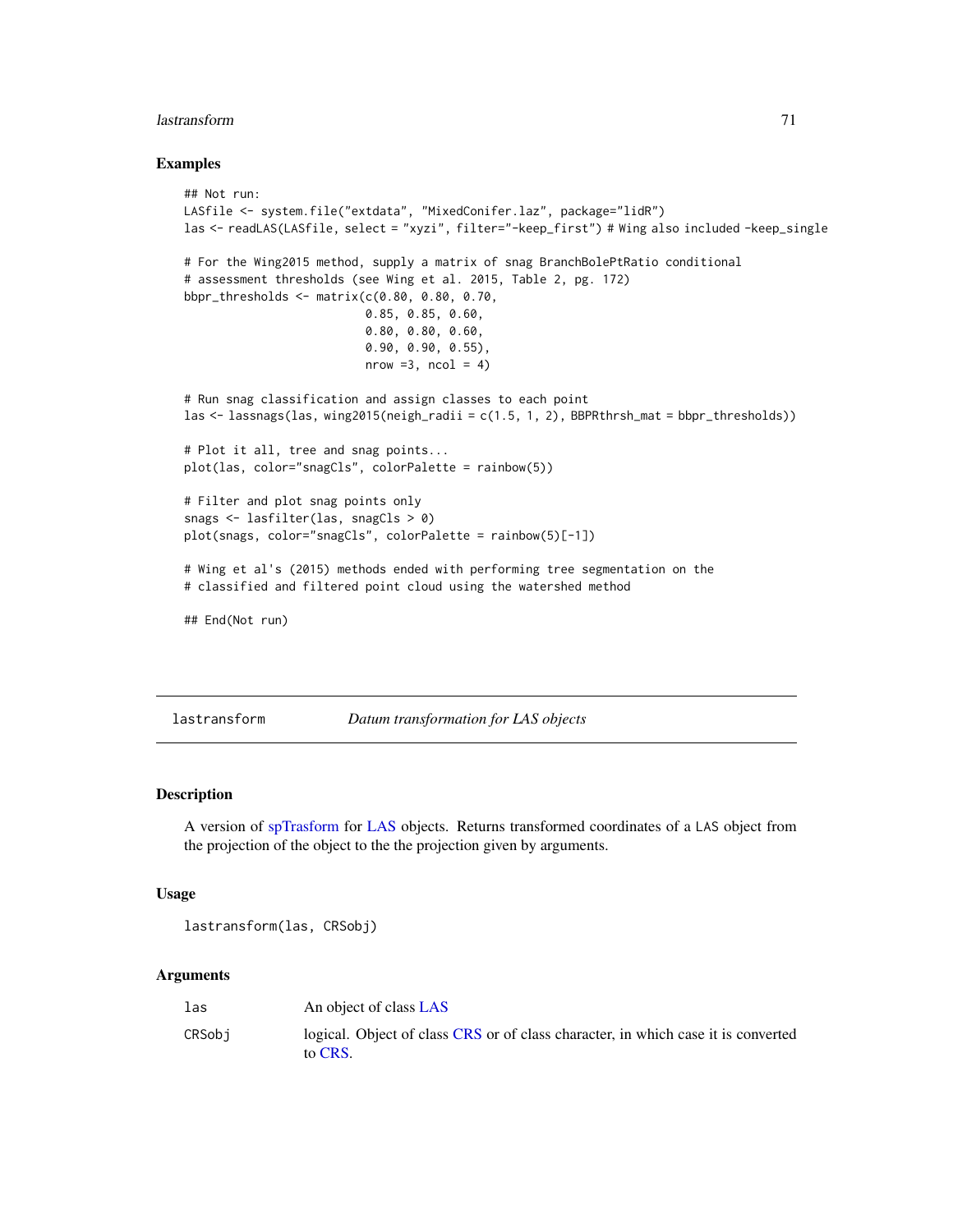# Value

An object of class [LAS](#page-39-0) with coordinates XY transformed to the new coordinate reference system. The header has been update by add the ESPG code or a WKT OGC CS string as a function of the defined Global Encoding WKT bit (see LAS specifications).

### Examples

```
LASfile <- system.file("extdata", "Megaplot.laz", package="lidR")
las <- readLAS(LASfile, select = "xyzrn")
crs <- sp::CRS("+init=epsg:26918")
las <- lastransform(las, crs)
```
lastrees *Individual tree segmentation*

### Description

Individual tree segmentation with several possible algorithms. The returned point cloud has a new extra byte attribute named after the parameter attribute independently of the algorithm used.

### Usage

```
lastrees(las, algorithm, attribute = "treeID")
```
### Arguments

| las       | An object of class LAS.                                                                                                                                                                                    |
|-----------|------------------------------------------------------------------------------------------------------------------------------------------------------------------------------------------------------------|
| algorithm | function. An algorithm of individual tree segmentation. 1 idR has: dalponte 2016,<br>watershed, mcwatershed, li2012 and silva2016. More experimental algorithms<br>may be found in the package lidRplugins |
| attribute | character. The returned LAS object as a new extra byte attribute (in a new<br>column). This parameter controls the name of the new attribute. Default is<br>"treeID".                                      |

### Value

An object of the class LAS

#### Examples

```
LASfile <- system.file("extdata", "MixedConifer.laz", package="lidR")
las <- readLAS(LASfile, select = "xyz", filter = "-drop_z_below 0")
# Using Li et al. (2012)
las \le lastrees(las, li2012(R = 3, speed_up = 5))
plot(las, color = "treeID")
```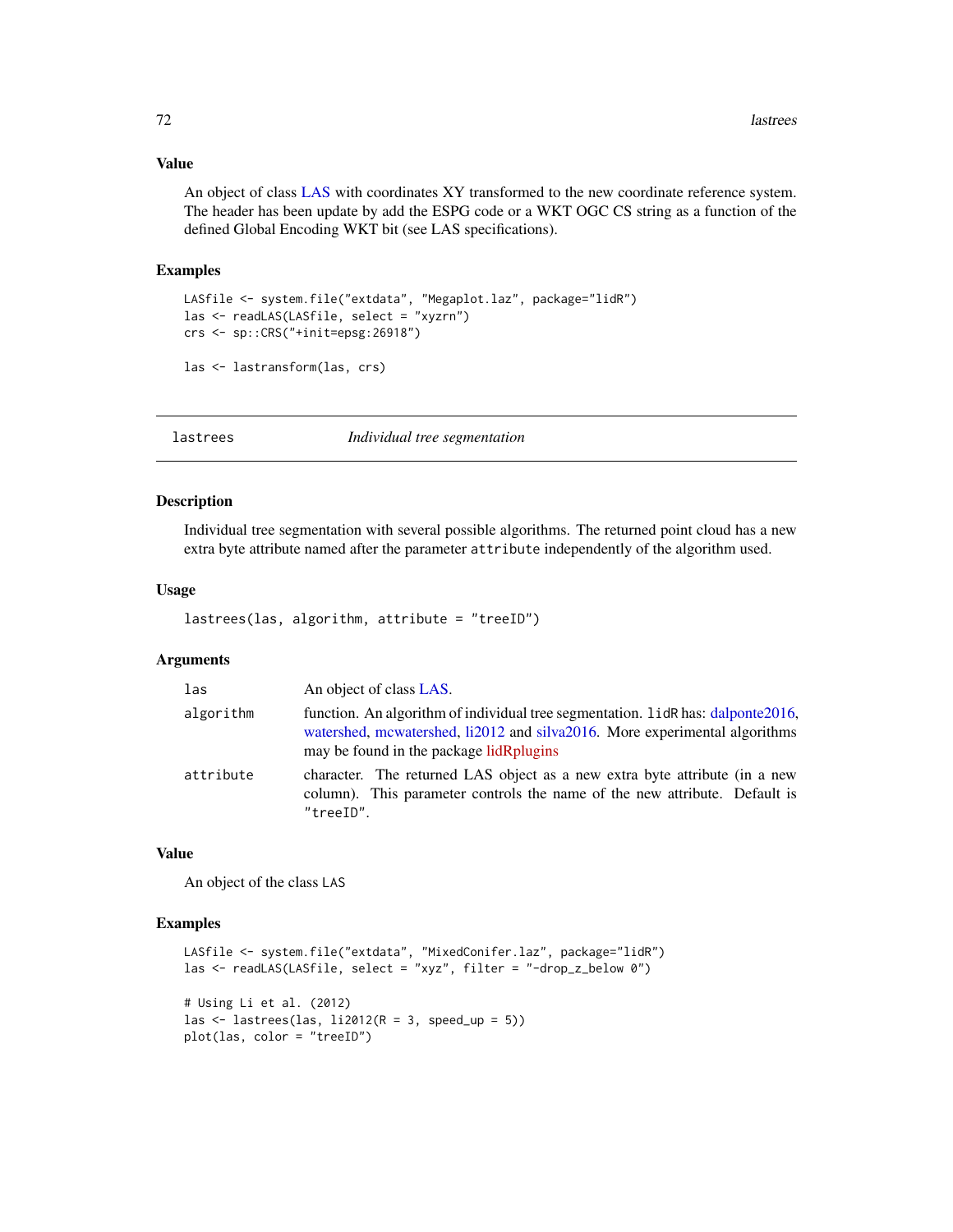#### Description

Reduce the number of points by voxelizing the point cloud. If the Intensity is part of the attributes it is preserved and aggregated as mean(Intensity). Other attributes cannot be aggregated and are lost.

## Usage

lasvoxelize(las, res)

# Arguments

| las | An object of class LAS or LAS catalog.                                                                                                                             |
|-----|--------------------------------------------------------------------------------------------------------------------------------------------------------------------|
| res | numeric. The resolution of the voxels. $res = 1$ for a $1x1x1$ cubic voxels. Op-<br>tionally $res = c(1, 2)$ for non-cubic voxels $(1x1x2 \text{ cuboid voxel})$ . |

# Value

If the input is a LAS object, returns a LAS object. If the input is a LAScatalog, returns a LAScatalog.

## Working with a LAScatalog

This section appears in each function that supports a LAScatalog as input.

In lidR when the input of a function is a [LAScatalog](#page-0-0) the function uses the LAScatalog processing engine. The user can modify the engine options using the [available options.](#page-0-0) A careful reading of the [engine documentation](#page-0-0) is recommended before processing LAScatalogs. Each lidR function should come with a section that documents the supported engine options.

The LAScatalog engine supports .lax files that *significantly* improve the computation speed of spatial queries using a spatial index. Users should really take advantage a .lax files, but this is not mandatory.

## Supported processing options

Supported processing options for a LAScatalog (in bold). For more details see the [LAScatalog](#page-0-0) [engine documentation:](#page-0-0)

- chunk size: How much data is loaded at once.
- chunk buffer\*: Mandatory to get a continuous output without edge effects. The buffer is always removed once processed and will never be returned either in R or in files.
- chunk alignment: Align the processed chunks.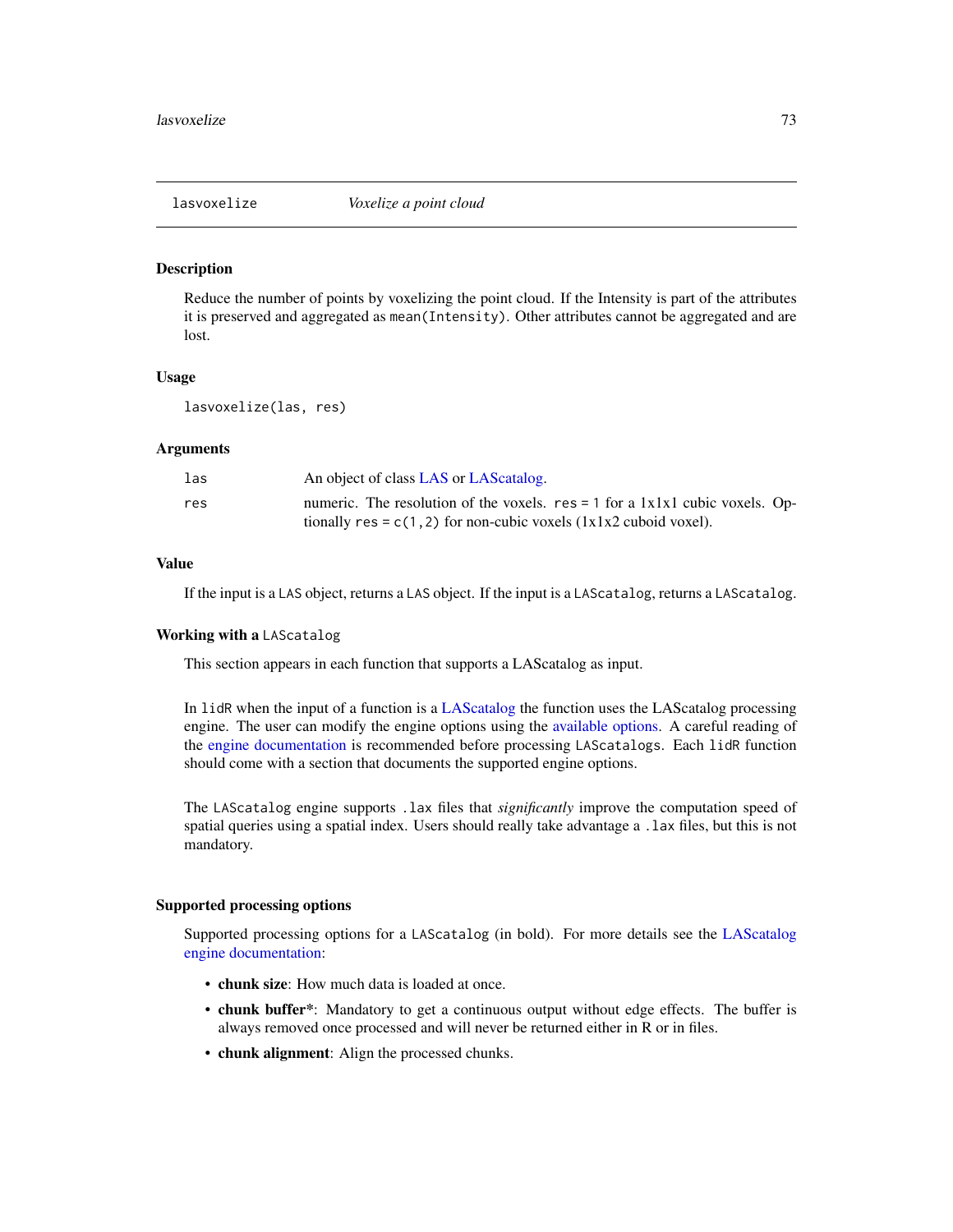- progress: Displays a progression estimation.
- output files\*: Mandatory because the output is likely to be too big to be returned in R and needs to be written in las/laz files. Supported templates are {XLEFT}, {XRIGHT}, {YBOTTOM}, {YTOP}, {XCENTER}, {YCENTER} {ID} and, if chunk size is equal to 0 (processing by file), {ORIGINALFILENAME}.
- select: The function will write files equivalent to the original ones. Thus select  $=$  " $\star$ " and cannot be changed.
- filter: Read only points of interest.

#### Examples

```
LASfile <- system.file("extdata", "Megaplot.laz", package="lidR")
las = readLAS(LASfile, select = "xyz")
las2 = lasvoxelize(las, 2)
plot(las2)
```
<span id="page-73-0"></span>li2012 *Individual Tree Segmentation Algorithm*

#### Description

This functions is made to be used in [lastrees.](#page-71-0) It implements an algorithm for tree segmentation based on the Li et al. (2012) article (see reference). This method is a growing region method working at the point cloud level. It is an implementation, as strict as possible, made by the lidR author but with the addition of a parameter hmin to prevent over-segmentation for objects that are too low.

## Usage

 $li2012(dt1 = 1.5, dt2 = 2, R = 2, Zu = 15, hmin = 2, speed_up = 10)$ 

| dt1      | numeric. Threshold number 1. See reference page 79 in Li et al. (2012). Default<br>is $1.5$ .                                                                                                                                                     |
|----------|---------------------------------------------------------------------------------------------------------------------------------------------------------------------------------------------------------------------------------------------------|
| dt2      | numeric. Threshold number 2. See reference page 79 in Li et al. (2012). Default<br>is $2$ .                                                                                                                                                       |
| R        | numeric. Search radius. See page 79 in Li et al. (2012). Default is 2. If $R = \emptyset$<br>all the points are automatically considered as local maxima and the search step<br>is skipped (much faster).                                         |
| Zu       | numeric. If point elevation is greater than Zu, dt2 is used, otherwise dt1 is used.<br>See page 79 in Li et al. (2012). Default is 15.                                                                                                            |
| hmin     | numeric. Minimum height of a detected tree. Default is 2.                                                                                                                                                                                         |
| speed_up | numeric. Maximum radius of a crown. Any value greater than a crown is good<br>because this parameter does not affect the result. However, it greatly affects the<br>computation speed. The lower the value, the faster the method. Default is 10. |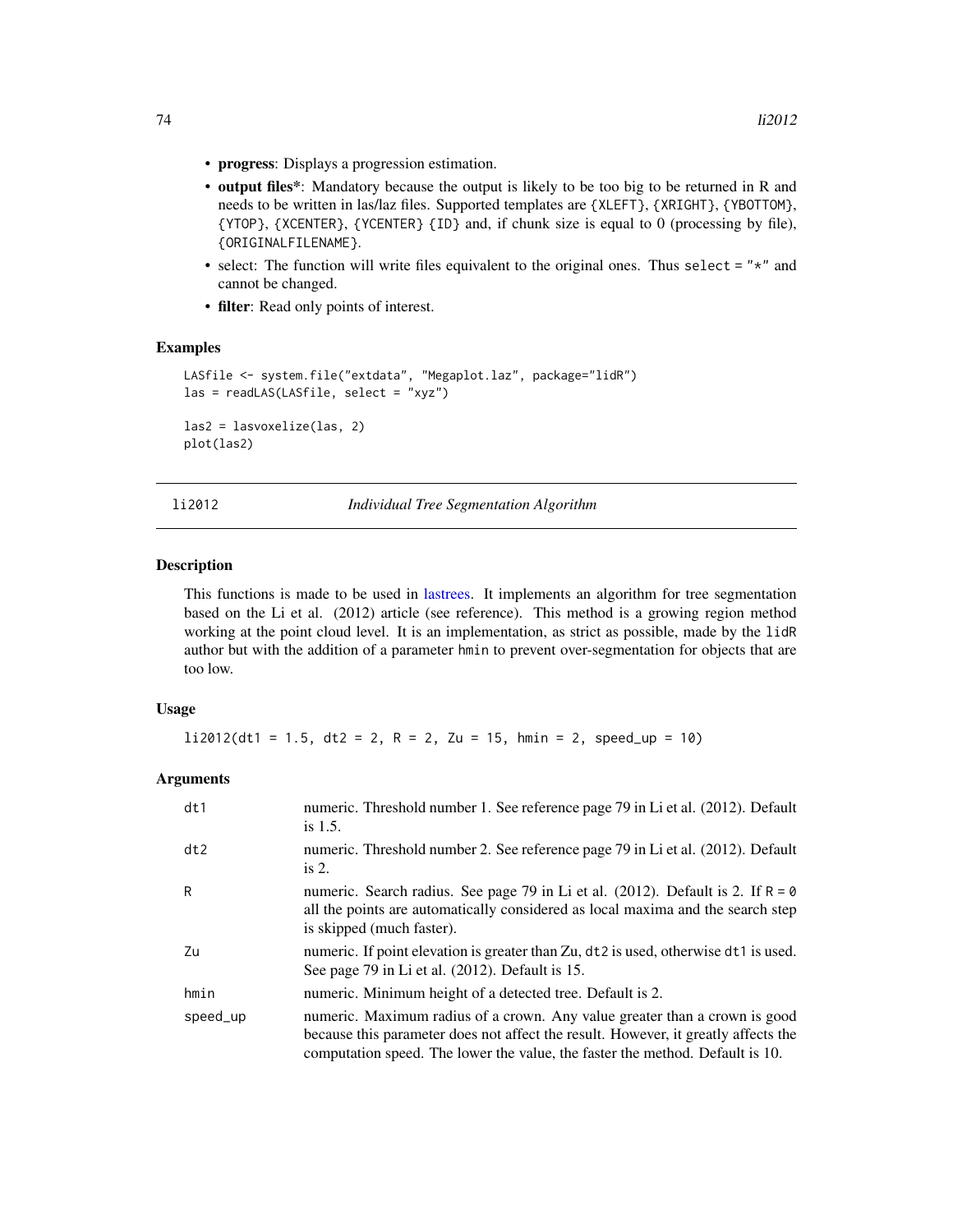## References

Li, W., Guo, Q., Jakubowski, M. K., & Kelly, M. (2012). A new method for segmenting individual trees from the lidar point cloud. Photogrammetric Engineering & Remote Sensing, 78(1), 75-84.

# See Also

Other individual tree segmentation algorithms: [dalponte2016\(](#page-19-0)), [silva2016\(](#page-105-0)), [watershed\(](#page-120-0))

#### Examples

```
LASfile <- system.file("extdata", "MixedConifer.laz", package="lidR")
las <- readLAS(LASfile, select = "xyz", filter = "-drop_z_below 0")
col <- pastel.colors(200)
las <- lastrees(las, li2012(dt1 = 1.4))
plot(las, color = "treeID", colorPalette = col)
```
lidR-LAScatalog-drivers

*LAScatalog drivers*

## Description

This document explains how objects are written on disk when processing a LAScatalog. As mentioned in [LAScatalog-class,](#page-43-0) users can set a templated filename to store the outputs on disk instead of in R memory. By defaut LAS objects are stored in .las files with [writeLAS,](#page-123-0) Raster\* objects are stored in .tif files with [writeRaster,](#page-0-0) Spatial\* objects are stored in .shp files with [writeOGR,](#page-0-0) data.frame objects are stored in .csv files with [fwrite,](#page-0-0) and other objects are not supported. However, users can modify all these default settings and even add new drivers. This manual page explain how. One may also refer to some unofficial documentation [here](https://github.com/Jean-Romain/lidR/wiki/Modify-the-LAScatalog-drivers) or [here.](https://gis.stackexchange.com/questions/325367/how-to-configure-lidr-catalog-to-save-raster-files)

# Generic form of a driver

A driver is stored in the @output\_options slot of a LAScatalog. It is a list that contains:

- write A function that receives an object and a path, and writes the object into a file using the path. The function can also have extra options.
- extension A string that gives the file extension.
- object A string that gives the name of the argument used to pass the object to write in the function used to write the object.
- path A string that gives the name of the argument used to pass the path of the file to write in the function used to write the object.

param A labelled list of extra parameters for the function used to write the object

For example, the driver to write a Raster $*$  is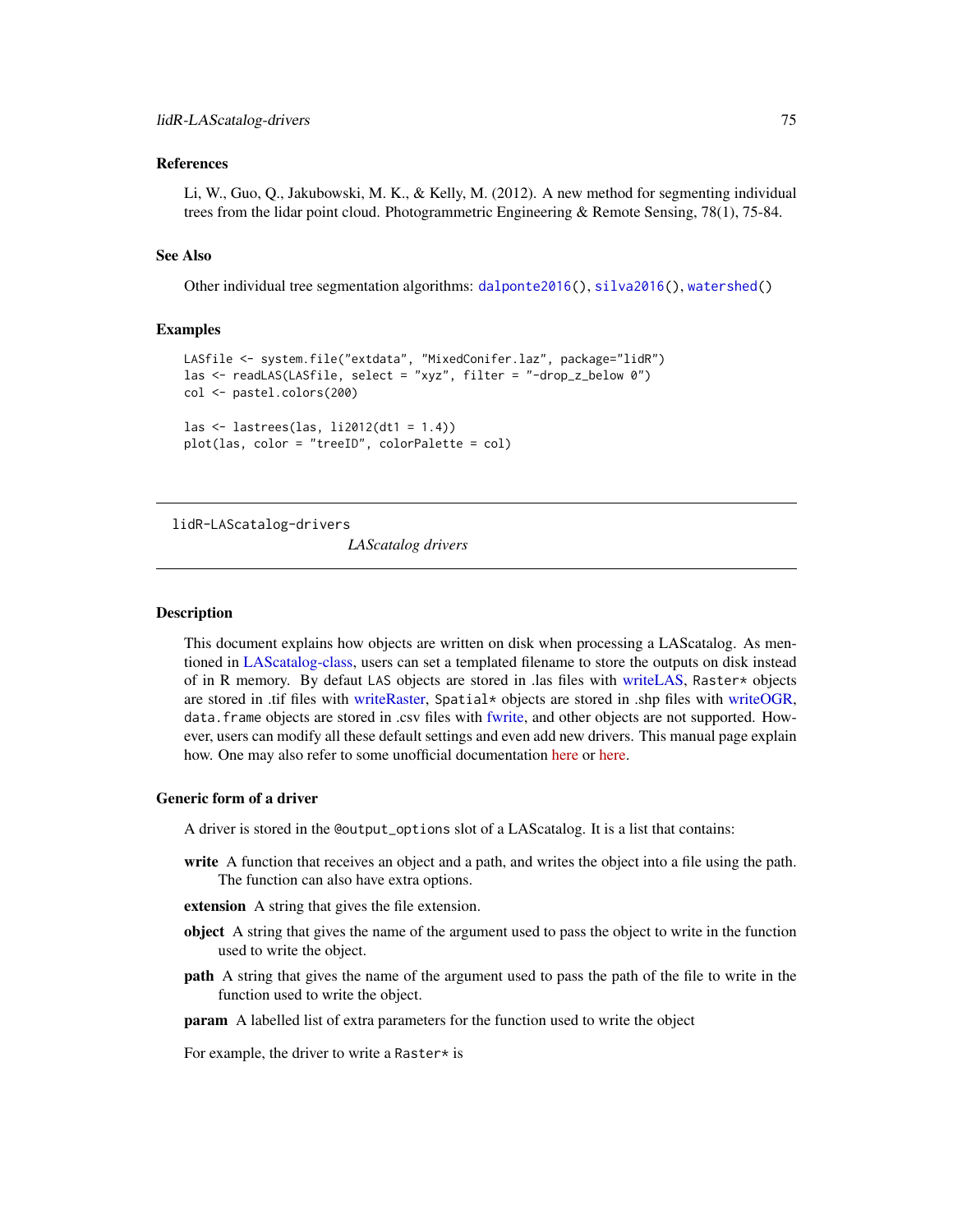```
list(
write = raster::writeRaster,
extension = ".tif",
object = "x",path = "filename",
param = list(format = "GTiff"))
```
And the driver to write a LAS is

```
list(
write = lidR::writeLAS,
extension = ".las",
object = "las",
path = "file",param = list()
```
## Modify a driver (1/2)

Users can modify the drivers to write different file types than the default. For example, to write in GeoPackage instead of shapefile, one must change the Spatial driver:

ctg@output\_options\$drivers\$Spatial\$extension <- ".gpkg"

To write in .grd files instead of .tif files one must change the Raster driver:

```
ctg@output_options$drivers$Raster$extension <- ".grd"
ctg@output_options$drivers$Raster$param$format <- "raster"
```
To write in .laz files instead of .las files one must change the LAS driver:

```
ctg@output_options$drivers$LAS$extension <- ".laz"
```
# Add a new driver

The drivers allow LAS, Spatial\*, Raster\* and data.frame objects to be written. When using the engine (catalog apply) to build new tools, users may need to be able to write other objects such as a list. To do that users need to add a list element into the output\_options:

```
ctg@output_options$drivers$list = list(
write = base::saveRDS,
object = "object",
path = "file",
extension = ".rds",
param = list(compress = TRUE))
```
The LAScatalog now has a new driver capable of writing a list.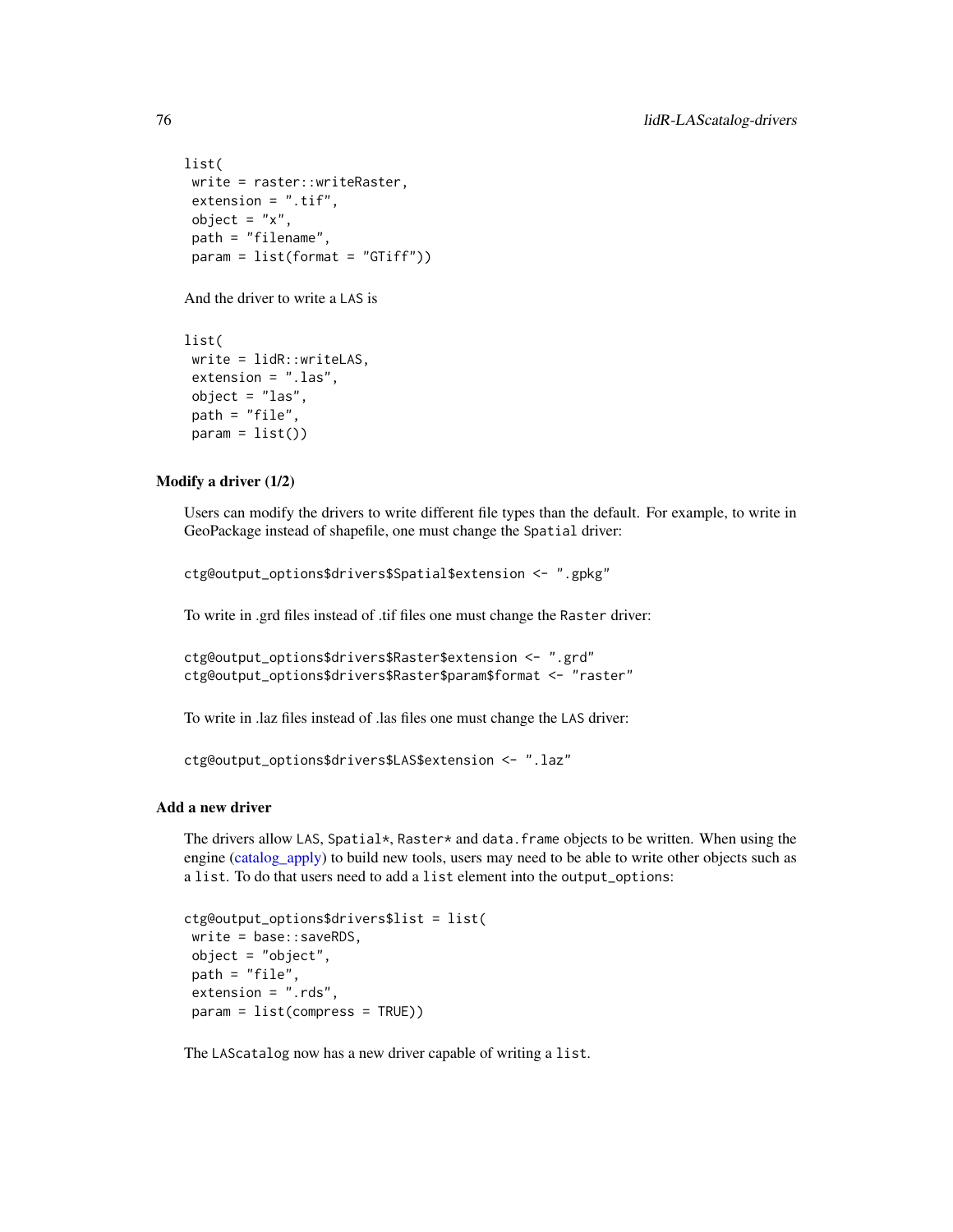# lidR-parallelism 77

## Modify a driver (2/2)

It is also possible to completely overwrite an existing driver. By default SpatialPointsDataFrame objects are written into ESRI shapefiles with [writeOGR.](#page-0-0) writeOGR can write into other file types, such as GeoPackage or GeoJSON and even as SQLlite database objects. But it cannot add data into an existing SQLlite database. Let's create our own driver for a SpatialPointsDataFrame. First we need a function able to write and append a SpatialPointsDataFrame into a SQLlite database from the object and the path.

```
dbWrite_SpatialPointsDataFrame = function(x, path, name)
{
x \leq -as.data frame(x)con <- RSQLite::dbConnect(RSQLite::SQLite(), path)
RSQLite::dbWriteTable(con, name, x, append = TRUE)
RSQLite::dbDisconnect(con)
}
```
Then we create the driver. User-defined drivers supersede default drivers:

```
ctg@output_options$drivers$SpatialPointsDataFrame = list(
write = dbWrite_SpatialPointsDataFrame,
extension = ".sqlite",
object = "x".path = "path",
param = list(name = "layername"))
```
Then to be sure that we do not write several .sqlite files, we don't use templated filename.

```
opt_output_files(ctg) <- paste0(tempdir(), "/mysqlitefile")
```
And all the SpatialPointsDataFrame will be appended in a single database.

<span id="page-76-0"></span>lidR-parallelism *Parallel computation in lidR*

## Description

This document explain how to process point clouds taking advantage of parallel processing in the lidR package. The lidR package has two levels of parallelism, which is why it is difficult to understand how it works. This page aims to provide users with a clear overview of how to take advantage of multicore processing even if they are not comfortable with the parallelism concept.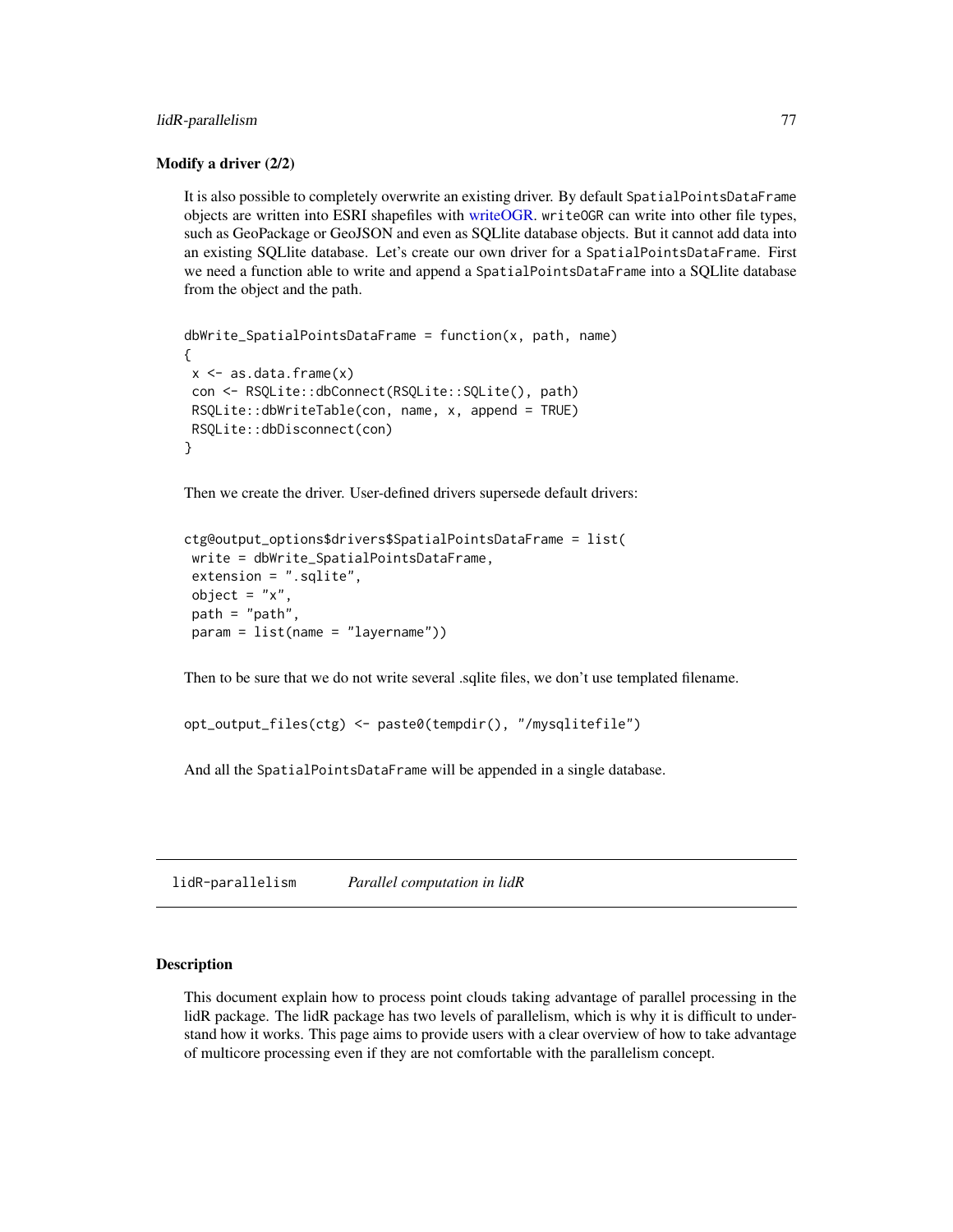#### Algorithm-based parallelism

When processing a point cloud we are applying an algorithm on data. This algorithm may or may not be natively parallel. In lidR some algorithms are fully computed in parallel, but some are not because they are not parallelizable, while some are only partially parallelized. It means that some portions of the code are computed in parallel and some are not. When an algorithm is natively parallel in lidR it is always a C++ based parallelization with OpenMP. The advantage is that the computation is faster without any consequence for memory usage because the memory is shared between the processors In short, algorithm-based parallelism provides a significant gain without any cost for your R session and your system (but obviously there is a greater workload for the processors). By default lidR uses half of your cores but you can control this with [set\\_lidr\\_threads.](#page-104-0) For example, the [lmf](#page-80-0) algorithm is natively parallel. The following code is computed in parallel:

```
las <- readLAS("file.las")
tops <- tree_detection(las, lmf(2))
```
However, as stated above, not all algorithms are parallelized or even parallelizable. For example, [li2012](#page-73-0) is not parallelized. The following code is computed in serial:

```
las <- readLAS("file.las")
dtm <- lastrees(las, li2012())
```
To know which algorithms are parallelized users can refer to the documentation or use the function [is.parallelised.](#page-36-0)

is.parallel(lmf(2)) #> TRUE is.parallel(li2012()) #> FALSE

#### chunk-based parallelism

When processing a LAScatalog, the internal engine splits the dataset into chunks and each chunk is read and processed sequentially in a loop. But actually this loop can be parallelized with the future package. By defaut the chunks are processed sequentially, but they can be processed in parallel by registering an evaluation strategy. For example, the following code is evaluated sequentially:

```
ctg <- readLAScatalog("folder/")
out <- grid_metrics(ctg, mean(Z))
```
But this one is evaluated in parallel with two cores:

```
library(future)
plan(multisession, workers = 2L)
ctg <- readLAScatalog("folder/")
out <- grid_metrics(ctg, mean(Z))
```
With chunk-based parallelism any algorithm can be parallelized by processing several subsets of a dataset. However, there is a strong cost associated with this type of parallelism. When processing several chunks at a time, the computer needs to load the corresponding point clouds. Assuming the user processes one square kilometer chunks in parallel with 4 cores, then 4 chunks are loaded in the computer memory. This may be too much and the speed-up is not guaranteed since there is some overhead involved in reading several files at a time. Once this point is understood, chunk-based parallelism is very powerful since all the algorithms can be parallelized whether or not they are natively parallel.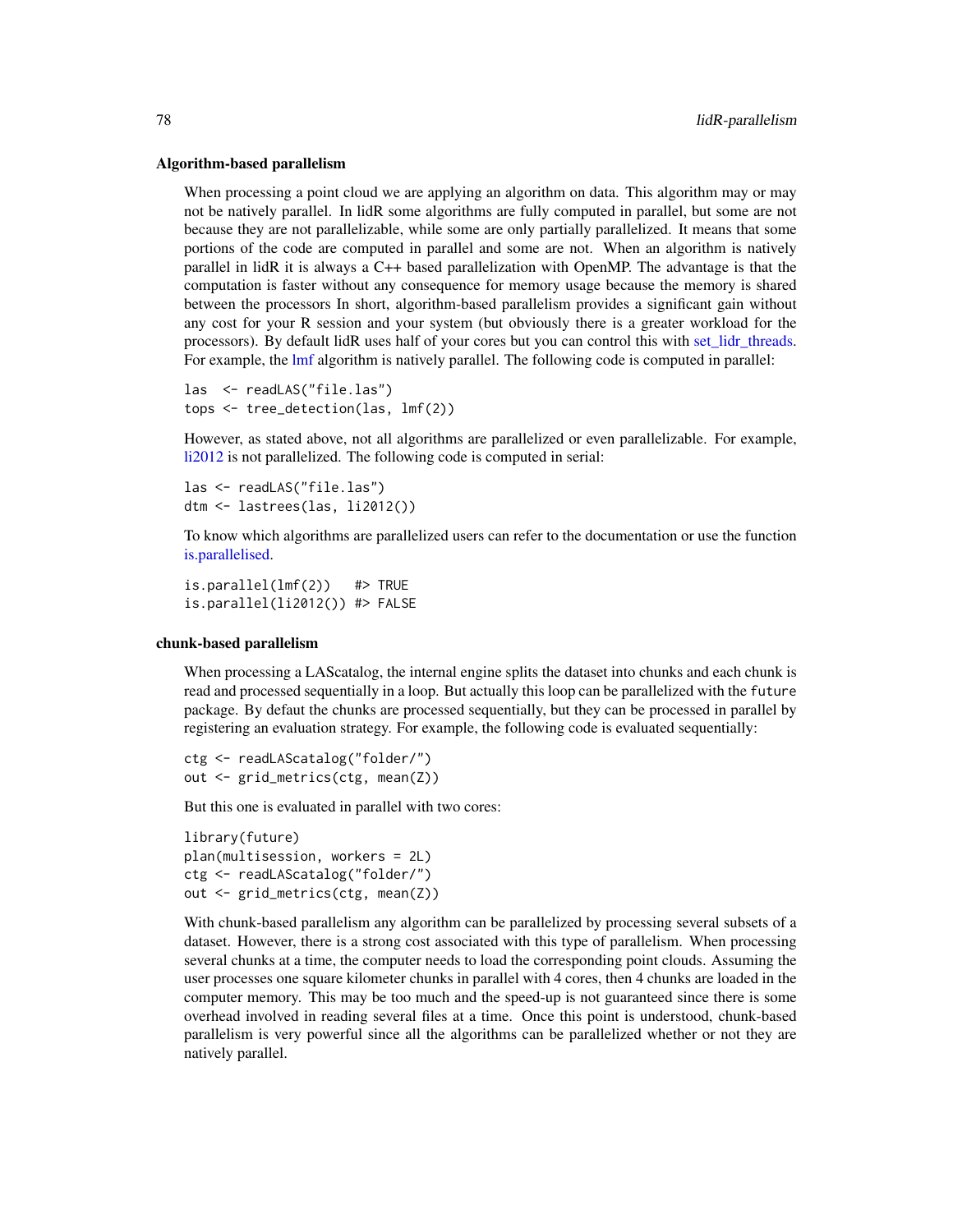#### lidR-parallelism 79

### Nested parallelism - part 1

Previous sections stated that some algorithms are natively parallel, such as [lmf,](#page-80-0) and some are not, such as [li2012.](#page-73-0) Anyway, users can split the dataset into chunks to process them simultaneously with the LAScatalog processing engine. Let's assume that the user's computer has four cores, what happens in this case:

```
library(future)
plan(multisession, workers = 4L)
set_lidr_threads(4L)
ctg <- readLAScatalog("folder/")
out <- tree_detection(ctg, lmf(2))
```
Here the catalog will be split into chunks that will be processed in parallel. And each computation itself implies a parallelized task. This is a nested parallelism task and it is bad! Hopefully the lidR package handles such cases and chooses by default to give precedence to chunk-based parallelism. In this case chunks will be processed in parallel and the points will be processed serially. The question of nested parallel loops is irrelevant. The catalog processing engine has precedence rules that are guaranteed to avoid nested parallelism. This precedence rule aims to (1) always work (2) preserve behaviors of lidR version 2.0.y.

# Nested parallelism - part 2

We explained rules of precedence. But actually the user can tune the engine more accurately. Let's define the following function:

```
myfun = function(cluster, ...)
{
  las <- readLAS(cluster)
  if (is.empty(las)) return(NULL)
  las <- lasnormalize(las, tin())
  tops <- tree_detection(las, lmf(2))
  bbox <- extent(cluster)
  tops <- crop(tops, bbox)
  return(tops)
}
out <- catalog_apply(ctg, myfun, ws = 5)
```
This function used two algorithms, one is partially parallelized (tin) and one is fully parallelized lmf. The user can manually use both OpenMP and future. By default the engine will give precedence to chunk-based parallelism because it works in all cases but the user can impose something else. In the following 2 workers are attributed to future and 2 workers are attributed to OpenMP.

```
plan(multisession, workers = 2L)
set_lidr_threads(2L)
catalog_apply(ctg, myfun, ws = 5)
```
The rule is simple. If the number of workers needed is greater than the number of available workers then OpenMP is disabled. Let suppose we have a quadcore machine: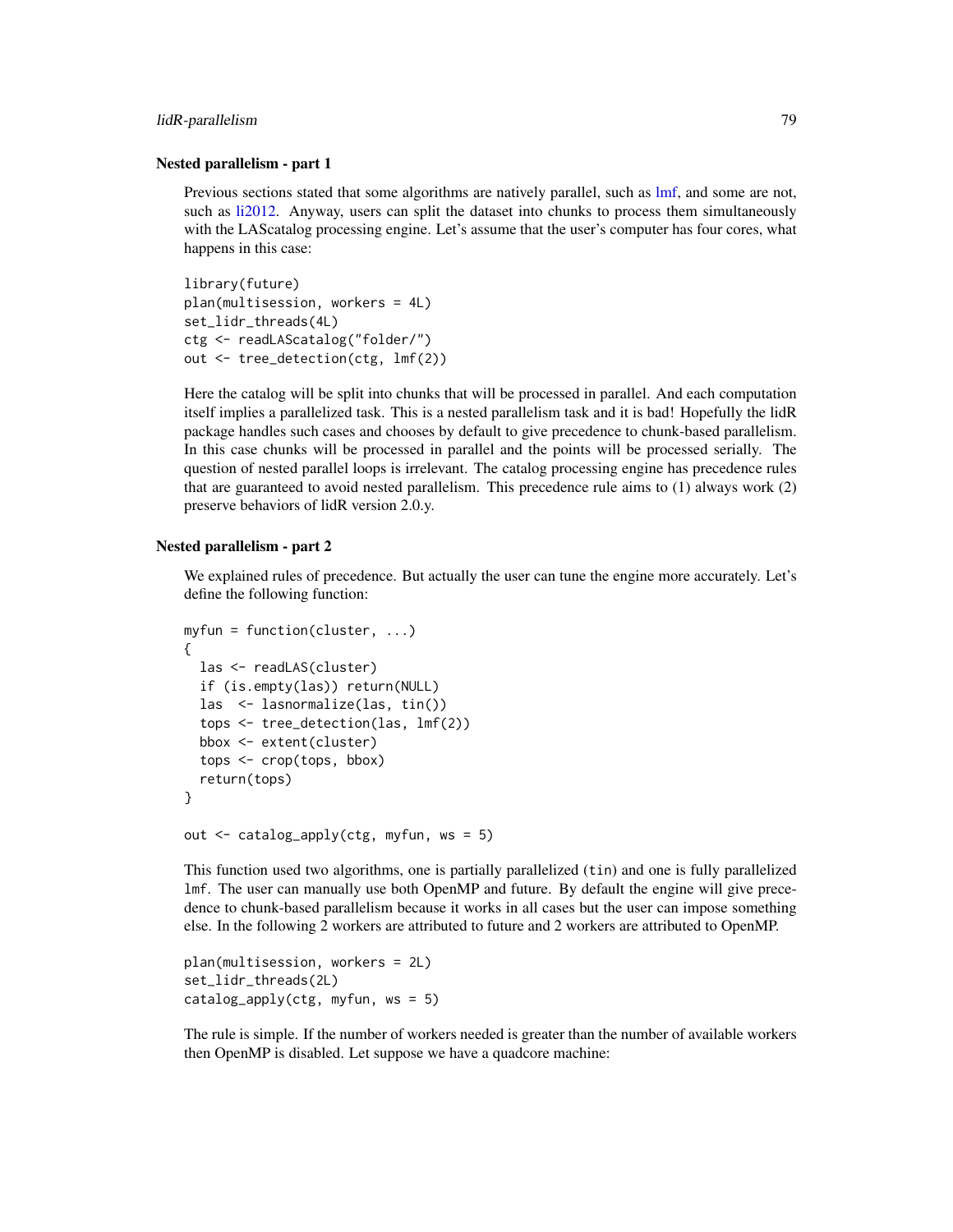```
# 2 chunks 2 threads: OK
plan(multisession, workers = 2L)
set_lidr_threads(2L)
# 4 chunks 1 threads: OK
plan(multisession, workers = 4L)
set_lidr_threads(1L)
# 1 chunks 4 threads: OK
plan(sequential)
set_lidr_threads(4L)
# 3 chunks 2 threads: NOT OK
# Needs 6 workers, OpenMP threads are set to 1 i.e. sequential processing
plan(multisession, workers = 3L)
set_lidr_threads(2L)
```
lidrpalettes *Palettes*

# <span id="page-79-0"></span>Description

Create a vector of n contiguous (or not) colors

# Usage

height.colors(n)

forest.colors(n)

random.colors(n)

pastel.colors(n)

#### Arguments

n The number of colors  $(> 1)$  to be in the palette

# See Also

[grDevices::Palettes](#page-0-0)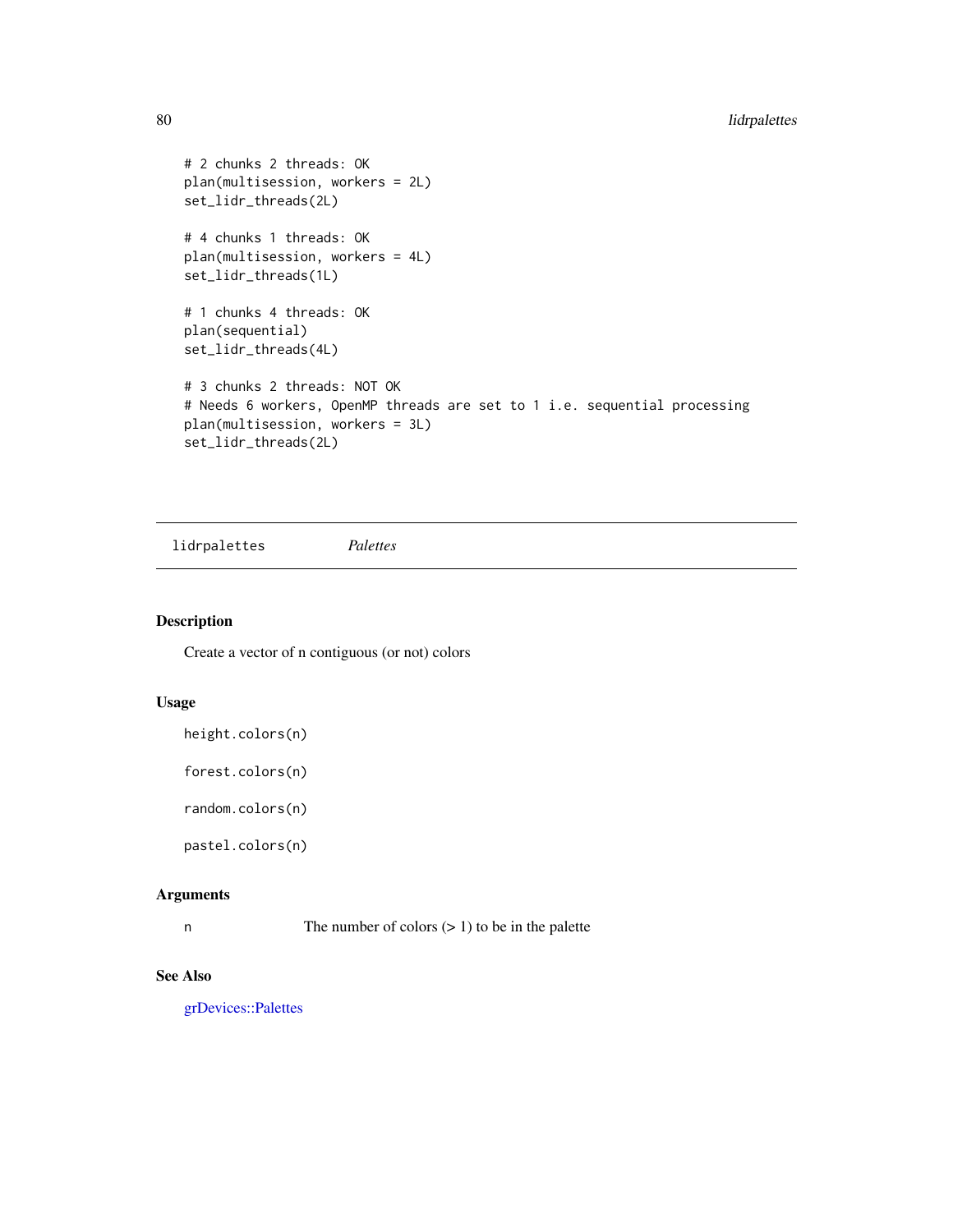## <span id="page-80-0"></span>Description

This function is made to be used in [tree\\_detection.](#page-111-0) It implements an algorithm for tree detection based on a local maximum filter. The windows size can be fixed or variable and its shape can be square or circular. The internal algorithm works either with a raster or a point cloud. It is deeply inspired by Popescu & Wynne (2004) (see references).

# Usage

 $lmf(ws, hmin = 2, shape = c("circular", "square"))$ 

## Arguments

| WS    | numeric or function. Length or diameter of the moving window used to detect<br>the local maxima in the units of the input data (usually meters). If it is numeric<br>a fixed window size is used. If it is a function, the function determines the size<br>of the window at any given location on the canopy. The function should take the<br>height of a given pixel or point as its only argument and return the desired size<br>of the search window when centered on that pixel/point. |
|-------|--------------------------------------------------------------------------------------------------------------------------------------------------------------------------------------------------------------------------------------------------------------------------------------------------------------------------------------------------------------------------------------------------------------------------------------------------------------------------------------------|
| hmin  | numeric. Minimum height of a tree. Threshold below which a pixel or a point<br>cannot be a local maxima. Default is 2.                                                                                                                                                                                                                                                                                                                                                                     |
| shape | character. Shape of the moving window used to find the local maxima. Can be<br>"square" or "circular".                                                                                                                                                                                                                                                                                                                                                                                     |

# References

Popescu, Sorin & Wynne, Randolph. (2004). Seeing the Trees in the Forest: Using Lidar and Multispectral Data Fusion with Local Filtering and Variable Window Size for Estimating Tree Height. Photogrammetric Engineering and Remote Sensing. 70. 589-604. 10.14358/PERS.70.5.589.

#### See Also

Other individual tree detection algorithms: [manual\(](#page-81-0))

```
LASfile <- system.file("extdata", "MixedConifer.laz", package="lidR")
las <- readLAS(LASfile, select = "xyz", filter = "-drop_z_below 0")
# point-cloud-based
# =================
# 5x5 m fixed window size
ttops <- tree_detection(las, lmf(5))
```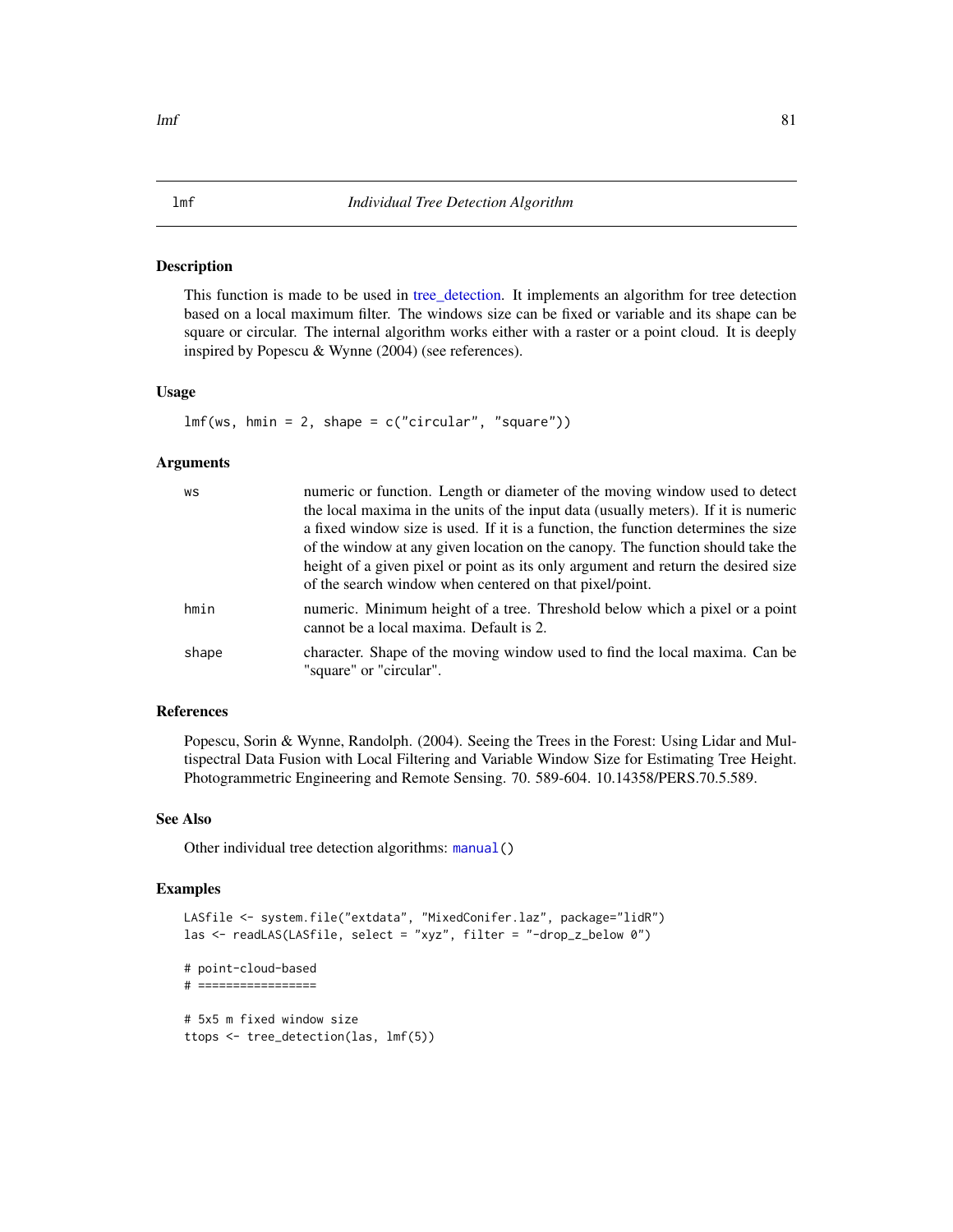#### 82 manual settlement of the contract of the contract of the contract of the contract of the contract of the contract of the contract of the contract of the contract of the contract of the contract of the contract of the co

```
x \leftarrow plot(las)add_treetops3d(x, ttops)
# variable windows size
f <- function(x) { x * 0.07 + 3}
ttops <- tree_detection(las, lmf(f))
x \leftarrow \text{plot}(las)add_treetops3d(x, ttops)
# raster-based
# ============
# 5x5 m fixed window size
chm < - grid_canopy(las, res = 1, p2r(0.15))
kernel <- matrix(1,3,3)
chm <- raster::focal(chm, w = kernel, fun = median, na.rm = TRUE)
ttops <- tree_detection(chm, lmf(5))
plot(chm, col = height.colors(30))
plot(ttops, add = TRUE)
# variable window size
f \leq-function(x) \{ x * 0.07 + 3 \}ttops <- tree_detection(chm, lmf(f))
plot(chm, col = height.colors(30))
plot(ttops, add = TRUE)
```
<span id="page-81-0"></span>manual *Individual Tree Detection Algorithm*

#### Description

This function is made to be used in [tree\\_detection.](#page-111-0) It implements an algorithm for manual tree detection. Users can pinpoint the tree top positions manually and interactively using the mouse. This is only suitable for small-sized plots. First the point cloud is displayed, then the user is invited to select a rectangular region of interest in the scene using the right mouse button. Within the selected region the highest point will be flagged as 'tree top' in the scene. Once all the trees are labeled the user can exit the tool by selecting an empty region. Points can also be unflagged. The goal of this tool is mainly for minor correction of automatically-detected tree outputs.

## Usage

```
manual(detected = NULL, radius = 0.5, color = "red", ...)
```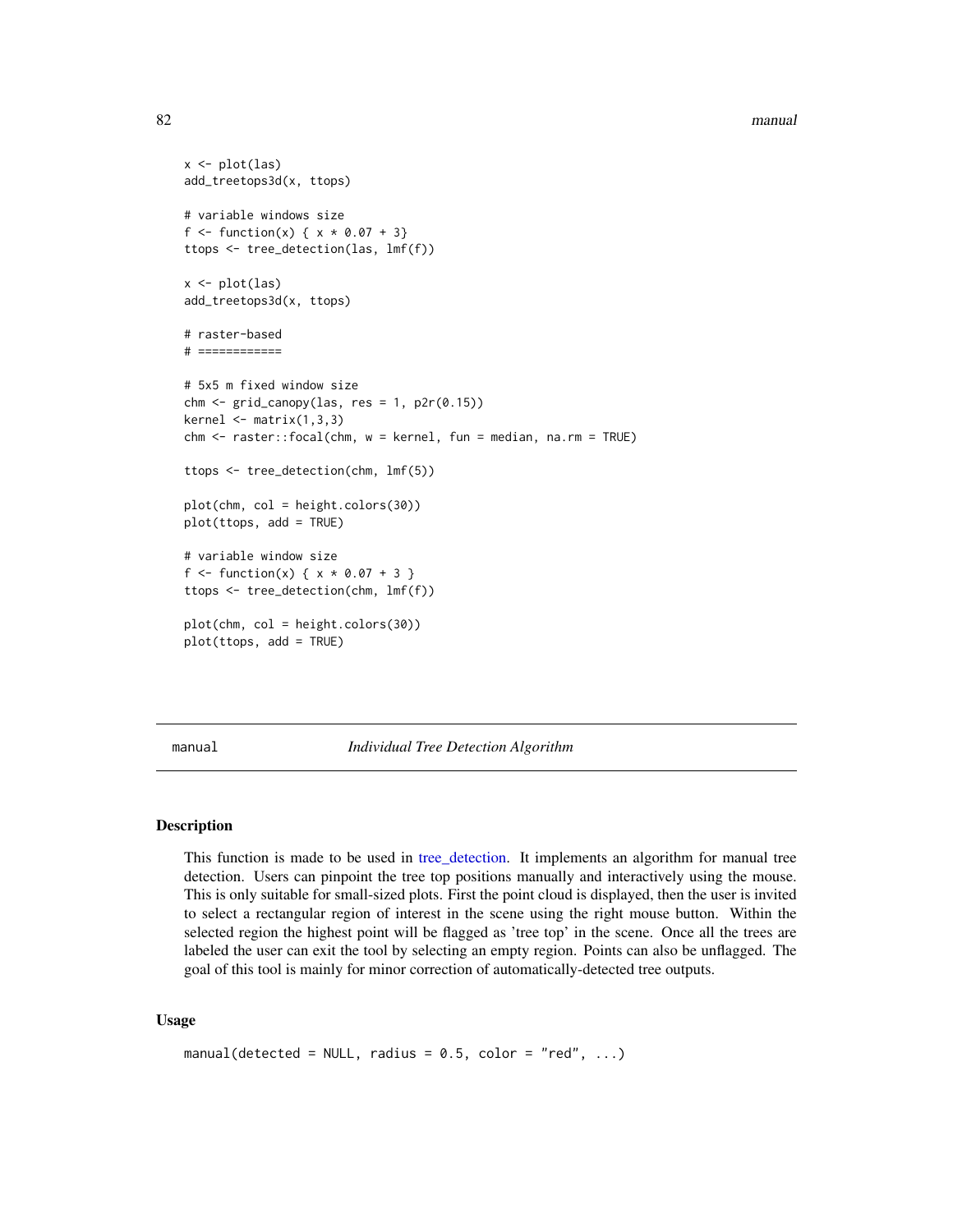# **Arguments**

| detected | SpatialPointsDataFrame of already found tree tops that need manual correc-<br>tion.        |
|----------|--------------------------------------------------------------------------------------------|
| radius   | numeric. Radius of the spheres displayed on the point cloud (aesthetic purposes<br>only).  |
| color    | character. Color of the spheres displayed on the point cloud (aesthetic purposes<br>only). |
| $\cdots$ | supplementary parameters to be passed to plot.                                             |

# See Also

Other individual tree detection algorithms:  $lmf()$  $lmf()$ 

# Examples

```
## Not run:
LASfile <- system.file("extdata", "MixedConifer.laz", package="lidR")
las = readLAS(LASfile)
# Full manual tree detection
ttops = tree_detection(las, manual())
# Automatic detection with manual correction
ttops = tree_detection(las, lmf(5))
ttops = tree_detection(las, manual(ttops))
## End(Not run)
```
<span id="page-82-0"></span>p2r *Digital Surface Model Algorithm*

# Description

This function is made to be used in [grid\\_canopy.](#page-25-0) It implements an algorithm for digital surface model computation based on a points-to-raster method: for each pixel of the output raster the function attributes the height of the highest point found. The subcircle tweak replaces each point with 8 points around the original one. This allows for virtual 'emulation' of the fact that a lidar point is not a point as such, but more realistically a disc. This tweak densifies the point cloud and the resulting canopy model is smoother and contains fewer 'pits' and empty pixels.

## Usage

 $p2r$ (subcircle = 0, na.fill = NULL)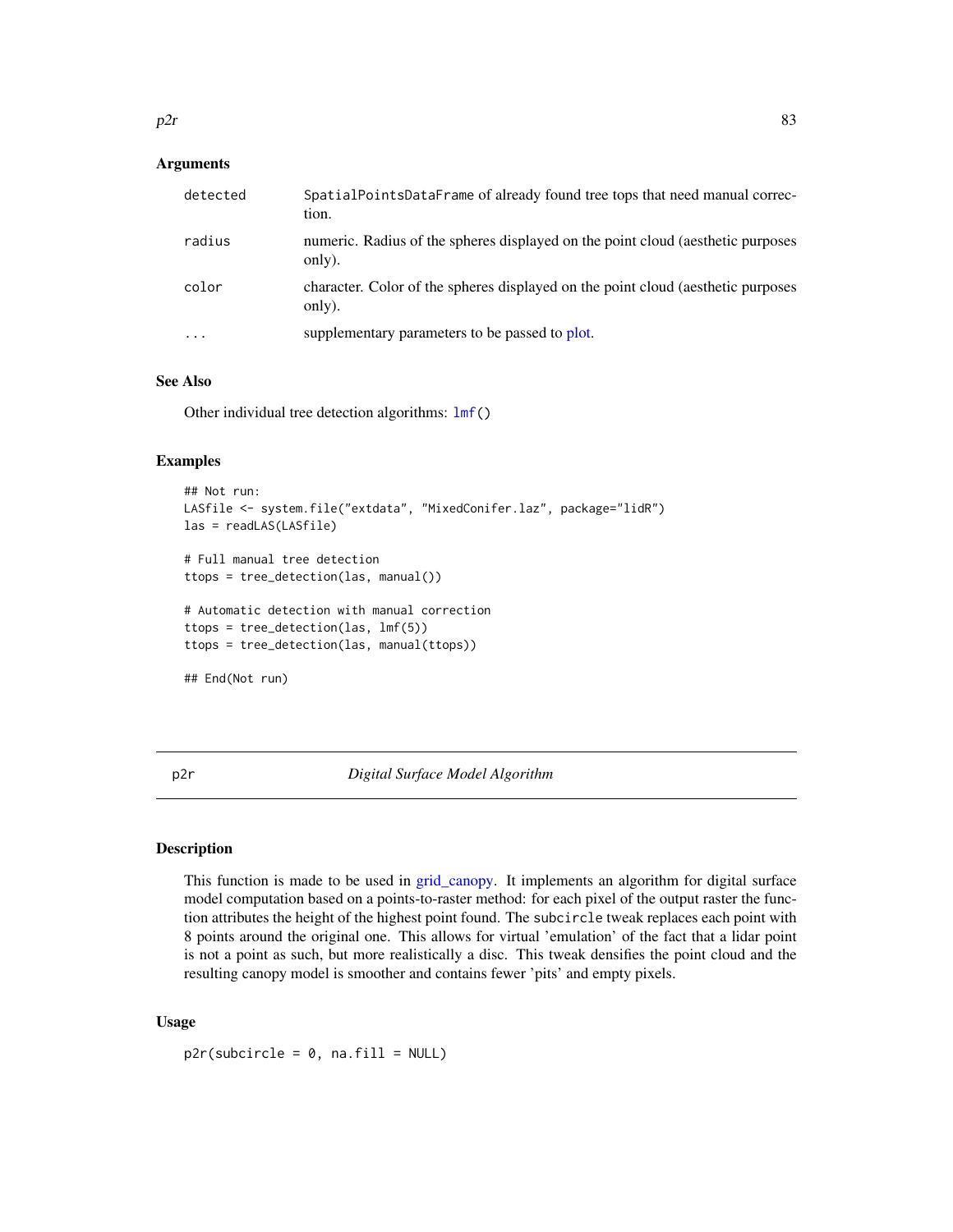#### Arguments

| subcircle | numeric. Radius of the circles. To obtain fewer empty pixels the algorithm can<br>replace each return with a circle composed of 8 points (see details).          |
|-----------|------------------------------------------------------------------------------------------------------------------------------------------------------------------|
| na.fill   | function. A function that implements an algorithm to compute spatial interpo-<br>lation to fill the empty pixel often left by points-to-raster methods. LidR has |
|           | know, tin, and kriging (see also grid_terrain for more details).                                                                                                 |

# See Also

Other digital surface model algorithms: [dsmtin\(](#page-21-0)), [pitfree\(](#page-83-0))

#### Examples

```
LASfile <- system.file("extdata", "MixedConifer.laz", package="lidR")
las <- readLAS(LASfile)
col <- height.colors(50)
# Points-to-raster algorithm with a resolution of 1 meter
chm <- grid_canopy(las, res = 1, p2r())
plot(chm, col = col)
# Points-to-raster algorithm with a resolution of 0.5 meters replacing each
# point by a 20 cm radius circle of 8 points
chm < - grid_canopy(las, res = 0.5, p2r(0.2))
plot(chm, col = col)
## Not run:
chm \le grid_canopy(las, res = 0.5, p2r(0.2, na.fill = tin()))
plot(chm, col = col)
## End(Not run)
```
<span id="page-83-0"></span>

pitfree *Digital Surface Model Algorithm*

#### **Description**

This function is made to be used in [grid\\_canopy.](#page-25-0) It implements the pit-free algorithm developed by Khosravipour et al. (2014), which is based on the computation of a set of classical triangulations at different heights (see references). The subcircle tweak replaces each point with 8 points around the original one. This allows for virtual 'emulation' of the fact that a lidar point is not a point as such, but more realistically a disc. This tweak densifies the point cloud and the resulting canopy model is smoother and contains fewer 'pits' and empty pixels.

## Usage

```
pitfree(thresholds = c(\emptyset, 2, 5, 1\emptyset, 15), max_edge = c(\emptyset, 1), subcircle = \emptyset)
```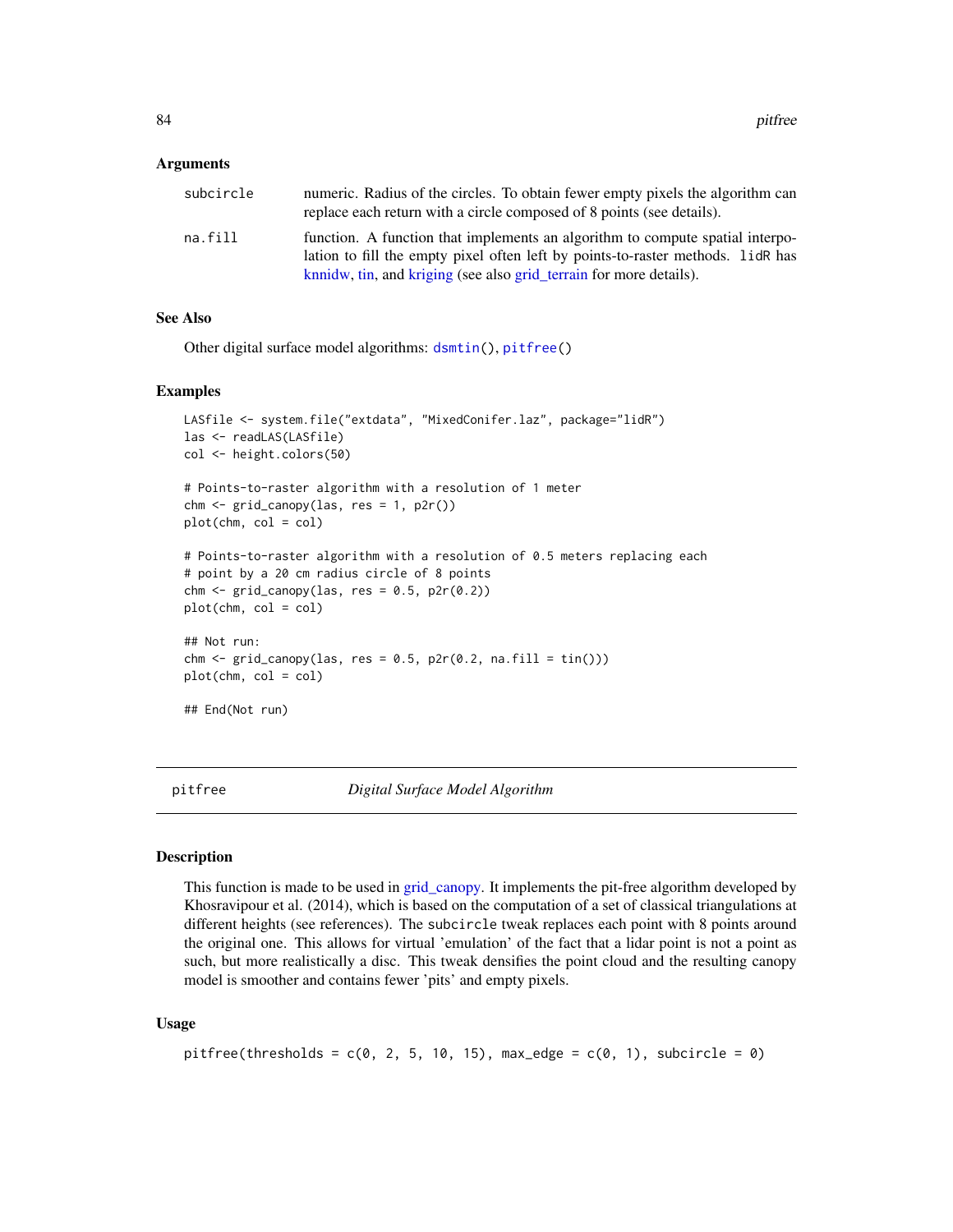#### pitfree 85

### Arguments

| thresholds | numeric. Set of height thresholds according to the Khosravipour et al. (2014)<br>algorithm description (see references)                                                                                                                                                                                                                                                                                      |
|------------|--------------------------------------------------------------------------------------------------------------------------------------------------------------------------------------------------------------------------------------------------------------------------------------------------------------------------------------------------------------------------------------------------------------|
| max_edge   | numeric. Maximum edge length of a triangle in the Delaunay triangulation. If<br>a triangle has an edge length greater than this value it will be removed. The<br>first number is the value for the classical triangulation (threshold $= 0$ , see also<br>dsmtin), the second number is the value for the pit-free algorithm (for thresholds<br>$> 0$ ). If max_edge = 0 no trimming is done (see examples). |
| subcircle  | numeric. radius of the circles. To obtain fewer empty pixels the algorithm can<br>replace each return with a circle composed of 8 points (see details).                                                                                                                                                                                                                                                      |

#### References

Khosravipour, A., Skidmore, A. K., Isenburg, M., Wang, T., & Hussin, Y. A. (2014). Generating pitfree canopy height models from airborne lidar. Photogrammetric Engineering & Remote Sensing, 80(9), 863-872.

# See Also

Other digital surface model algorithms: [dsmtin\(](#page-21-0)), [p2r\(](#page-82-0))

```
LASfile <- system.file("extdata", "MixedConifer.laz", package="lidR")
las <- readLAS(LASfile)
col <- height.colors(50)
# Basic triangulation and rasterization of first returns
chm < - grid\_canopy(las, res = 0.5, dsmin())plot(chm, col = col)
# Khosravipour et al. pitfree algorithm
chm <- grid_canopy(las, res = 0.5, pitfree(c(0, 2, 5, 10, 15), c(0, 1.5)))
plot(chm, col = col)
## Not run:
# Potentially complex concave subset of point cloud
x = c(481340, 481340, 481280, 481300, 481280, 481340)
y = c(3812940, 3813000, 3813000, 3812960, 3812940, 3812940)
\text{las2} = \text{lasclipPolygon}( \text{las}, x, y)plot(las2)
# Since the TIN interpolation is done within the convex hull of the point cloud
# dummy pixels are interpolated that are strictly correct according to the interpolation method
# used, but meaningless in our CHM
chm < - grid\_canopy(las2, res = 0.5, pitfree())
plot(chm, col = col)
chm = grid\_canopy(las2, res = 0.5, pitfree(max\_edge = c(3, 1.5)))plot(chm, col = col)
```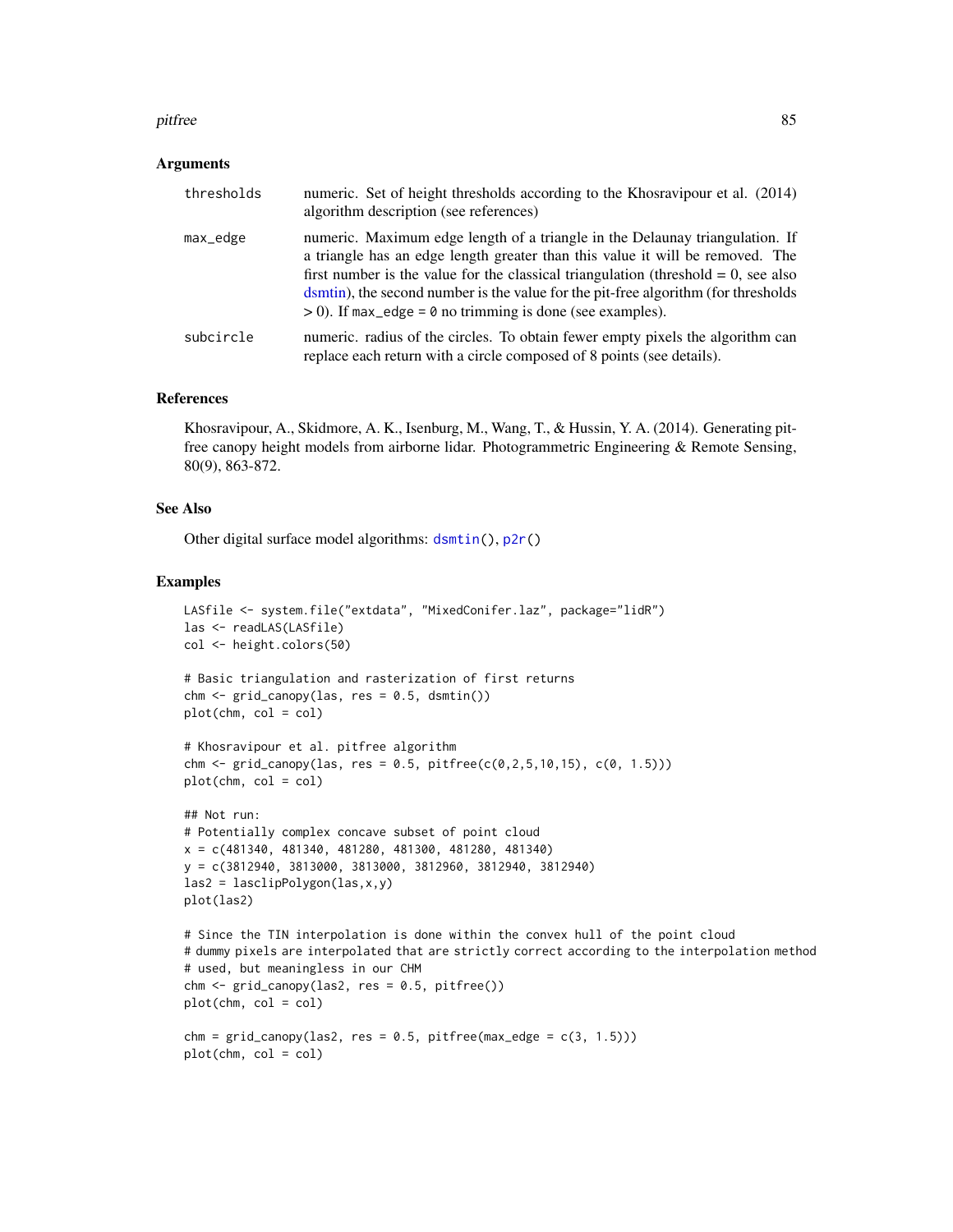## End(Not run)

<span id="page-85-0"></span>plot *Plot a LAS\* object*

## Description

Plot displays a 3D interactive windows-based on rgl for [LAS](#page-39-0) objects

Plot displays an interactive view for [LAScatalog](#page-0-0) objects with pan and zoom capabilities based on [mapview.](#page-0-0) If the coordinate reference system (CRS) of the LAScatalog is non empty, the plot can be displayed on top of base maps (satellite data, elevation, street, and so on).

Plot displays a [LASheader](#page-59-0) object exactly like it displays a LAScatalog object.

# Usage

```
plot(x, y, \ldots)## S4 method for signature 'LAS,missing'
plot(
 x,
  y,
  color = "Z",colorPalette = "auto",
  bg = "black",trim = Inf,
  backend = c("rgl", "pcv"),clear_artifacts = TRUE,
  nbits = 16,
  axis = FALSE,legend = FALSE,
  ...
\lambda## S4 method for signature 'LAScatalog,missing'
plot(x, y, mapview = FALSE, chunk_pattern = FALSE, ...)## S4 method for signature 'LASheader, missing'
plot(x, y, mapview = FALSE, ...)
```

| X        | A LAS $*$ object               |
|----------|--------------------------------|
| <b>V</b> | Unused (inherited from R base) |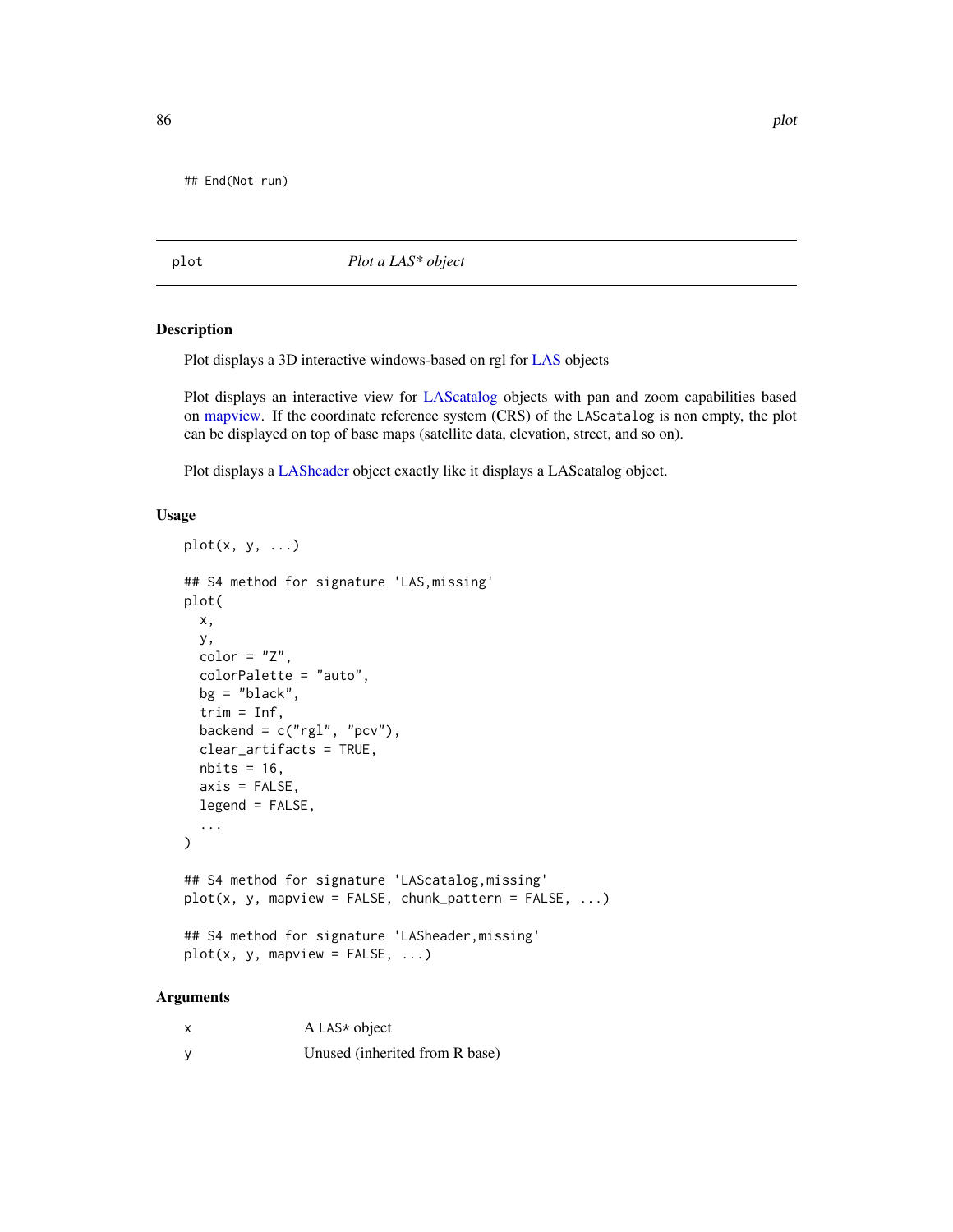| $\cdots$        | Will be passed to points 3d (LAS) or plot if map view = FALSE or to map view if<br>$mapview = TRUE (LAScatalog).$                                                                                                                                                                                                                                                                                                                                       |
|-----------------|---------------------------------------------------------------------------------------------------------------------------------------------------------------------------------------------------------------------------------------------------------------------------------------------------------------------------------------------------------------------------------------------------------------------------------------------------------|
| color           | characters. The attribute used to color the point cloud. Default is Z coordinates.<br>RGB is an allowed string even if it refers to three attributes simultaneously.                                                                                                                                                                                                                                                                                    |
| colorPalette    | characters. A vector of colors such as that generated by heat.colors, topo.colors,<br>terrain.colors or similar functions. Default is "auto" providing an automatic<br>coloring depending on the argument color                                                                                                                                                                                                                                         |
| bg              | The color for the background. Default is black.                                                                                                                                                                                                                                                                                                                                                                                                         |
| trim            | numeric. Enables trimming of values when outliers break the color palette range.<br>Every point with a value higher than trim will be plotted with the highest color.                                                                                                                                                                                                                                                                                   |
| backend         | character. Can be "rg1" or "pcv". If "rg1" is chosen the display relies on the<br>rgl package. If "pcv" is chosen it relies on the PointCloudViewer package,<br>which is much more efficient and can handle million of points using less mem-<br>ory. PointCloudViewer is not available on CRAN yet and should be installed<br>from github (see. https://github.com/Jean-Romain/PointCloudViewer).                                                      |
| clear_artifacts |                                                                                                                                                                                                                                                                                                                                                                                                                                                         |
|                 | logical. It is a known and documented issue that the 3D visualisation with rgl<br>displays artifacts. The points look aligned and/or regularly spaced in some view<br>angles. This is because rg1 computes with single precision float. To fix that<br>the point cloud is shifted to $(0,0)$ to reduce the number of digits needed to rep-<br>resent its coordinates. The drawback is that the point cloud is not plotted at its<br>actual coordinates. |
| nbits           | integer. If color = RGB it assumes that RGB colors are coded on 16 bits as de-<br>scribed in the LAS format specification. However, this is not always respected.<br>If the colors are stored on 8 bits set this parameter to 8.                                                                                                                                                                                                                        |
| axis            | logical. Display axis on XYZ coordinates.                                                                                                                                                                                                                                                                                                                                                                                                               |
| legend          | logical. Display a gradient color legend.                                                                                                                                                                                                                                                                                                                                                                                                               |
| mapview         | logical. If FALSE the catalog is displayed in a regular plot from R base.                                                                                                                                                                                                                                                                                                                                                                               |
| chunk_pattern   | logical. Display the current chunk pattern used to process the catalog.                                                                                                                                                                                                                                                                                                                                                                                 |

```
LASfile <- system.file("extdata", "MixedConifer.laz", package="lidR")
las <- readLAS(LASfile)
plot(las)
plot(las, color = "Intensity")
# If outliers break the color range, use the trim parameter
plot(las, color = "Intensity", trim = 150)
plot(las, color = "Classification")
# This dataset is already tree segmented
plot(las, color = "treeID")
# single file catalog using data provided in lidR
```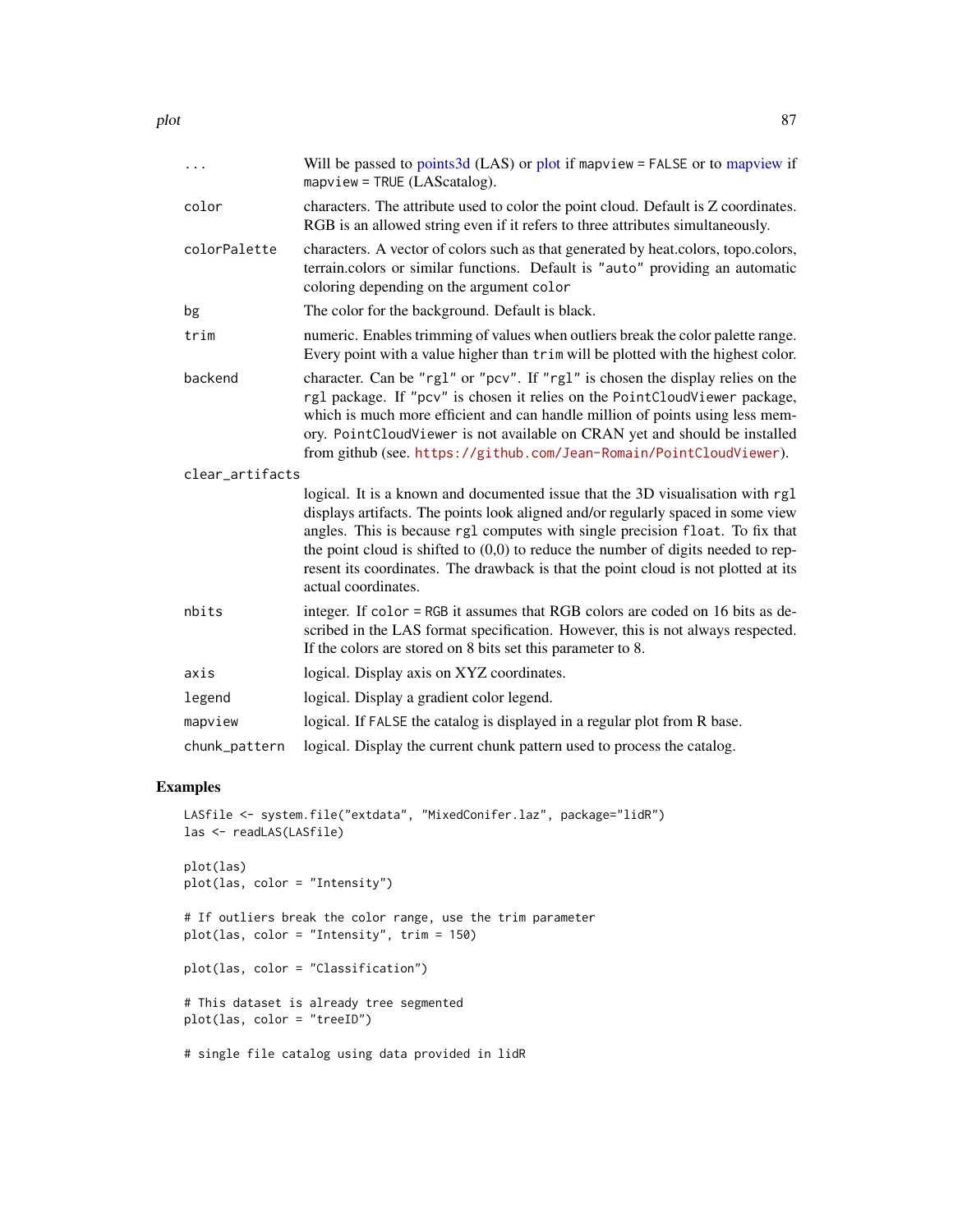```
ctg = readLAScatalog(LASfile)
plot(ctg)
```
plot.lasmetrics3d *Plot voxelized LiDAR data*

# Description

This function implements a 3D plot method for 'lasmetrics3d' objects

# Usage

```
## S3 method for class 'lasmetrics3d'
plot(
 x,
 y,
 color = "Z",colorPalette = height.colors(50),
 bg = "black",trim = Inf,
  ...
)
```
# Arguments

| x            | An object of the class 'lasmetrics3d'                                                                                                                                                                                                                                                                          |
|--------------|----------------------------------------------------------------------------------------------------------------------------------------------------------------------------------------------------------------------------------------------------------------------------------------------------------------|
| у            | Unused (inherited from R base)                                                                                                                                                                                                                                                                                 |
| color        | characters. The field used to color the points. Default is Z coordinates. Or a<br>vector of colors.                                                                                                                                                                                                            |
| colorPalette | characters. A color palette name. Default is height.colors provided by the<br>package lidR                                                                                                                                                                                                                     |
| bg           | The color for the background. Default is black.                                                                                                                                                                                                                                                                |
| trim         | numeric. Enables trimming of values when outliers break the color palette range.<br>Default is 1 meaning that the whole range of the values is used for the color<br>palette. 0.9 means that 10 In this case the values higher than the 90th percentile<br>are set to the highest color. They are not removed. |
| $\cdots$     | Supplementary parameters for points3d if the display method is "points".                                                                                                                                                                                                                                       |

# See Also

[voxel\\_metrics](#page-118-0) [points3d](#page-0-0) [height.colors](#page-79-0) [forest.colors](#page-79-0) [heat.colors](#page-0-0) [colorRampPalette](#page-0-0)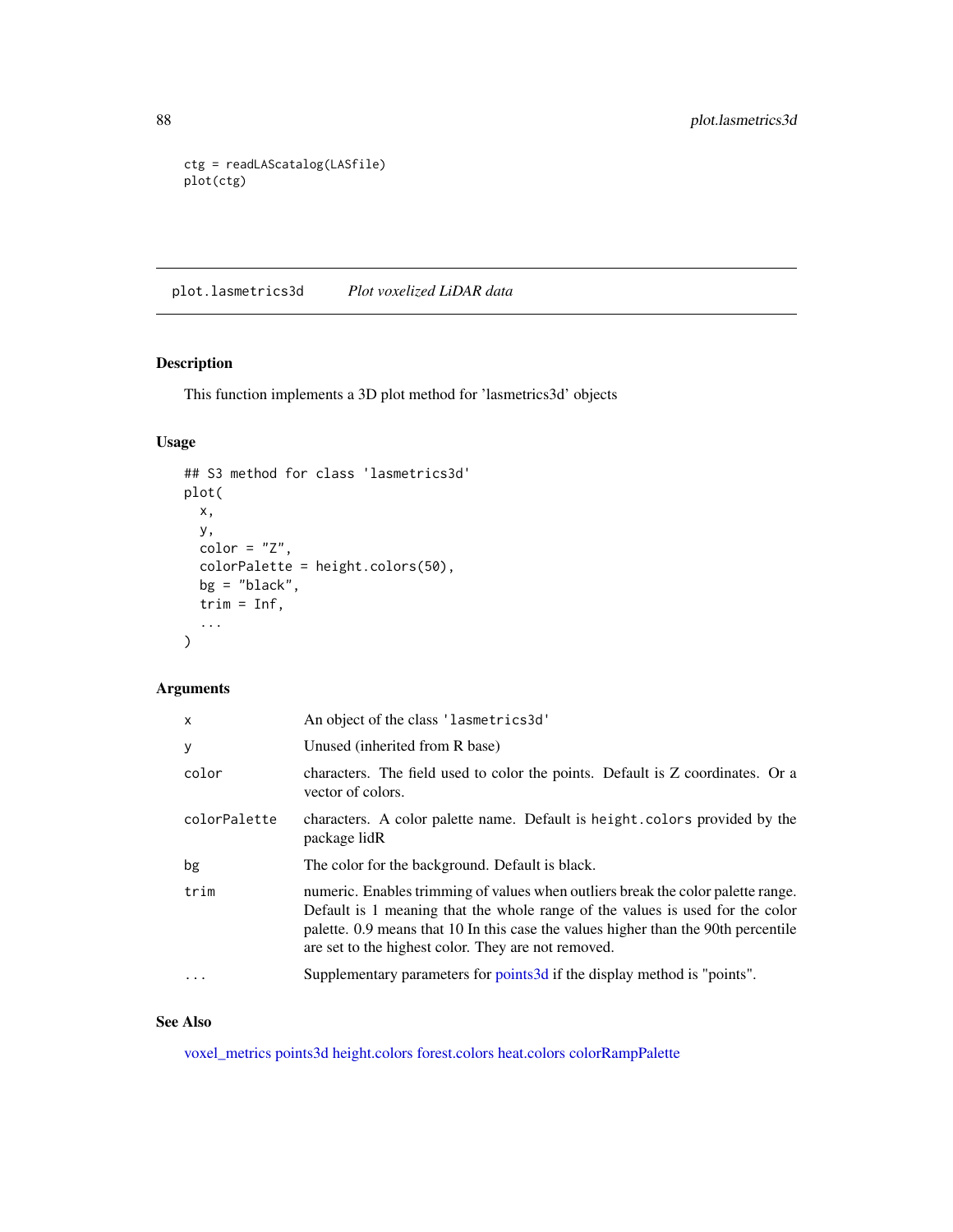#### plot\_3d 89

# Examples

```
LASfile <- system.file("extdata", "Megaplot.laz", package="lidR")
lidar = readLAS(LASfile)
voxels = voxel_metrics(lidar, list(Imean = mean(Intensity)))
plot(voxels, color = "Imean", colorPalette = heat.colors(50), trim=0.99)
```
plot\_3d *Add a spatial object to a point cloud scene*

## Description

Add a RasterLayer object that represents a digital terrain model or a SpatialPointsDataFrame that represents tree tops to a point cloud scene. To add elements to a scene with a point cloud plotted with the function plot from lidR, the functions  $add_{\mathbb{R}} \times \mathbb{R}$  take as first argument the output of the plot function (see examples), because the plot function does not plot the actual coordinates of the point cloud, but offsetted values. See function [plot](#page-85-0) and its argument clear\_artifacts for more details.

# Usage

```
plot_dtm3d(dtm, bg = "black", clear_artifacts = TRUE, ...)
add_dtm3d(x, dtm, ...)
add\_treetops3d(x, ttops, z = "Z", ...)add_flightlines3d(x, flightlines, z = "Z", ...)
```

| dtm             | An object of the class RasterLayer                                                                                                                                                                                                                                                                                                                                                                                                                                                        |
|-----------------|-------------------------------------------------------------------------------------------------------------------------------------------------------------------------------------------------------------------------------------------------------------------------------------------------------------------------------------------------------------------------------------------------------------------------------------------------------------------------------------------|
| bg              | The color for the background. Default is black.                                                                                                                                                                                                                                                                                                                                                                                                                                           |
| clear_artifacts |                                                                                                                                                                                                                                                                                                                                                                                                                                                                                           |
|                 | logical. It is a known and documented issue that 3D visualisation with rg1<br>displays artifacts. The points and lines are inaccurately positioned in the space<br>and thus the rendering may look false or weird. This is because rgl computes<br>with single precision float. To fix this, the objects are shifted to $(0,0)$ to reduce<br>the number of digits needed to represent their coordinates. The drawback is that<br>the objects are not plotted at their actual coordinates. |
| $\ddotsc$       | Supplementary parameters for surface3d or spheres3d.                                                                                                                                                                                                                                                                                                                                                                                                                                      |
| X               | The output of the function plot used with a LAS object.                                                                                                                                                                                                                                                                                                                                                                                                                                   |
| ttops           | A SpatialPointsDataFrame that contains tree tops coordinates.                                                                                                                                                                                                                                                                                                                                                                                                                             |
| Z               | character. The name of the attribute that contains the height of the tree tops or<br>of the flightlines.                                                                                                                                                                                                                                                                                                                                                                                  |
| flightlines     | A SpatialPointsDataFrame that contains flightlines coordinates.                                                                                                                                                                                                                                                                                                                                                                                                                           |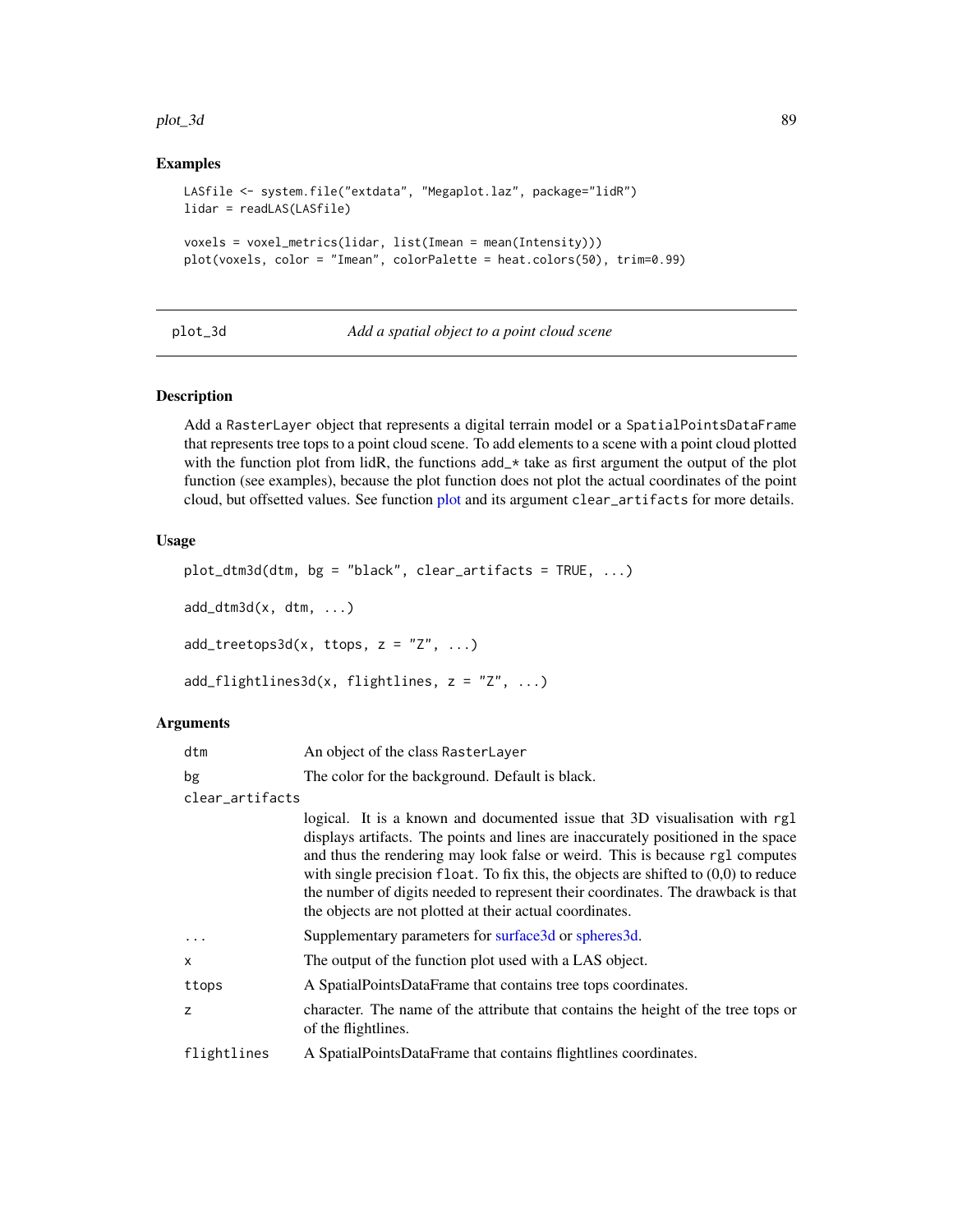## Examples

```
LASfile <- system.file("extdata", "Topography.laz", package="lidR")
las = readLAS(LASfile)
dtm = grid_terrain(las, algorithm = tin())
ttops <- tree_detection(las, lmf(ws = 5))
plot_dtm3d(dtm)
x = plot(las)add_dtm3d(x, dtm)
add_treetops3d(x, ttops)
## Not run:
library(magrittr)
plot(las) %>% add_dtm3d(dtm) %>% add_treetops3d(ttops)
## End(Not run)
```
pmf *Ground Segmentation Algorithm*

# Description

This function is made to be used in [lasground.](#page-57-0) It implements an algorithm for segmentation of ground points based on a progressive morphological filter. This method is an implementation of the Zhang et al. (2003) algorithm (see reference). Note that this is not a strict implementation of Zhang et al. This algorithm works at the point cloud level without any rasterization process. The morphological operator is applied on the point cloud, not on a raster. Also, Zhang et al. proposed some formulas (eq. 4, 5 and 7) to compute the sequence of windows sizes and thresholds. Here, these parameters are free and specified by the user. The function [util\\_makeZhangParam](#page-116-0) enables computation of the parameters according to the original paper.

### Usage

pmf(ws, th)

| WS | numeric. Sequence of windows sizes to be used in filtering ground returns. The<br>values must be positive and in the same units as the point cloud (usually meters,<br>occasionally feet).  |
|----|---------------------------------------------------------------------------------------------------------------------------------------------------------------------------------------------|
| th | numeric. Sequence of threshold heights above the parameterized ground surface<br>to be considered a ground return. The values must be positive and in the same<br>units as the point cloud. |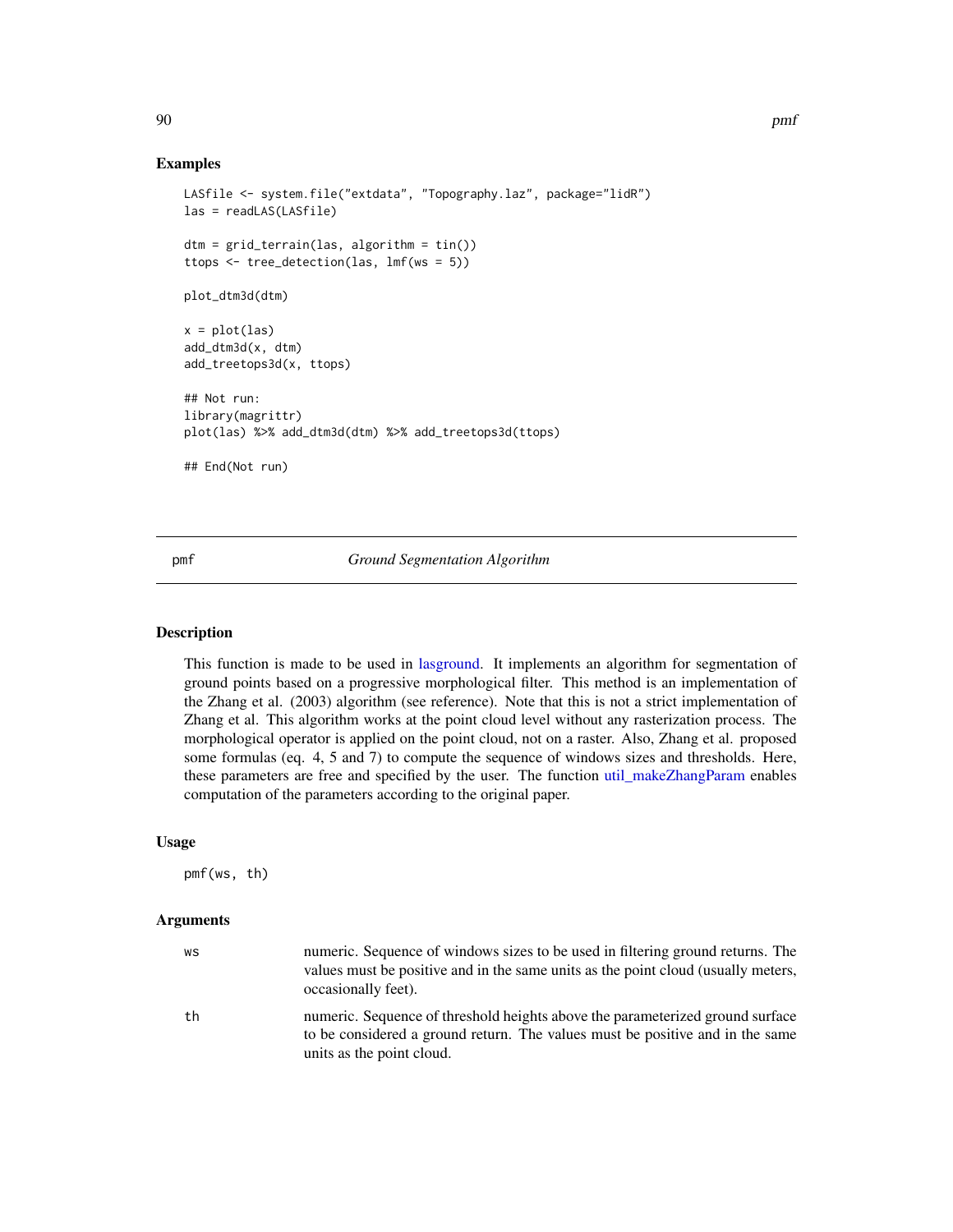# point\_metrics 91

### References

Zhang, K., Chen, S. C., Whitman, D., Shyu, M. L., Yan, J., & Zhang, C. (2003). A progressive morphological filter for removing nonground measurements from airborne LIDAR data. IEEE Transactions on Geoscience and Remote Sensing, 41(4 PART I), 872–882. http:#doi.org/10.1109/TGRS.2003.810682.

# See Also

Other ground segmentation algorithms: [csf\(](#page-17-0))

# Examples

```
LASfile <- system.file("extdata", "Topography.laz", package="lidR")
las <- readLAS(LASfile, select = "xyzrn")
ws <- seq(3, 12, 3)th \leq seq(0.1, 1.5, length.out = length(ws))
las <- lasground(las, pmf(ws, th))
plot(las, color = "Classification")
```
<span id="page-90-0"></span>point\_metrics *Point-based metrics*

# Description

Computes a series of user-defined descriptive statistics for a LiDAR dataset for each point. This function is very similar to [grid\\_metrics](#page-28-0) but computes metrics for each point based on its k-nearest neighbours or its sphere neighbourhood.

# Usage

point\_metrics(las, func, k, r, xyz = TRUE, filter = NULL)

| las          | An object of class LAS                                                                                                                                                                                                                      |
|--------------|---------------------------------------------------------------------------------------------------------------------------------------------------------------------------------------------------------------------------------------------|
| func         | formula. An expression to be applied to each cell (see section "Parameter func").                                                                                                                                                           |
| k            | integer. k-nearest neighbours                                                                                                                                                                                                               |
| $\mathsf{r}$ | numeric, radius of the neighborhood sphere (not supported yet).                                                                                                                                                                             |
| xyz          | logical. Coordinates of each point are returned in addition to each metric. If<br>filter = NULL coordinates are references to the original coordinates and do not<br>occupy additional memory. If filter != NULL it obviously takes memory. |
| filter       | formula of logical predicates. Enables the function to run only on points of<br>interest in an optimized way. See also examples.                                                                                                            |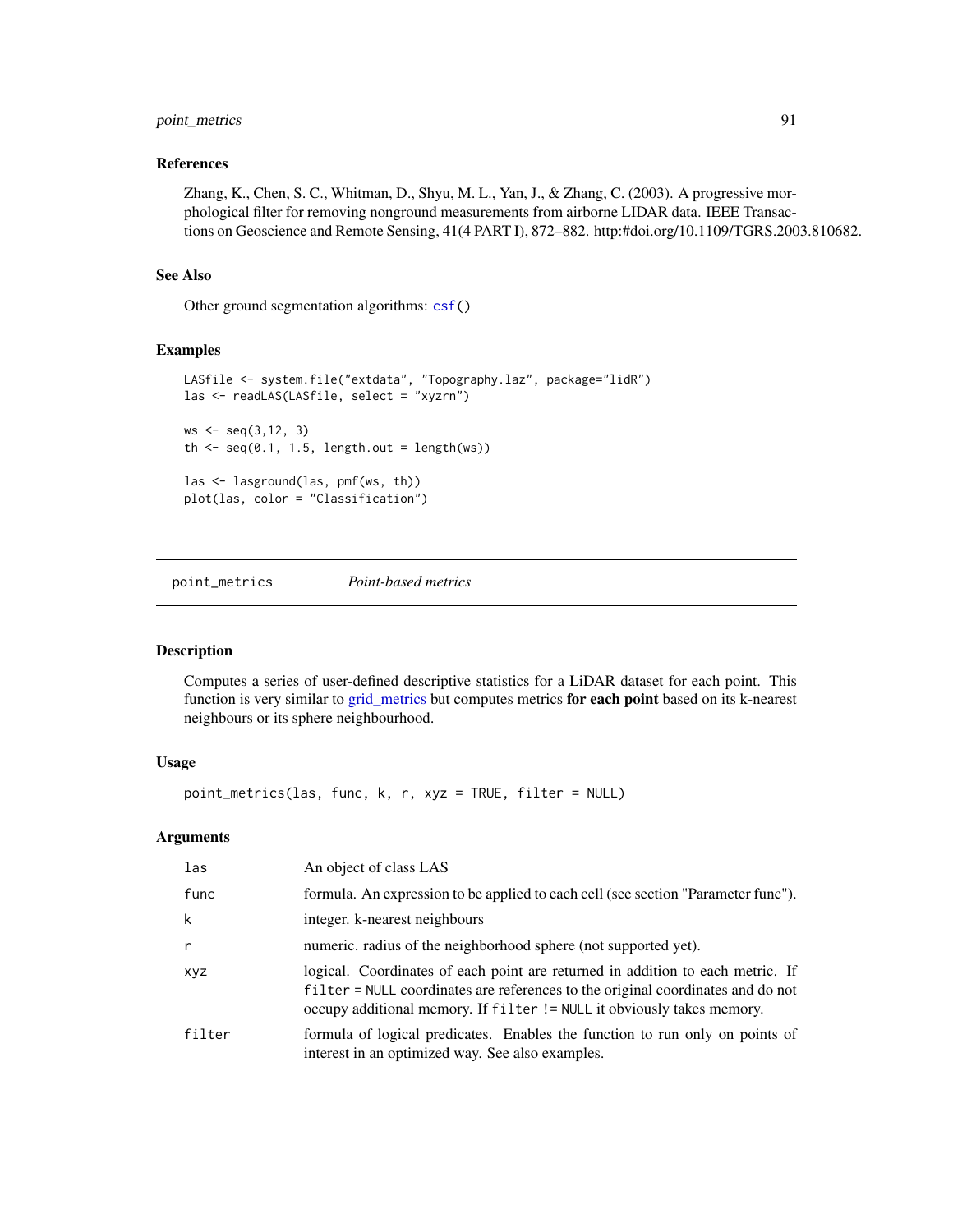#### Details

It is important to bear in mind that this function is very fast for the feature it provides i.e. mapping a user-defined function at the point level using optimized memory management. However, it is still computationally demanding.

To help users to get an idea of how computationally demanding this function is, let's compare it to [grid\\_metrics.](#page-28-0) Assuming we want to apply mean( $Z$ ) on a 1 km<sup>2</sup> tile with 1 point/m<sup>2</sup> with a resolution of 20 m (400 m² cells), then the function mean is called roughly 2500 times (once per cell). On the contrary, with point\_metrics, mean is called 1000000 times (once per point). So the function is expected to be more than 400 times slower in this specific case (but it does not provide the same feature).

This is why the user-defined function is expected to be well optimized, otherwise it might drastically slow down this already heavy computation. See examples.

Last but not least, grid\_metrics() relies on the data.table package to compute a user-defined function in each pixel. point\_metrics() relies on a similar method but with a major difference: is does not rely on data. table and thus has not been tested over many years by thousands of people. Please report bugs, if any.

# Parameter func

The function to be applied to each cell is a classical function (see examples) that returns a labeled list of metrics. For example, the following function f is correctly formed.

 $f = function(x)$  {list(mean = mean(x), max = max(x))}

And could be applied either on the Z coordinates or on the intensities. These two statements are valid:

point\_metrics(las,  $\sim f(Z)$ ,  $k = 8$ ) point\_metrics(las,  $\sim$ f(Intensity),  $k = 5$ )

Everything that works in grid metrics should also work in point\_metrics but might be meaningless. For example, computing the quantile of elevation does not really makes sense here.

#### See Also

Other metrics: [cloud\\_metrics\(](#page-16-0)), [grid\\_metrics\(](#page-28-0)), [hexbin\\_metrics\(](#page-33-0)), [tree\\_metrics\(](#page-114-0)), [voxel\\_metrics\(](#page-118-0))

# Examples

```
## Not run:
LASfile <- system.file("extdata", "Topography.laz", package="lidR")
# Read only 0.5 points/m^2 for the purposes of this example
las = readLAS(LASfile, filter = "-thin_with_grid 2")
```
# Computes the eigenvalues of the covariance matrix of the neighbouring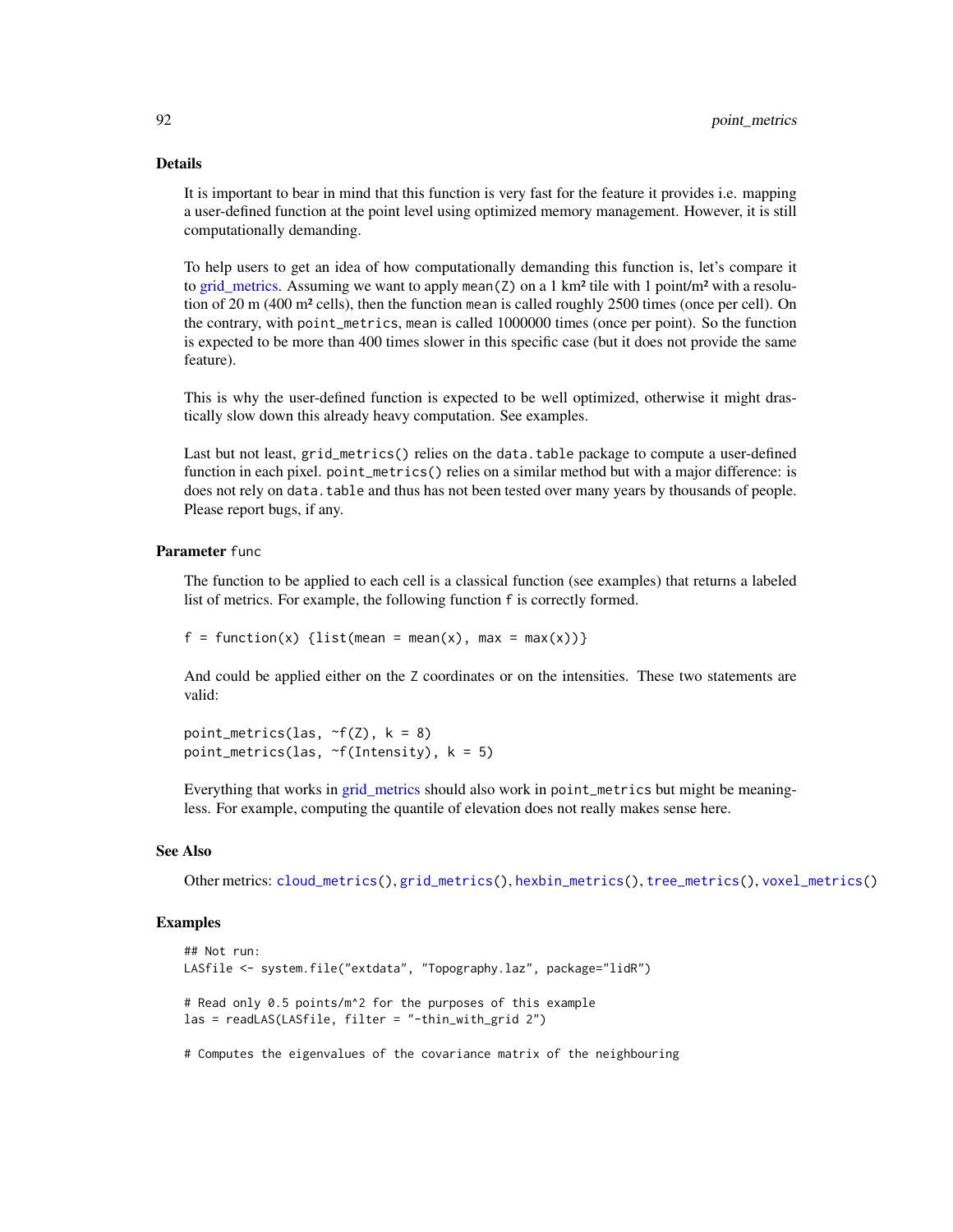```
# points and applies a test on these values. This function simulates the
# 'shp_plane()' algorithm from 'lasdetectshape()'
plane_metrics1 = function(x,y,z, th1 = 25, th2 = 6) {
 xyz \leftarrow \text{cbind}(x, y, z)cov_m \leftarrow cov(xyz)eigen_m <- eigen(cov_m)$value
  is_planar <- eigen_m[2] > (th1*eigen_m[3]) && (th2*eigen_m[2]) > eigen_m[1]
  return(list(planar = is_planar))
}
# Apply a user-defined function
M \leq point_metrics(las, \gammaplane_metrics1(X,Y,Z), k = 25)
#> Computed in 6.3 seconds
# We can verify that it returns the same as 'shp_plane'
las <- lasdetectshape(las, shp_plane(k = 25), "planar")
#> Computed in 0.1 second
all.equal(M$planar, las$planar)
# At this stage we can be clever and find that the bottleneck is
# the eigenvalue computation. Let's write a C++ version of it with
# Rcpp and RcppArmadillo
Rcpp::sourceCpp(code = "
#include <RcppArmadillo.h>
// [[Rcpp::depends(RcppArmadillo)]]
// [[Rcpp::export]]
SEXP eigen_values(arma::mat A) {
arma::mat coeff;
arma::mat score;
arma::vec latent;
arma::princomp(coeff, score, latent, A);
return(Rcpp::wrap(latent));
}")
plane_metrics2 = function(x, y, z, th1 = 25, th2 = 6) {
  xyz \leftarrow \text{cbind}(x, y, z)eigen_m <- eigen_values(xyz)
  is_planar <- eigen_m[2] > (th1*eigen_m[3]) && (th2*eigen_m[2]) > eigen_m[1]
  return(list(planar = is_planar))
}
M <- point_metrics(las, ~plane_metrics2(X,Y,Z), k = 25)
#> Computed in 0.5 seconds
all.equal(M$planar, las$planar)
# Here we can see that the optimized version is way better but is still 5 times slower
# because of the overhead of calling R functions and switching back and forth from R to C++.
```

```
# Use the filter argument to process only first returns
M1 <- point_metrics(las, \negplane_metrics2(X,Y,Z), k = 25, filter = \negReturnNumber == 1)
```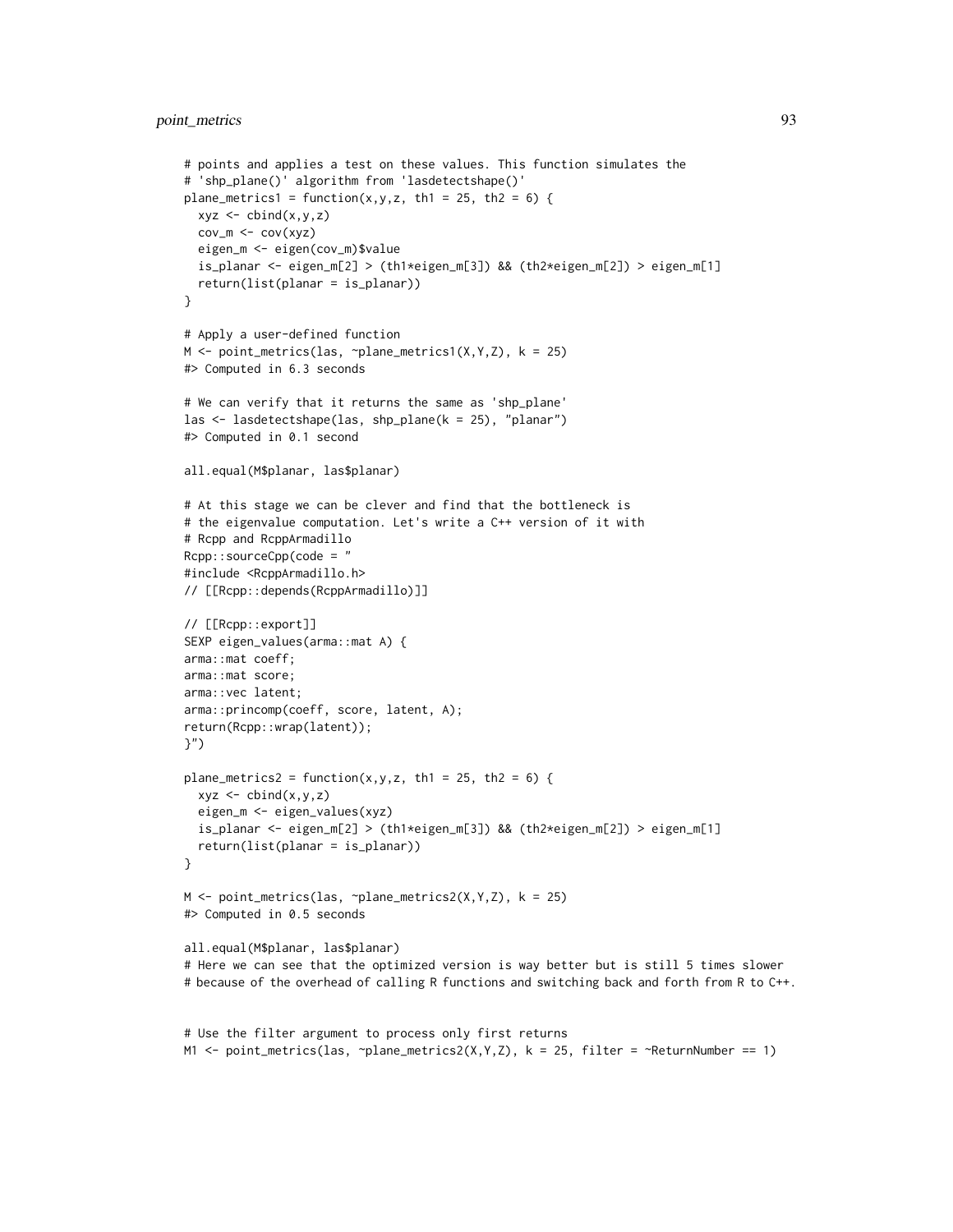```
dim(M1) # 13894 instead of 17182 previously.
# is a memory-optimized equivalent to:
first = lasfilterfirst(las)
M2 <- point_metrics(first, ~plane_metrics2(X,Y,Z), k = 25)
all.equal(M1, M2)
## End(Not run)
```
# print *Summary and Print for* LAS\* *objects*

# Description

Summary and Print for LAS\* objects

# Usage

 $print(x, \ldots)$ ## S4 method for signature 'LAS' summary(object, ...) ## S4 method for signature 'LAS' print(x) ## S4 method for signature 'LAScatalog' summary(object, ...)

# Arguments

| $\cdot$   | Unused        |
|-----------|---------------|
| object, x | A LAS* object |

# Value

NULL, used for its side-effect of printing information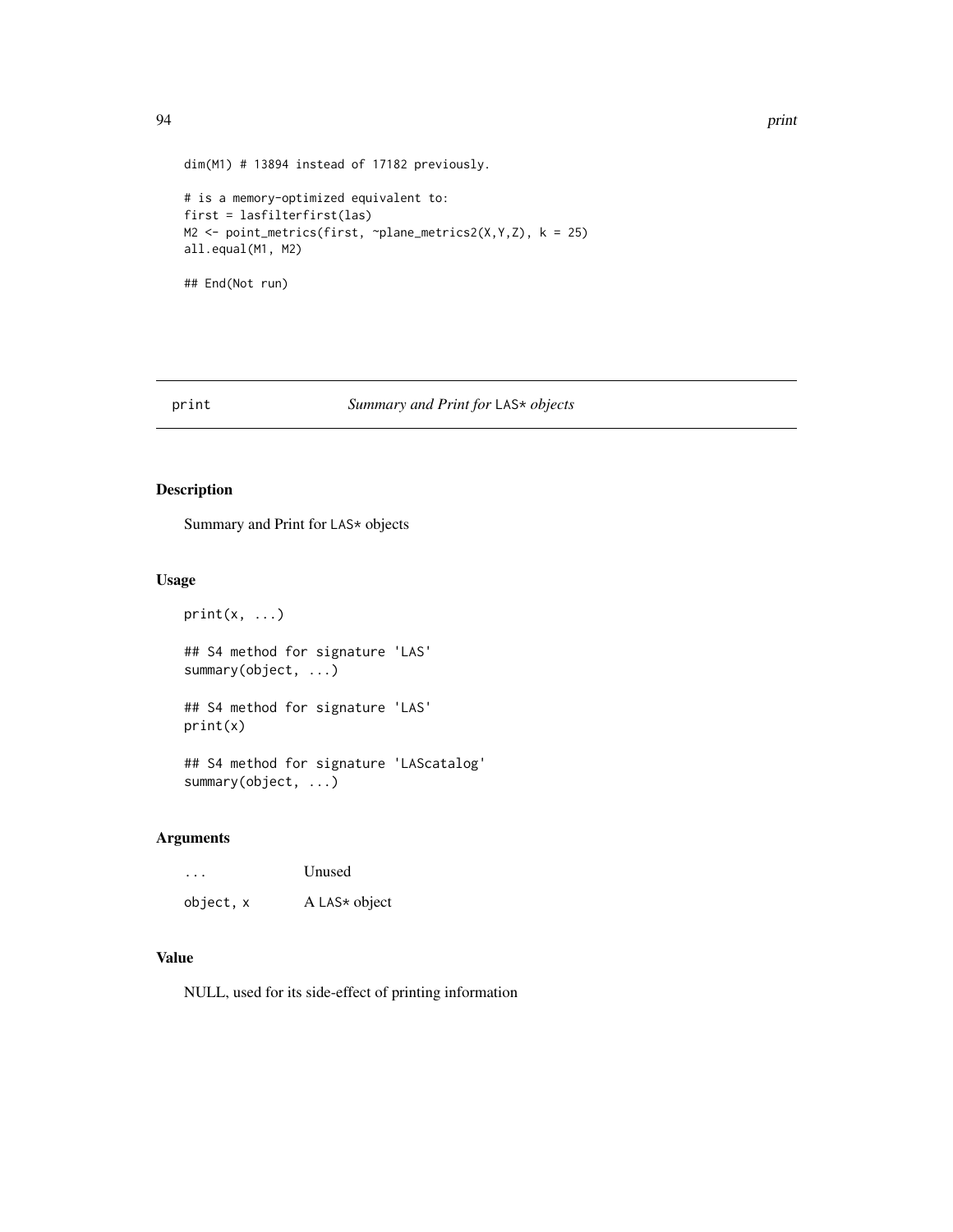#### Description

Get or set the projection of a LAS\* object with the function projection. Functions epsg and wkt are reserved for advanced users (see details).

#### Usage

```
epsg(object, ...)
epsg(object) <- value
wkt(object, ...)
wkt(object) <- value
## S4 method for signature 'LASheader'
projection(x, asText = TRUE)
## S4 method for signature 'LASheader'
epsg(object, ...)
## S4 replacement method for signature 'LASheader'
epsg(object) <- value
## S4 method for signature 'LASheader'
wkt(object, ...)
## S4 replacement method for signature 'LASheader'
wkt(object) <- value
## S4 replacement method for signature 'LAS'
projection(x) <- value
## S4 method for signature 'LAS'
epsg(object)
## S4 replacement method for signature 'LAS'
epsg(object) <- value
## S4 method for signature 'LAS'
wkt(object)
## S4 replacement method for signature 'LAS'
wkt(object) <- value
```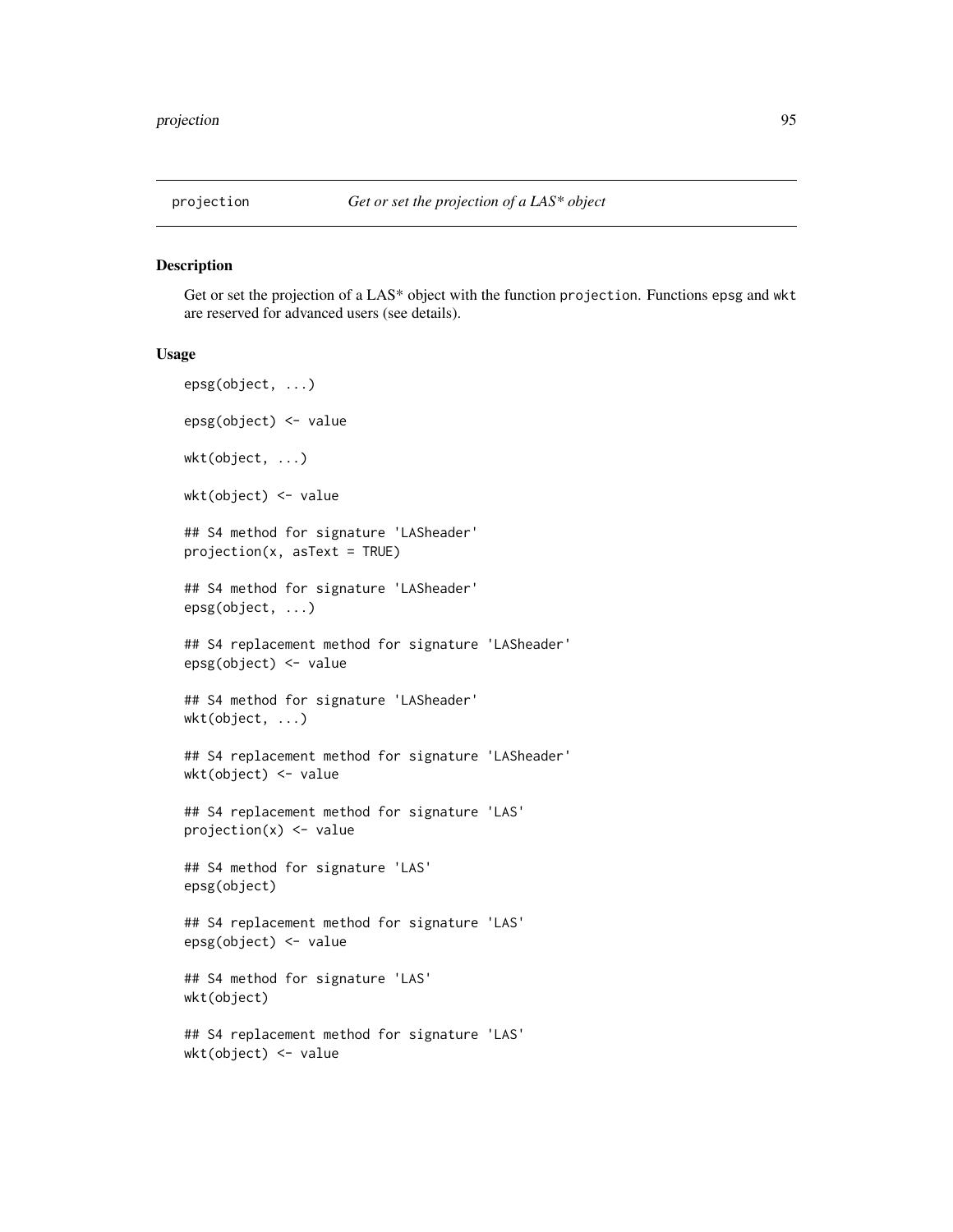### **Arguments**

| object, x | An object of class LAS or eventually LASheader (regular users don't need to<br>manipulate LASheader objects).                              |
|-----------|--------------------------------------------------------------------------------------------------------------------------------------------|
| $\ddots$  | Unused.                                                                                                                                    |
| value     | A CRS object or a proj4string string for function projection. An EPSG code<br>as integer for function epsg. A WKT string for function wkt. |
| asText    | logical. If TRUE, the projection is returned as text. Otherwise a CRS object is<br>returned.                                               |

# Details

There are two ways to store the CRS of a point cloud in a LAS file:

- Store an EPSG code (for LAS 1.0 to 1.4)
- Store a WTK string (for LAS 1.4)

On the other hand, all spatial R packages use a proj4string to store the CRS. This is why the CRS is duplicated in a LAS object. The information belongs within the header in a format that can be written in a LAS file and in the slot proj4string in a format that can be understood by R packages.

- projection <-: updates the CRS from a proj4string. It updates the header either with the EPSG code for LAS formats < 1.4 or with a WKT string for LAS format 1.4 and updates the proj4string slot. This function should always be preferred.
- epsg<-: updates the CRS from an EPSG code. It adds the EPSG code in the header and updates the proj4string slot.
- wkt<-: updates the CRS from a WKT string. It adds the WKT string in the header and updates the proj4string slot.
- projection: reads the proj4string from the proj4string slot.
- epsg: reads the epsg code from the header.
- wkt: reads the WKT string from the header.

```
LASfile <- system.file("extdata", "Megaplot.laz", package="lidR")
las <- readLAS(LASfile)
crs <- sp::CRS("+init=epsg:26918")
projection(las)
projection(las) <- crs
```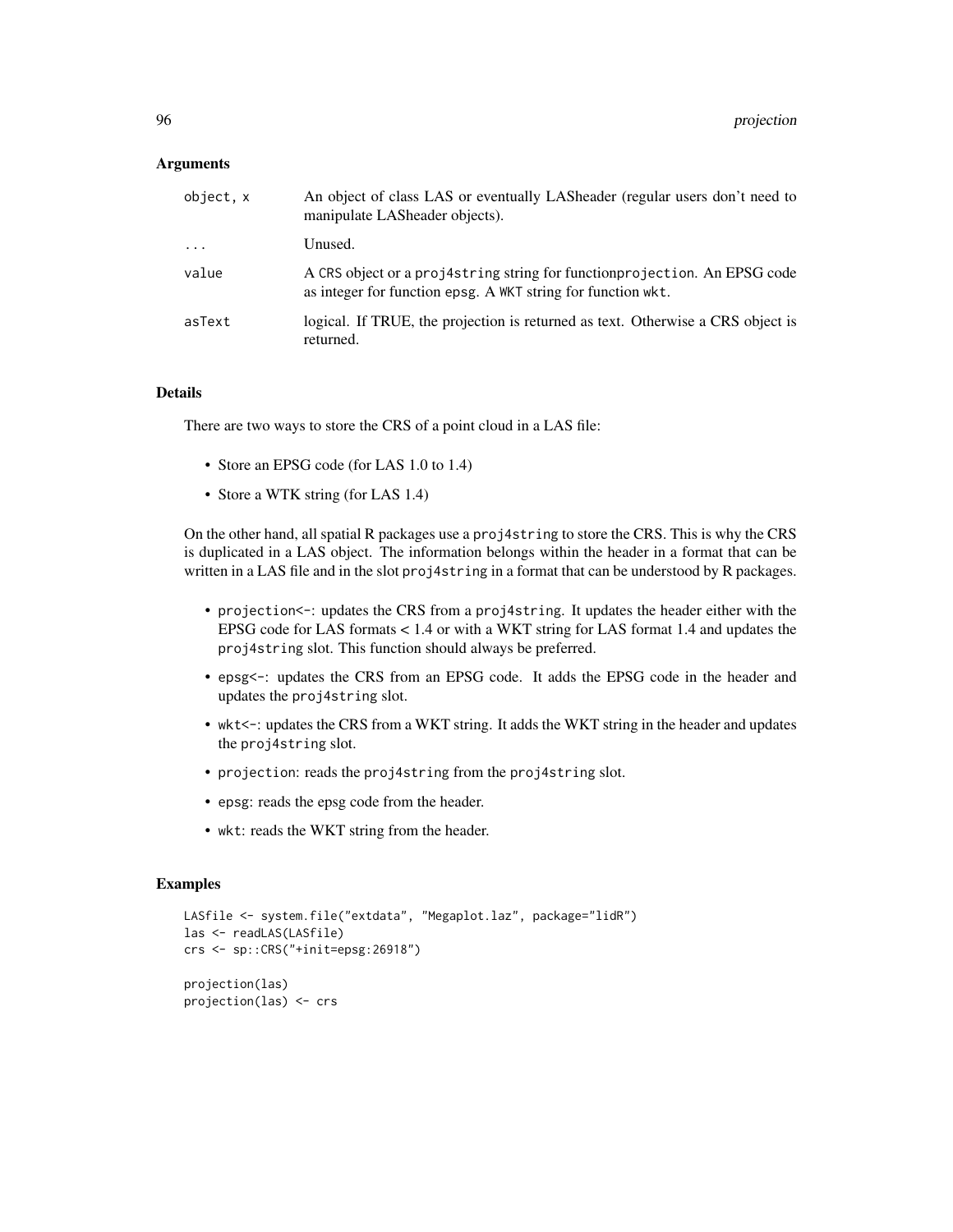#### Description

This function is made to be used in [lasfilterdecimate.](#page-52-0) It implements an algorithm that randomly removes points or pulses to reach the desired density over the whole area (see [area](#page-4-0)).

# Usage

```
random(density, use_pulse = FALSE)
```
# Arguments

| densitv   | numeric. The desired output density.                                      |
|-----------|---------------------------------------------------------------------------|
| use_pulse | logical. Decimate by removing random pulses instead of random points (re- |
|           | quires running laspulse first)                                            |

# See Also

Other point cloud decimation algorithms: [highest\(](#page-34-0)), [homogenize\(](#page-35-0))

# Examples

```
LASfile <- system.file("extdata", "Megaplot.laz", package="lidR")
las = readLAS(LASfile, select = "xyz")
```

```
# Reach a pulse density of 1 on the overall dataset
thinned1 = lasfilterdecimate(las, random(1))
plot(grid_density(las))
plot(grid_density(thinned1))
```
rbind.LAS *Merge LAS objects*

#### Description

Merge LAS objects

# Usage

## S3 method for class 'LAS' rbind(...)

# Arguments

... LAS objects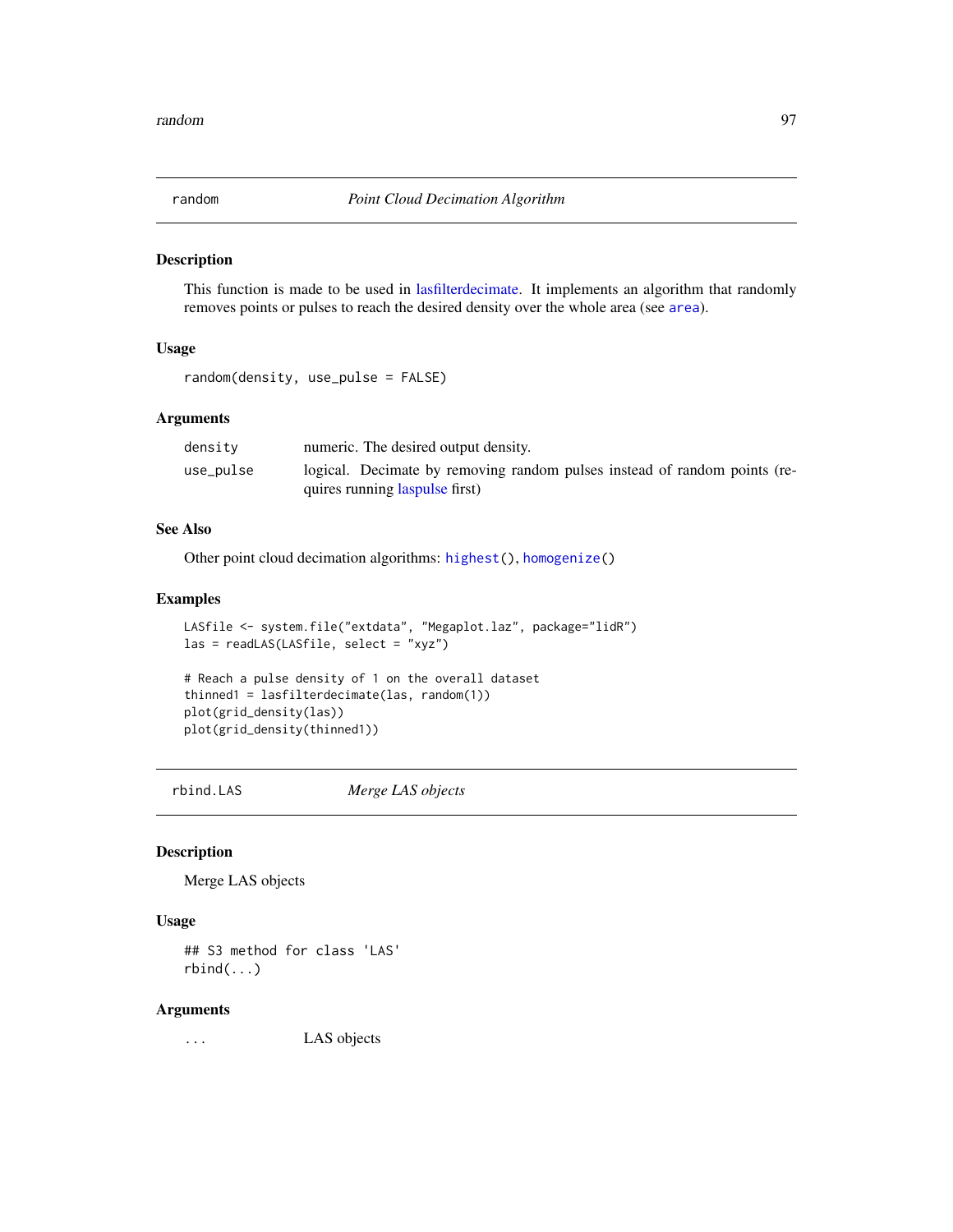#### <span id="page-97-0"></span>Description

Reads .las or .laz files into an object of class [LAS.](#page-39-0) If several files are read at once the returned LAS object is considered as one LAS file. The optional parameters enable the user to save a substantial amount of memory by choosing to load only the attributes or points of interest. The LAS formats 1.1 to 1.4 are supported. Point Data Record Format 0,1,2,3,5,6,7,8 are supported.

#### Usage

readLAS(files, select = " $*$ ", filter = "")

#### Arguments

| files  | characters. Path(s) to one or several a file(s). Can also be a LAS catalog object. |
|--------|------------------------------------------------------------------------------------|
| select | character. Read only attributes of interest to save memory (see details).          |
| filter | character. Read only points of interest to save memory (see details).              |

# Details

Select: the 'select' argument specifies the data that will actually be loaded. For example, 'xyzia' means that the x, y, and z coordinates, the intensity and the scan angle will be loaded. The supported entries are t - gpstime, a - scan angle, i - intensity, n - number of returns, r - return number, c - classification, s - synthetic flag, k - keypoint flag, w - withheld flag, o - overlap flag (format 6+), u - user data, p - point source ID, e - edge of flight line flag, d - direction of scan flag, R red channel of RGB color, G - green channel of RGB color, B - blue channel of RGB color, N near-infrared channel. C - scanner channel (format 6+). Also numbers from 1 to 9 for the extra bytes data numbers 1 to 9. 0 enables all extra bytes to be loaded and '\*' is the wildcard that enables everything to be loaded from the LAS file.

Note that x, y, z are implicit and always loaded. 'xyzia' is equivalent to 'ia'.

Filter: the 'filter' argument allows filtering of the point cloud while reading files. This is much more efficient than [lasfilter](#page-51-0) in many ways. If the desired filters are known before reading the file, the internal filters should always be preferred. The available filters are those from LASlib and can be found by running the following command: rlas:::lasfilterusage(). (see also [rlas::read.las\)](#page-0-0)

## Value

A LAS object

```
LASfile <- system.file("extdata", "Megaplot.laz", package="lidR")
las = readLAS(LASfile)
las = readLAS(LASfile, select = "xyz")
```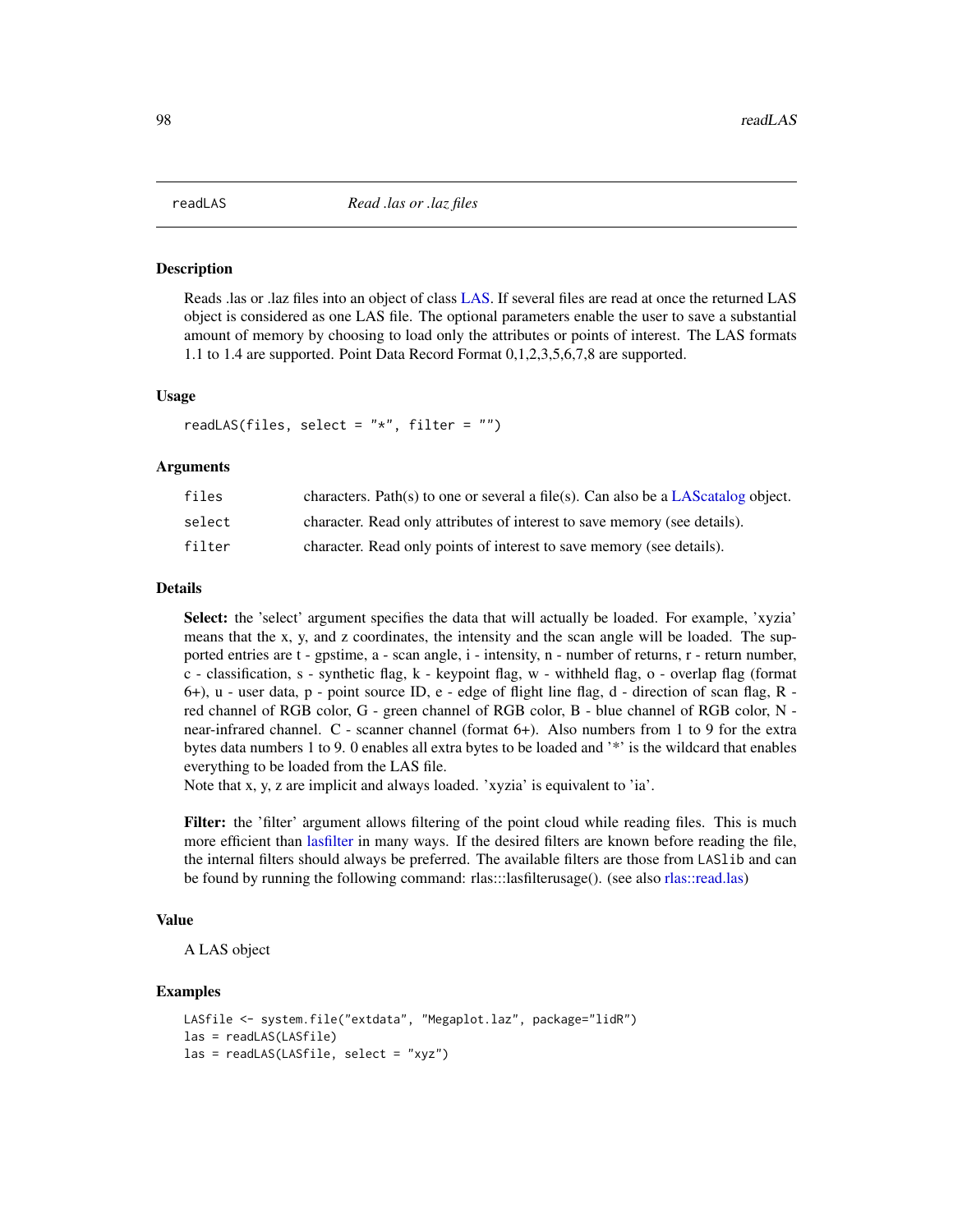# readLAScatalog 99

```
las = readLAS(LASfile, select = "xyzi", filter = "-keep_first")
las = readLAS(LASfile, select = "xyziar", filter = "-keep_first -drop_z_below 0")
# Negation of attributes is also possible (all except intensity and angle)
las = readLAS(LASfile, select = "* -i -a")
```
readLAScatalog *Create an object of class LAScatalog*

#### Description

Create an object of class [LAScatalog](#page-0-0) from a folder or a set of filenames. A LAScatalog is a representation of a set of las/laz files. A computer cannot load all the data at once. A LAScatalog is a simple way to manage all the files sequentially. Most functions from lidR can be used seamlessly with a LAScatalog using the internal LAScatalog processing engine. To take advantage of the LAScatalog processing engine the user must first adjust some processing options using the [ap](#page-0-0)[propriated functions.](#page-0-0) Careful reading of the [LAScatalog class documentation](#page-0-0) is required to use the LAScatalog class correctly.

catalog() is softly deprecated for readLAScatalog().

## Usage

```
readLAScatalog(folder, progress = FALSE, ...)
```
catalog(folder, ...)

#### Arguments

| folder   | string. The path of a folder containing a set of las/laz files. Can also be a vector<br>of file paths. |
|----------|--------------------------------------------------------------------------------------------------------|
| progress | boolean. Display a progress bar.                                                                       |
| .        | Extra parameters to list files. Typically 'recursive $= TRUE'$ .                                       |

#### Value

A LAScatalog object

```
# A single file LAScatalog using data provided with the package
LASfile <- system.file("extdata", "Megaplot.laz", package="lidR")
ctg = readLAScatalog(LASfile)
plot(ctg)
## Not run:
```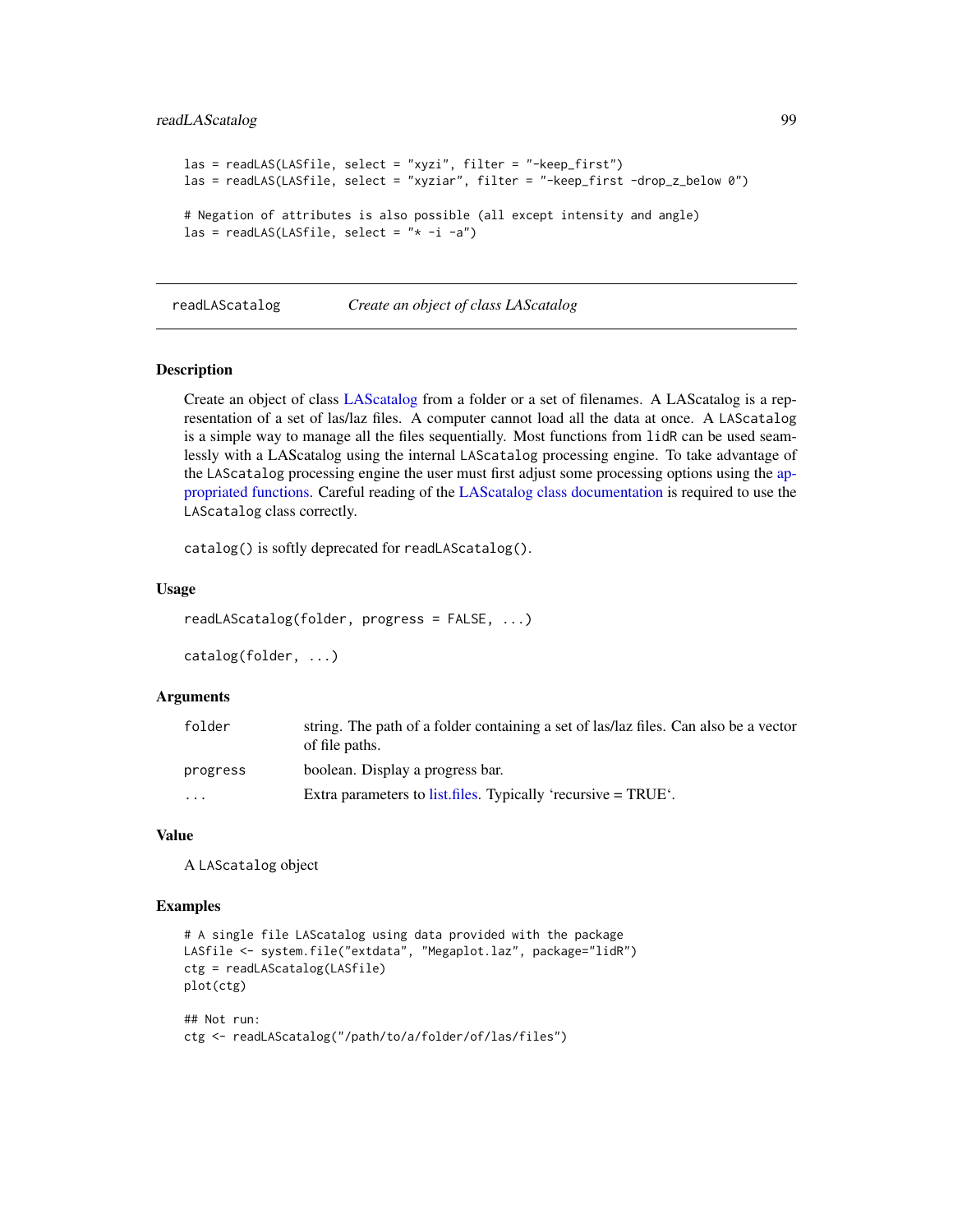```
# Internal engine will sequentially process chunks of size 500 x 500 m (clusters)
opt_chunk_size(ctg) <- 500
# Internal engine will align the 500 x 500 m chunks on x = 250 and y = 300
opt_alignment(ctg) <- c(250, 300)
# Internal engine will not display a progress estimation
opt_progress(ctg) <- FALSE
# Internal engine will not return results into R. Instead it will write results in files.
opt_output_files(ctg) <- "/path/to/folder/templated_filename_{XBOTTOM}_{ID}"
# More details in the documentation
help("LAScatalog-class", "lidR")
help("catalog_options_tools", "lidR")
## End(Not run)
```
readLASheader *Read a .las or .laz file header*

# Description

Reads a .las or .laz file header into an object of class [LASheader.](#page-59-0) This function strictly reads the header while the function [readLAS](#page-97-0) can alter the header to fit the actual data loaded.

#### Usage

```
readLASheader(file)
```
## Arguments

file characters. Path to one file.

#### Value

A LASheader object

#### Examples

```
LASfile <- system.file("extdata", "Megaplot.laz", package="lidR")
header = readLASheader(LASfile)
```
print(header) plot(header)

## Not run: plot(header, mapview = TRUE) ## End(Not run)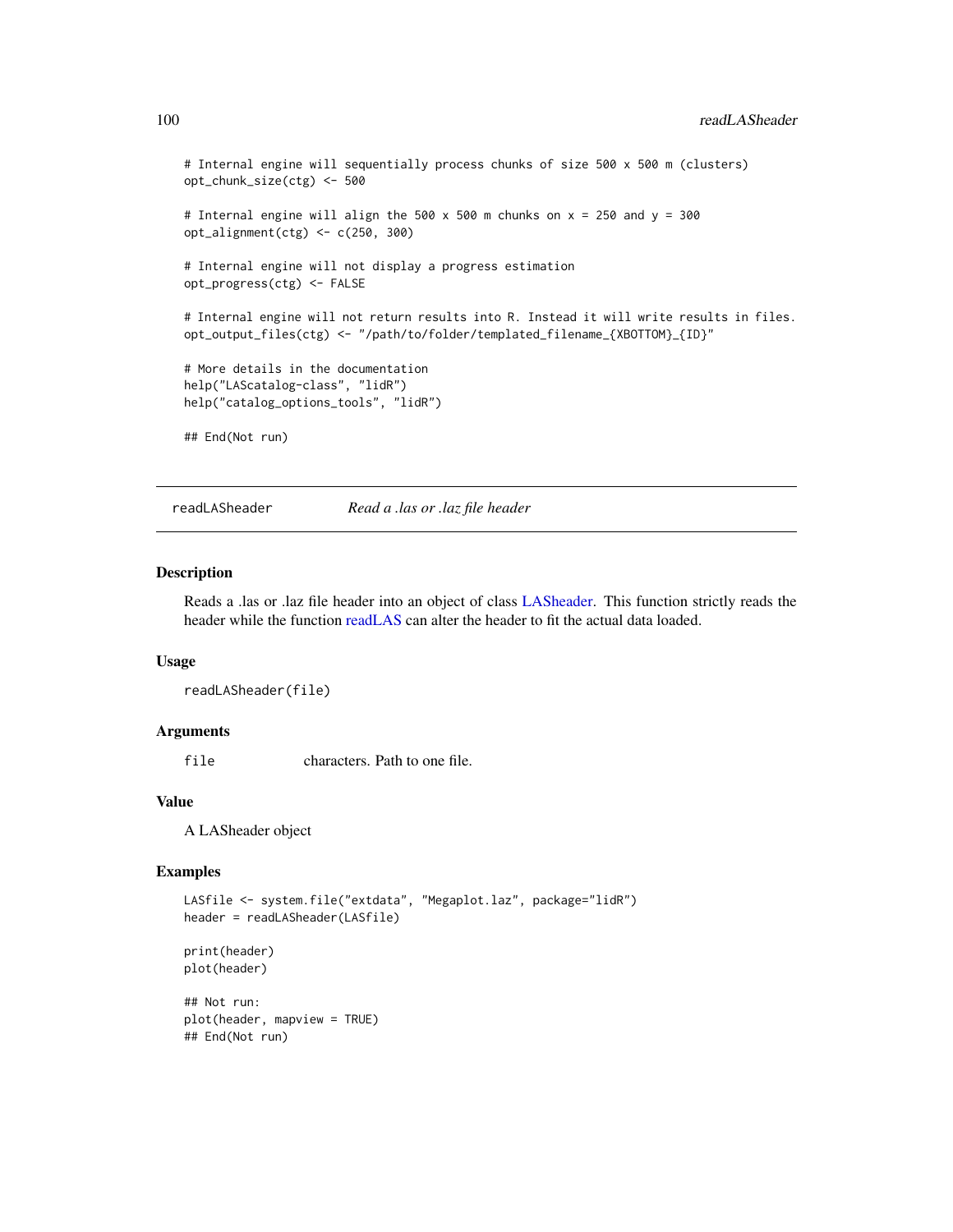#### Description

Computes the roughness of a surface as the ratio between its area and its projected area on the ground. If the input is a gridded object (lasmetric or raster) the function computes the surfaces using Jenness's algorithm (see references). If the input is a point cloud the function uses a Delaunay triangulation of the points and computes the area of each triangle.

#### Usage

 $rumple_index(x, y = NULL, z = NULL, ...)$ 

#### Arguments

| $\mathsf{X}$ | A 'RasterLayer' or a vector of x point coordinates.                       |
|--------------|---------------------------------------------------------------------------|
| <b>V</b>     | numeric. If x is a vector of coordinates: the associated y coordinates.   |
|              | numeric. If $x$ is a vector of coordinates: the associated z coordinates. |
| $\cdot$      | unused                                                                    |

# Value

numeric. The computed Rumple index.

#### References

Jenness, J. S. (2004). Calculating landscape surface area from digital elevation models. Wildlife Society Bulletin, 32(3), 829–839.

# Examples

```
x = runif(20, 0, 100)
y = runif(20, 0, 100)
# Perfectly flat surface, rumple_index = 1
z = rep(10, 20)rumple_index(x, y, z)
# Rough surface, rumple_index > 1
z = runif(20, 0, 10)
rumple_index(x, y, z)
# Rougher surface, rumple_index increases
z = runif(20, 0, 50)rumple_index(x, y, z)
```
# Measure of roughness is scale-dependent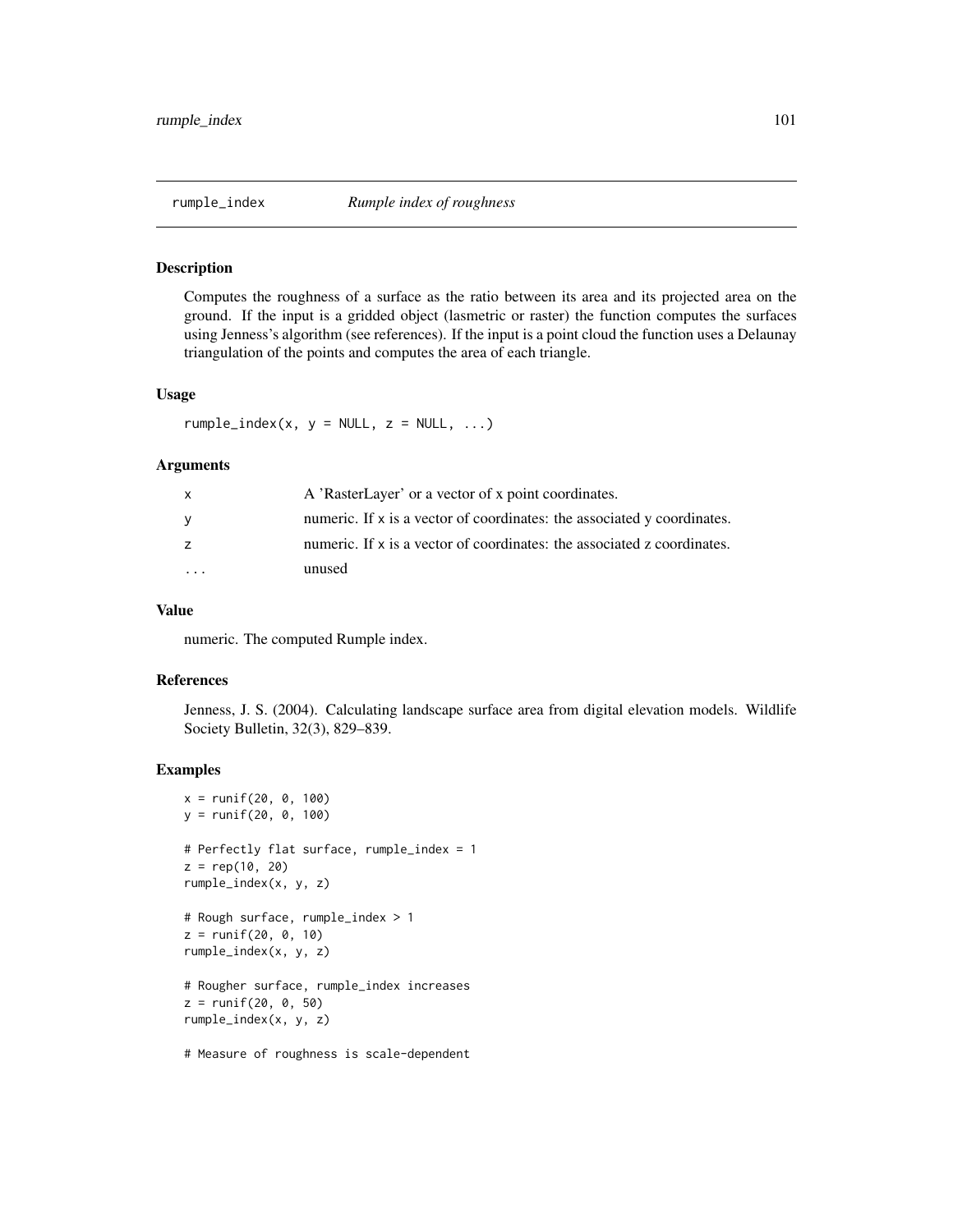```
rumple_index(x, y, z)
rumple_index(x/10, y/10, z)
# Use with a canopy height model
LASfile <- system.file("extdata", "Megaplot.laz", package="lidR")
las = readLAS(LASfile)
chm = grid\_canopy(las, 2, p2r())rumple_index(chm)
```
sensor\_tracking *Reconstruct the trajectory of the LiDAR sensor using multiple returns*

## Description

Use multiple returns to estimate the positioning of the sensor by computing the intersection in space of the line passing through the first and last returns. To work, this function requires a dataset where the 'gpstime', 'ReturnNumber', 'NumberOfReturns' and 'PointSourceID' attributes are properly populated, otherwise the output may be incorrect or weird. For LAScatalog processing it is recommended to use large chunks and large buffers (e.g. a swath width). The point cloud must not be normalized.

#### Usage

```
sensor_tracking(
  las,
  interval = 0.5,
  pmin = 50,
  extra_check = TRUE,
  thin_pulse_with_time = 0.001
)
```

| las                  | An object of class LAS or LAS catalog.                                                                                                                                                                                                                                                       |
|----------------------|----------------------------------------------------------------------------------------------------------------------------------------------------------------------------------------------------------------------------------------------------------------------------------------------|
| interval             | numeric. Interval used to bin the gps times and group the pulses to compute a<br>position at a given time point t.                                                                                                                                                                           |
| pmin                 | integer. Minimum number of pulses needed to estimate a sensor position. For<br>a given interval, the sensor position is not computed if the number of pulses is<br>lower than pmin.                                                                                                          |
| extra_check          | boolean. Datasets are rarely perfectly populated, leading to unexpected errors.<br>Time-consuming checks of data integrity are performed. These checks can be<br>skipped as they account for an important proportion of the computation time.<br>See also section 'Tests of data integrity'. |
| thin_pulse_with_time |                                                                                                                                                                                                                                                                                              |
|                      | numeric. In practice, it is useless to compute the position using all multiple re-<br>turns. It is more computationally demanding but not necessarily more accurate.<br>This keeps only one pulse every x seconds. Set to $0$ to use all multiple returns.                                   |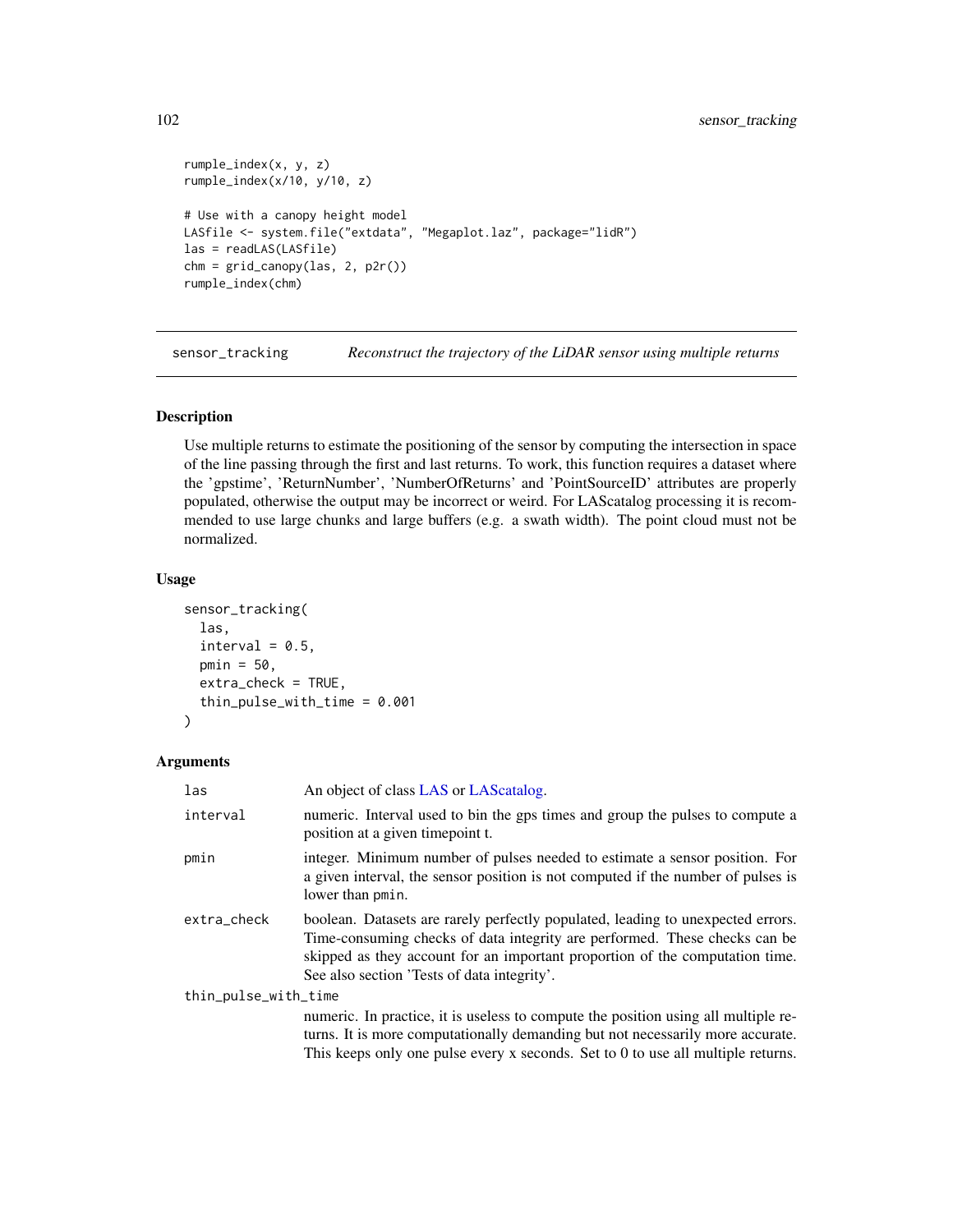Use 0 if the file has already been read with filter = "-thin\_pulses\_with\_time 0.001".

# Details

When multiple returns from a single pulse are detected, the sensor computes their positions as being in the center of the footprint and thus all aligned. Because of that behavior, a line drawn between and beyond those returns must cross the sensor. Thus, several consecutive pulses emitted in a tight interval (e.g. 0.5 seconds) can be used to approximate an intersection point in the sky that corresponds to the sensor position given that the sensor carrier hasn't moved much during this interval. A weighted least squares method gives an approximation of the intersection by minimizing the squared sum of the distances between the intersection point and all the lines.

#### Value

A SpatialPointsDataFrame with the Z elevation stored in the table of attributes. Information about the time interval and the number of pulses used to find the points is also in the table of attributes.

# Test of data integrity

In theory, sensor tracking is a simple problem to solve as long as each pulse is properly identified from a well-populated dataset. In practice, many problems may arise from datasets that are populated incorrectly. Here is a list of problem that may happen. Those with a \* denote problems already encountered and internally checked to remove weird points:

- 'gpstime' does not record the time at which pulses were emitted and thus pulses are not identifiable
- \*A pulse (two or more points that share the same gpstime) is made of points from different flightlines (different PointSourceID). This is impossible and denotes an improperly populated PointSourceID attribute.
- 'ReturnNumber' and 'NumberOfReturns' are wrongly populated with either some Return-Number > NumberOfReturn or several first returns by pulses

For a given time interval, when weird points are not filtered, the position is not computed for this interval.

# Working with a LAScatalog

This section appears in each function that supports a LAScatalog as input.

In lidR when the input of a function is a [LAScatalog](#page-0-0) the function uses the LAScatalog processing engine. The user can modify the engine options using the [available options.](#page-0-0) A careful reading of the [engine documentation](#page-0-0) is recommended before processing LAScatalogs. Each lidR function should come with a section that documents the supported engine options.

The LAScatalog engine supports .lax files that *significantly* improve the computation speed of spatial queries using a spatial index. Users should really take advantage a .lax files, but this is not mandatory.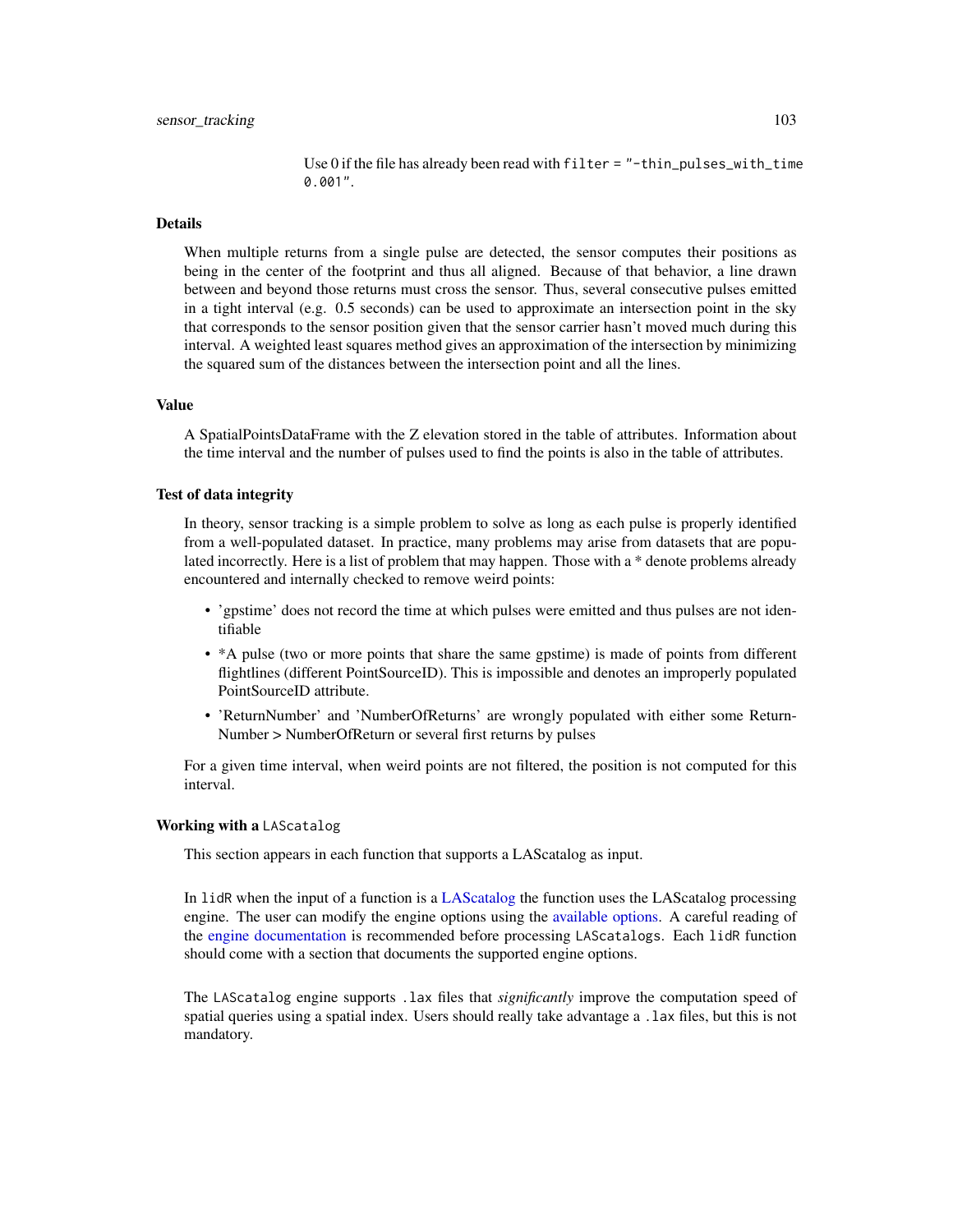#### Supported processing options

Supported processing options for a LAScatalog (in bold). For more details see the [LAScatalog](#page-0-0) [engine documentation:](#page-0-0)

- chunk size: How much data is loaded at once.
- chunk buffer\*: Mandatory to get a continuous output without edge effects. The buffer is always removed once processed and will never be returned either in R or in files.
- chunk alignment: Align the processed chunks.
- progress: Displays a progression estimation.
- output\_files: Saving intermediate results is disabled in 'sensor\_tracking' because the output must be post-processed as a whole.
- laz\_compression: write las or laz files
- select: is not supported. It is set by default to "xyzrntp"
- filter: Read only points of interest. By default it uses "-drop\_single" and "-thin\_pulses\_with\_time" to reduce the number of points loaded.

#### Author(s)

Jean-Francois Bourdon & Jean-Romain Roussel

```
# A valid file properly populated
LASfile <- system.file("extdata", "Topography.laz", package="lidR")
las = readLAS(LASfile)
plot(las)
# pmin = 15 because it is an extremely tiny file
# strongly decimated to reduce its size. There are
# actually few multiple returns
flightlines <- sensor_tracking(las, pmin = 15)
plot(las@header)
plot(flightlines, add = TRUE)
x \leftarrow \text{plot}(las)add_flightlines3d(x, flightlines, radius = 10)
# Load only the data actually useful
las <- readLAS(LASfile,
               select = "xyzrntp",
               filter = "-drop_single -thin_pulses_with_time 0.001")
flightlines <- sensor_tracking(las)
x \leftarrow \text{plot}(las)add_flightlines3d(x, flightlines, radius = 10)
## Not run:
# With a LAScatalog "-drop_single" and "-thin_pulses_with_time"
```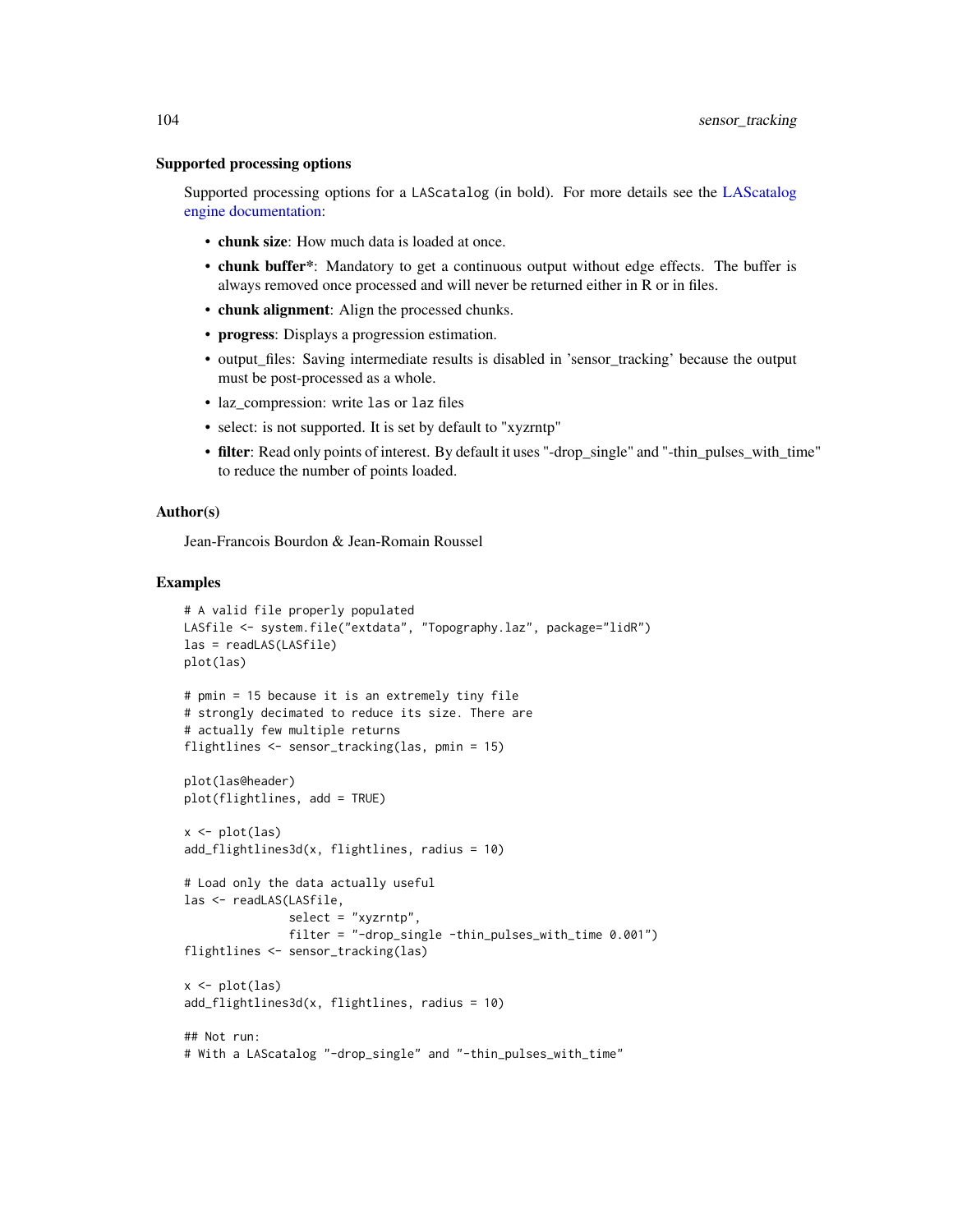# set\_lidr\_threads 105

```
# are used by default
ctg = readLAScatalog("folder/")
flightlines <- sensor_tracking(ctg)
plot(flightlines)
## End(Not run)
```
<span id="page-104-0"></span>set\_lidr\_threads *Set or get number of threads that lidR should use*

## Description

Set and get number of threads to be used in lidR functions that are parallelized with OpenMP. Default value 0 means to utilize all CPU available. get\_lidr\_threads() returns the number of threads that will be used. This affects lidR package but also the data.table package by internally calling [setDTthreads](#page-0-0) because several functions of lidR rely on data.table but it does not change R itself or other packages using OpenMP.

# Usage

```
set_lidr_threads(threads)
```
get\_lidr\_threads()

# Arguments

threads  $\Delta n$  integer  $\geq 0$ . Default 0 means use all CPU available and leave the operating system to multi task.

# See Also

[lidR-parallelism](#page-76-0)

shape\_detection *Algorithms for shape detection of the local point neighborhood*

## Description

These functions are made to be used in [lasdetectshape.](#page-50-0) They implement algorithms for local neighborhood shape estimation.

# Usage

```
shp_plane(th1 = 25, th2 = 6, k = 8)
shp_hplane(th1 = 25, th2 = 6, th3 = 0.98, k = 8)
shp_line(th1 = 10, k = 8)
```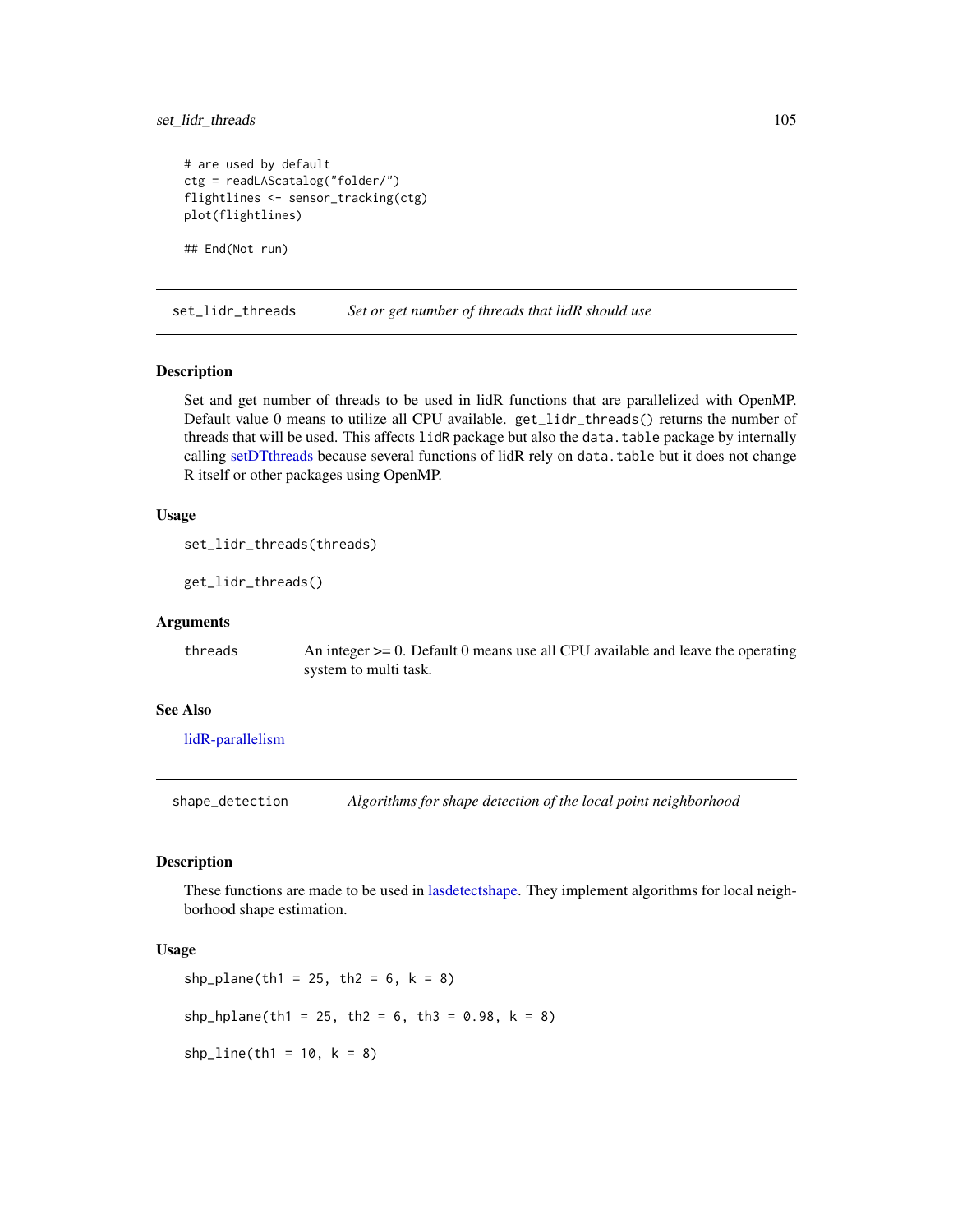#### Arguments

| th1, th2, th3 | numeric. Threshold values (see details)                          |
|---------------|------------------------------------------------------------------|
|               | integer. Number of neighbours used to estimate the neighborhood. |

#### Details

In the following,  $a1, a2, a3$  denote the eigenvalues of the covariance matrix of the neighbouring points in ascending order.  $th1, th2, th3$  denote a set of threshold values. Points are labelled TRUE if they meet the following criteria. FALSE otherwise.

shp plane Detection of plans based on criteria defined by Limberger & Oliveira (2015) (see references). A point is labelled TRUE if the neighborhood is approximately planar, that is:

 $a2 > (th1 * a1)$ and $(th2 * a2) > a3$ 

shp\_hplane The same as 'plane' but with an extra test on the orientation of the Z vector of the principal components to test the horizontality of the surface.

$$
a2 > (th1 * a1) and (th2 * a2) > a3 and |Z| > th3
$$

In theory |Z| should be exactly equal to 1. In practice 0.98 or 0.99 should be fine

shp\_line Detection of lines inspired by the Limberger & Oliveira (2015) criterion. A point is labelled TRUE if the neighborhood is approximately linear, that is:

 $th1*a2 < a3 and th1*a1 < a3$ 

# References

Limberger, F. A., & Oliveira, M. M. (2015). Real-time detection of planar regions in unorganized point clouds. Pattern Recognition, 48(6), 2043–2053. https://doi.org/10.1016/j.patcog.2014.12.020

<span id="page-105-0"></span>

silva2016 *Individual Tree Segmentation Algorithm*

#### **Description**

This functions is made to be used in [lastrees.](#page-71-0) It implements an algorithm for tree segmentation based on the Silva et al. (2016) article (see reference). This is a simple method based on seed + voronoi tesselation (equivalent to nearest neighbour). This algorithm is implemented in the package rLiDAR. This version is *not* the version from rLiDAR. It is code written from the original article by the lidR authors and is considerably (between 250 and 1000 times) faster.

#### Usage

```
silva2016(chm, treetops, max_cr_factor = 0.6, exclusion = 0.3, ID = "treeID")
```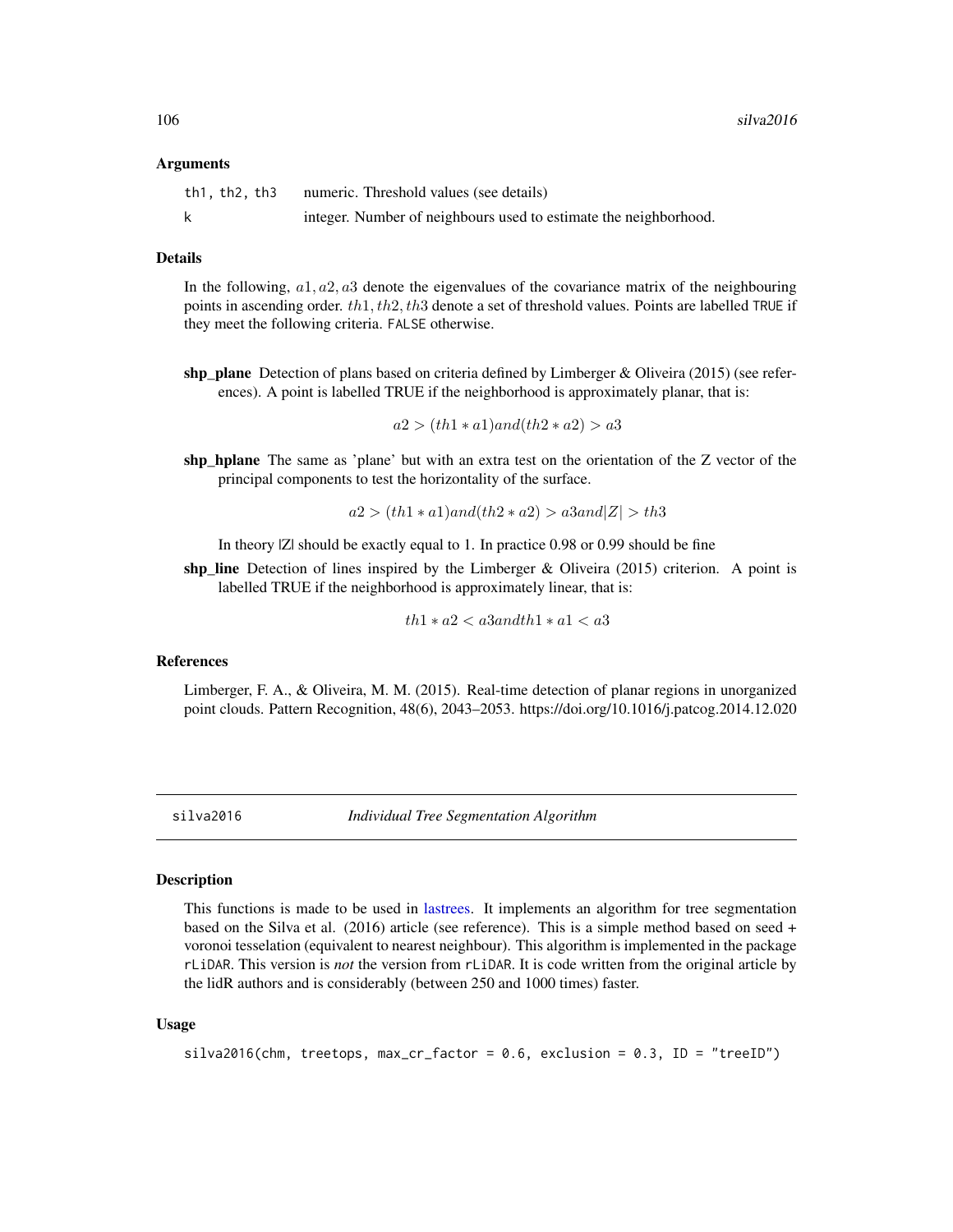#### $\frac{\text{silva}2016}{\text{m}^2}$  107

# Arguments

| chm           | RasterLayer. Image of the canopy. Can be computed with grid_canopy or read<br>from an external file.                                                                                                                             |
|---------------|----------------------------------------------------------------------------------------------------------------------------------------------------------------------------------------------------------------------------------|
| treetops      | SpatialPointsDataFrame. Can be computed with tree_detection or read from<br>an external shapefile.                                                                                                                               |
| max_cr_factor | numeric. Maximum value of a crown diameter given as a proportion of the tree<br>height. Default is 0.6, meaning $60\%$ of the tree height.                                                                                       |
| exclusion     | numeric. For each tree, pixels with an elevation lower than exclusion multi-<br>plied by the tree height will be removed. Thus, this number belongs between 0<br>and $1$ .                                                       |
| ID            | character. If the SpatialPointsDataFrame contains an attribute with the ID for<br>each tree, the name of this column. This way, original IDs will be preserved. If<br>there is no such data trees will be numbered sequentially. |

## Details

Because this algorithm works on a CHM only there is no actual need for a point cloud. Sometimes the user does not even have the point cloud that generated the CHM. lidR is a point cloud-oriented library, which is why this algorithm must be used in [lastrees](#page-71-0) to merge the result into the point cloud. However, the user can use this as a stand-alone function like this:

```
chm = raster("file/to/a/chm/")
ttops = tree_detection(chm, lmf(3))
crowns = silva2016(chm, ttops)()
```
# References

Silva, C. A., Hudak, A. T., Vierling, L. A., Loudermilk, E. L., O'Brien, J. J., Hiers, J. K., Khosravipour, A. (2016). Imputation of Individual Longleaf Pine (Pinus palustris Mill.) Tree Attributes from Field and LiDAR Data. Canadian Journal of Remote Sensing, 42(5), 554–573. https://doi.org/10.1080/07038992.2016.1196582.

# See Also

Other individual tree segmentation algorithms: [dalponte2016\(](#page-19-0)), [li2012\(](#page-73-0)), [watershed\(](#page-120-0))

Other raster based tree segmentation algorithms: [dalponte2016\(](#page-19-0)), [watershed\(](#page-120-0))

```
LASfile <- system.file("extdata", "MixedConifer.laz", package="lidR")
las <- readLAS(LASfile, select = "xyz", filter = "-drop_z_below 0")
col <- pastel.colors(200)
chm < - grid_canopy(las, res = 0.5, p2r(0.3))
ker <- matrix(1,3,3)
chm <- raster::focal(chm, w = ker, fun = mean, na.rm = TRUE)
ttops <- tree_detection(chm, lmf(4, 2))
```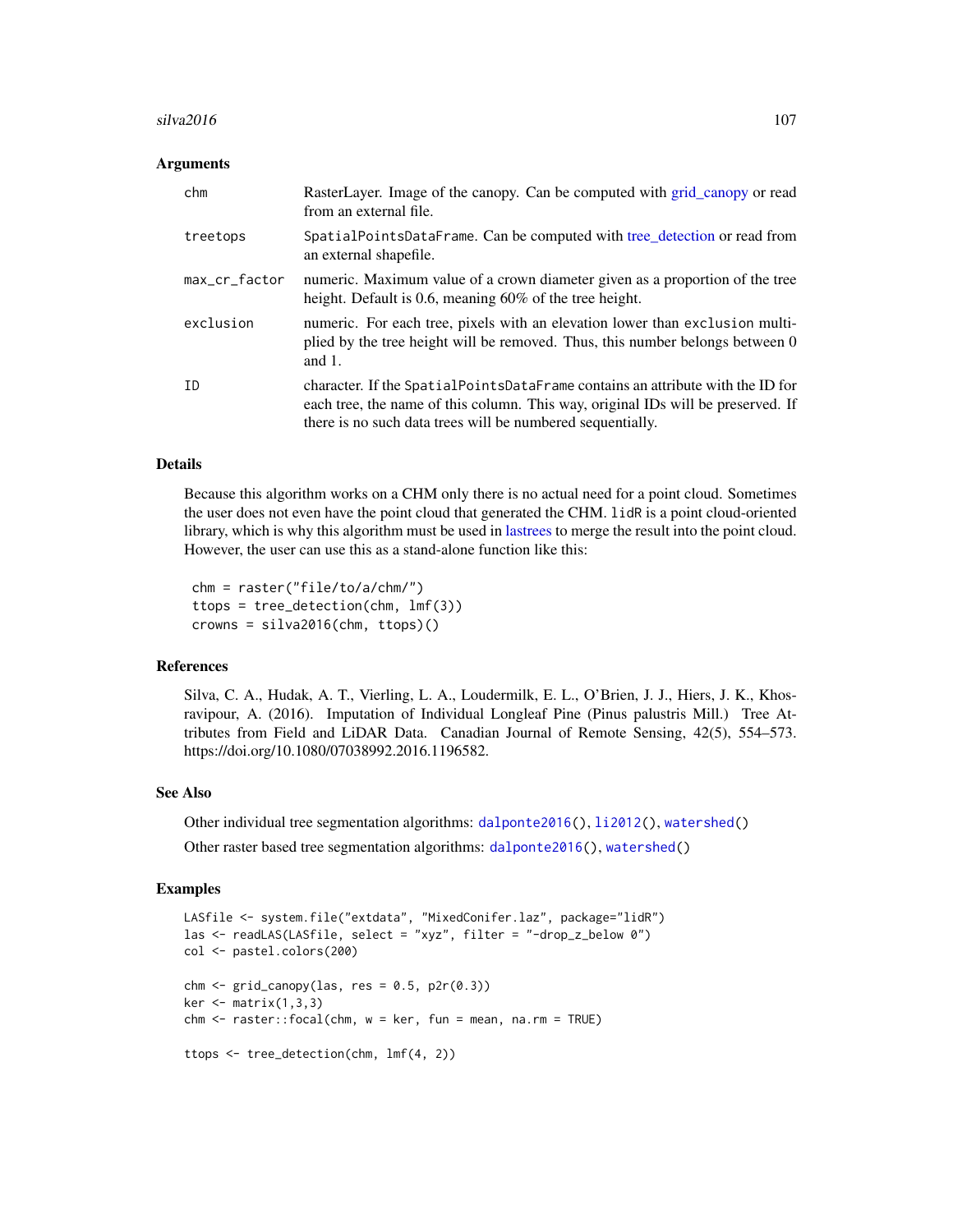108 stdmetrics and the state of the state of the state of the state of the state of the state of the state of the state of the state of the state of the state of the state of the state of the state of the state of the stat

```
las <- lastrees(las, silva2016(chm, ttops))
plot(las, color = "treeID", colorPalette = col)
```
stdmetrics *Predefined standard metrics functions*

## Description

Predefined functions computable at pixel level [\(grid\\_metrics\)](#page-28-0), hexagonal cell level [\(hexbin\\_metrics\)](#page-33-0), point cloud level [\(cloud\\_metrics\)](#page-16-0), tree level [\(tree\\_metrics\)](#page-114-0) voxel level [\(voxel\\_metrics\)](#page-118-0) and point level [\(point\\_metrics\)](#page-90-0). Each function comes with a convenient shortcuts for lazy coding. The lidR package aims to provide an easy way to compute user-defined metrics rather than to provide them. However, for efficiency and to save time, a set of standard metrics has been predefined (see details).

### Usage

```
stdmetrics(x, y, z, i, rn, class, dz = 1, th = 2)
stdmetrics_z(z, dz = 1, th = 2)stdmetrics_i(i, z = NULL, class = NULL, rn = NULL)stdmetrics_rn(rn, class = NULL)
stdmetrics_pulse(pulseID, rn)
stdmetrics_ctrl(x, y, z)
stdtreemetrics(x, y, z)
stdshapemetrics(x, y, z)
.stdmetrics
.stdmetrics_z
.stdmetrics_i
.stdmetrics_rn
.stdmetrics_pulse
.stdmetrics_ctrl
.stdtreemetrics
.stdshapemetrics
```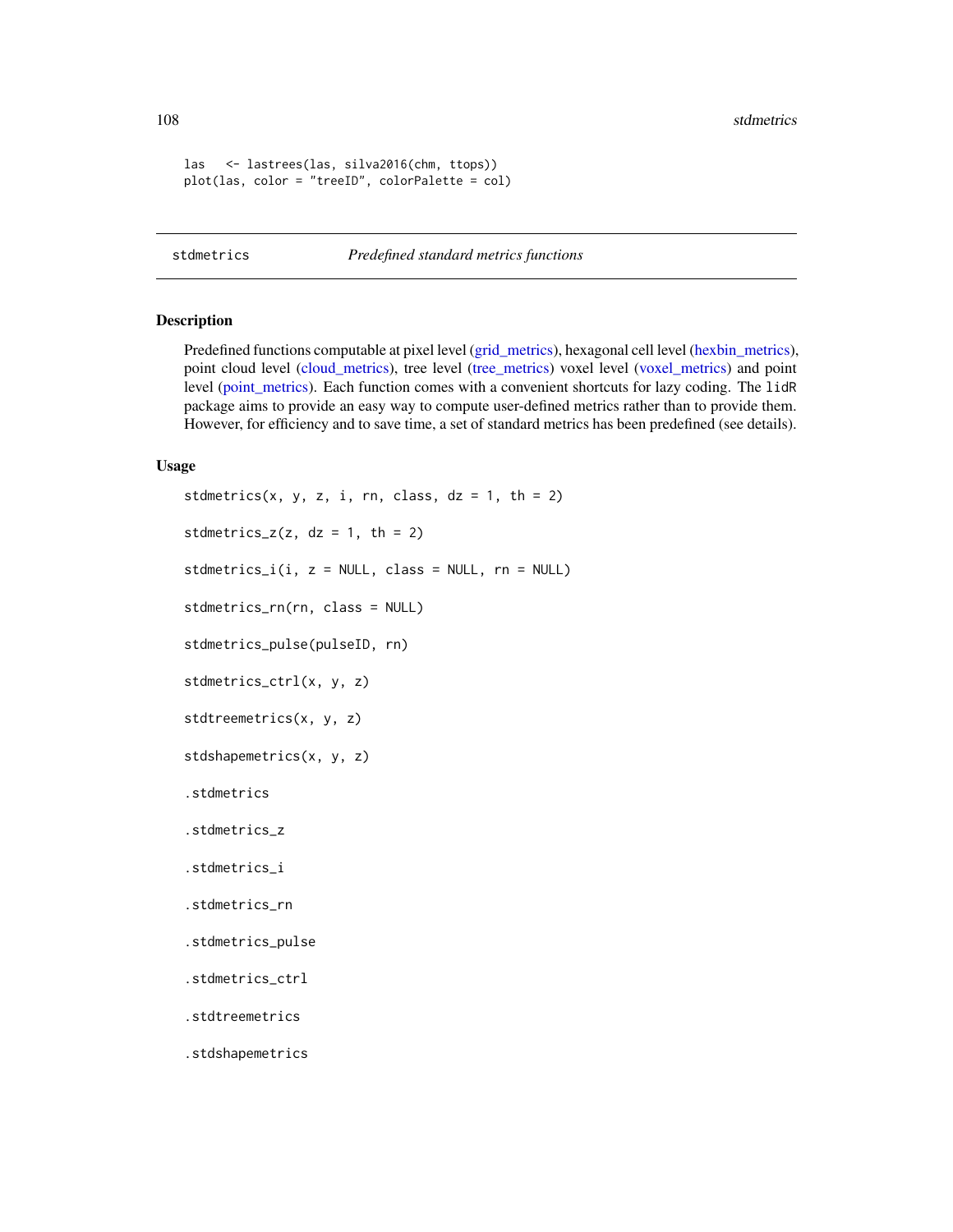#### <span id="page-108-0"></span>stdmetrics and the state of the state of the state of the state of the state of the state of the state of the state of the state of the state of the state of the state of the state of the state of the state of the state of

#### **Arguments**

| x, y, z, i | Coordinates of the points, Intensity                                                            |
|------------|-------------------------------------------------------------------------------------------------|
| rn, class  | ReturnNumber, Classification                                                                    |
| dz         | numeric. Layer thickness metric entropy                                                         |
| th         | numeric. Threshold for metrics pzabovex. Can be a vector to compute with<br>several thresholds. |
| pulseID    | The number referencing each pulse                                                               |

#### Format

An object of class formula of length 2.

# Details

The function names, their parameters and the output names of the metrics rely on a nomenclature chosen for brevity:

- z: refers to the elevation
- i: refers to the intensity
- rn: refers to the return number
- q: refers to quantile
- a: refers to the ScanAngleRank or ScanAngle
- n: refers to a number (a count)
- p: refers to a percentage

For example the metric named zq60 refers to the elevation, quantile, 60 i.e. the 60th percentile of elevations. The metric pground refers to a percentage. It is the percentage of points classified as ground. The function stdmetric\_i refers to metrics of intensity. A description of each existing metric can be found on the [lidR wiki page.](https://github.com/Jean-Romain/lidR/wiki/stdmetrics)

Some functions have optional parameters. If these parameters are not provided the function computes only a subset of existing metrics. For example, stdmetrics\_i requires the intensity values, but if the elevation values are also provided it can compute additional metrics such as cumulative intensity at a given percentile of height.

Each function has a convenient associated variable. It is the name of the function, with a dot before the name. This enables the function to be used without writing parameters. The cost of such a feature is inflexibility. It corresponds to a predefined behavior (see examples)

stdmetrics is a combination of stdmetrics\_ctrl + stdmetrics\_z + stdmetrics\_i + stdmetrics\_rn

- stdtreemetrics is a special function that works with [tree\\_metrics.](#page-114-0) Actually, it won't fail with other functions but the output makes more sense if computed at the individual tree level.
- stdshapemetrics is a set of eigenvalue based feature described in Lucas et al, 2019 (see references).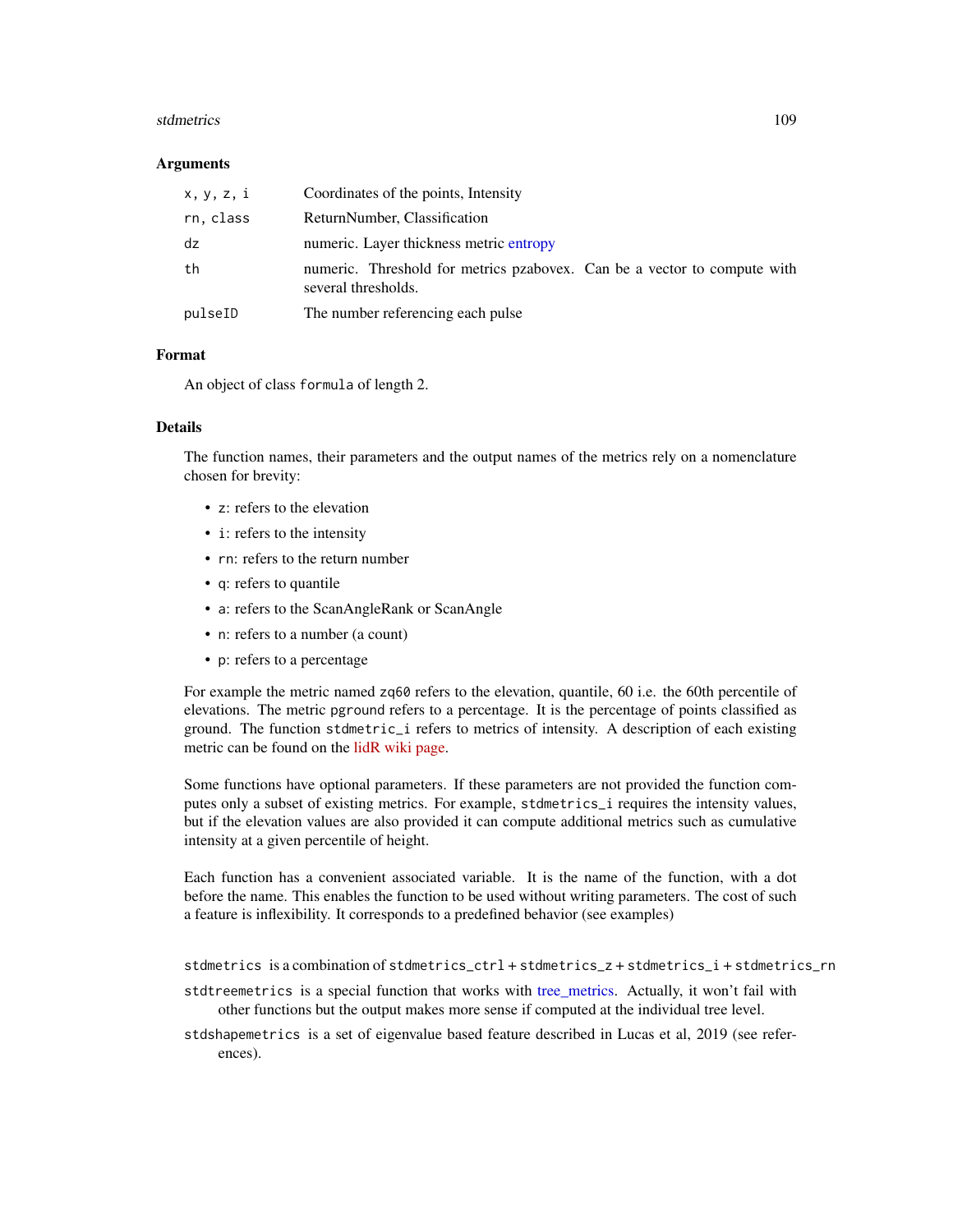#### <span id="page-109-0"></span>References

Lucas, C., Bouten, W., Koma, Z., Kissling, W. D., & Seijmonsbergen, A. C. (2019). Identification of Linear Vegetation Elements in a Rural Landscape Using LiDAR Point Clouds. Remote Sensing, 11(3), 292.

# See Also

[cloud\\_metrics](#page-16-0) [grid\\_metrics](#page-28-0) [grid\\_hexametrics](#page-20-0) [grid\\_metrics3d](#page-20-0) [tree\\_metrics](#page-114-0) [point\\_metrics](#page-90-0)

```
LASfile <- system.file("extdata", "Megaplot.laz", package="lidR")
\text{las} = \text{readLAS}(\text{LASfile}, \text{select} = "*")# All the predefined metrics
m1 = grid_metrics(las, ~stdmetrics(X,Y,Z,Intensity,ReturnNumber,Classification,dz=1))
# Convenient shortcut
m2 = grid_metrics(las, .stdmetrics)
# Basic metrics from intensities
m3 = grid_metrics(las, ~stdmetrics_i(Intensity))
# All the metrics from intensities
m4 = grid_metrics(las, ~stdmetrics_i(Intensity, Z, Classification, ReturnNumber))
# Convenient shortcut for the previous example
m5 = grid_metrics(las, .stdmetrics_i)
# Compute the metrics only on first return
first = lasfilterfirst(las)
m6 = grid_metrics(first, .stdmetrics_z)
# Compute the metrics with a threshold at 2 meters
over2 = lasfilter(las, Z > 2)
m7 = grid_metrics(over2, .stdmetrics_z)
# Works also with cloud_metrics and hexbin_metrics
m8 = cloud_metrics(las, .stdmetrics)
m9 = hexbin_metrics(las, .stdmetrics)
# Combine some predefined function with your own new metrics
# Here convenient shortcuts are no longer usable.
myMetrics = function(z, i, rn){
  first = rn == 1Lzfirst = z[first]
  nfirst = length(zfirst)
  above2 = sum(z > 2)x = above2/nfirst*100
```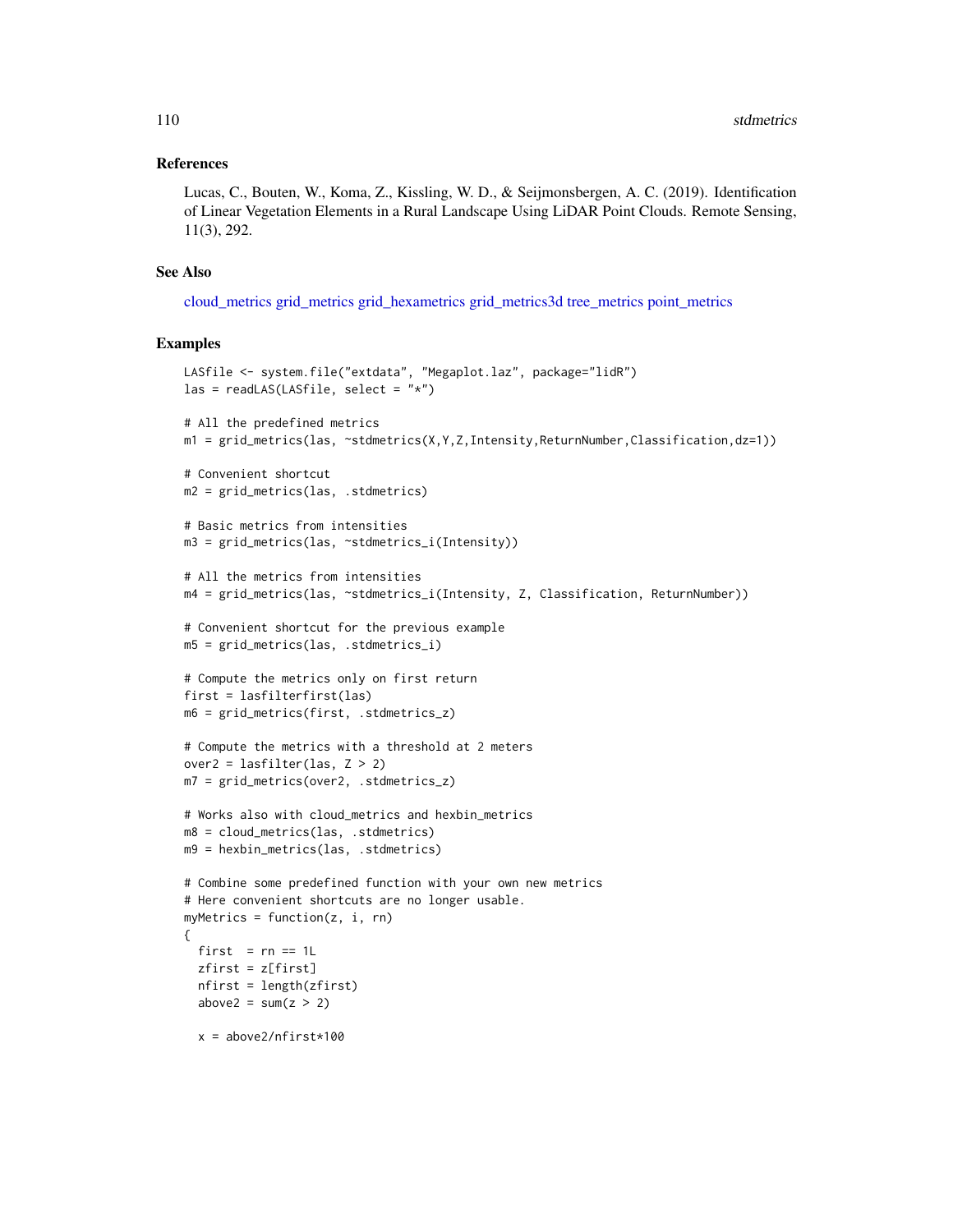```
# User's metrics
  metrics = list(
     above2aboven1st = x, # Num of returns above 2 divided by num of 1st returns
     above2abovenist = x, \pi identical contracts of z by intensity<br>zimean = mean(z*i), # Mean products of z by intensity
     zsqmean = sqrt(mean(z<sup>2</sup>)) # Quadratic mean of z
   \lambda# Combined with standard metrics
  return( c(metrics, stdmetrics_z(z)) )
}
m10 = grid_metrics(las, ~myMetrics(Z, Intensity, ReturnNumber))
# Users can write their own convenient shorcuts like this:
.myMetrics = ~myMetrics(Z, Intensity, ReturnNumber)
m11 = grid_metrics(las, .myMetrics)
```
# tin *Spatial Interpolation Algorithm*

# Description

This function is made to be used in [grid\\_terrain](#page-31-0) or [lasnormalize.](#page-61-0) It implements an algorithm for spatial interpolation. Spatial interpolation is based on a Delaunay triangulation, which performs a linear interpolation within each triangle. There are usually a few points outside the convex hull, determined by the ground points at the very edge of the dataset, that cannot be interpolated with a triangulation. Extrapolation is done using the nearest neighbour approach.

#### Usage

tin()

# See Also

Other spatial interpolation algorithms: [knnidw\(](#page-37-0)), [kriging\(](#page-38-0))

```
LASfile <- system.file("extdata", "Topography.laz", package="lidR")
las = readLAS(LASfile)
# plot(las)
dtm = grid_terrain(las, algorithm = tin())
plot(dtm, col = terrain.colors(50))
plot_dtm3d(dtm)
```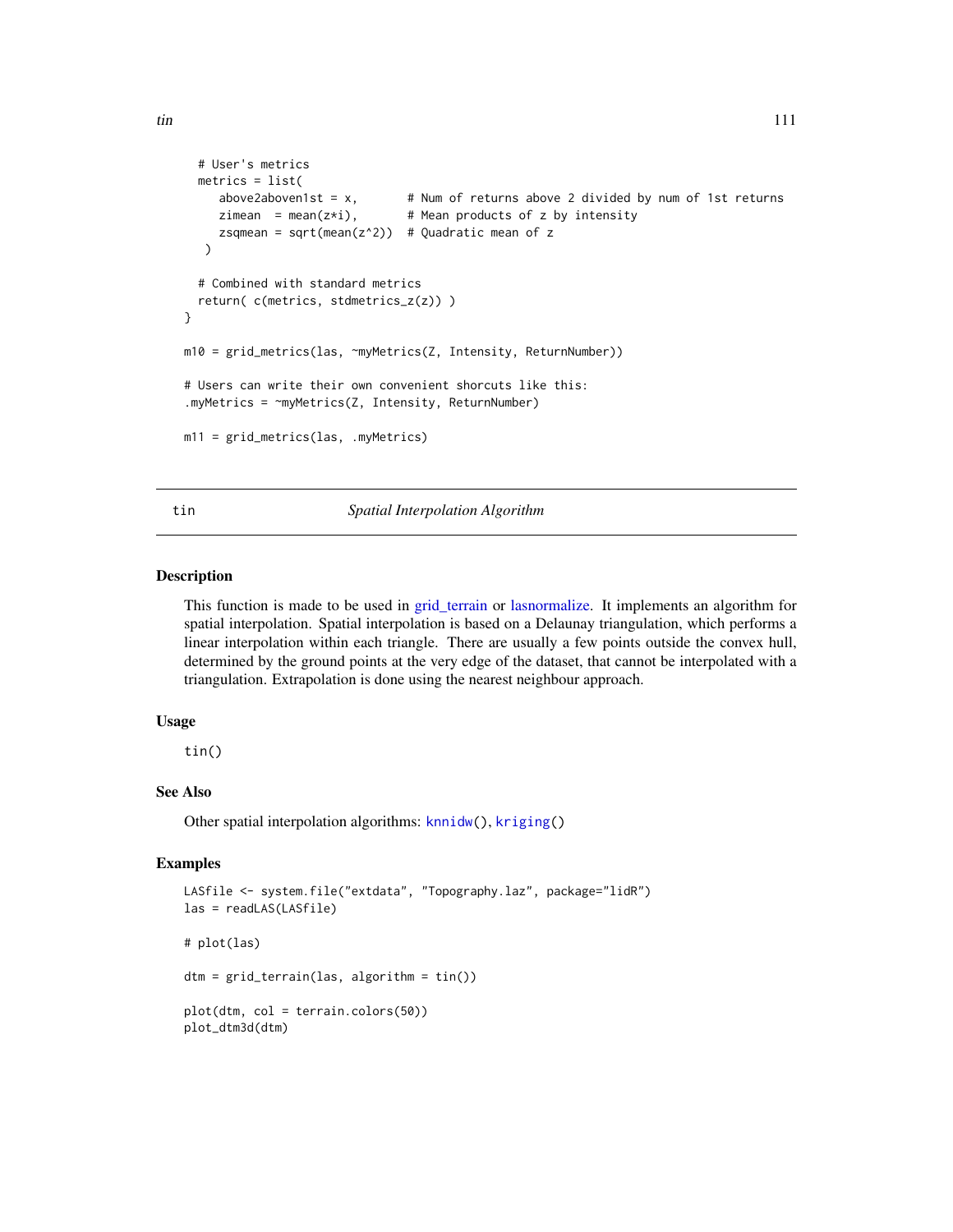<span id="page-111-1"></span><span id="page-111-0"></span>

#### Description

Individual tree detection function that find the position of the trees using several possible algorithms.

#### Usage

```
tree_detection(las, algorithm)
```
### Arguments

| las       | An object of class LAS or LAScatalog. Can also be a RasterLayer representing |
|-----------|------------------------------------------------------------------------------|
|           | a canopy height model, in which case it is processed like a regularly-spaced |
|           | point cloud.                                                                 |
| algorithm | An algorithm for individual tree detection. lidR has: lmf and manual. More   |
|           | experimental algorithms may be found in the package lidRplugins.             |

# Value

A SpatialPointsDataFrame with an attribute Z for the tree tops and treeID with an individual ID for each tree.

#### Supported processing options

Supported processing options for a LAScatalog (in bold). For more details see the [LAScatalog](#page-0-0) [engine documentation:](#page-0-0)

- chunk size: How much data is loaded at once.
- chunk buffer\*: Mandatory to get a continuous output without edge effects. The buffer is always removed once processed and will never be returned either in R or in files.
- chunk alignment: Align the processed chunks.
- progress: Displays a progression estimation.
- output files: Supported templates are {XLEFT}, {XRIGHT}, {YBOTTOM}, {YTOP}, {XCENTER}, {YCENTER} {ID} and, if chunk size is equal to 0 (processing by file), {ORIGINALFILENAME}.
- select: Load only attributes of interest.
- filter: Read only points of interest.

```
LASfile <- system.file("extdata", "MixedConifer.laz", package="lidR")
las <- readLAS(LASfile, select = "xyz", filter = "-drop_z_below 0")
ttops <- tree_detection(las, lmf(ws = 5))
x = plot(las)add_treetops3d(x, ttops)
```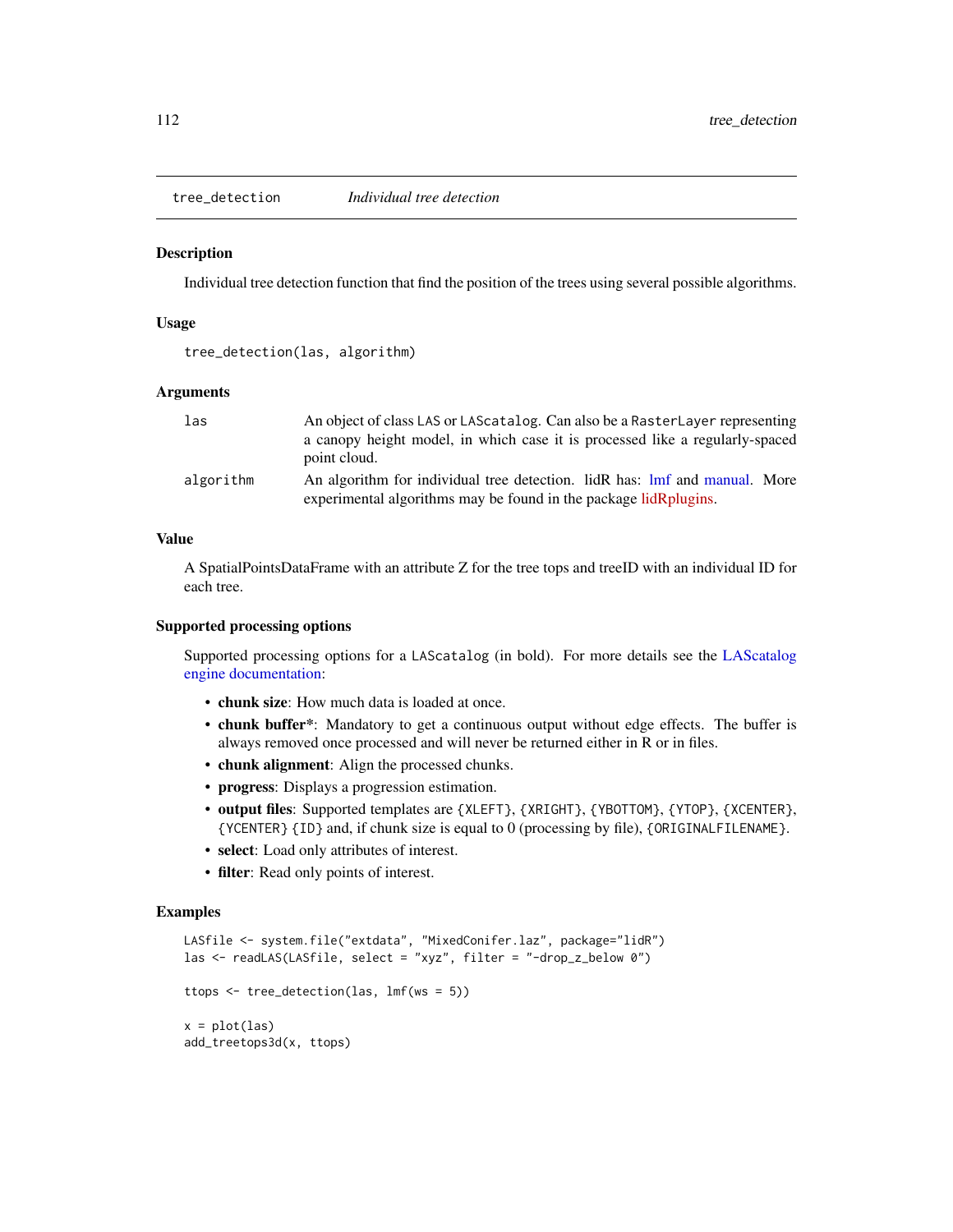<span id="page-112-1"></span><span id="page-112-0"></span>

# Description

Compute the hull of each segmented tree. The hull can be convex, concave or a bounding box (see details and references).

# Usage

```
tree_hulls(
  las,
  type = c("convex", "concave", "bbox"),
  concavity = 3,
  length_threshold = 0,
  func = NULL,attribute = "treeID"
)
```
# Arguments

| las              | An object of class LAS or LAS catalog.                                                                                                                                                      |
|------------------|---------------------------------------------------------------------------------------------------------------------------------------------------------------------------------------------|
| type             | character. Hull type. Can be 'convex', 'concave' or 'bbox'.                                                                                                                                 |
| concavity        | numeric. If type = "concave", a relative measure of concavity. 1 results in a<br>relatively detailed shape, Infinity results in a convex hull.                                              |
| length_threshold |                                                                                                                                                                                             |
|                  | numeric. If type = "concave", when a segment length is below this threshold,<br>no further detail is added. Higher values result in simpler shapes.                                         |
| func             | formula. An expression to be applied to each tree. It works like in grid_metrics<br>voxel_metrics or tree_metrics and computes, in addition to the hulls a set of<br>metrics for each tree. |
| attribute        | character. The attribute where the ID of each tree is stored. In lidR, the default<br>is "treeID".                                                                                          |

# Details

The concave hull method under the hood is described in Park & Oh (2012). The function relies on the [concaveman](#page-0-0) function which itself is a wrapper around [Vladimir Agafonking's implementation.](https://github.com/mapbox/concaveman)

#### Value

A SpatialPolygonsDataFrame. If a tree has less than 4 points it is not considered.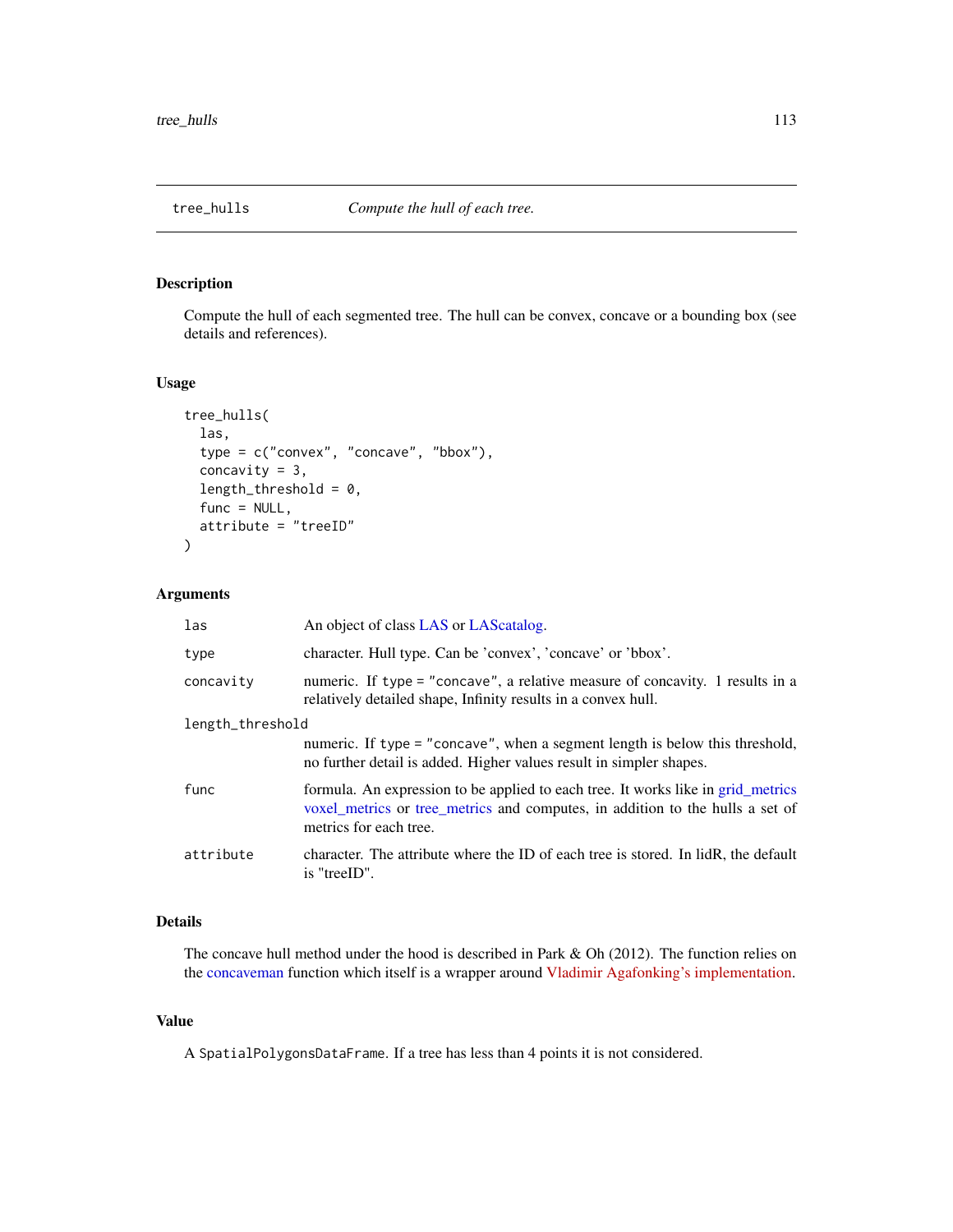#### <span id="page-113-0"></span>Working with a LAScatalog

This section appears in each function that supports a LAScatalog as input.

In lidR when the input of a function is a [LAScatalog](#page-0-0) the function uses the LAScatalog processing engine. The user can modify the engine options using the [available options.](#page-0-0) A careful reading of the [engine documentation](#page-0-0) is recommended before processing LAScatalogs. Each lidR function should come with a section that documents the supported engine options.

The LAScatalog engine supports .lax files that *significantly* improve the computation speed of spatial queries using a spatial index. Users should really take advantage a .lax files, but this is not mandatory.

#### Supported processing options

Supported processing options for a LAScatalog (in bold). For more details see the [LAScatalog](#page-0-0) [engine documentation:](#page-0-0)

- chunk size: How much data is loaded at once.
- chunk buffer\*: Mandatory to get a continuous output without edge effects. The buffer is always removed once processed and will never be returned either in R or in files.
- chunk alignment: Align the processed chunks.
- progress: Displays a progression estimation.
- output files: Supported templates are {XLEFT}, {XRIGHT}, {YBOTTOM}, {YTOP}, {XCENTER}, {YCENTER} {ID} and, if chunk size is equal to 0 (processing by file), {ORIGINALFILENAME}.
- select: Load only attributes of interest.
- filter: Read only points of interest.

#### References

Park, J. S., & Oh, S. J. (2012). A new concave hull algorithm and concaveness measure for ndimensional datasets. Journal of Information science and engineering, 28(3), 587-600.

```
LASfile <- system.file("extdata", "MixedConifer.laz", package="lidR")
las = readLAS(LASfile, select = "xyz0", filter = "-drop_z_below 0")
# NOTE: This dataset is already segmented
# plot(las, color = "treeID", colorPalette = pastel.colors(200))
# Only the hulls
convex_hulls = tree_hulls(las)
plot(convex_hulls)
# The hulls + some user-defined metrics
convex_hulls = tree_hulls(las, func = \text{dist}(\text{Zmax} = \text{max}(Z)))
```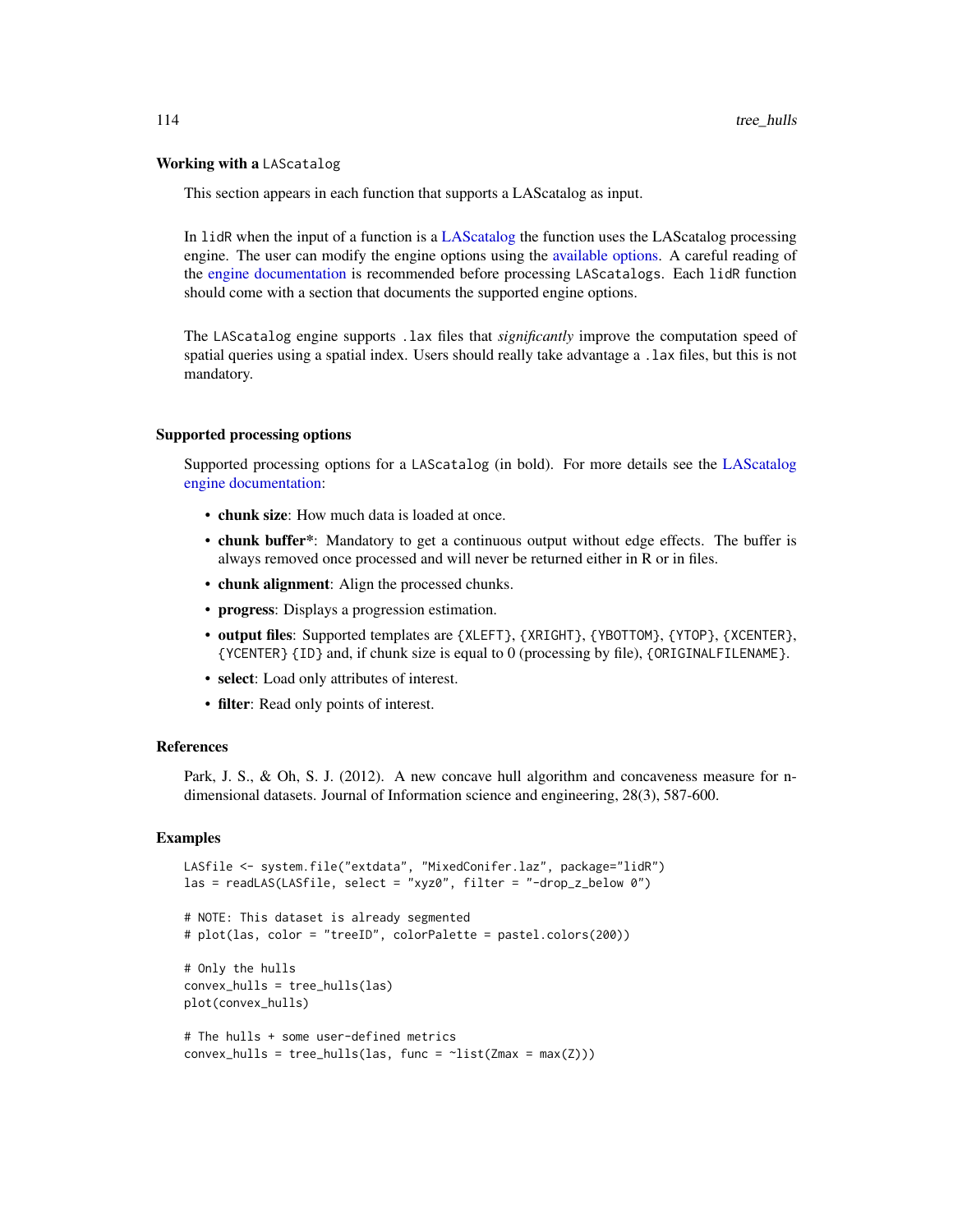# <span id="page-114-1"></span>tree\_metrics 115

```
spplot(convex_hulls, "Zmax")
# The bounding box
bbox_hulls = tree_hulls(las, "bbox")
plot(bbox_hulls)
## Not run:
concave_hulls = tree_hulls(las, "concave")
sp::plot(concave_hulls)
## End(Not run)
```
<span id="page-114-0"></span>tree\_metrics *Compute metrics for each tree*

#### Description

Once the trees are segmented, i.e. attributes exist in the point cloud that reference each tree, computes a set of user-defined descriptive statistics for each individual tree. This is the "tree version" of [grid\\_metrics.](#page-28-0)

#### Usage

```
tree_metrics(las, func = \text{max}(Z), attribute = "treeID")
```
#### Arguments

| las       | An object of class LAS or LAS catalog.                                                                                                                                                         |
|-----------|------------------------------------------------------------------------------------------------------------------------------------------------------------------------------------------------|
| func      | formula. An expression to be applied to each tree. It works like in grid_metrics<br>voxel metrics or tree hulls and computes, in addition to tree locations a set of<br>metrics for each tree. |
| attribute | character. The column name of the attribute containing tree IDs. Default is<br>"treeID"                                                                                                        |

# Details

By default the function computes the xyz-coordinates of the highest point of each tree and uses xy as tree coordinates in SpatialPoinsDataFrame. z is stored in the table of attributes along with the id of each tree. All the other attributes are user-defined attributes:

The following existing functions contain a small set of pre-defined metrics:

• [stdmetrics\\_tree](#page-0-0)

Users must write their own functions to create their own metrics. tree\_metrics will dispatch the LiDAR data for each segmented tree in the user-defined function. Functions are defined without the need to consider each segmented tree i.e. only the point cloud (see examples).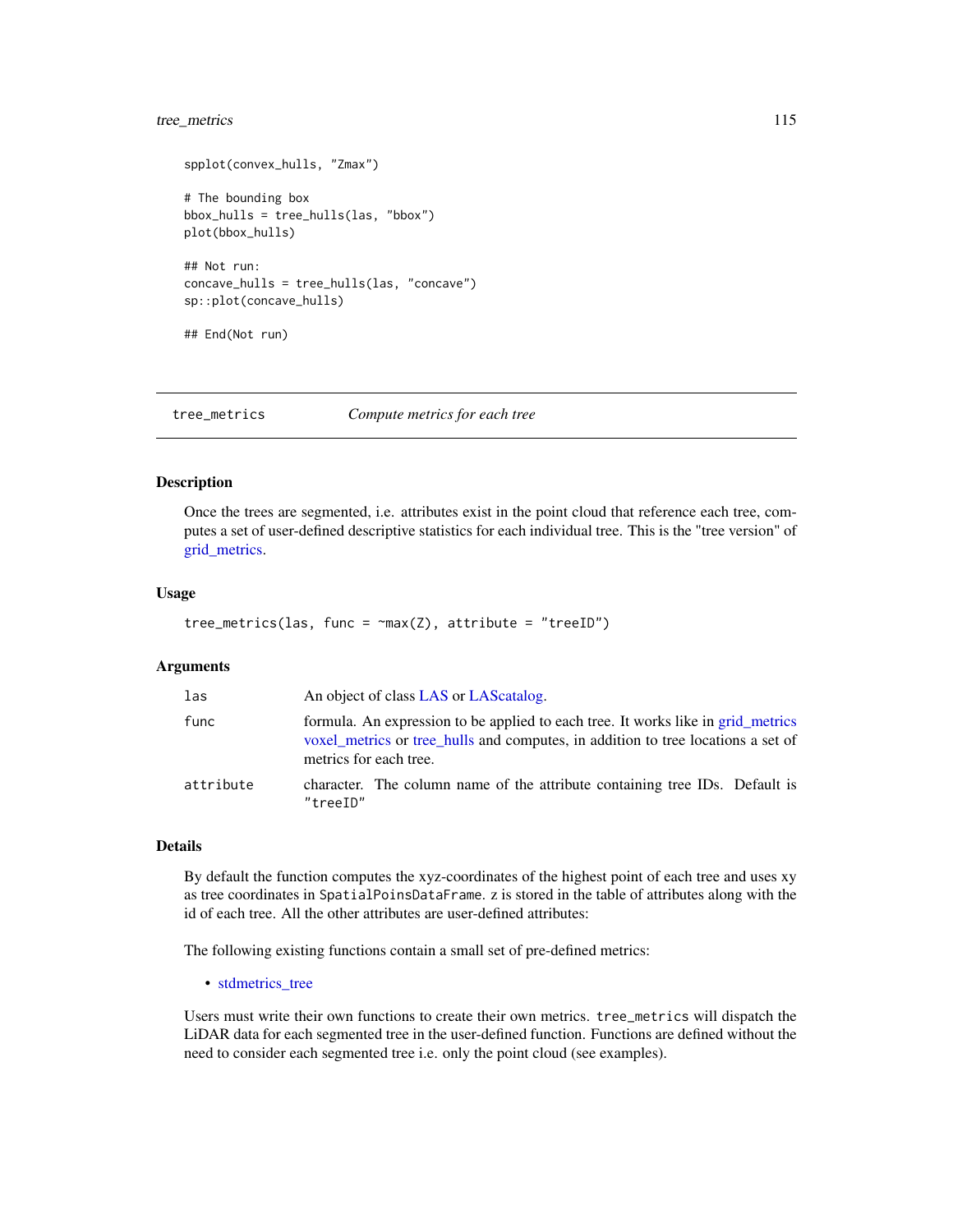### Value

A SpatialPoinsDataFrame that references the xy-position with a table of attributes that associates the z-elevation (highest points) of the trees and the id of the trees, plus the metrics defined by the user.

### Working with a LAScatalog

This section appears in each function that supports a LAScatalog as input.

In lidR when the input of a function is a [LAScatalog](#page-0-0) the function uses the LAScatalog processing engine. The user can modify the engine options using the [available options.](#page-0-0) A careful reading of the [engine documentation](#page-0-0) is recommended before processing LAScatalogs. Each lidR function should come with a section that documents the supported engine options.

The LAScatalog engine supports .lax files that *significantly* improve the computation speed of spatial queries using a spatial index. Users should really take advantage a .lax files, but this is not mandatory.

#### Supported processing options

Supported processing options for a LAScatalog (in bold). For more details see the [LAScatalog](#page-0-0) [engine documentation:](#page-0-0)

- chunk size: How much data is loaded at once.
- chunk buffer\*: Mandatory to get a continuous output without edge effects. The buffer is always removed once processed and will never be returned either in R or in files.
- chunk alignment: Align the processed chunks.
- progress: Displays a progression estimation.
- output files: Supported templates are {XLEFT}, {XRIGHT}, {YBOTTOM}, {YTOP}, {XCENTER}, {YCENTER} {ID} and, if chunk size is equal to 0 (processing by file), {ORIGINALFILENAME}.
- select: Load only attributes of interest.
- filter: Read only points of interest.

#### See Also

Other metrics: [cloud\\_metrics\(](#page-16-0)), [grid\\_metrics\(](#page-28-0)), [hexbin\\_metrics\(](#page-33-0)), [point\\_metrics\(](#page-90-0)), [voxel\\_metrics\(](#page-118-0))

```
LASfile <- system.file("extdata", "MixedConifer.laz", package="lidR")
las = readLAS(LASfile, filter = "-drop_z_below 0")
# NOTE: This dataset is already segmented
# plot(las, color = "treeID", colorPalette = pastel.colors(200))
# Default computes only Z max
```
<span id="page-115-0"></span>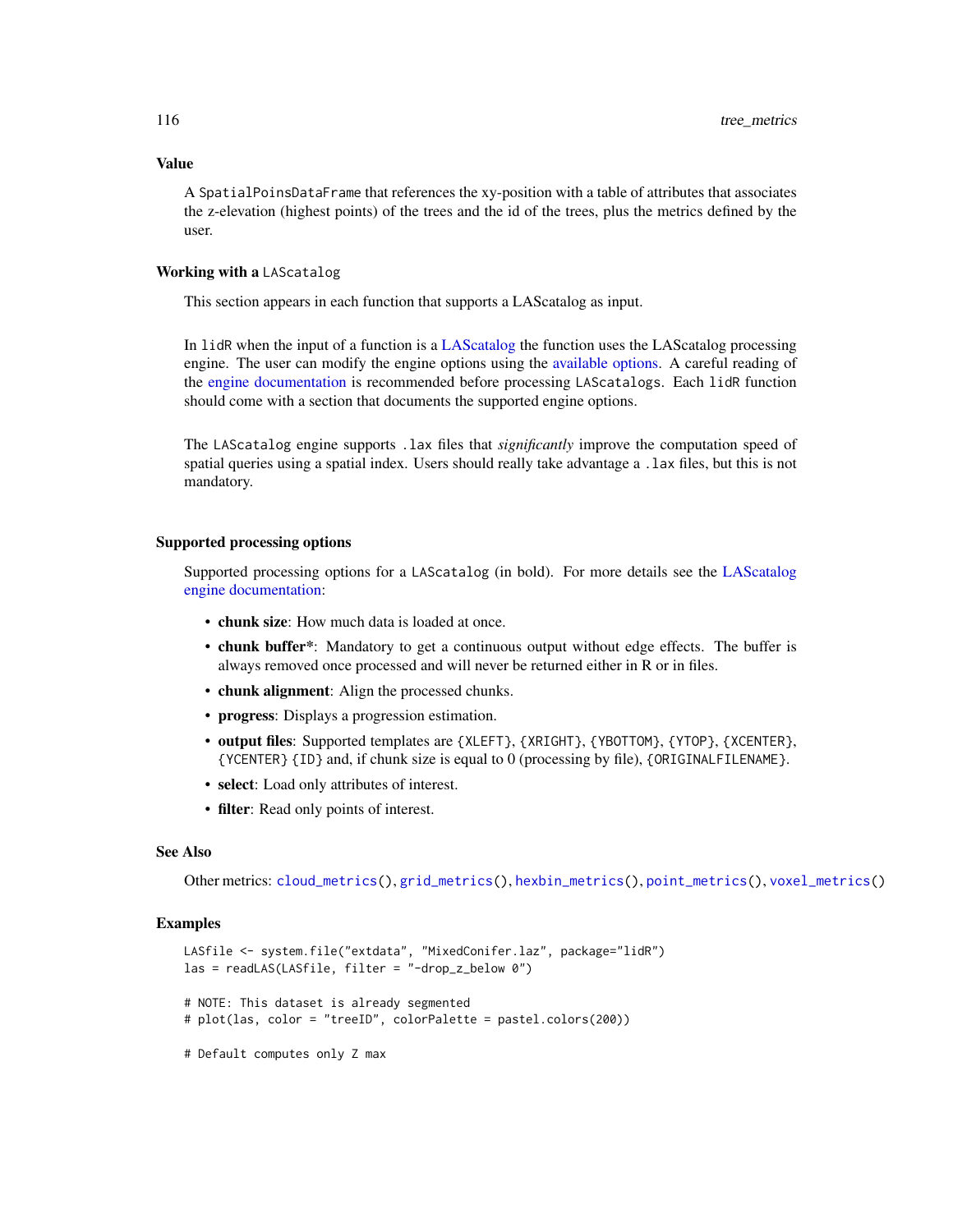```
metrics = tree_metrics(las)
# User-defined metrics - mean height and mean intensity for each tree
metrics = tree_metrics(las, \simlist(Zmean = mean(Z), Imean = mean(Intensity)))
# Define your own new metrics function
myMetrics = function(z, i){
  metrics = list(
     \text{imean} = \text{mean}(i),
     imax = max(i),
     npoint = length(z))
   return(metrics)
}
metrics = tree_metrics(las, ~myMetrics(Z, Intensity))
# predefined metrics (see ?stdmetrics)
metrics = tree_metrics(las, .stdtreemetrics)
```
util\_makeZhangParam *Parameters for progressive morphological filter*

# Description

The function [lasground](#page-57-0) with the progressive morphological filter allows for any sequence of parameters. This function enables computation of the sequences using equations (4), (5) and (7) from Zhang et al. (see reference and details).

# Usage

```
util_makeZhangParam(
  b = 2,
  dh0 = 0.5,
  dhmax = 3,
  s = 1,
 max_w = 20,
  exp = FALSE)
```
# Arguments

| b     | numeric. This is the parameter $b$ in Zhang et al. (2003) (eq. 4 and 5). |
|-------|--------------------------------------------------------------------------|
| dh0   | numeric. This is $dh_0$ in Zhang et al. (2003) (eq. 7).                  |
| dhmax | numeric. This is $dh_{max}$ in Zhang et al. (2003) (eq. 7).              |
| S.    | numeric. This is s in Zhang et al. $(2003)$ (eq. 7).                     |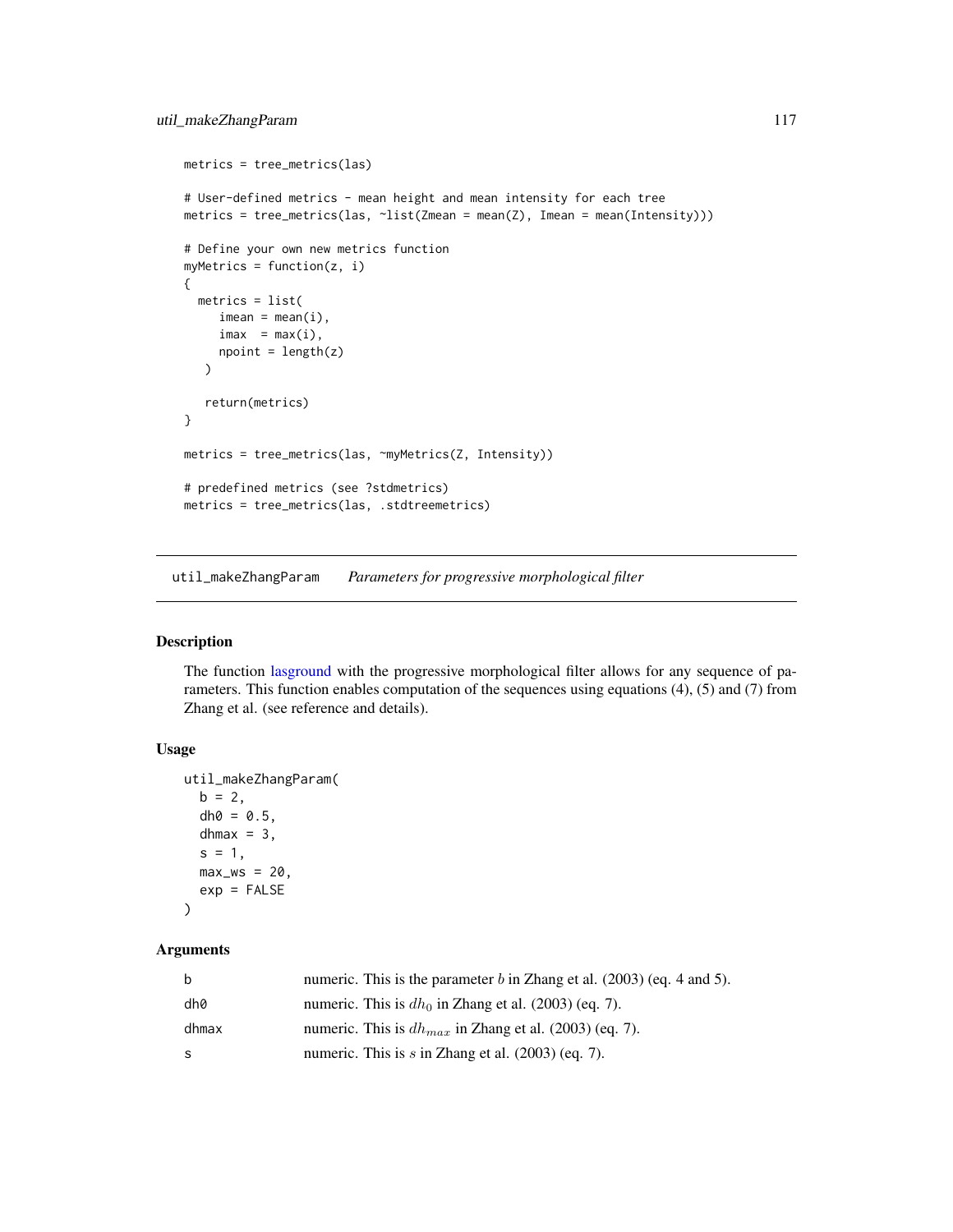<span id="page-117-0"></span>

| max ws | numeric. Maximum window size to be used in filtering ground returns. This         |
|--------|-----------------------------------------------------------------------------------|
|        | limits the number of windows created.                                             |
| exp    | logical. The window size can be increased linearly or exponentially (eq. 4 or 5). |

# Details

In the original paper the windows size sequence is given by eq. 4 or 5:

$$
w_k = 2kb + 1
$$

or

 $w_k = 2b^k + 1$ 

In the original paper the threshold sequence is given by eq. 7:

 $th_k = s * (w_k - w_{k-1}) * c + th_0$ 

Because the function [lasground](#page-57-0) applies the morphological operation at the point cloud level the parameter  $c$  is set to 1 and cannot be modified.

#### Value

A list with two components: the windows size sequence and the threshold sequence.

#### References

Zhang, K., Chen, S. C., Whitman, D., Shyu, M. L., Yan, J., & Zhang, C. (2003). A progressive morphological filter for removing nonground measurements from airborne LIDAR data. IEEE Transactions on Geoscience and Remote Sensing, 41(4 PART I), 872–882. http:#doi.org/10.1109/TGRS.2003.810682.

#### Examples

```
p = util_makeZhangParam()
```
VCI *Vertical Complexity Index*

# Description

A fixed normalization of the entropy function (see references)

#### Usage

 $VCI(z, zmax, by = 1)$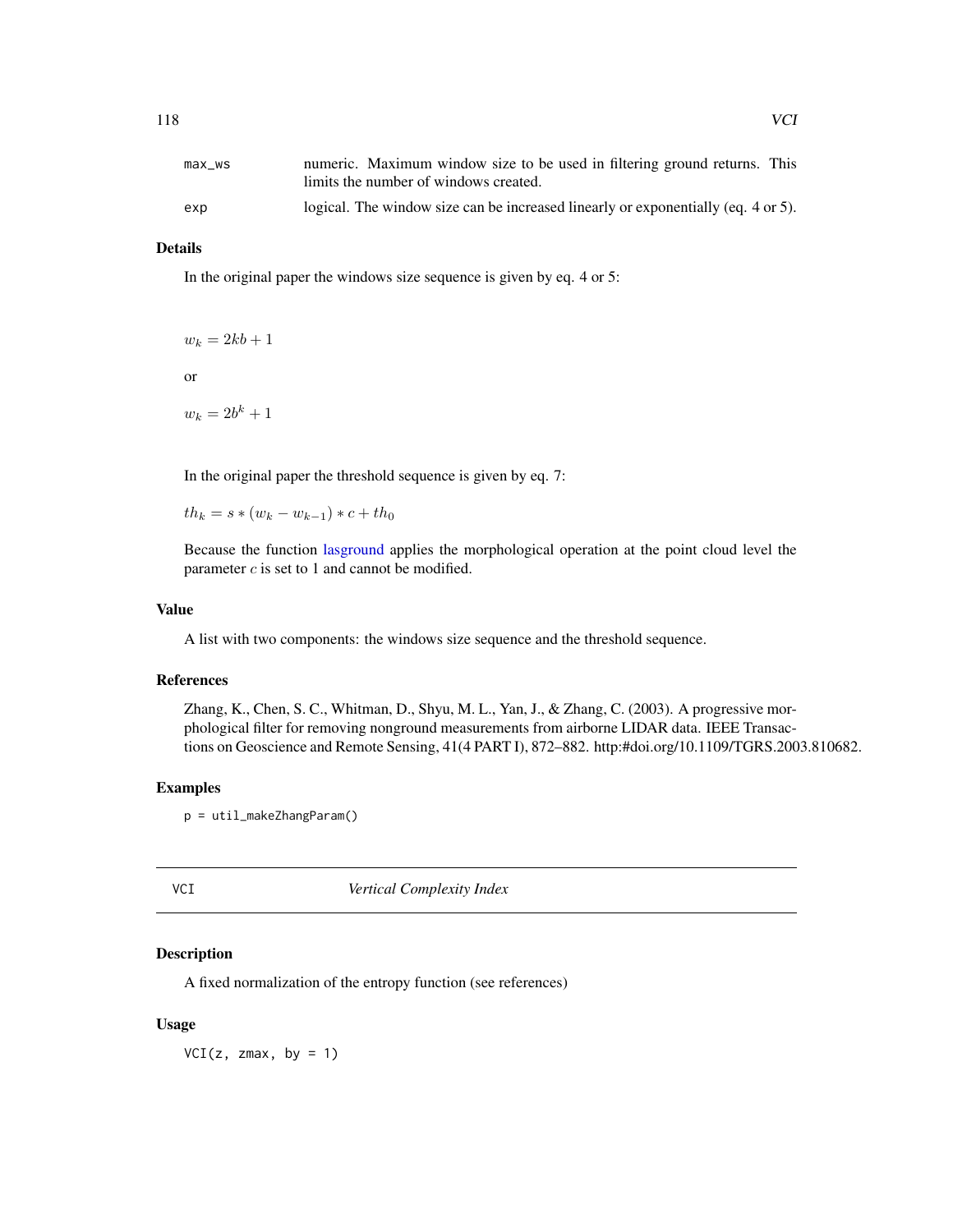# <span id="page-118-1"></span>voxel\_metrics 119

#### **Arguments**

|      | vector of z coordinates                                         |
|------|-----------------------------------------------------------------|
| zmax | numeric. Used to turn the function entropy to the function vci. |
| bv   | numeric. The thickness of the layers used (height bin)          |

# Value

A number between 0 and 1

# References

van Ewijk, K. Y., Treitz, P. M., & Scott, N. A. (2011). Characterizing Forest Succession in Central Ontario using LAS-derived Indices. Photogrammetric Engineering and Remote Sensing, 77(3), 261-269. Retrieved from <Go to ISI>://WOS:000288052100009

#### See Also

[entropy](#page-22-0)

### Examples

z = runif(10000, 0, 10)  $VCI(z, by = 1, zmax = 20)$ z = abs(rnorm(10000, 10, 1)) # expected to be closer to 0.  $VCI(z, by = 1, zmax = 20)$ 

<span id="page-118-0"></span>voxel\_metrics *Voxelize the space and compute metrics for each voxel*

# Description

This is a 3D version of [grid\\_metrics.](#page-28-0) It creates a 3D matrix of voxels with a given resolution. It creates a voxel from the cloud of points if there is at least one point in the voxel. For each voxel the function allows computation of one or several derived metrics in the same way as the [grid\\_metrics](#page-28-0) functions. The function will dispatch the LiDAR data for each voxel in the user's function (see [grid\\_metrics\)](#page-28-0).

#### Usage

```
voxel_metrics(las, func, res = 1)
```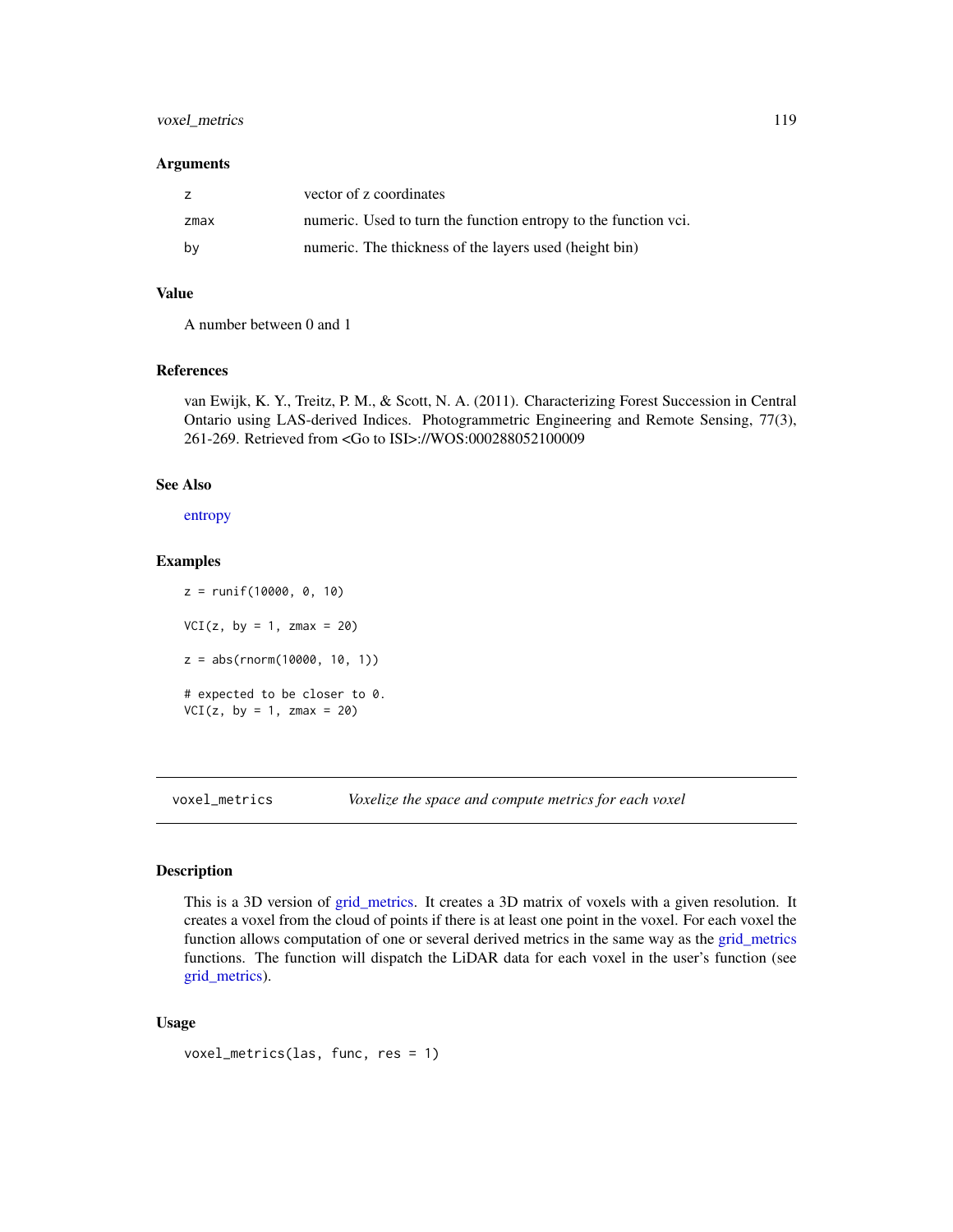#### <span id="page-119-0"></span>Arguments

| las  | An object of class LAS.                                                                                                                                   |
|------|-----------------------------------------------------------------------------------------------------------------------------------------------------------|
| func | formula. An expression to be applied to each voxel (see also grid metrics).                                                                               |
| res  | numeric. The resolution of the voxels. $res = 1$ for a $1x1x1$ cubic voxels. Op-<br>tionally res = $c(1, 2)$ for non-cubic voxels $(1x1x2$ cuboid voxel). |

#### Value

It returns a data.table containing the metrics for each voxel. The table has the class lasmetrics3d enabling easier plotting.

# See Also

Other metrics: [cloud\\_metrics\(](#page-16-0)), [grid\\_metrics\(](#page-28-0)), [hexbin\\_metrics\(](#page-33-0)), [point\\_metrics\(](#page-90-0)), [tree\\_metrics\(](#page-114-0))

```
LASfile <- system.file("extdata", "Megaplot.laz", package="lidR")
las = readLAS(LASfile)
# Cloud of points is voxelized with a 3-meter resolution and in each voxel
# the number of points is computed.
voxel_metrics(las, ~length(Z), 3)
# Cloud of points is voxelized with a 3-meter resolution and in each voxel
# the mean scan angle of points is computed.
voxel_metrics(las, ~mean(Intensity), 3)
## Not run:
# Define your own metric function
myMetrics = function(i)
{
  ret = list(npoints = length(i),\text{imean} = \text{mean}(i))
   return(ret)
}
voxels = voxel_metrics(las, ~myMetrics(Intensity), 3)
plot(voxels, color = "imean", trim = 100)
#etc.
## End(Not run)
```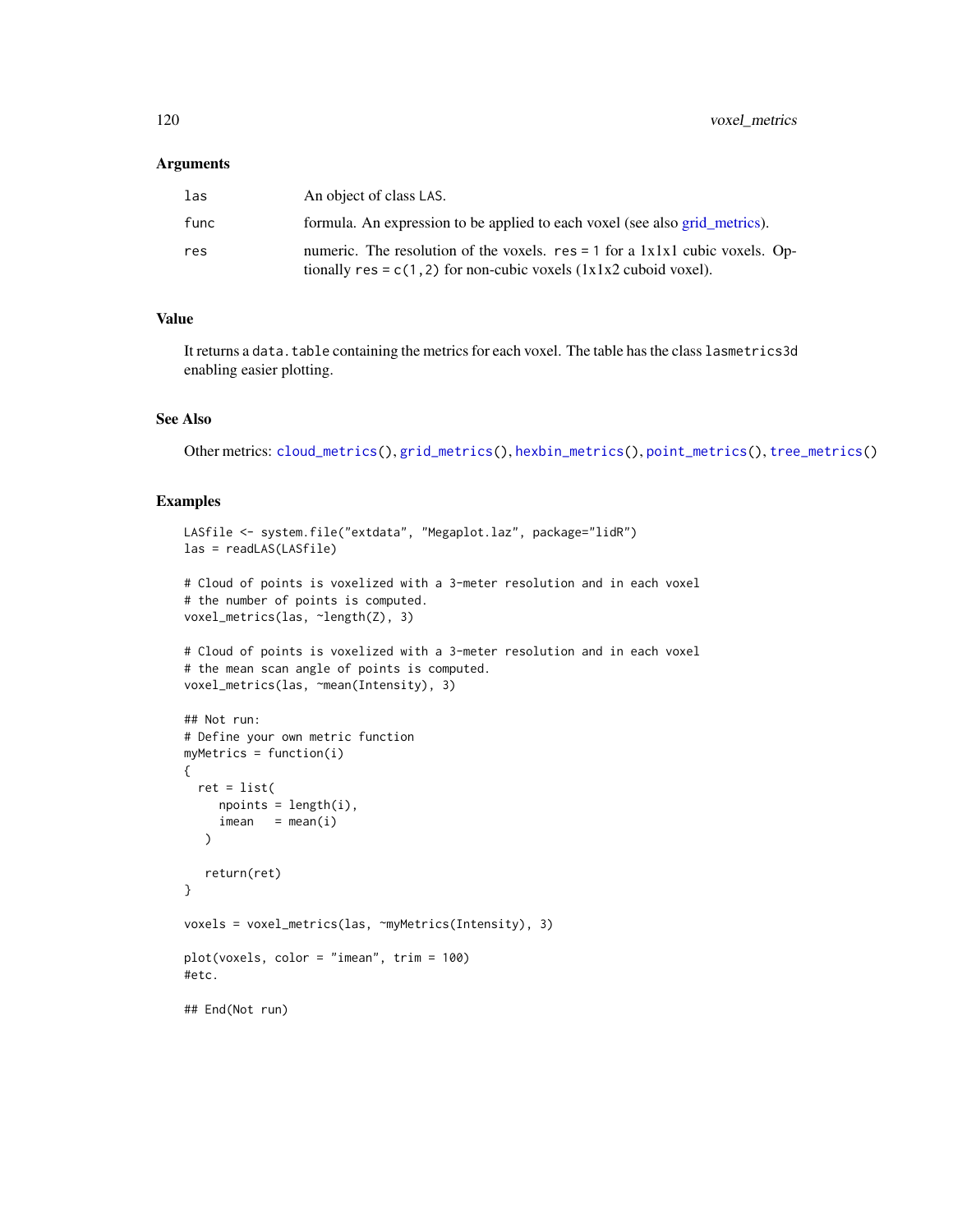#### <span id="page-120-0"></span>Description

This function is made to be used in [lastrees.](#page-71-0) It implements an algorithm for tree segmentation based on a watershed or a marker-controlled watershed.

- Simple watershed is based on the bioconductor package EBIimage. You need to install this package to run this method (see its [github page\)](https://github.com/aoles/EBImage). Internally, the function EBImage::watershed is called.
- Marker-controlled watershed is based on the imager package and has been removed because imager is an orphaned package.

#### Usage

watershed(chm, th\_tree = 2, tol = 1, ext = 1)

mcwatershed(chm, treetops, th\_tree =  $2$ , ID = "treeID")

#### Arguments

| chm      | RasterLayer. Image of the canopy. Can be computed with grid_canopy or read<br>from an external file.                                                                                                                             |
|----------|----------------------------------------------------------------------------------------------------------------------------------------------------------------------------------------------------------------------------------|
| th_tree  | numeric. Threshold below which a pixel cannot be a tree. Default is 2.                                                                                                                                                           |
| tol      | numeric. Tolerance see ?EBImage::watershed.                                                                                                                                                                                      |
| ext      | numeric. see ?EBImage::watershed.                                                                                                                                                                                                |
| treetops | SpatialPointsDataFrame. Can be computed with tree_detection or read from<br>an external shapefile.                                                                                                                               |
| ID       | character. If the SpatialPointsDataFrame contains an attribute with the ID for<br>each tree, the name of this column. This way, original IDs will be preserved. If<br>there is no such data trees will be numbered sequentially. |

#### Details

Because this algorithm works on a CHM only there is no actual need for a point cloud. Sometimes the user does not even have the point cloud that generated the CHM. lidR is a point cloud-oriented library, which is why this algorithm must be used in [lastrees](#page-71-0) to merge the result into the point cloud. However, the user can use this as a stand-alone function like this:

```
chm = raster("file/to/a/chm/")
ttops = tree_detection(chm, lmf(3))
crowns = watershed(chm)()
```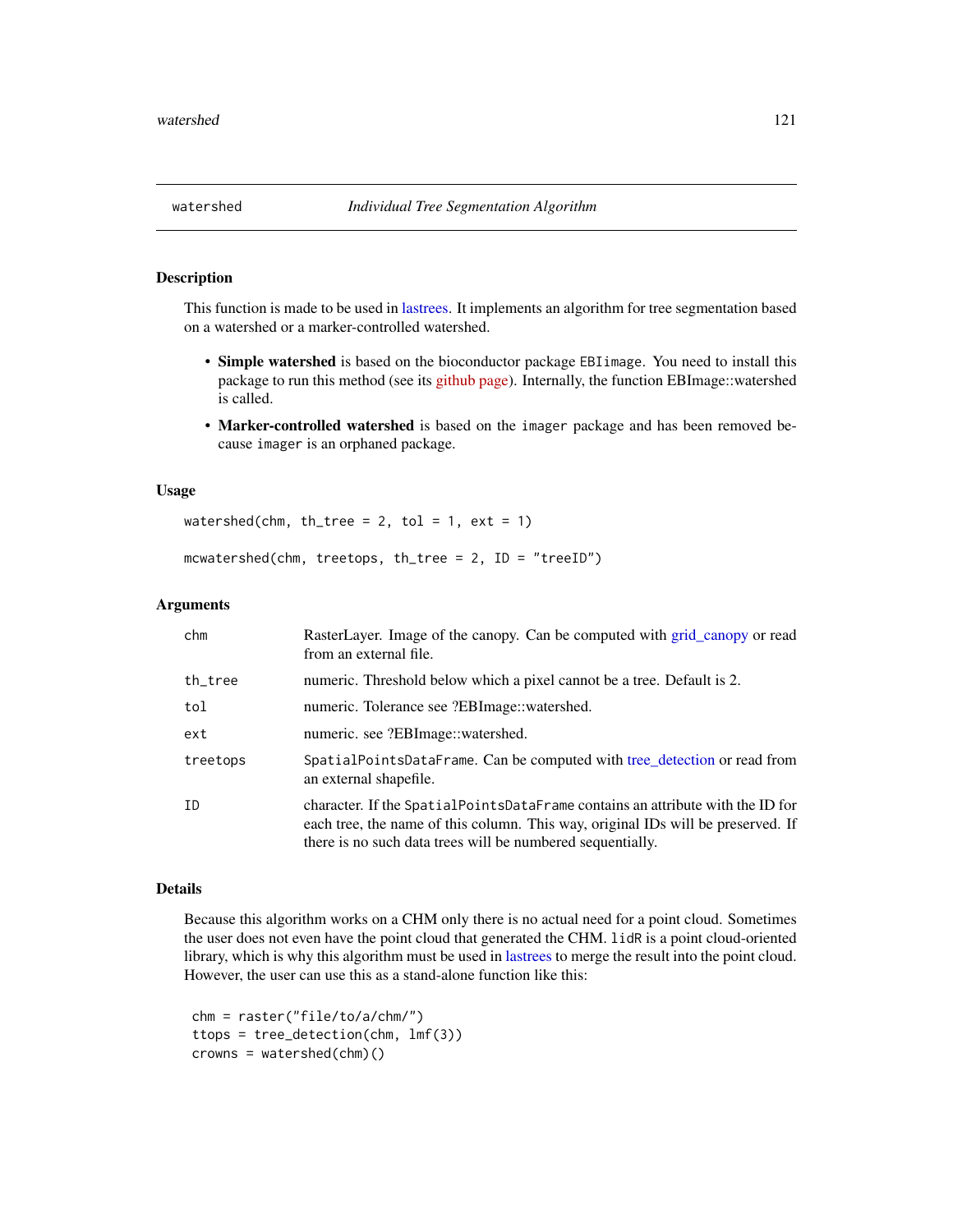#### See Also

Other individual tree segmentation algorithms: [dalponte2016\(](#page-19-0)), [li2012\(](#page-73-0)), [silva2016\(](#page-105-0)) Other raster based tree segmentation algorithms: [dalponte2016\(](#page-19-0)), [silva2016\(](#page-105-0))

#### Examples

```
LASfile <- system.file("extdata", "MixedConifer.laz", package="lidR")
las <- readLAS(LASfile, select = "xyz", filter = "-drop_z_below 0")
col <- pastel.colors(250)
chm < - grid_canopy(las, res = 0.5, p2r(0.3))
ker < - matrix(1,3,3)chm <- raster::focal(chm, w = ker, fun = mean, na.rm = TRUE)
las <- lastrees(las, watershed(chm))
plot(las, color = "treeID", colorPalette = col)
```
# wing2015 *Snags Segmentation Algorithm*

#### Description

This function is made to be used in [lassnags.](#page-68-0) It implements an algorithms for snags segmentation based on Wing et al (2015) (see references). This is an automated filtering algorithm that utilizes three dimensional neighborhood lidar point-based intensity and density statistics to remove lidar points associated with live trees and retain lidar points associated with snags.

# Usage

```
wing2015(
  neigh\_radii = c(1.5, 1, 2),low\_int\_thrsh = 50,
  uppr_int_thrsh = 170,
  pt\_den\_req = 3,
  BBPRthrsh_mat = NULL
)
```
#### Arguments

| neigh_radii   | numeric. A vector of three radii used in quantifying local-area centered neigh-<br>borhoods. See Wing et al. (2015) reference page 171 and Figure 4. Defaults are<br>1.5, 1, and 2 for the sphere, small cylinder and large cylinder neighborhoods,<br>respectively. |
|---------------|----------------------------------------------------------------------------------------------------------------------------------------------------------------------------------------------------------------------------------------------------------------------|
| low_int_thrsh | numeric. The lower intensity threshold filtering value. See Wing et al. (2015)<br>page 171. Default is 50.                                                                                                                                                           |
|               | uppr_int_thrsh numeric. The upper intensity threshold filtering value. See Wing et al. (2015)<br>page 171. Default is 170.                                                                                                                                           |

<span id="page-121-0"></span>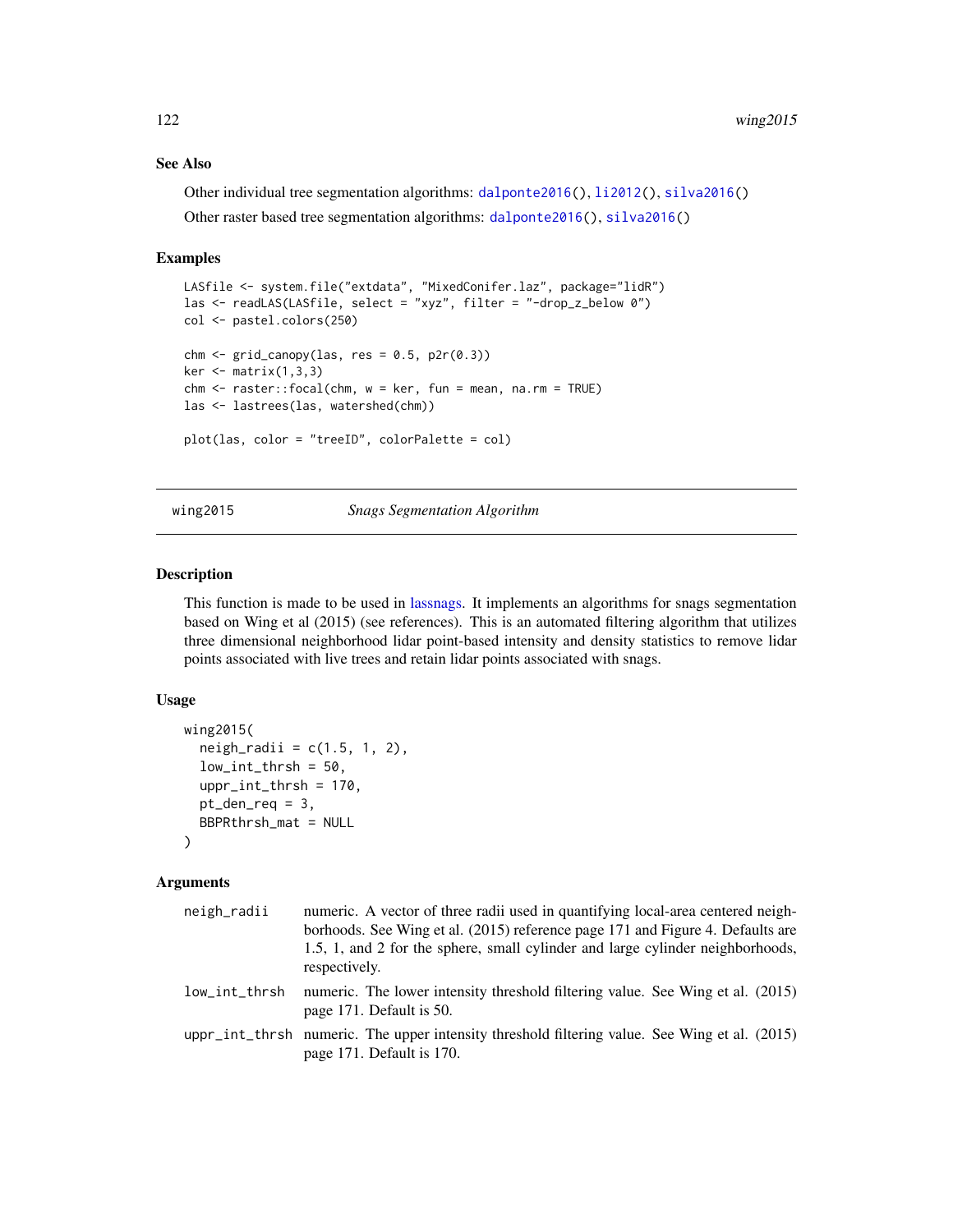| pt_den_req    | numeric. Point density requirement based on plot-level point density defined<br>classes. See Wing et al. (2015) page 172. Default is 3.                                                                                                                                                                                                                                                                                                                          |
|---------------|------------------------------------------------------------------------------------------------------------------------------------------------------------------------------------------------------------------------------------------------------------------------------------------------------------------------------------------------------------------------------------------------------------------------------------------------------------------|
| BBPRthrsh_mat | matrix. A 3x4 matrix providing the four average BBPR (branch and bole point<br>ratio) values for each of the three neighborhoods (sphere, small cylinder and<br>large cylinder) to be used for conditional assessments and classification into the<br>following four snag classes: 1) general snag 2) small snag 3) live crown edge<br>snag 4) high canopy cover snag. See Wing et al. (2015) page 172 and Table 2.<br>This matrix must be provided by the user. |

# **Details**

Note that this algorithm strictly performs a classification based on user input while the original publication's methods also included a segmentation step and some pre- (filtering for first and single returns only) and post-process (filtering for only the snag classified points prior to segmentation) tasks which are now expected to be performed by the user. Also, this implementation may have some differences compared with the original method due to potential mis-interpretation of the Wing et al. manuscript, specifically Table 2 where they present four groups of conditional assessments with their required neighborhood point density and average BBPR values (BBPR = branch and bole point ratio; PDR = point density requirement).

This algorithm attributes each point in the point cloud (snagCls column) into the following five snag classes:

- 0: live tree not a snag
- 1: general snag the broadest range of snag point situations
- 2: small snag isolated snags with lower point densities
- 3: live crown edge snag snags located directly adjacent or intermixing with live trees crowns
- 4: high canopy cover snag snags protruding above the live canopy in dense conditions (e.g., canopy cover  $\geq$  55%).

The current implementation is known to use a large amount of memory for storing the  $N \times k$  integer matrix returning the near neighbor indices for each point in the point cloud. Improvements are possible in future package versions.

#### Author(s)

Implementation by Andrew Sánchez Meador & Jean-Romain Roussel

#### References

Wing, Brian M.; Ritchie, Martin W.; Boston, Kevin; Cohen, Warren B.; Olsen, Michael J. 2015. Individual snag detection using neighborhood attribute filtered airborne lidar data. Remote Sensing of Environment. 163: 165-179 https://doi.org/10.1016/j.rse.2015.03.013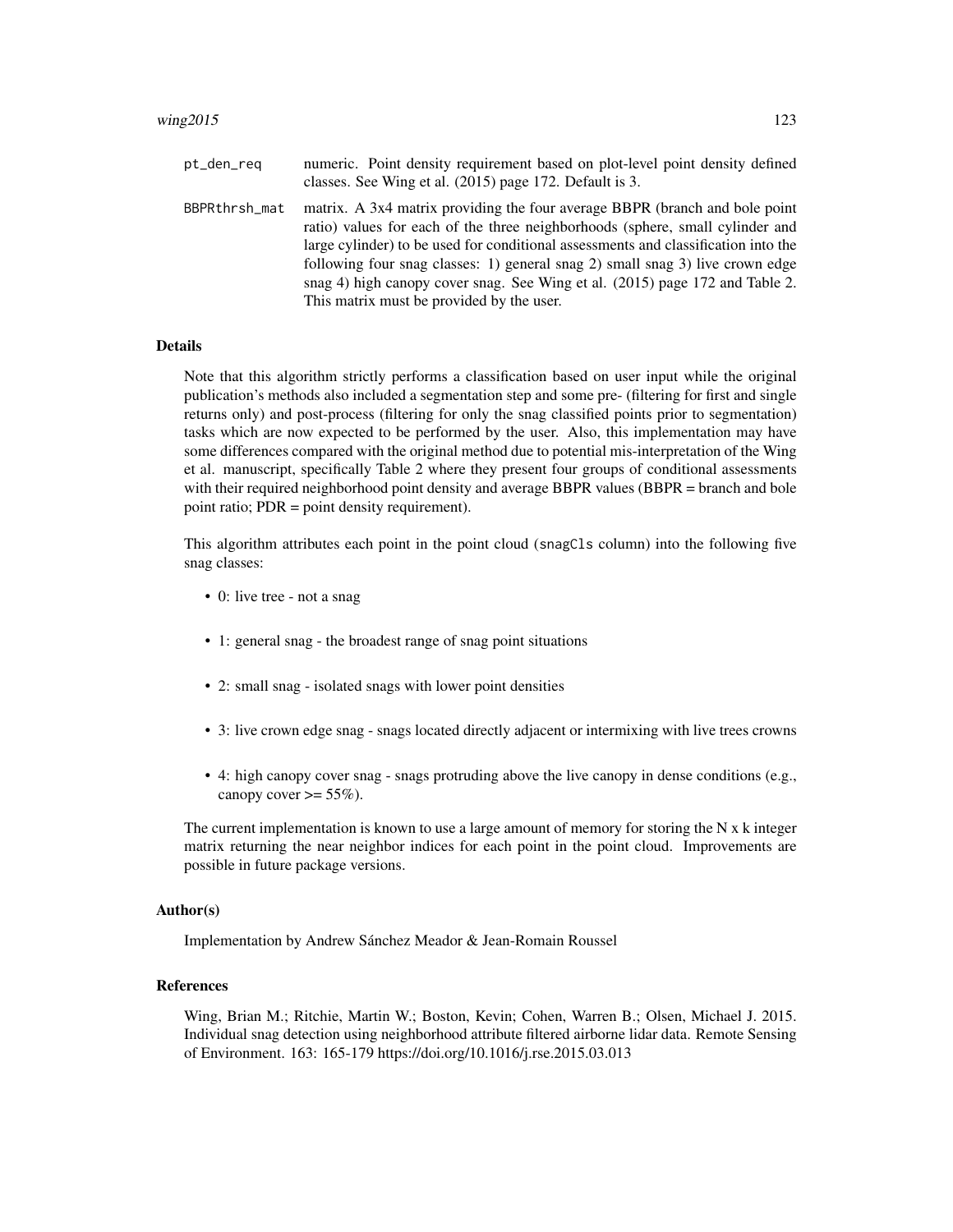#### <span id="page-123-0"></span>Examples

```
LASfile <- system.file("extdata", "MixedConifer.laz", package="lidR")
las <- readLAS(LASfile, select = "xyzi", filter="-keep_first") # Wing also included -keep_single
# For the Wing2015 method, supply a matrix of snag BranchBolePtRatio conditional
# assessment thresholds (see Wing et al. 2015, Table 2, pg. 172)
bbpr_thresholds <- matrix(c(0.80, 0.80, 0.70,
                          0.85, 0.85, 0.60,
                          0.80, 0.80, 0.60,
                          0.90, 0.90, 0.55),
                          nrow = 3, ncol = 4# Run snag classification and assign classes to each point
las <- lassnags(las, wing2015(neigh_radii = c(1.5, 1, 2), BBPRthrsh_mat = bbpr_thresholds))
# Plot it all, tree and snag points...
plot(las, color="snagCls", colorPalette = rainbow(5))
# Filter and plot snag points only
snags <- lasfilter(las, snagCls > 0)
plot(snags, color="snagCls", colorPalette = rainbow(5)[-1])
# Wing et al's (2015) methods ended with performing tree segmentation on the
# classified and filtered point cloud using the watershed method
```

|--|

# Description

Write a [LAS](#page-39-0) object into a binary .las or .laz file (compression specified in filename)

#### Usage

```
writeLAS(las, file)
```
#### Arguments

| las  | an object of class LAS.                              |
|------|------------------------------------------------------|
| file | character. A character string naming an output file. |

#### Value

Nothing. This function is used for its side-effect of writing a file.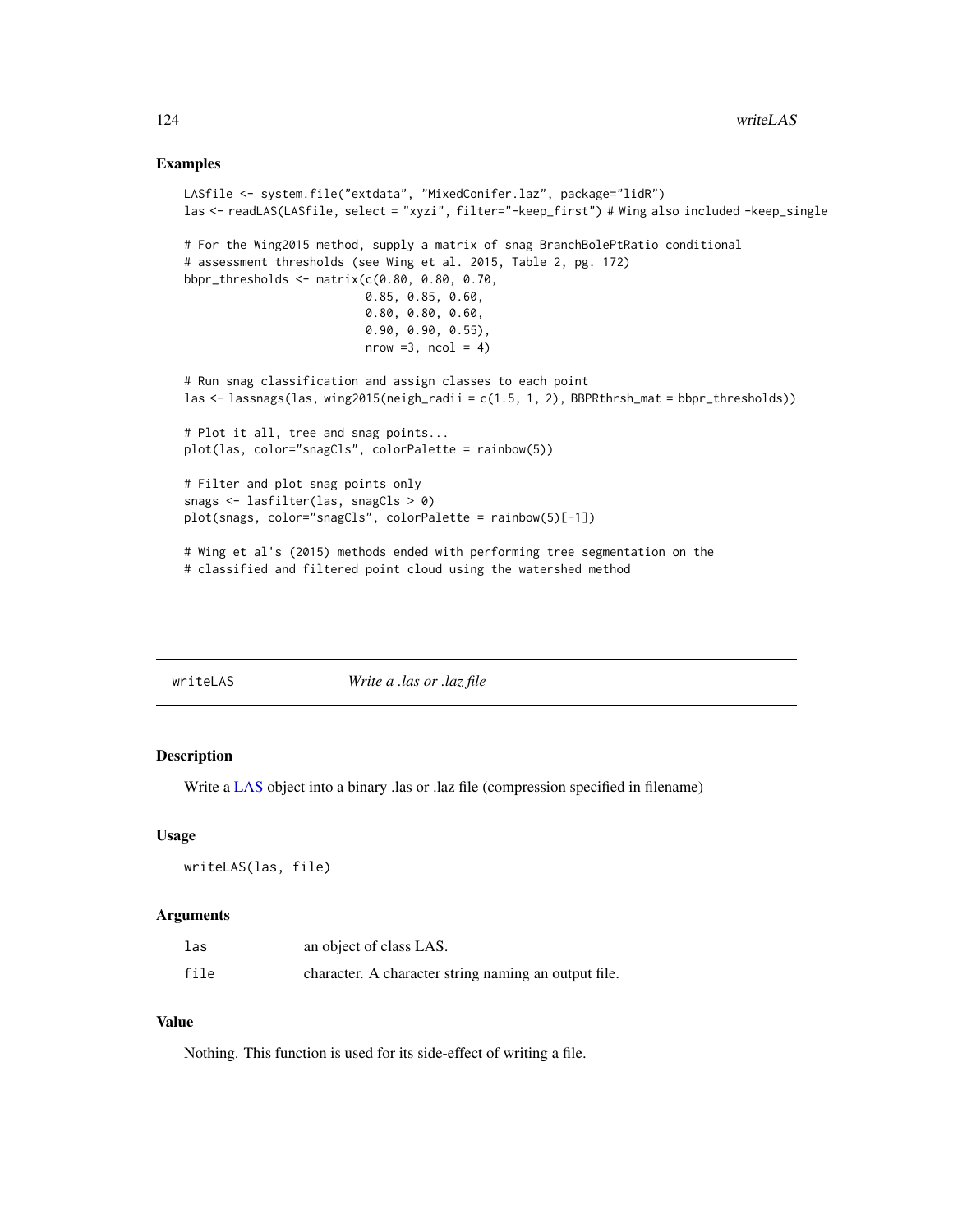# <span id="page-124-0"></span> $\frac{\text{S}\leq \text{LAS-method}}{125}$

### Examples

```
LASfile <- system.file("extdata", "Megaplot.laz", package="lidR")
las = readLAS(LASfile)
subset = lasclipRectangle(las, 684850, 5017850, 684900, 5017900)
writeLAS(subset, tempfile(fileext = ".laz"))
```
\$<-,LAS-method *Inherited but modified methods from sp*

#### Description

LAS\* objects are [Spatial](#page-0-0) objects so they inherit several methods from sp. However, some have modified behaviors to prevent some irrelevant modifications. Indeed, a LAS\* object cannot contain anything, as the content is restricted by the LAS specifications. If a user attempts to use one of these functions inappropriately an informative error will be thrown.

#### Usage

```
## S4 replacement method for signature 'LAS'
x$name <- value
## S4 replacement method for signature 'LAS, ANY, missing'
x[[i, j]] <- value
## S4 method for signature 'LAScatalog,ANY,ANY'
x[i, j, ..., drop = TRUE]## S4 replacement method for signature 'LAScatalog, ANY, ANY'
x[[i, j]] <- value
## S4 replacement method for signature 'LAScatalog'
```

```
x$name <- value
```
#### Arguments

| x     | A LAS $*$ object                                                 |
|-------|------------------------------------------------------------------|
| name  | A literal character string or a name (possibly backtick quoted). |
| value | typically an array-like R object of a similar class as x.        |
| i     | string, name of elements to extract or replace.                  |
| j     | Unused.                                                          |
|       | Unused                                                           |
| drop  | Unused                                                           |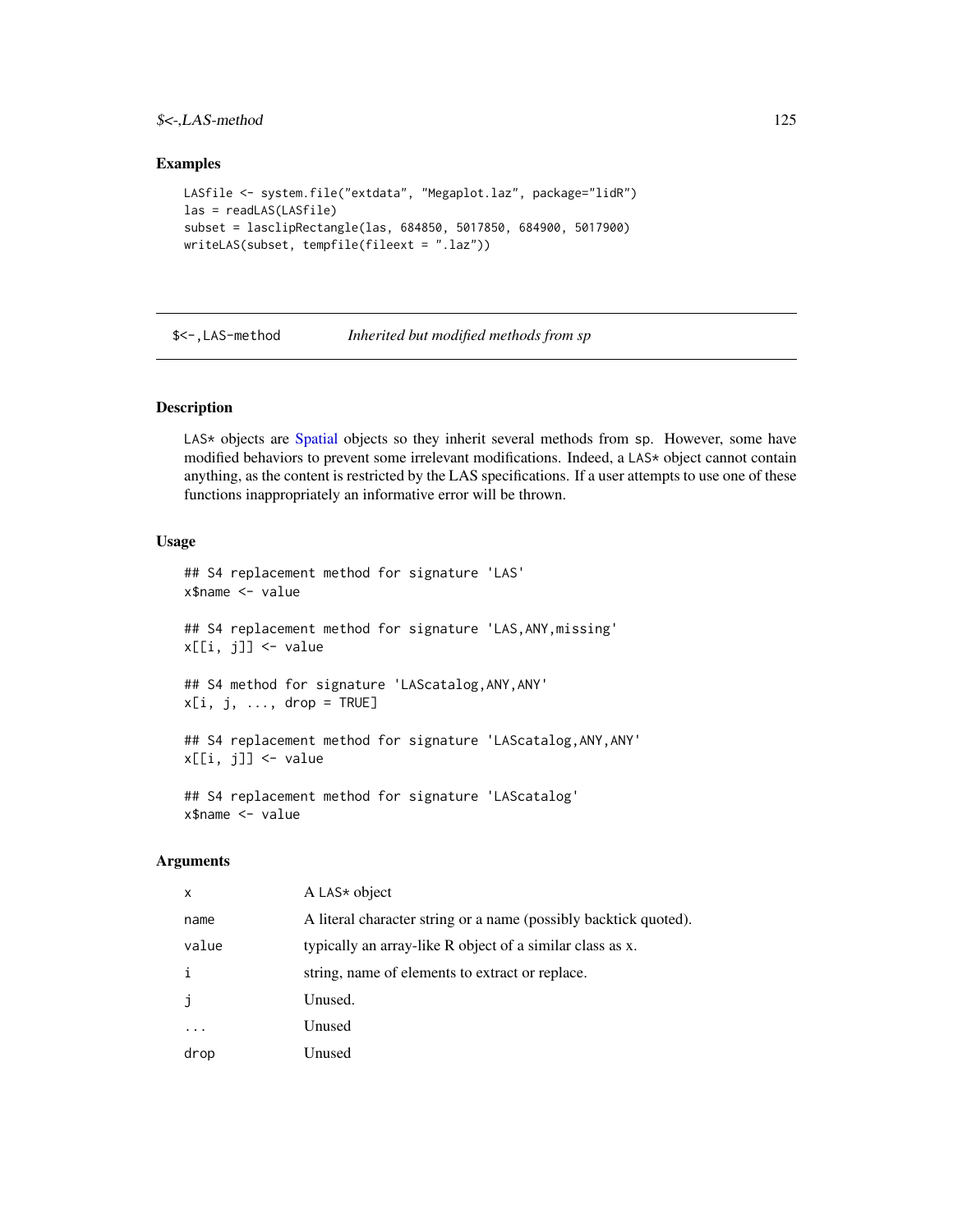```
## Not run:
LASfile <- system.file("extdata", "Megaplot.laz", package="lidR")
las = readLAS(LASfile)
\text{las$Z = 2L$}las[["Z"] = 1:10las$NewCol = 0
las[["NewCol"] = 0## End(Not run)
```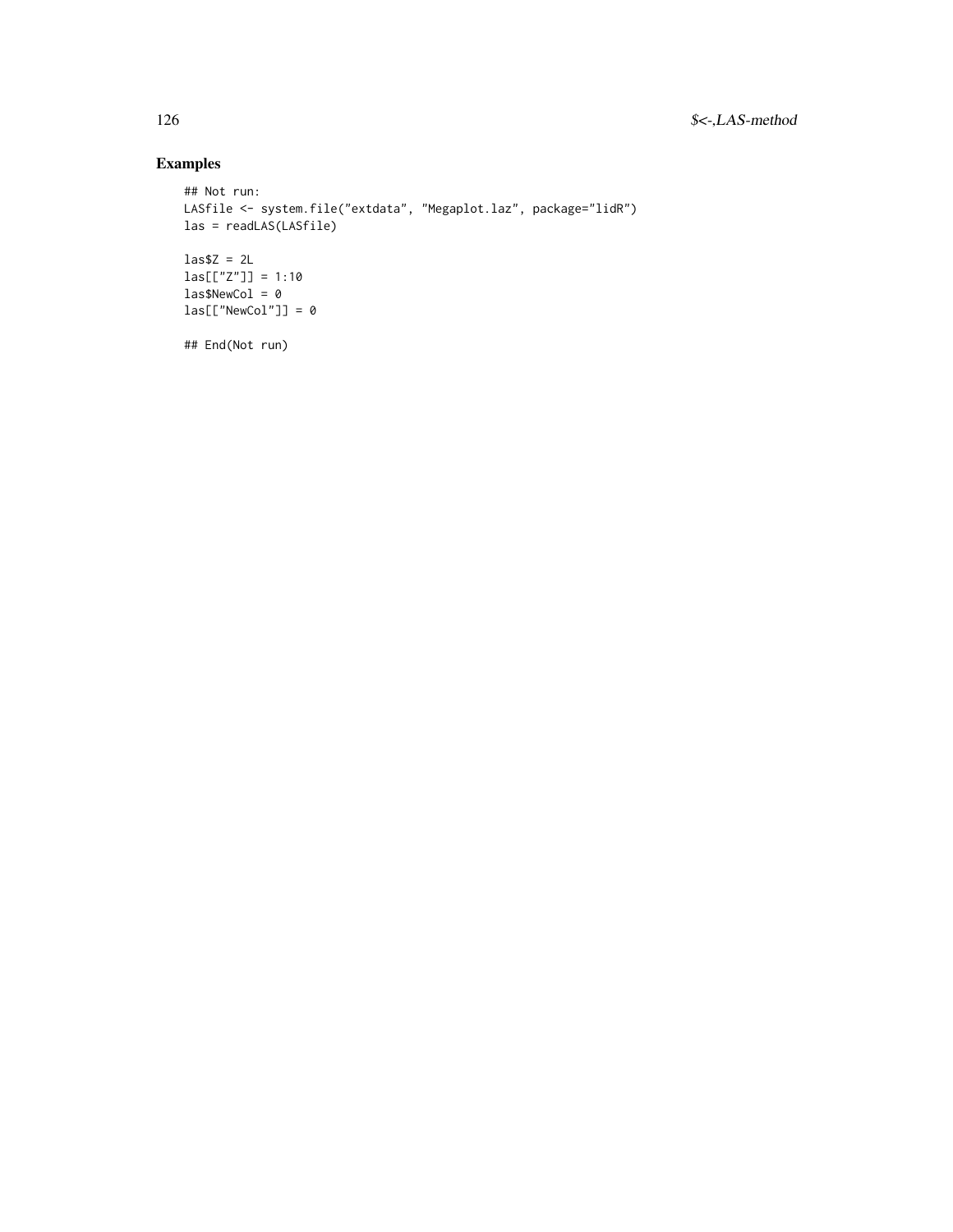# **Index**

∗Topic datasets stdmetrics, [108](#page-107-0) -,LAS,RasterLayer-method *(*lasnormalize*)*, [62](#page-61-1) -,LAS,function-method *(*lasnormalize*)*, [62](#page-61-1) .stdmetrics *(*stdmetrics*)*, [108](#page-107-0) .stdmetrics\_ctrl *(*stdmetrics*)*, [108](#page-107-0) .stdmetrics\_i *(*stdmetrics*)*, [108](#page-107-0) .stdmetrics\_pulse *(*stdmetrics*)*, [108](#page-107-0) .stdmetrics\_rn *(*stdmetrics*)*, [108](#page-107-0) .stdmetrics\_z *(*stdmetrics*)*, [108](#page-107-0) .stdshapemetrics *(*stdmetrics*)*, [108](#page-107-0) .stdtreemetrics *(*stdmetrics*)*, [108](#page-107-0) [,LAScatalog,ANY,ANY-method *(*\$<-,LAS-method*)*, [125](#page-124-0) [[<-,LAS,ANY,missing-method *(*\$<-,LAS-method*)*, [125](#page-124-0) [[<-,LAScatalog,ANY,ANY-method *(*\$<-,LAS-method*)*, [125](#page-124-0) \$<-,LAS-method, [125](#page-124-0) \$<-,LAScatalog-method *(*\$<-,LAS-method*)*, [125](#page-124-0) add\_dtm3d *(*plot\_3d*)*, [89](#page-88-0) add\_flightlines3d *(*plot\_3d*)*, [89](#page-88-0) add\_treetops3d *(*plot\_3d*)*, [89](#page-88-0) appropriated functions, *[99](#page-98-0)* area, [5,](#page-4-0) *[97](#page-96-0)* area,LAS-method *(*area*)*, [5](#page-4-0) area,LAScatalog-method *(*area*)*, [5](#page-4-0) area,LASheader-method *(*area*)*, [5](#page-4-0)

as.list.LASheader, [7](#page-6-0) as.spatial, [7](#page-6-0) available options, *[15](#page-14-0)*, *[26](#page-25-1)*, *[28](#page-27-0)*, *[30](#page-29-0)*, *[33](#page-32-0)*, *[50](#page-49-0)*, *[53](#page-52-0)*, *[55](#page-54-0)*, *[59](#page-58-0)*, *[63](#page-62-0)*, *[70](#page-69-0)*, *[73](#page-72-0)*, *[103](#page-102-0)*, *[114](#page-113-0)*, *[116](#page-115-0)*

bbox, *[9](#page-8-0)*

catalog *(*readLAScatalog*)*, [99](#page-98-0) catalog\_apply, [8,](#page-7-0) *[76](#page-75-0)*

catalog\_intersect, [12](#page-11-0) catalog\_options\_tools, [13](#page-12-0) catalog\_retile, [14](#page-13-0) catalog\_sapply *(*catalog\_apply*)*, [8](#page-7-0) catalog\_select, [16](#page-15-0) cloud\_metrics, [17,](#page-16-1) *[31](#page-30-0)*, *[34](#page-33-1)*, *[92](#page-91-0)*, *[108](#page-107-0)*, *[110](#page-109-0)*, *[116](#page-115-0)*, *[120](#page-119-0)* colorRampPalette, *[88](#page-87-0)* concaveman, *[113](#page-112-1)* CRS, *[41](#page-40-0)*, *[71](#page-70-0)* CRS-class, *[41](#page-40-0)* csf, [18,](#page-17-0) *[59](#page-58-0)*, *[91](#page-90-1)*

dalponte2016, [20,](#page-19-1) *[72](#page-71-1)*, *[75](#page-74-0)*, *[107](#page-106-0)*, *[122](#page-121-0)* data.table, *[41](#page-40-0)* density *(*area*)*, [5](#page-4-0) density,LAS-method *(*area*)*, [5](#page-4-0) density,LAScatalog-method *(*area*)*, [5](#page-4-0) density,LASheader-method *(*area*)*, [5](#page-4-0) deprecated, [21](#page-20-1) dsmtin, [22,](#page-21-0) *[26](#page-25-1)*, *[84,](#page-83-0) [85](#page-84-0)*

engine documentation, *[15](#page-14-0)*, *[26](#page-25-1)*, *[28](#page-27-0)*, *[30](#page-29-0)*, *[33](#page-32-0)*, *[50](#page-49-0)*, *[53](#page-52-0)*, *[55](#page-54-0)*, *[59](#page-58-0)*, *[63](#page-62-0)*, *[70](#page-69-0)*, *[73](#page-72-0)*, *[103](#page-102-0)*, *[114](#page-113-0)*, *[116](#page-115-0)* entropy, *[17,](#page-16-1) [18](#page-17-0)*, [23,](#page-22-1) *[30](#page-29-0)*, *[109](#page-108-0)*, *[119](#page-118-1)* epsg *(*projection*)*, [95](#page-94-0) epsg,LAS-method *(*projection*)*, [95](#page-94-0) epsg,LASheader-method *(*projection*)*, [95](#page-94-0) epsg<- *(*projection*)*, [95](#page-94-0) epsg<-,LAS-method *(*projection*)*, [95](#page-94-0) epsg<-,LASheader-method *(*projection*)*, [95](#page-94-0) Extent, *[50](#page-49-0)* extent, *[9](#page-8-0)* extent,LAS-method, [24](#page-23-0) extent,LAScatalog-method *(*extent,LAS-method*)*, [24](#page-23-0) extract, *[63](#page-62-0)*

forest.colors, *[88](#page-87-0)*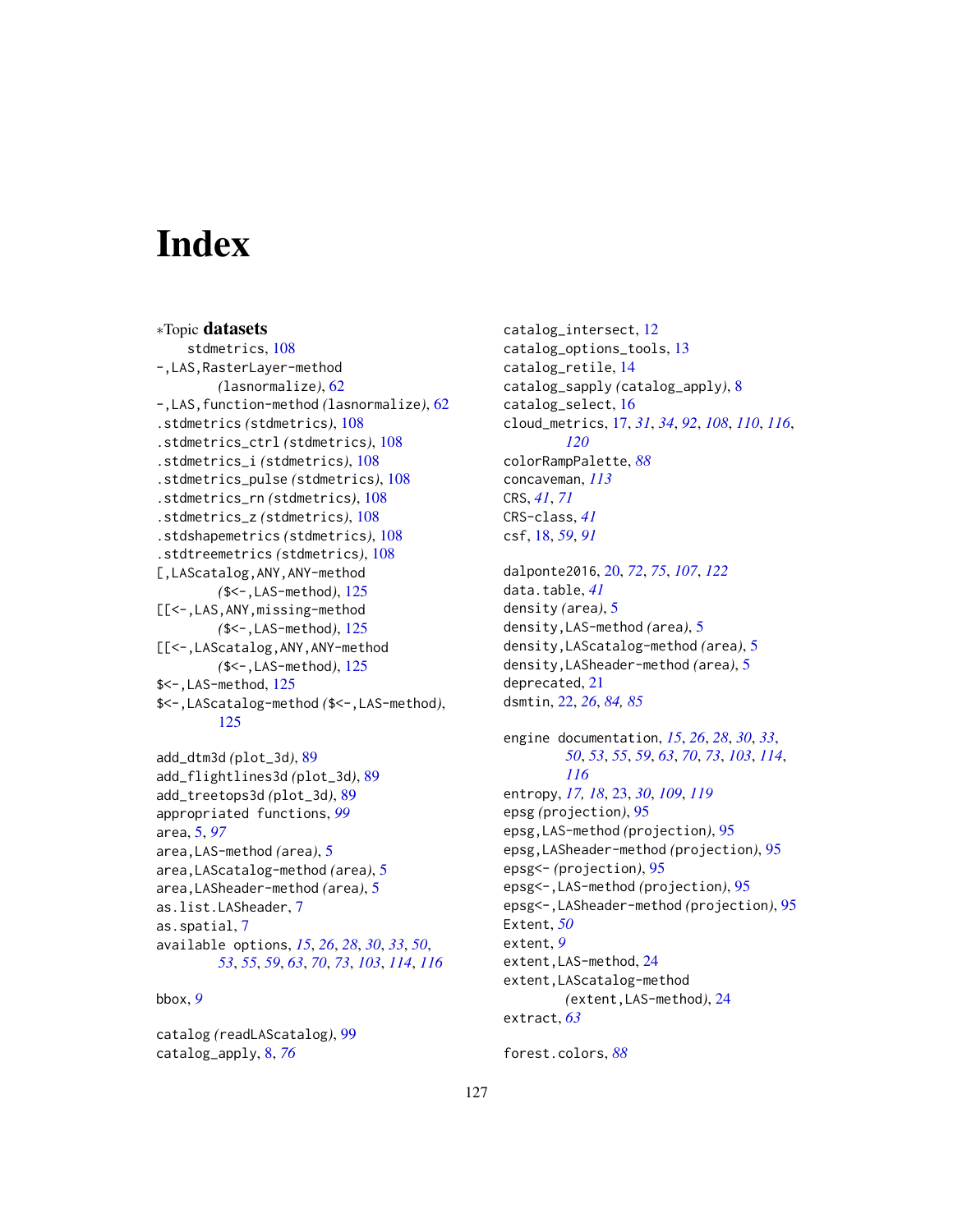forest.colors *(*lidrpalettes*)*, [80](#page-79-0) fwrite, *[75](#page-74-0)*

gap\_fraction\_profile, [25,](#page-24-0) *[40](#page-39-1)* gdalbuildvrt, *[26](#page-25-1)*, *[28,](#page-27-0) [29](#page-28-1)*, *[33](#page-32-0)* get\_lidr\_threads *(*set\_lidr\_threads*)*, [105](#page-104-0) grDevices::Palettes, *[80](#page-79-0)* grid\_canopy, *[20](#page-19-1)*, *[22](#page-21-0)*, [26,](#page-25-1) *[83,](#page-82-0) [84](#page-83-0)*, *[107](#page-106-0)*, *[121](#page-120-0)* grid\_density, [27](#page-26-0) grid\_hexametrics, *[110](#page-109-0)* grid\_hexametrics *(*deprecated*)*, [21](#page-20-1) grid\_metrics, *[10](#page-9-0)*, *[17,](#page-16-1) [18](#page-17-0)*, *[27,](#page-26-0) [28](#page-27-0)*, [29,](#page-28-1) *[31](#page-30-0)*, *[33,](#page-32-0) [34](#page-33-1)*, *[91,](#page-90-1) [92](#page-91-0)*, *[108](#page-107-0)*, *[110](#page-109-0)*, *[113](#page-112-1)*, *[115,](#page-114-1) [116](#page-115-0)*, *[119,](#page-118-1) [120](#page-119-0)* grid\_metrics3d, *[110](#page-109-0)* grid\_metrics3d *(*deprecated*)*, [21](#page-20-1) grid\_terrain, [32,](#page-31-1) *[38,](#page-37-1) [39](#page-38-1)*, *[63,](#page-62-0) [64](#page-63-0)*, *[84](#page-83-0)*, *[111](#page-110-0)*

heat.colors, *[88](#page-87-0)* height.colors, *[88](#page-87-0)* height.colors *(*lidrpalettes*)*, [80](#page-79-0) hexbin, *[34](#page-33-1)* hexbin\_metrics, *[18](#page-17-0)*, *[31](#page-30-0)*, [34,](#page-33-1) *[92](#page-91-0)*, *[108](#page-107-0)*, *[116](#page-115-0)*, *[120](#page-119-0)* highest, [35,](#page-34-0) *[36](#page-35-0)*, *[53](#page-52-0)*, *[57](#page-56-0)*, *[97](#page-96-0)* homogenize, *[36](#page-35-0)*, [36,](#page-35-0) *[53](#page-52-0)*, *[97](#page-96-0)*

intersect, *[12](#page-11-0)* is, [37](#page-36-0) is.parallelised, *[78](#page-77-0)*

knnidw, *[32](#page-31-1)*, [38,](#page-37-1) *[39](#page-38-1)*, *[63](#page-62-0)*, *[84](#page-83-0)*, *[111](#page-110-0)* krige, *[39](#page-38-1)* kriging, *[32](#page-31-1)*, *[38](#page-37-1)*, [39,](#page-38-1) *[63](#page-62-0)*, *[84](#page-83-0)*, *[111](#page-110-0)*

LAD, *[17,](#page-16-1) [18](#page-17-0)*, *[25](#page-24-0)*, *[30](#page-29-0)*, [39](#page-38-1) LAS, *[26](#page-25-1)*, *[28,](#page-27-0) [29](#page-28-1)*, *[32](#page-31-1)*, *[42,](#page-41-0) [43](#page-42-0)*, *[48,](#page-47-0) [49](#page-48-0)*, *[52,](#page-51-0) [53](#page-52-0)*, *[55](#page-54-0)[–57](#page-56-0)*, *[59](#page-58-0)*, *[63](#page-62-0)*, *[67](#page-66-0)*, *[70–](#page-69-0)[73](#page-72-0)*, *[86](#page-85-0)*, *[98](#page-97-0)*, *[102](#page-101-0)*, *[113](#page-112-1)*, *[115](#page-114-1)*, *[124](#page-123-0)* LAS *(*LAS-class*)*, [40](#page-39-1) LAS-class, [40](#page-39-1) lasaddattribute, [42](#page-41-0) lasadddata *(*lasaddattribute*)*, [42](#page-41-0) lasaddextrabytes *(*lasaddattribute*)*, [42](#page-41-0) lasaddextrabytes\_manual *(*lasaddattribute*)*, [42](#page-41-0) LAScatalog, *[8](#page-7-0)*, *[12](#page-11-0)[–15](#page-14-0)*, *[17](#page-16-1)*, *[26](#page-25-1)*, *[28–](#page-27-0)[30](#page-29-0)*, *[32,](#page-31-1) [33](#page-32-0)*, *[48](#page-47-0)[–50](#page-49-0)*, *[53](#page-52-0)*, *[55](#page-54-0)*, *[57](#page-56-0)*, *[59](#page-58-0)*, *[63](#page-62-0)*, *[67](#page-66-0)*, *[70](#page-69-0)*, *[73](#page-72-0)*, *[86](#page-85-0)*, *[98,](#page-97-0) [99](#page-98-0)*, *[102,](#page-101-0) [103](#page-102-0)*, *[113–](#page-112-1)[116](#page-115-0)* LAScatalog class, *[8](#page-7-0)*

LAScatalog class documentation, *[99](#page-98-0)* LAScatalog engine documentation, *[10](#page-9-0)*, *[15](#page-14-0)*, *[26](#page-25-1)*, *[28](#page-27-0)*, *[30](#page-29-0)*, *[33](#page-32-0)*, *[50](#page-49-0)*, *[54,](#page-53-0) [55](#page-54-0)*, *[58,](#page-57-1) [59](#page-58-0)*, *[63](#page-62-0)*, *[70](#page-69-0)*, *[73](#page-72-0)*, *[104](#page-103-0)*, *[112](#page-111-1)*, *[114](#page-113-0)*, *[116](#page-115-0)* LAScatalog-class, [44,](#page-43-0) *[50](#page-49-0)*, *[75](#page-74-0)* lascheck, [47](#page-46-0) lasclip, [48](#page-47-0) lasclipCircle *(*lasclip*)*, [48](#page-47-0) lasclipPolygon *(*lasclip*)*, [48](#page-47-0) lasclipRectangle *(*lasclip*)*, [48](#page-47-0) lasdetectshape, [51,](#page-50-0) *[105](#page-104-0)* lasfilter, [52,](#page-51-0) *[55](#page-54-0)*, *[57,](#page-56-0) [58](#page-57-1)*, *[98](#page-97-0)* lasfilterdecimate, *[35,](#page-34-0) [36](#page-35-0)*, [53,](#page-52-0) *[97](#page-96-0)* lasfilterduplicates, *[52](#page-51-0)*, [54,](#page-53-0) *[57,](#page-56-0) [58](#page-57-1)* lasfilterfirst *(*lasfilters*)*, [56](#page-55-0) lasfilterfirstlast *(*lasfilters*)*, [56](#page-55-0) lasfilterfirstofmany *(*lasfilters*)*, [56](#page-55-0) lasfilterground *(*lasfilters*)*, [56](#page-55-0) lasfilterlast *(*lasfilters*)*, [56](#page-55-0) lasfilternth *(*lasfilters*)*, [56](#page-55-0) lasfilters, *[52](#page-51-0)*, *[55](#page-54-0)*, [56,](#page-55-0) *[58](#page-57-1)* lasfiltersingle *(*lasfilters*)*, [56](#page-55-0) lasfiltersurfacepoints, *[52](#page-51-0)*, *[55](#page-54-0)*, *[57](#page-56-0)*, [57,](#page-56-0) *[69](#page-68-1)* lasflightline *(*laspulse*)*, [65](#page-64-0) lasground, *[18](#page-17-0)*, *[39](#page-38-1)*, [58,](#page-57-1) *[90](#page-89-0)*, *[117,](#page-116-0) [118](#page-117-0)* LASheader, *[41](#page-40-0)*, [60,](#page-59-0) *[86](#page-85-0)*, *[100](#page-99-0)* LASheader-class, [61](#page-60-0) lasmergespatial, [61](#page-60-0) lasmetrics *(*deprecated*)*, [21](#page-20-1) lasnormalize, *[33](#page-32-0)*, *[38](#page-37-1)*, [62,](#page-61-1) *[111](#page-110-0)* laspulse, *[36](#page-35-0)*, [65,](#page-64-0) *[97](#page-96-0)* lasrangecorrection, [66](#page-65-0) lasremoveextrabytes *(*lasaddattribute*)*, [42](#page-41-0) lasreoffset *(*lasrescale*)*, [67](#page-66-0) lasrescale, [67](#page-66-0) lasscanline *(*laspulse*)*, [65](#page-64-0) lassmooth, [68](#page-67-0) lassnags, [69,](#page-68-1) *[122](#page-121-0)* lastransform, [71](#page-70-0) lastrees, *[20,](#page-19-1) [21](#page-20-1)*, [72,](#page-71-1) *[74](#page-73-1)*, *[106,](#page-105-1) [107](#page-106-0)*, *[121](#page-120-0)* lasunnormalize *(*lasnormalize*)*, [62](#page-61-1) lasunsmooth *(*lassmooth*)*, [68](#page-67-0) lasvoxelize, [73](#page-72-0) li2012, *[21](#page-20-1)*, *[72](#page-71-1)*, [74,](#page-73-1) *[78,](#page-77-0) [79](#page-78-0)*, *[107](#page-106-0)*, *[122](#page-121-0)* lidR *(*lidR-package*)*, [4](#page-3-0) lidR-LAScatalog-drivers, *[46](#page-45-0)*, [75](#page-74-0) lidR-package, [4](#page-3-0)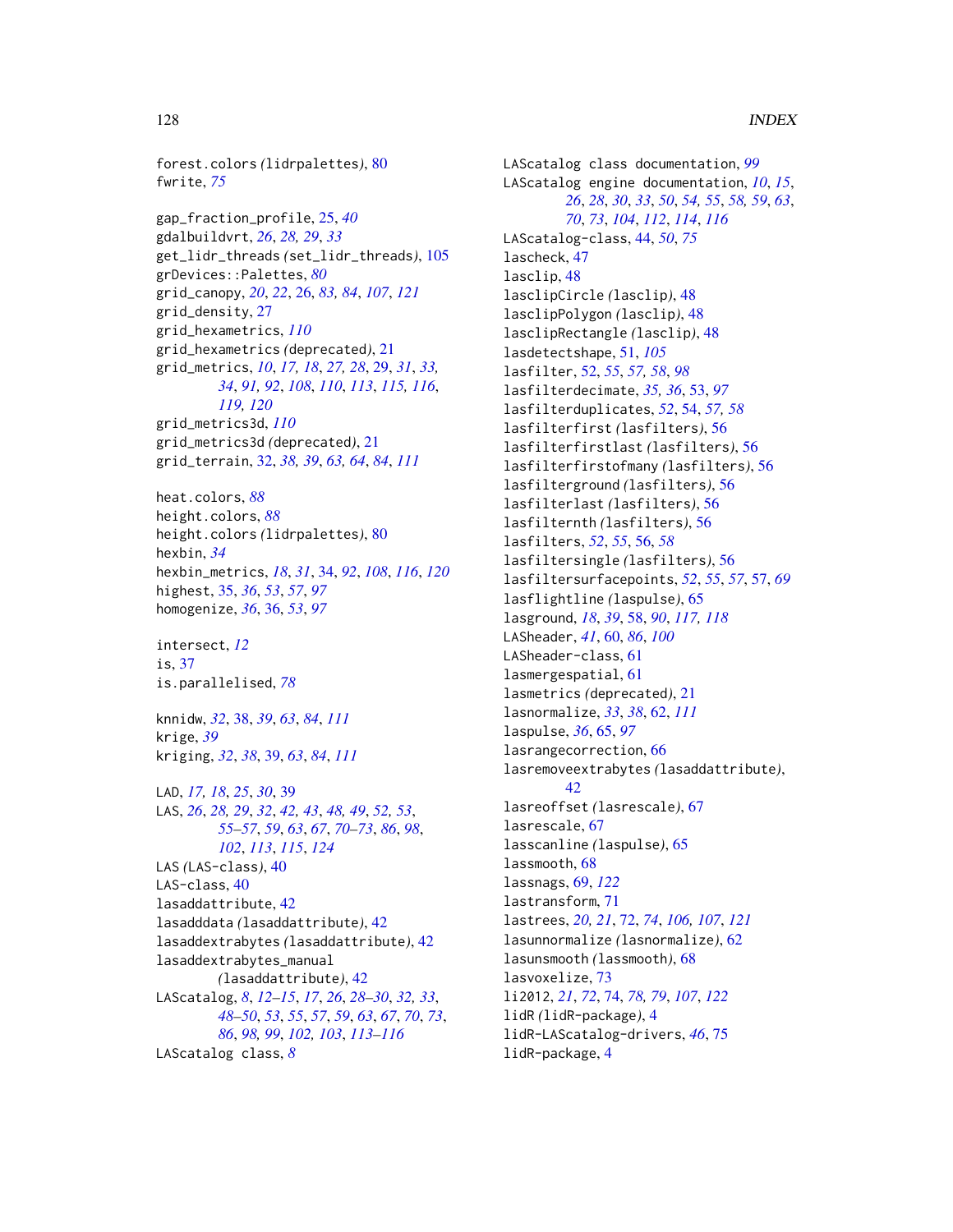#### INDEX 229

lidR-parallelism, [77,](#page-76-0) *[105](#page-104-0)* lidrpalettes, [80](#page-79-0) list.files, *[99](#page-98-0)* lmf, *[78,](#page-77-0) [79](#page-78-0)*, [81,](#page-80-1) *[83](#page-82-0)*, *[112](#page-111-1)* manual, *[81](#page-80-1)*, [82,](#page-81-1) *[112](#page-111-1)* mapview, *[86,](#page-85-0) [87](#page-86-0)* matrix, *[50](#page-49-0)* mcwatershed, *[72](#page-71-1)* mcwatershed *(*watershed*)*, [121](#page-120-0) npoints *(*area*)*, [5](#page-4-0) npoints,LAS-method *(*area*)*, [5](#page-4-0) npoints,LAScatalog-method *(*area*)*, [5](#page-4-0) npoints,LASheader-method *(*area*)*, [5](#page-4-0) opt\_chunk\_alignment, *[46](#page-45-0)* opt\_chunk\_alignment *(*catalog\_options\_tools*)*, [13](#page-12-0) opt\_chunk\_alignment<- *(*catalog\_options\_tools*)*, [13](#page-12-0) opt\_chunk\_buffer, *[46](#page-45-0)* opt\_chunk\_buffer *(*catalog\_options\_tools*)*, [13](#page-12-0) opt\_chunk\_buffer<- *(*catalog\_options\_tools*)*, [13](#page-12-0) opt\_chunk\_size, *[46](#page-45-0)* opt\_chunk\_size *(*catalog\_options\_tools*)*, [13](#page-12-0) opt\_chunk\_size<- *(*catalog\_options\_tools*)*, [13](#page-12-0) opt\_cores *(*catalog\_options\_tools*)*, [13](#page-12-0) opt\_cores<- *(*catalog\_options\_tools*)*, [13](#page-12-0) opt\_filter, *[46](#page-45-0)* opt\_filter *(*catalog\_options\_tools*)*, [13](#page-12-0) opt\_filter<- *(*catalog\_options\_tools*)*, [13](#page-12-0) opt\_laz\_compression *(*catalog\_options\_tools*)*, [13](#page-12-0) opt\_laz\_compression<- *(*catalog\_options\_tools*)*, [13](#page-12-0) opt\_output\_files, *[46](#page-45-0)* opt\_output\_files *(*catalog\_options\_tools*)*, [13](#page-12-0) opt\_output\_files<- *(*catalog\_options\_tools*)*, [13](#page-12-0) opt\_progress, *[45](#page-44-0)* opt\_progress *(*catalog\_options\_tools*)*, [13](#page-12-0) opt\_progress<- *(*catalog\_options\_tools*)*, [13](#page-12-0)

opt\_select, *[46](#page-45-0)* opt\_select *(*catalog\_options\_tools*)*, [13](#page-12-0) opt\_select<- *(*catalog\_options\_tools*)*, [13](#page-12-0) opt\_stop\_early, *[45](#page-44-0)* opt\_stop\_early *(*catalog\_options\_tools*)*, [13](#page-12-0) opt\_stop\_early<- *(*catalog\_options\_tools*)*, [13](#page-12-0) opt\_wall\_to\_wall, *[45](#page-44-0)* opt\_wall\_to\_wall *(*catalog\_options\_tools*)*, [13](#page-12-0) opt\_wall\_to\_wall<- *(*catalog\_options\_tools*)*, [13](#page-12-0) p2r, *[22](#page-21-0)*, *[26](#page-25-1)*, [83,](#page-82-0) *[85](#page-84-0)* pastel.colors *(*lidrpalettes*)*, [80](#page-79-0) pitfree, *[22](#page-21-0)*, *[26](#page-25-1)*, *[84](#page-83-0)*, [84](#page-83-0) plot, *[17](#page-16-1)*, *[83](#page-82-0)*, [86,](#page-85-0) *[87](#page-86-0)*, *[89](#page-88-0)* plot,LAS,missing-method *(*plot*)*, [86](#page-85-0) plot,LAScatalog,missing-method *(*plot*)*, [86](#page-85-0) plot,LASheader,missing-method *(*plot*)*, [86](#page-85-0) plot.lasmetrics3d, [88](#page-87-0) plot\_3d, [89](#page-88-0) plot\_dtm3d *(*plot\_3d*)*, [89](#page-88-0) pmf, *[19](#page-18-0)*, *[59](#page-58-0)*, [90](#page-89-0) point\_metrics, *[18](#page-17-0)*, *[31](#page-30-0)*, *[34](#page-33-1)*, [91,](#page-90-1) *[108](#page-107-0)*, *[110](#page-109-0)*, *[116](#page-115-0)*, *[120](#page-119-0)* points3d, *[87,](#page-86-0) [88](#page-87-0)* Polygon, *[49](#page-48-0)* Polygons, *[49](#page-48-0)* print, [94](#page-93-0) print,LAS-method *(*print*)*, [94](#page-93-0) projection, [95](#page-94-0) projection,LASheader-method *(*projection*)*, [95](#page-94-0) projection<-,LAS-method *(*projection*)*, [95](#page-94-0) random, *[36](#page-35-0)*, *[53](#page-52-0)*, [97](#page-96-0) random.colors *(*lidrpalettes*)*, [80](#page-79-0) raster, *[64](#page-63-0)* raster::extent, *[24](#page-23-0)* RasterLayer, *[63](#page-62-0)* rbind.LAS, [97](#page-96-0) readLAS, *[9](#page-8-0)*, *[42](#page-41-0)*, *[45,](#page-44-0) [46](#page-45-0)*, [98,](#page-97-0) *[100](#page-99-0)* readLAScatalog, *[44](#page-43-0)*, [99](#page-98-0) readLASheader, [100](#page-99-0) rlas::read.las, *[98](#page-97-0)* rumple\_index, [101](#page-100-0)